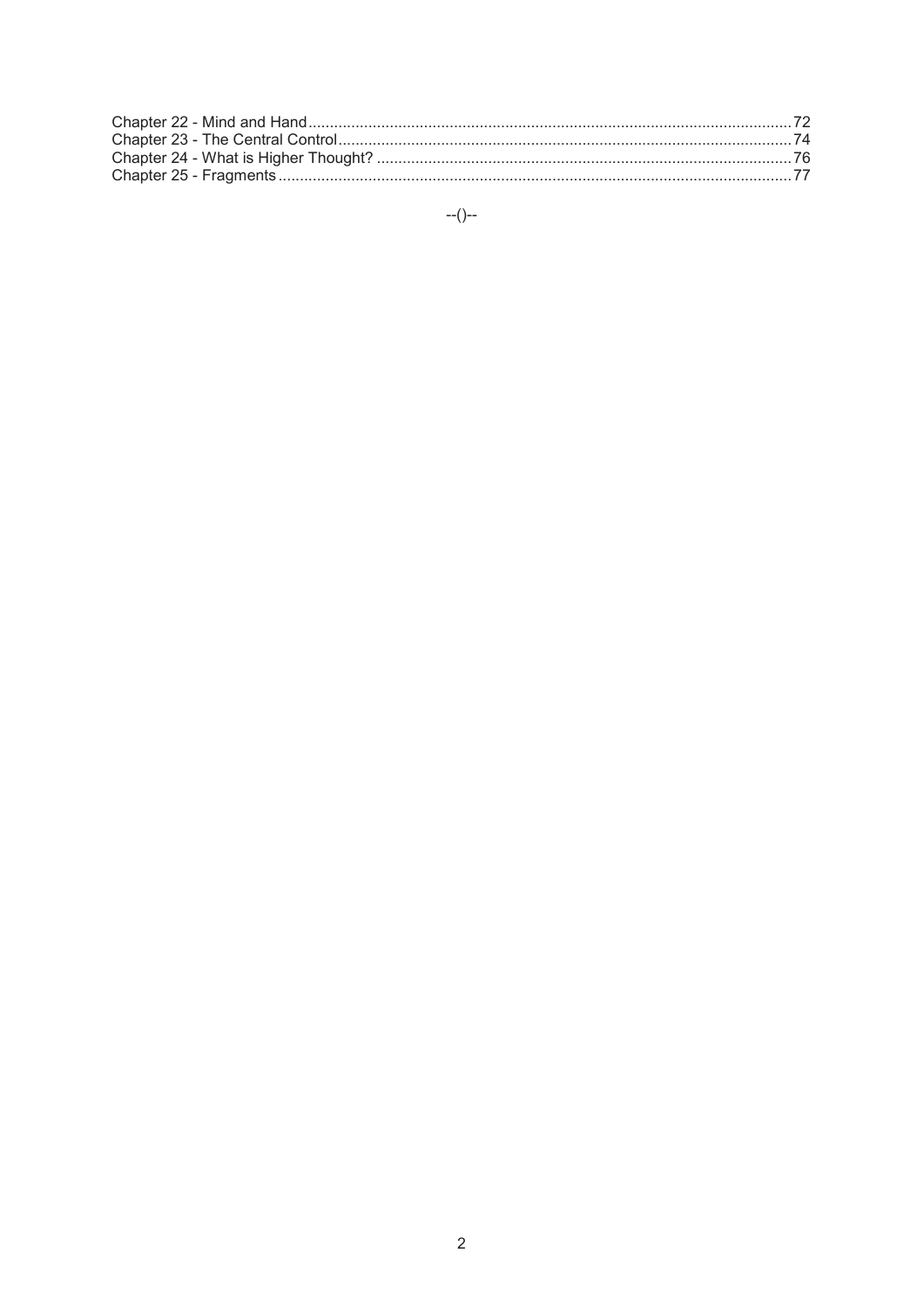### **The Hidden Power**

**i** 

To realise fully how much of our present daily life consists in symbols is to find the answer to the old, old question, What is Truth? and in the degree in which we begin to recognise this we begin to approach Truth. The realisation of Truth consists in the ability to translate symbols, whether natural or conventional, into their equivalents; and the root of all the errors of mankind consists in the inability to do this, and in maintaining that the symbol has nothing behind it. The great duty incumbent on all who have attained to this knowledge is to impress upon their fellow men that there is an *inner side* to things, and that until this *inner* side is known, the things themselves are not known.

There is an inner and an outer side to everything; and the quality of the superficial mind which causes it to fail in the attainment of Truth is its willingness to rest content with the outside only. So long as this is the case it is impossible for a man to grasp the import of his own relation to the universal, and it is this relation which constitutes all that is signified by the word "Truth." So long as a man fixes his attention only on the superficial it is impossible for him to make any progress in knowledge. He is denying that principle of "Growth" which is the root of all life, whether spiritual intellectual, or material, for he does not stop to reflect that all which he sees as the outer side of things can result only from some germinal principle hidden deep in the centre of their being.

Expansion from the centre by growth according to a necessary order of sequence, this is the Law of Life of which the whole universe is the outcome, alike in the one great solidarity of cosmic being, as in the separate individualities of its minutest organisms. This great principle is the key to the whole riddle of Life, upon whatever plane we contemplate it; and without this key the door from the outer to the inner side of things can never be opened. It is therefore the duty of all to whom this door has, at least in some measure, been opened, to endeavour to acquaint others with the fact that there is an inner side to things, and that life becomes truer and fuller in proportion as we penetrate to it and make our estimates of all things according to what becomes visible from this interior point of view.

In the widest sense everything is a symbol of that which constitutes its inner being, and all Nature is a gallery of arcana revealing great truths to those who can decipher them. But there is a more precise sense in which our current life is based upon symbols in regard to the most important subjects that can occupy our thoughts: the symbols by which we strive to represent the nature and being of God, and the manner in which the life of man is related to the Divine life. The whole character of a man's life results from what he really believes on this subject: not his formal statement of belief in a particular creed, but what he realises as the stage which his mind has actually attained in regard to it.

Has a man's mind only reached the point at which he thinks it is impossible to know anything about God, or to make any use of the knowledge if he had it? Then his whole interior world is in the condition of confusion, which must necessarily exist where no spirit of order has yet begun to move upon the chaos, in which are, indeed, the elements of being, but all disordered and neutralising one another. Has he advanced a step further, and realised that there is a ruling and an ordering power, but beyond this is ignorant of its nature? Then the unknown stands to him for the terrific, and, amid a tumult of fears and distresses that deprive him of all strength to advance, he spends his life in the endeavour to propitiate this power as something naturally adverse to him, instead of knowing that it is the very centre of his own life and being.

And so on through every degree, from the lowest depths of ignorance to the greatest heights of intelligence, a man's life must always be the exact reflection of that particular stage which he has reached in the perception of the divine nature and of his own relation to it; and as we approach the full perception of Truth, so the life-principle within us expands, the old bonds and limitations which had no existence in reality fall off from us, and we enter into regions of light, liberty, and power, of which we had previously no conception. It is impossible, therefore, to over-estimate the importance of being able to realise the symbol *for* a symbol, and being able to penetrate to the inner substance which it represents. Life itself is to be realised only by the conscious experience of its livingness in ourselves,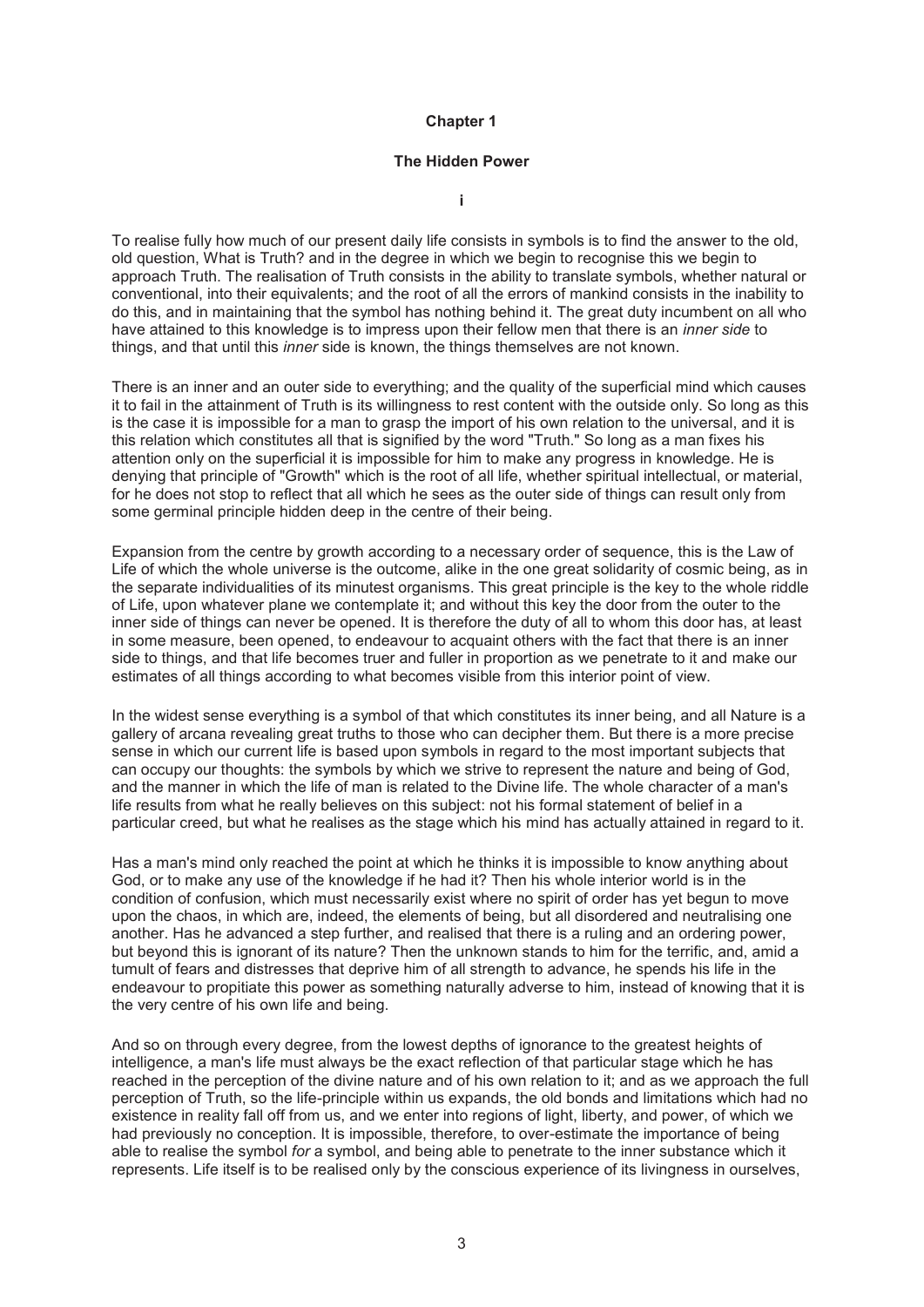and it is the endeavour to translate these experiences into terms which shall suggest a corresponding idea to others that gives rise to all symbolism.

The nearer those we address have approached to the actual experience, the more transparent the symbol becomes; and the further they are from such experience the thicker is the veil; and our whole progress consists in the fuller and fuller translation of the symbols into clearer and clearer statements of that for which they stand. But the first step, without which all succeeding ones must remain impossible, is to convince people that symbols *are* symbols, and not the very Truth itself. And the difficulty consists in this, that if the symbolism is in any degree adequate, it must, in some measure, represent the form of Truth, just as the modelling of a drapery suggests the form of the figure beneath. They have a certain consciousness that somehow they are in the presence of Truth; and this leads people to resent any removal of those folds of drapery which have hitherto conveyed this idea to their minds.

There is sufficient indication of the inner Truth in the outward form to afford an excuse for the timorous, and those who have not sufficient mental energy to think for themselves, to cry out that finality has already been attained, and that any further search into the matter must end in the destruction of Truth. But in raising such an outcry they betray their ignorance of the very nature of Truth, which is that it can never be destroyed: the very fact that Truth is Truth makes this impossible. And again they exhibit their ignorance of the first principle of Life--namely, the Law of Growth, which throughout the universe perpetually pushes forward into more and more vivid forms of expression, having expansion everywhere and finality nowhere.

Such ignorant objections need not, therefore, alarm us; and we should endeavour to show those who make them that what they fear is the only natural order of the Divine Life, which is "over all, and through all, and in all." But we must do this gently, and not by forcibly thrusting upon them the object of their terror, and so repelling them from all study of the subject. We should endeavour gradually to lead them to see that there is something interior to what they have hitherto held to be ultimate Truth, and to realise that the sensation of emptiness and dissatisfaction, which from time to time will persist in making itself felt in their hearts, is nothing else than the pressing forward of the spirit within to declare that inner side of things which alone can satisfactorily account for what we observe on the exterior, and without the knowledge of which we can never perceive the true nature of our inheritance in the Universal Life which is the Life Everlasting.

--()--

**ii** 

What, then, is this central principle which is at the root of all things? It is Life. But not life as we recognise it in particular forms of manifestation; it is something more interior and concentrated than that. It is that "unity of the spirit" which *is* unity, simply because it has not yet passed into diversity. Perhaps this is not an easy idea to grasp, but it is the root of all scientific conception of spirit; for without it there is no common principle to which we can refer the innumerable forms of manifestation that spirit assumes.

It is the conception of Life as the sum-total of all its undistributed powers, being as yet none of these in particular, but all of them in potentiality. This is, no doubt, a highly abstract idea, but it is essentially that of the centre from which growth takes place by expansion in every direction. This is that last residuum which defies all our powers of analysis. This is truly "the unknowable," not in the sense of the 'unthinkable but of the unanalysable. It is the subject of perception, not of knowledge, if by knowledge we mean that faculty which estimates the *relations* between things, because here we have passed beyond any questions of relations, and are face to face with the absolute.

This innermost of all is absolute Spirit. It is Life as yet not differentiated into any specific mode; it is the universal Life which pervades all things and is at the heart of all appearances.

To come into the knowledge of this is to come into the secret of power, and to enter into the secret place of Living Spirit. Is it illogical first to call this the unknowable, and then to speak of coming into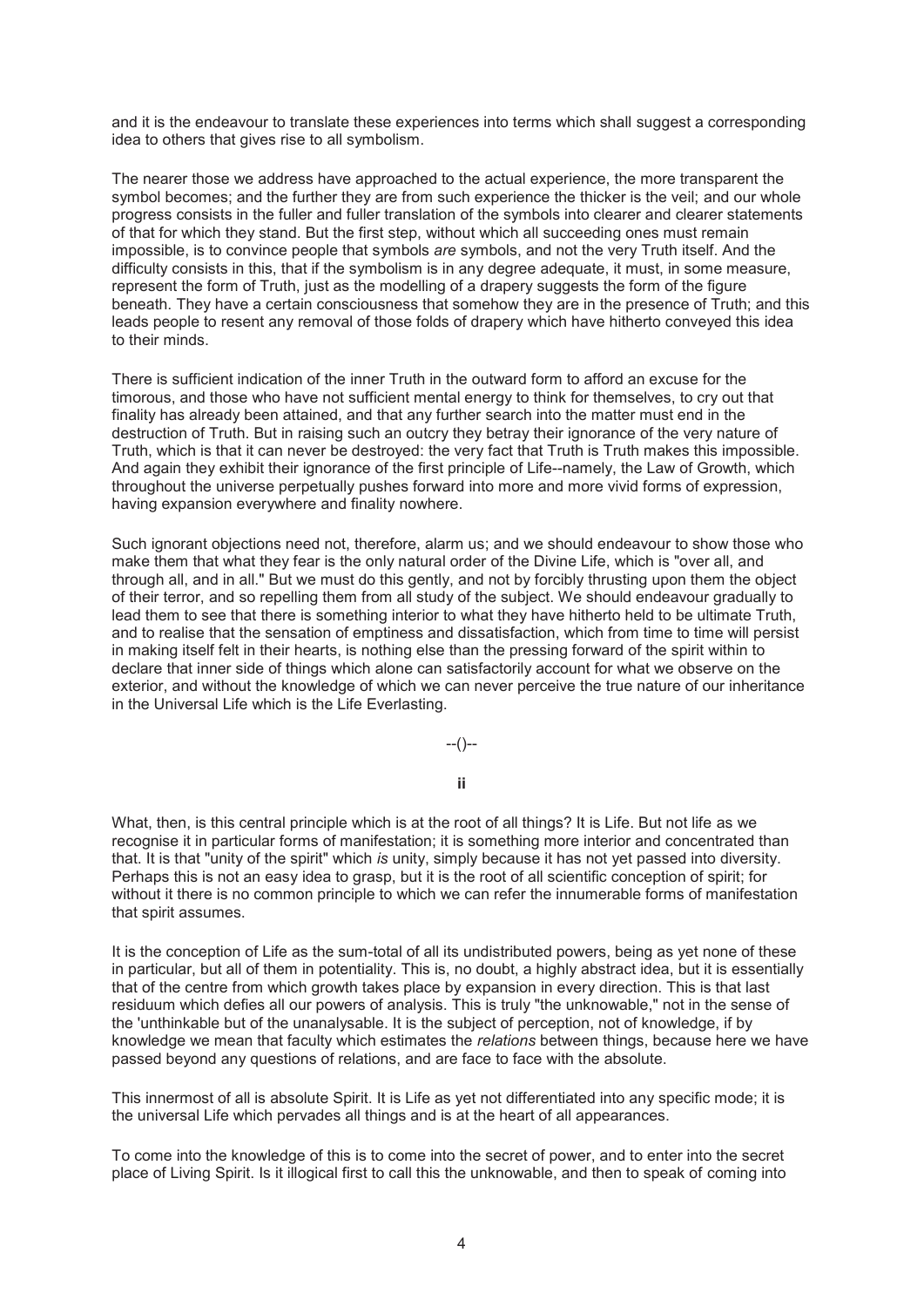the knowledge of it? Perhaps so; but no less a writer than St. Paul has set the example; for does he not speak of the final result of all searchings into the heights and depths and lengths and breadths of the inner side of things as being, to attain the knowledge of that Love which passeth knowledge. If he is thus boldly illogical in phrase, though not in fact, may we not also speak of knowing "the unknowable"? We may, for this knowledge is the root of all other knowledge.

The presence of this undifferentiated universal life-power is the final axiomatic fact to which all our analysis must ultimately conduct us. On whatever plane we make our analysis it must always abut upon pure essence, pure energy, pure being; that which knows itself and recognises itself, but which cannot dissect itself because it is not built up of parts, but is ultimately integral: it is pure Unity. But analysis which does not lead to synthesis is merely destructive: it is the child wantonly pulling the flower to pieces and throwing away the fragments; not the botanist, also pulling the flower to pieces, but building up in his mind from those carefully studied fragments a vast synthesis of the constructive power of Nature, embracing the laws of the formation of all flower-forms. The value of analysis is to lead us to the original starting-point of that which we analyse, and so to teach us the laws by which its final form springs from this centre.

Knowing the law of its construction, we turn our analysis into a synthesis, and we thus gain a power of building up which must always be beyond the reach of those who regard "the unknowable" as one with "not-being."

*This* idea of the unknowable is the root of all materialism; and yet no scientific man, however materialistic his proclivities, treats the unanalysable residuum thus when he meets it in the experiments of his laboratory. On the contrary, he makes this final unanalysable fact the basis of his synthesis. He finds that in the last resort it is energy of some kind, whether as heat or as motion; but he does not throw up his scientific pursuits because he cannot analyse it further. He adopts the precisely opposite course, and realises that the conservation of energy, its indestructibility, and the impossibility of adding to or detracting from the sum-total of energy in the world, is the one solid and unchanging fact on which alone the edifice of physical science can be built up. He bases all his knowledge upon his knowledge of "the unknowable." And rightly so, for if he could analyse this energy into yet further factors, then the same problem of "the unknowable" would meet him still. All our progress consists in continually pushing the unknowable, in the sense of the unanalysable residuum, a step further back; but that there should be no ultimate unanalysable residuum anywhere is an inconceivable idea.

In thus realising the undifferentiated unity of Living Spirit as the central fact of any system, whether the system of the entire universe or of a single organism, we are therefore following a strictly scientific method. We pursue our analysis until it necessarily leads us to this final fact, and then we accept this fact as the basis of our synthesis. The Science of Spirit is thus not one whit less scientific than the Science of Matter; and, moreover, it starts from the same initial fact, the fact of a living energy which defies definition or explanation, wherever we find it; but it differs from the science of matter in that it contemplates this energy under an aspect of responsive intelligence which does not fall within the scope of physical science, as such. The Science of Spirit and the Science of Matter are not opposed. They are complementaries, and neither is fully comprehensible without some knowledge of the other; and, being really but two portions of one whole, they insensibly shade off into each other in a borderland where no arbitrary line can be drawn between them. Science studied in a truly scientific spirit, following out its own deductions unflinchingly to their legitimate conclusions, will always reveal the twofold aspect of things, the inner and the outer; and it is only a truncated and maimed science that refuses to recognise both.

The study of the material world is not Materialism, if it be allowed to progress to its legitimate issue. Materialism is that limited view of the universe which will not admit the existence of anything but mechanical effects of mechanical causes, and a system which recognises no higher power than the physical forces of nature must logically result in having no higher ultimate appeal than to physical force or to fraud as its alternative. I speak, of course, of the tendency of the system, not of the morality of individuals, who are often very far in advance of the systems they profess. But as we would avoid the propagation of a mode of thought whose effects history shows only too plainly, whether in the Italy of the Borgias, or the France of the First Revolution, or the Commune of the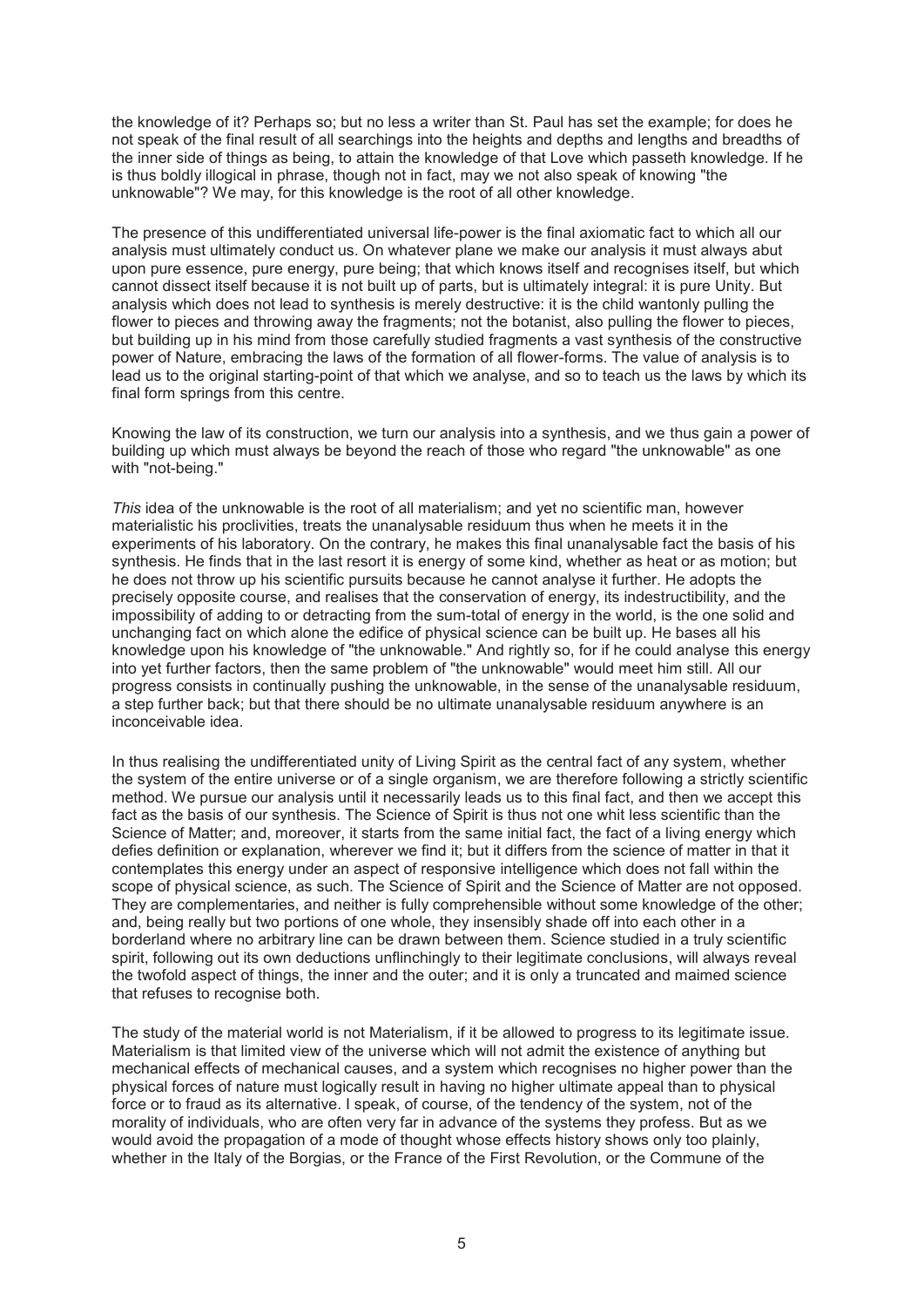Franco-Prussian War, we should set ourselves to study that inner and spiritual aspect of things which is the basis of a system whose logical results are truth and love instead of perfidy and violence.

Some of us, doubtless, have often wondered why the Heavenly Jerusalem is described in the Book of Revelations as a cube; "the length and the breadth and the height of it are equal." This is because the cube is the figure of perfect stability, and thus represents Truth, which can never be overthrown. Turn it on what side you will, it still remains the perfect cube, always standing upright; you cannot upset it. This figure, then, represents the manifestation in concrete solidity of that central life-giving energy, which is not itself any one plane but generates all planes, the planes of the above and of the below and of all four sides. But it is at the same time a city, a place of habitation; and this is because that which is "the within" is Living Spirit, which has its dwelling there.

As one plane of the cube implies all the other planes and also "the within," so any plane of manifestation implies the others and also that "within" which generates them all. Now, if we would make any progress in the spiritual side of science--and *every* department of science has its spiritual side--we must always keep our minds fixed upon this "innermost within" which contains the potential of all outward manifestation, the "fourth dimension" which generates the cube; and our common forms of speech show how intuitively we do this. We speak of the spirit in which an act is done, of entering into the spirit of a game, of the spirit of the time, and so on. Everywhere our intuition points out the spirit as the true essence of things; and it is only when we commence arguing about them from without, instead of from within, that our true perception of their nature is lost.

The scientific study of spirit consists in following up intelligently and according to definite method the same principle that now only flashes upon us at intervals fitfully and vaguely. When we once realise that this universal and unlimited power of spirit is at the root of all things and of ourselves also, then we have obtained the key to the whole position; and, however far we may carry our studies in spiritual science, we shall nowhere find anything else but particular developments of this one universal principle. "The Kingdom of Heaven is *within* you."

### --()--

# **iii**

I have laid stress on the fact that the "innermost within" of all things is living Spirit, and that the Science of Spirit is distinguished from the Science of Matter in that it contemplates Energy under an aspect of responsive intelligence which does not fall within the scope of physical science, as such. These are the two great points to lay hold of if we would retain a clear idea of Spiritual Science, and not be misled bat arguments drawn from the physical side of Science only--the livingness of the originating principle which is at the heart of all things, and its intelligent and responsive nature. Its livingness is patent to our observation, at any rate from the point where we recognise it in the vegetable kingdom; but its intelligence and responsiveness are not, perhaps, at once so obvious. Nevertheless, a little thought will soon lead us to recognise this also.

No one can deny that there is an. intelligent order throughout all nature, for it requires the highest intelligence of our most highly-trained minds to follow the steps of this universal intelligence which is always in advance of them. The more deeply we investigate the world we live in, the more clear it must become to us that all our science is the translation into words or numerical symbols of that order which already exists. If the clear statement of this existing order is the highest that the human intellect can reach, this surely argues a corresponding intelligence in the power which gives rise to this great sequence of order and interrelation, so as to constitute one harmonious whole. Now, unless we fall back on the idea of a workman working upon material external to himself--in which case we have to explain the phenomenon of the workman--the only conception we can form of this power is that it is the Living Spirit inherent in the heart of every atom, giving it outward form and definition, and becoming in it those intrinsic polarities which constitute its characteristic nature. There is no random work here. Every attraction and repulsion acts with its proper force collecting the atoms into molecules, the molecules into tissues, the tissues into organs, and the organs into individuals. At each stage of the progress we get the sum of the intelligent forces which operate in the constituent parts, *plus* a higher degree of intelligence which we may regard as the collective intelligence superior to that of the mere sum-total of the parts, something which belongs to the individual *as a whole*, and not to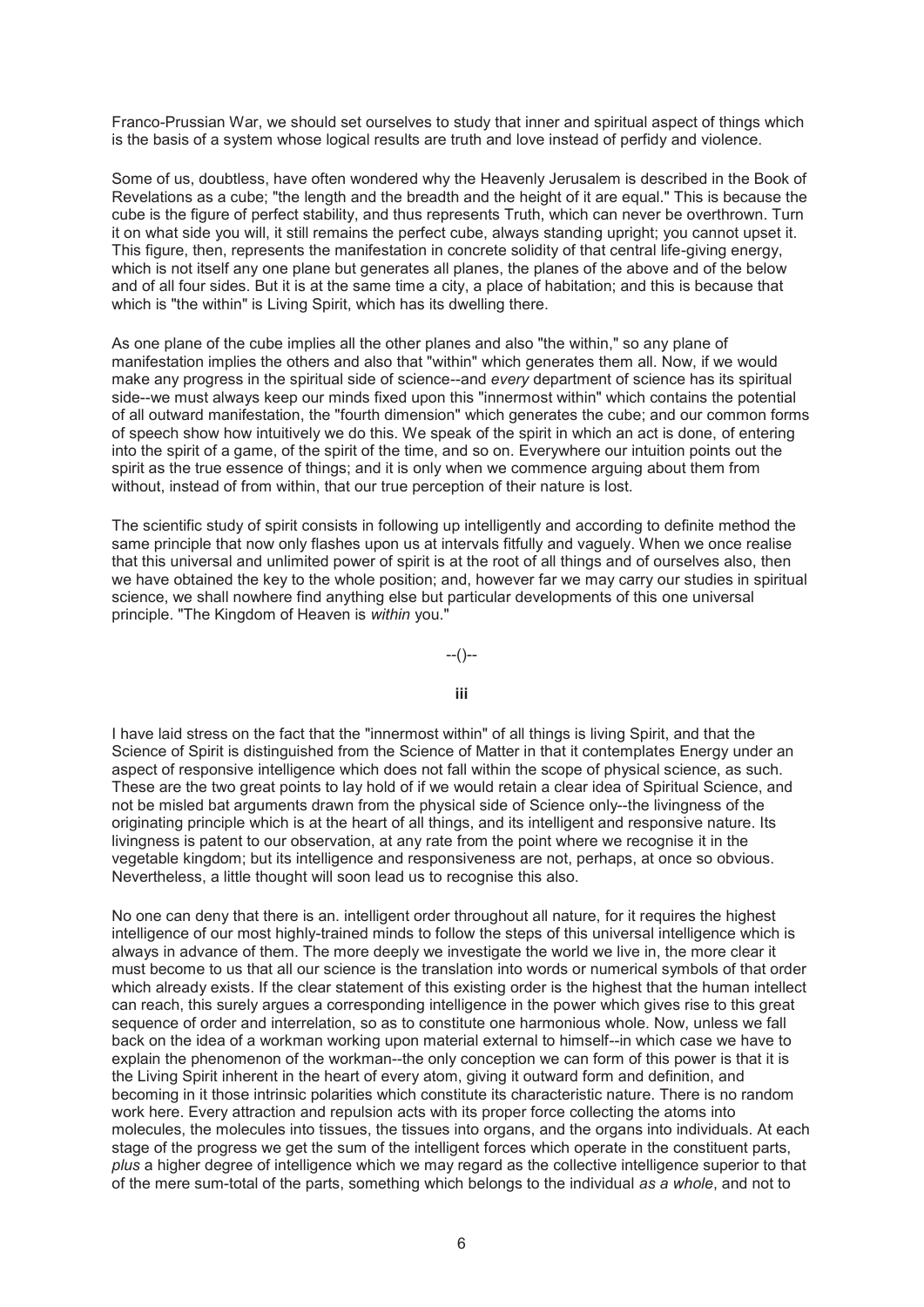the parts as such. These are facts which can be amply proved from physical science; and they also supply a great law in spiritual science, which is that in any collective body the intelligence of the whole is superior to that of the sum of the parts.

Spirit is at the root of all things, and thoughtful observation shows that its operation is guided by unfailing intelligence which adapts means to ends, and harmonises the entire universe of manifested being in those wonderful ways which physical science renders clearer every day; and this intelligence must be in the generating spirit itself, because there is no other source from which it could proceed. On these grounds, therefore, we may distinctly affirm that Spirit is intelligent, and that whatever it does is done by the intelligent adaptation of means to ends.

But Spirit is also responsive. And here we have to fall back upon the law above stated, that the mere sum of the intelligence of Spirit in lower degrees of manifestation is not equal to the intelligence of the complex *whole*, as a whole. This is a radical law which we cannot impress upon our minds too deeply. The degree of spiritual intelligence is marked by the wholeness of the organism through which it finds expression; and therefore the more highly organised being has a degree of spirit which is superior to, and consequently capable of exercising control over, all lower or less fully-integrated degrees of spirit; and this being so, we can now begin to see why the spirit that is the "innermost within" of all things is responsive as well as intelligent.

Being intelligent, it *knows*, and spirit being ultimately all there is, that which it knows is itself. Hence it is that power which recognises itself; and accordingly the lower powers of it recognise its higher powers, and by the law of attraction they are bound to respond to the higher degrees of themselves. On this general principle, therefore, spirit, under whatever exterior revealed, is necessarily intelligent and responsive. But intelligence and responsiveness imply personality; and we may therefore now advance a step further and argue that *all* spirit contains the elements of personality, even though, in any particular instance, it may not yet be expressed as that individual personality which we find in ourselves.

In short, spirit is always personal in its nature, even when it has not yet attained to that degree of synthesis which is sufficient to render it personal in manifestation. In ourselves the synthesis has proceeded far enough to reach that degree, and therefore we recognise ourselves as the manifestation of personality. The human kingdom is the kingdom of the manifestation of that personality, which is of the essence of spiritual substance on every plane. Or, to put the whole argument in a simpler form, we may say that our own personality must necessarily have had its origin in that which is personal, on the principle that you cannot get more out of a bag than it contains.

In ourselves, therefore, we find that more perfect synthesis of the spirit into manifested personality which is wanting in the lower kingdoms of nature, and, accordingly, since spirit is necessarily that which knows itself and must, therefore, recognise its own degrees in its various modes, the spirit in all degrees below that of human personality is bound to respond to itself in that superior degree which constitutes human individuality; and this is the basis of the power of human thought to externalise itself in infinite forms of its own ordering.

But if the subordination of the lower degrees of spirit to the higher is one of the fundamental laws which lie at the bottom of the creative power of thought, there is another equally fundamental law which places a salutary restraint upon the abuse of that power. It is the law that we can command the powers of the universal for our own purposes only in proportion as we first realise and obey their generic character. We can employ water for any purpose which does not require it to run uphill, and we can utilise electricity for any purpose that does not require it to pass from a lower to a higher potential.

So with that universal power which we call the Spirit. It has an inherent generic character with which we must comply if we would employ it for our specific purposes, and this character is summed up in the one word "goodness." The Spirit is Life, hence its generic tendency must always be lifeward or to the increase of the livingness of every individual. And since it is universal it can have no particular interests to serve, and therefore its action must always be equally for the benefit of all. This is the generic character of spirit; and just as water, or electricity, or any other of the physical forces of the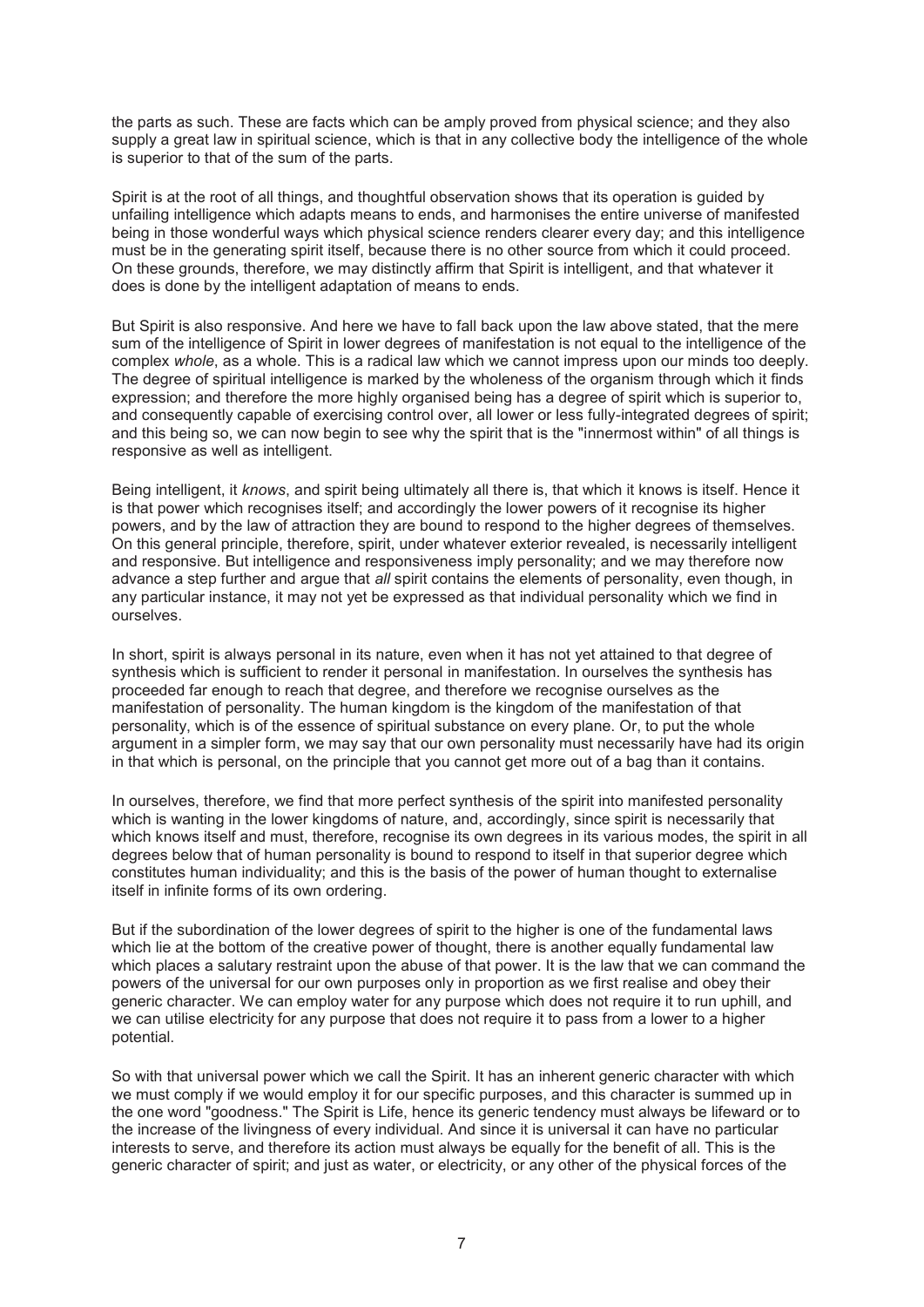universe, will not work contrary to their generic character, so Spirit will not work contrary to its generic character.

The inference is obvious. If we would use Spirit we must follow the law of the Spirit which is "Goodness." This is the only limitation. If our originating intention is good, we may employ the spiritual power for what purpose we will. And how is "goodness" to be defined? Simply by the child's definition that what is bad is not good, and that what is good is not bad; we all know the difference between bad and good instinctively. If we will conform to this principle of obedience to the generic law of the Spirit, all that remains is for us to study the law of the proportion which exists between the more and less fully integrated modes of Spirit, and then bring our knowledge to bear with determination.

--()--

**iv** 

The law of spirit, to which our investigation has now led us, is of the very widest scope. We have followed it up from the conception of the intelligence of spirit, subsisting in the initial atoms, to the aggregation of this. intelligence as the conscious identity of the individual. But there is no reason why this law should cease to operate at this point, or at any point short of the whole. The test of the soundness of any principle is that it can operate as effectively on a large scale as on a small one, that though the nature of its field is determined by the nature of the principle itself, the extent of its field is unlimited. If, therefore, we continue to follow up the law we have been considering, it leads us to the conception of a unit of intelligence as far superior to that of the individual man as the unity of his individual intelligence is superior to that of the intelligence of any single atom of his body; and thus we may conceive of a collective individuality representing the spiritual character of any aggregate of men, the inhabitants of a city, a district, a country, or of the entire world.

Nor need the process stop here. On the same principle there would be a superior collective individuality for the humanity of the entire solar system, and finally we reach the conception of a supreme intelligence bringing together in itself the collective individualities of all the systems in the universe. This is by no means a merely fanciful notion. We find it as the law by which our own conscious individuality is constituted; and we find the analogous principle working universally on the physical plane. It is known to physical science as the "law of inverse squares," by which the forces of reciprocal attraction or repulsion, as the case may be, are not merely equivalent to the sum of the forces emitted by the two bodies concerned, but are equivalent to these two forces multiplied together and divided by the square of the distance between them, so that the resultant power continually rises in a rapidly-increasing ratio as the two reciprocally exciting bodies approach one another.

Since this law is so universal throughout physical nature, the doctrine of continuity affords every ground for supposing that its analogue holds good in respect of spiritual nature. We must never lose sight of the old-world saying that "a truth on one plane is a truth on all." If a principle exists at all it exists universally. We must not allow ourselves to be misled by appearances; we must remember that the perceptible results of the working of any principle consist of two factors--the principle itself or the active factor, and the subject-matter on which it acts or the passive factor; and that while the former is invariable, the latter is variable, and that the operation of the same invariable upon different variables must necessarily produce a variety of results. This at once becomes evident if we state it mathematically; for example, *a*, *b* or *c*, multiplied by *x* give respectively the results *ax*, *bx*, *cx*, which differ materially from one another, though the factor *x* always remains the same.

This law of the generation of power by attraction applies on the spiritual as well as on the physical plane, and acts with the same mathematical precision on both; and thus the human individuality consists, not in the mere aggregation of its parts, whether spiritual or corporeal, but in the *unity* of power resulting from the intimate association into which those parts enter with one another, which unity, according to this law of the generation of power by attraction, is infinitely superior, both in intelligence and power, to any less fully integrated mode of spirit. Thus a natural principle, common alike to physical and spiritual law, fully accounts for all claims that have ever been made for the creative power of our thought over all things that come within the circle of our own particular life. Thus it is that each man is the centre of his own universe, and has the power, by directing his own thought, to control all things therein.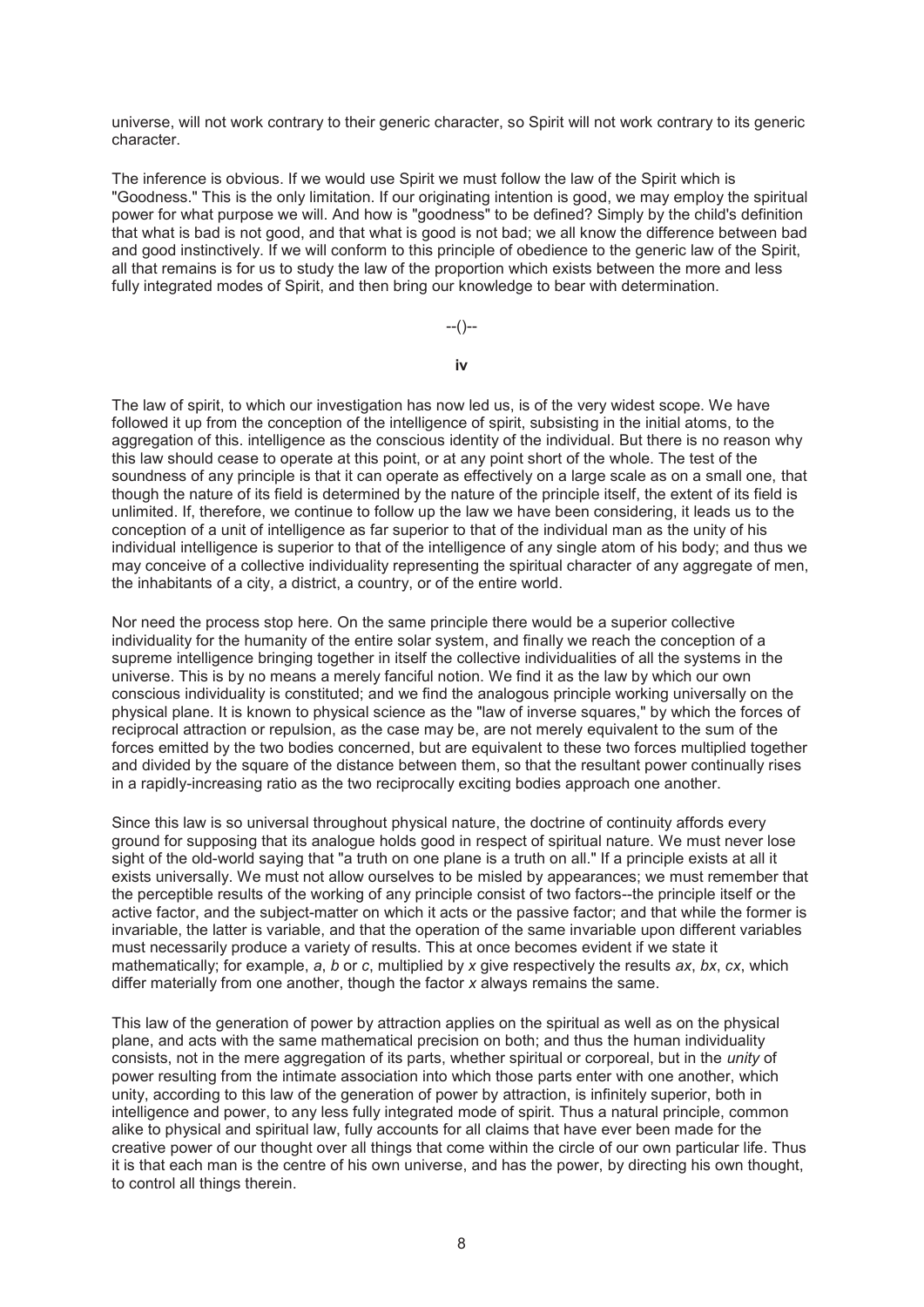But, as I have said above, there is no reason why this principle should not be recognised as expanding from the individual until it embraces the entire universe. Each man, as the centre of his own world, is himself centred in a higher system in which he is only one of innumerable similar atoms, and this system again in a higher until we reach the supreme centre of all things; intelligence and power increase from centre to centre in a ratio rising with inconceivable rapidity, according to the law we are now investigating, until they culminate in illimitable intelligence and power commensurate with All-Being.

Now we have seen that the relation of man to the lower modes of spirit is that of superiority and command, but what is his relation to these higher modes? In any harmoniously constituted system the relation of the part to the whole never interferes with the free operation of the part in the performance of its own functions; but, on the contrary, it is precisely by means of this relation that each part is maintained in a position to discharge all functions for which it is fitted. Thus, then, the subordination of the individual man to the supreme mind, so far from curtailing his liberty, is the very condition which makes liberty possible, or even life itself. The generic movement of the whole necessarily carries the part along with it; and so long as the part allows itself thus to be carried onwards there will be no hindrance to its free working in any direction for which it is fitted by its own individuality. This truth was set forth in the old Hindu religion as the Car of Jaggarnath--an ideal car only, which later ages degraded into a terribly material symbol. "Jaggarnath" means "Lord of the Universe," and thus signifies the Universal Mind. This, by the law of Being, must always move forward regardless of any attempts of individuals to restrain it. Those who mount upon its car move onward with it to endlessly advancing evolution, while those who seek to oppose it must be crushed beneath its wheels, for it is no respecter of persons.

If, therefore, we would employ the universal law of spirit to control our own little individual worlds, we must also recognise it in respect to the supreme centre round which we ourselves revolve. But not in the old way of supposing that this centre is a capricious Individuality external to ourselves, which can be propitiated or cajoled into giving the good which he is not good enough to give of his own proper motion. So long as we retain this infantile idea we have not come into the liberty which results from the knowledge of the certainty of Law. Supreme Mind is Supreme Law, and can be calculated upon with the same accuracy as when manifested in any of the particular laws of the physical world; and the result of studying, understanding and obeying this Supreme Law is that we thereby acquire the power to use it. Nor need we fear it with the old fear which comes from ignorance, for we can rely with confidence upon the proposition that the whole can have no interest adverse to the parts of which it is composed; and conversely that the part can have no interest, adverse to the whole.

Our ignorance of our relation to the whole may make us appear to have separate interests, but a truer knowledge must always show such an idea to be mistaken. For this reason, therefore, the same responsiveness of spirit which manifests itself as obedience to our wishes, when we look to those degrees of spirit which are lower than her own individuality, must manifest itself as a necessary inflowing of intelligence and power when we look to the infinity of spirit, of which our individuality is a singular expression, because in so looking upwards we are looking for the higher degrees of *ourself*.

The increased vitality of the parts means the increased vitality of the whale, and since it is impossible to conceive of spirit otherwise than as a continually expanding principle of Life, the demand for such increased vitality must, by the inherent nature of spirit, be met by a corresponding supply of continually growing intelligence and power. Thus, by a natural law, the demand creates the supply, and this supply may be freely applied to any and every subject-matter that commends itself to us. There is no limit to the supply of this energy other than what we ourselves put to it by our thought; nor is there any limit to the purposes we may make it serve other than the one grand Law of Order, which says that good things used for wrong purposes become evil. The consideration of the intelligent and responsive nature of spirit shows that there can be no limitations but these. The one is a limitation inherent in spirit itself, and the other is a limitation which has no root except in our own ignorance.

It is true that to maintain our healthy action within the circle of our own individual world we must continually move forward with the movement of the larger whole of which we form a part. But this does not imply any restriction of our liberty to make the fullest use of our lives in accordance with those universal principles of life upon which they are founded; for there is not one law for the part and another for the whole, but the same law of Being permeates both alike. In proportion, therefore, as we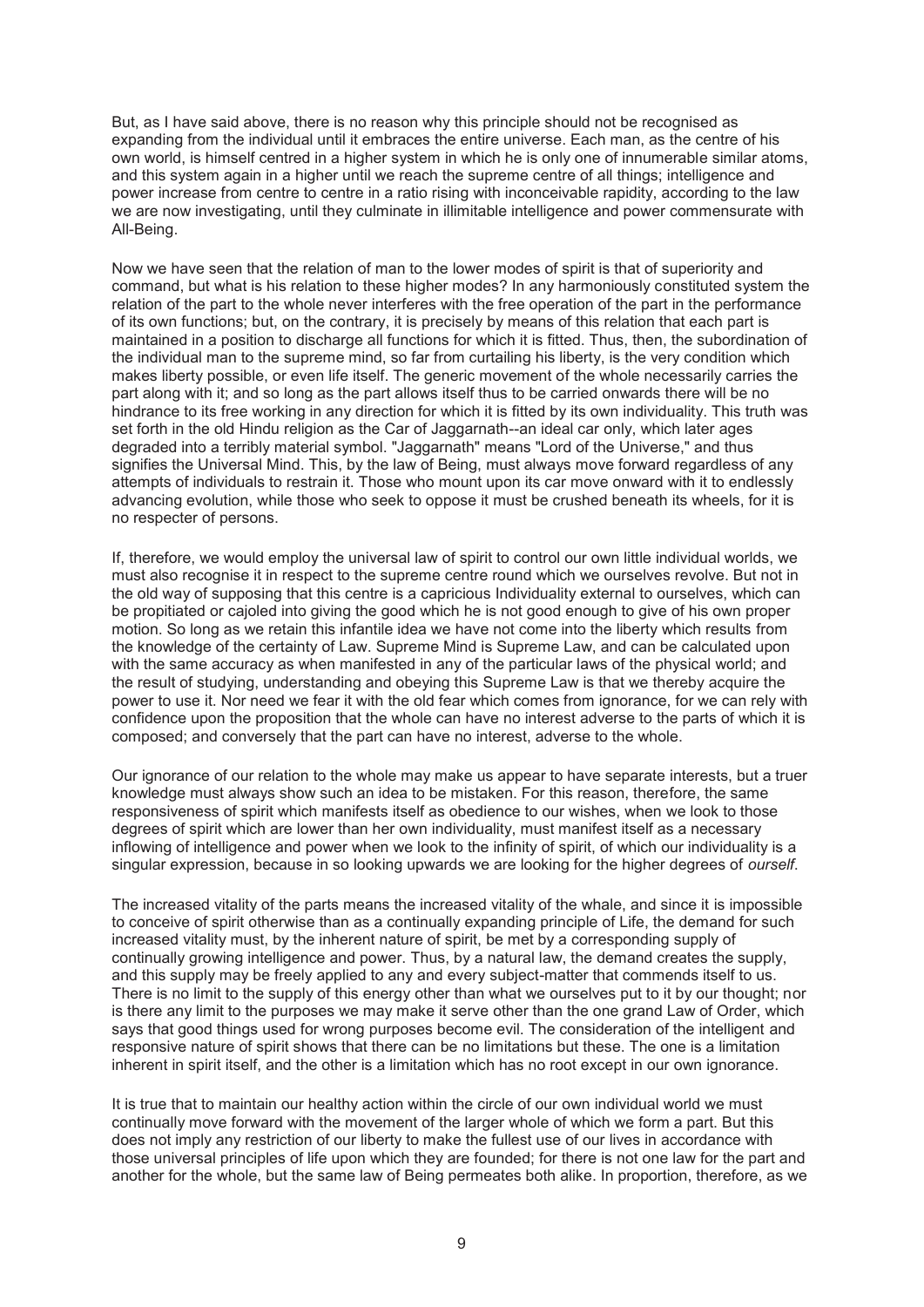realise the true law of our own individuality we shall find that it is one with the law of progress for the race. The collective individuality of mankind is only the reproduction on a larger scale of the personal individuality; and whatever action truly develops the inherent powers of the individual must necessarily be in line with that forward march of the universal mind which is the evolution of humanity as a whole.

Selfishness is a narrow view of our own nature which loses sight of our place in relation to the whole, not perceiving that it is from this very relation that our life is drawn. It is ignorance of our own possibilities and consequent limitation of our own powers. If, therefore, the evidence of harmonious correlation throughout the physical world leads irresistibly to the inference of intelligent spirit as the innermost within of all things, we must recognise ourselves also as individual manifestations of the same spirit which expresses itself throughout the universe as that power of intelligent responsiveness which is Love.

--()--

**v**

Thus we find ourselves to be a necessary and integral part of the Infinite Harmony of All-Being; not merely recognising this great truth as a vague intuition, but as the logical and unavoidable result of the universal Life-principle which permeates all Nature. We find our intuition was true because we have discovered the law which gave rise to it; and now intuition and investigation both unite in telling us of our own individual place in the great scheme of things. Even the most advanced among us have, as yet, little more than the faintest adumbration of what this place is. It is the place of *power*. Towards those higher modes of spirit which we speak of as "the universal," the law of man's inmost nature makes him as a lens, drawing into the focus of his own individuality all that he will of light and power in streams of inexhaustible supply; and towards the lower modes of spirit, which form for each one the sphere of his own particular world, man thus becomes the directive centre of energy and order.

Can we conceive of any position containing greater possibilities than these? The circle of this vital influence may expand as the individual grows into the wider contemplation of his unity with Infinite Being; 1 but any more comprehensive law of relationship it would be impossible to formulate. Emerson has rightly said that a little algebra will often do far more towards clearing our ideas than a large amount of poetic simile. Algebraically it is a self-evident proposition that any difference between various powers of *x* disappears when they are compared with *x* multiplied into itself to infinity, because there can be no ratio between any determinate power, however high, and the infinite; and thus the relation between the individual and All-Being must always remain the same. 1

But this in no way interferes with the law of growth, by which the individual rises to higher and higher powers of his own individuality. The unchangeableness of the relation between all determinate powers of *x* and infinity does not affect the relations of the different powers of x between themselves; but rather the fact that the multiplication of *x* into itself to infinity is mentally conceivable is the very proof that there is no limit to the extent to which it is possible to raise *x* in its determinate powers.

I trust unmathematical readers will pardon my using this method of statement for the benefit of others to whom it will carry conviction. A relation once clearly grasped in its mathematical aspect becomes thenceforth one of the unalterable truths of the universe, no longer a thing to be argued about, but an axiom which may be assumed as the foundation on which to build up the edifice of further knowledge. But, laying aside mathematical formulae, we may say that because the Infinite is infinite there can be no limit to the extent to which the vital principle of growth may draw upon it, and therefore there is no limit to the expansion of the individual's powers. Because we are *what* we are, we may *become* what we will.

The Kabbalists tell us of "the lost word," the word of power which mankind has lost. To him who discovers this word all things are possible. Is this mirific word really lost? Yes, and No. It is the open secret of the universe, and the Bible gives us the key to it. It tells us, "The Word is nigh thee, even in thy mouth and in thy heart." It is the most familiar of all words, the word which in our heart we realise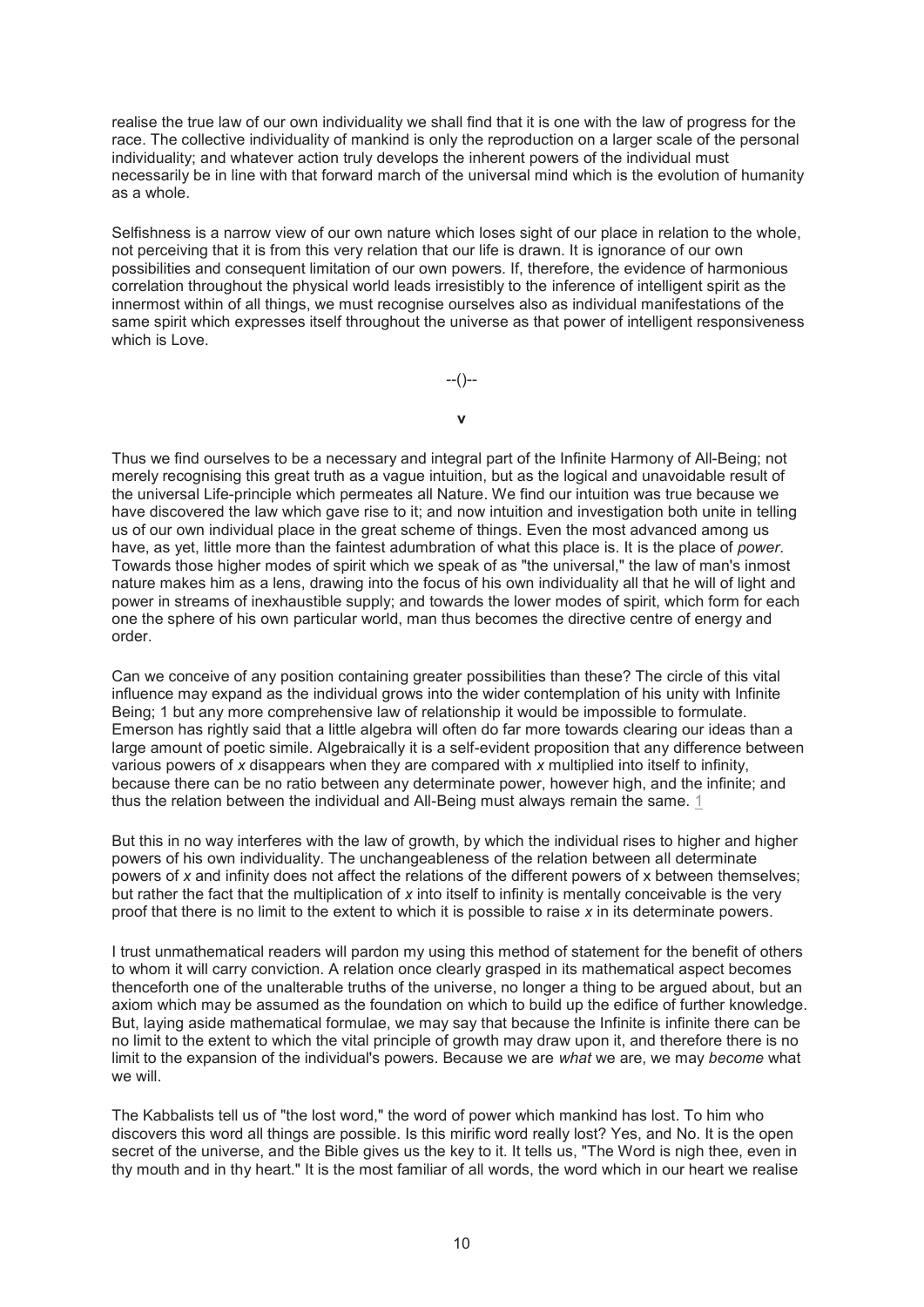as the centre of our conscious being, and which is in our mouth a hundred times a day. It is the word "I AM." Because I am what I am, I may be what I will to be. My individuality is one of the modes in which the Infinite expresses itself, and therefore I am myself that very power which I find to be the innermost within of all things.

To me, thus realising the great unity of all Spirit, the infinite is not the indefinite, for I see it to be the infinite of *Myself*. It is the very same I AM that I am; and this not by any act of uncertain favour, but by the law of polarity which is the basis of all Nature. The law of polarity is that law according to which everything attains completion by manifesting itself in the opposite direction to that from which it started. It is the simple law by which there can be no inside without an outside, nor one end of a stick without an opposite end.

Life is motion, and all motion is the appearance of energy at another point, and, where any work has been done, under another form than that in which it originated; but wherever it reappears, and in whatever new form, the vivifying energy is still the same. This is nothing else than the scientific doctrine of the conservation of energy, and it is upon this well-recognised principle that our perception of ourselves as integral portions of the great universal power is based.

We do well to pay heed to the sayings of the great teachers who have taught that all power is in the "I AM," and to accept this teaching by faith in their bare authority rather than not accept it at all; but the more excellent way is to know *why* they taught thus, and to realise for ourselves this first great law which all the master-minds have realised throughout the ages. It is indeed true that the "lost word" is the one most familiar to us, ever in our hearts and on our lips. We have lost, not the word, but the realisation of its power. And as the infinite depths of meaning which the words I AM carry with them open out to us, we begin to realise the stupendous truth that we are ourselves the very power which we seek.

It is the polarisation of Spirit from the universal into the particular, carrying with it all its inherent powers, just as the smallest flame has all the qualities of fire. The I AM in the individual is none other than the I AM in the universal. It is the same Power working in the smaller sphere of which the individual is the centre. This is the great truth which the ancients set forth under the figure of the Macrocosm and the Microcosm, the lesser I AM reproducing the precise image of the greater, and of which the Bible tells us when it speaks of man as the image of God.

Now the immense practical importance of this principle is that it affords the key to the great law that "as a man thinks so he is." We are often asked why this should be, and the answer may be stated as follows: We know by personal experience that we realise our own livingness in two ways, by our power to act and our susceptibility to feel; and when we consider Spirit in the absolute we can only conceive of it as these two modes of livingness carried to infinity. This, therefore, means infinite susceptibility. There can be no question as to the degree of sensitiveness, for Spirit *is* sensitiveness, and is thus infinitely plastic to the slightest touch that is brought to bear upon it; and hence every thought we formulate sends its vibrating currents out into the infinite of Spirit, producing there currents of like quality but of far vaster power.

But Spirit in the Infinite is the Creative Power of the universe, and the impact of our thought upon it thus sets in motion a veritable creative force. And if this law holds good of one thought it holds good of all: and hence we are continually creating for ourselves a world of surroundings which accurately reproduces the complexion of our own thoughts. Persistent thoughts will naturally produce a greater external effect than casual ones not centred upon any particular object. Scattered thoughts which recognise no principle of unity will fail to reproduce any principle of unity. The thought that we are weak and have no power over circumstances results in inability to control circumstances, and the thought of power produces power.

At every moment we are dealing with an infinitely sensitive medium which stirs creative energies that give form to the slightest of our thought-vibrations. This power is inherent in us because of our spiritual nature, and we cannot divest ourselves of it. It is our truly tremendous heritage because it is a power which, if not intelligently brought into lines of orderly activity, will spend its uncontrolled forces in devastating energy. If it is not used to build up, it will destroy. And there is nothing exceptional in this: it is merely the reappearance on the plane of the universal and undifferentiated of the same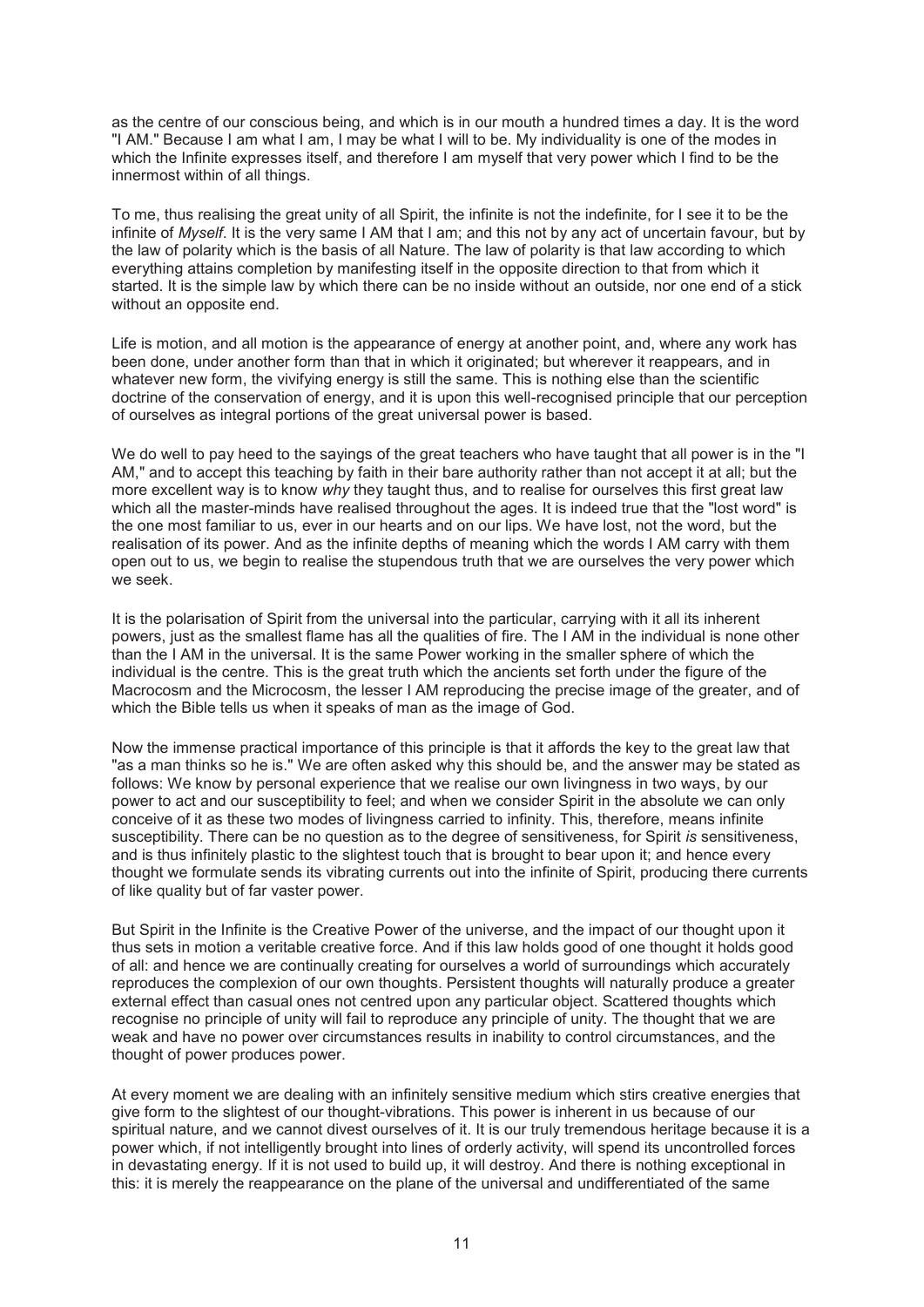principle that pervades all the forces of Nature. Which of these is not destructive unless drawn off into some definite direction? Accumulated steam, accumulated electricity, accumulated water, will at length burst forth, carrying destruction all around; but, drawn off through suitable channels, they become sources of constructive power, inexhaustible as Nature itself.

And here let me pause to draw attention to this idea of accumulation. The greater the accumulation of energy, the greater the danger if it be not directed into a proper order, and the greater the power if it he. Fortunately for mankind the physical forces, such as electricity, do not usually subsist in a highly concentrated form. Occasionally circumstances concur to produce such concentration, but as a rule the elements of power are more or less equally dispersed. Similarly, for the mass of mankind, this spiritual power has not yet reached a very high degree of concentration. Every mind, it is true, must be in some measure a centre of concentration, for otherwise it would have no conscious individuality; but the power of the individualised mind rapidly rises as it recognises its unity with the Infinite life, and its thought-currents, whether well or ill directed, then assume a proportionately great significance.

Hence the ill effects of wrongly directed thought are in some degree mitigated in the great mass of mankind, and many causes are in operation to give a right direction to their thoughts, though the thinkers themselves are ignorant of what thought-power is. To give a right direction to the thoughts of ignorant thinkers is the purpose of much religious teaching, which these uninstructed ones must accept by faith in bare authority because they are unable to realise its true import. But notwithstanding the aids thus afforded to mankind, the general stream of unregulated thought cannot but have an adverse tendency, and hence the great object to which the instructed mind directs its power is to free itself from the entanglements of disordered thought, and to help others to do the same. To escape from this entanglement is to attain perfect Liberty, which is perfect Power.

 $-(-)$ 

#### **vi**

The entanglement from which we need to escape has its origin in the very same principle which gives rise to liberty and power. It is the same principle applied under inverted conditions. And here I would draw particular attention to the law that any sequence followed out in an inverted order must produce an inverted result, for this goes a long way to explain many of the problems of life. The physical world affords endless examples of the working of "inversion." In the dynamo the sequence commences with mechanical force which is ultimately transformed into the subtler power of electricity; but invert this order, commence by generating electricity, and it becomes converted into mechanical force, as in the motor. In the one order the rotation of a wheel produces electricity, and in the opposite order electricity produces the rotation of a wheel. Or to exhibit the same principle in the simplest arithmetical form, if 10÷2=5 then 10÷5=2. "Inversion" is a factor of the greatest magnitude and has to be reckoned with; but I must content myself here with only indicating the general principle that the same power is capable. of producing diametrically opposite effects if it be applied under opposite conditions, a truth which the so-called "magicians" of the middle ages expressed by two triangles placed inversely to one another. We are apt to fall into the mistake of supposing that results of opposite character require powers of opposite character to produce them, and our conceptions of things in general become much simplified when we recognise that this is not the case, but that the same power will produce opposite results as it starts from opposite poles.

Accordingly the inverted application of the same principle which gives rise to liberty and power constitutes the entanglement from which we need to be delivered before power and liberty can be attained, and this principle is expressed in the law that "as a man thinks so he is." This is the basic law of the human mind. It is Descarte's "*cogito, ergo sum*." If we trace consciousness to its seat we find that it is purely subjective. Our external senses would cease to exist were it not for the subjective consciousness which perceives what they communicate to it.

The idea conveyed to the subjective consciousness may be false, but until some truer idea is more forcibly impressed in its stead it remains a substantial reality to the mind which gives it objective existence. I have seen a man speak to the stump of a tree which in the moonlight looked like a person standing in a garden, and repeatedly ask its name and what it wanted; and so far as the speaker's conception was concerned the garden contained a living man who refused to answer. Thus every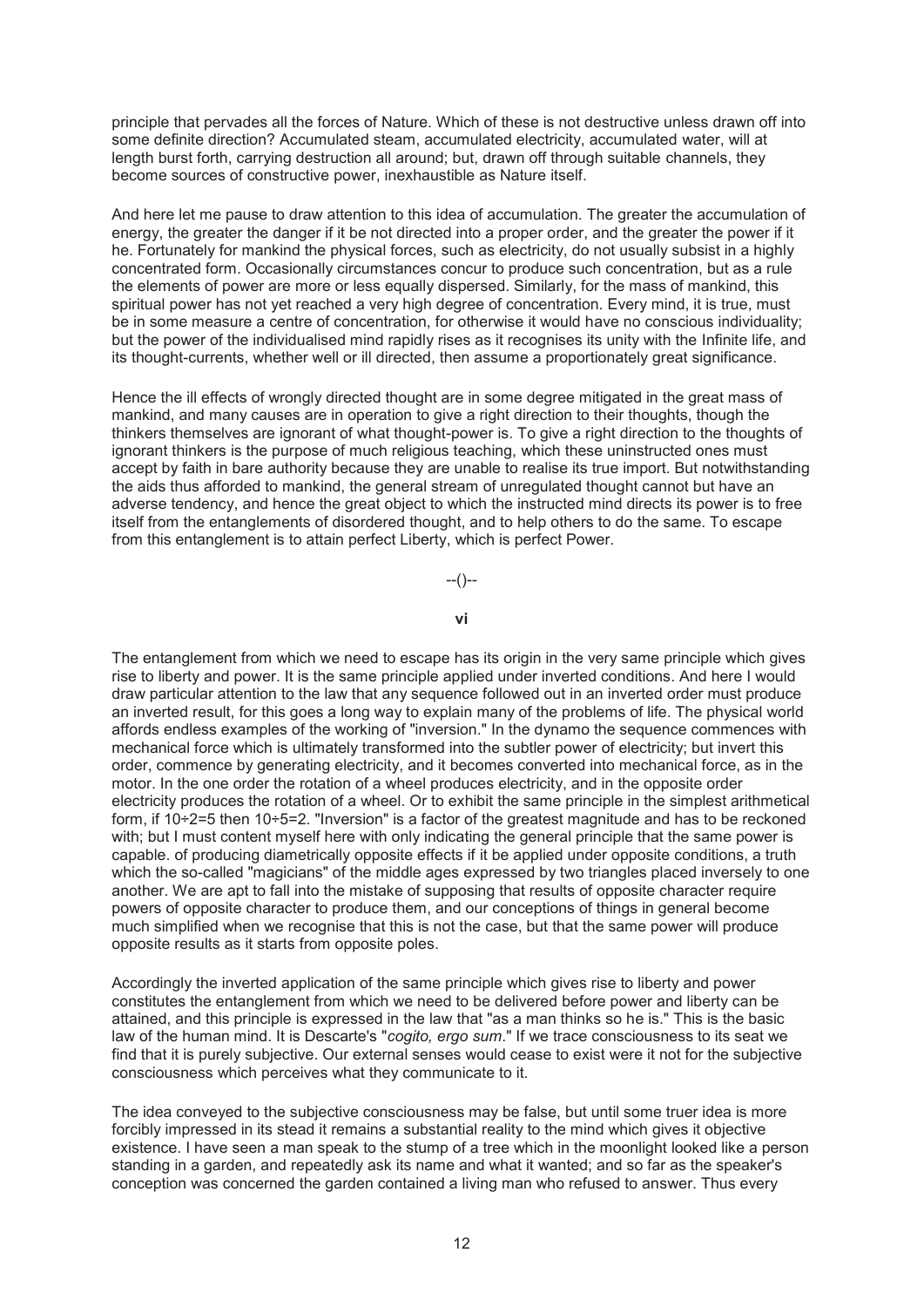mind lives in a world to which its own perceptions give objective reality. Its perceptions may be erroneous, but they nevertheless constitute the very reality of life for the mind that gives form to them. No other life than the life we lead in our own mind is possible; and hence the advance of the whole race depends on substituting the ideas of good, of liberty, and of order for their opposites. And this can be done only by giving some sufficient reason for accepting the new idea in place of the old. For each one of us our beliefs constitute our facts, and these beliefs can be changed only by discovering some ground for a different belief.

This is briefly the rationale of the maxim that "as a man thinks so he is"; and from the working of this principle all the issues of life proceed. Now man's first perception of the law of cause and effect in relation to his own conduct is that the result always partakes of the quality of the cause; and since his argument is drawn from external observation only, he regards external acts as the only causes he can effectively set in operation. Hence when he attains sufficient moral enlightenment to realise that many of his acts have been such as to merit retribution he fears retribution as their proper result. Then by reason of the law that "thoughts are things," the evils which he fears take form and plunge him into adverse circumstances, which again prompt him into further wrong acts, and from these come a fresh crop of fears which in their turn become externalised into fresh evils, and thus arises a circulus from which there is no escape so long as the man recognises nothing but his external acts as a causative power in the world of his surroundings.

This is the Law of Works, the Circle of Karma, Ole Wheel of Fate, from which there appears to be no escape, because the complete fulfilment of the law of our moral nature to-day is only sufficient for today and leaves no surplus to compensate the failure of yesterday. This is the necessary law of things as they appear from external observation only; and, so long as this conception remains, the law of each man's subjective consciousness makes it a reality for him. What is needed, therefore, is to establish the conception that external acts are NOT the only causative power, but that there is another law of causation, namely, that of pure Thought. This is the Law of Faith, the Law of Liberty; for it introduces us to a power which is able to inaugurate a new sequence of causation not related to any past actions.

But this change of mental attitude cannot be brought about till we have laid hold of some fact which is sufficient to afford a reason for the change. We require some solid ground for our belief in this higher law. Ultimately we find this ground in the great Truth of the eternal relation between spirit in the universal and in the particular. When we realise that substantially there is nothing else but spirit, and that we ourselves are reproductions in individuality of the Intelligence and Love which rule the universe, we have reached the firm standing ground where we find that we can send forth our Thought to produce any effect we will. We have passed beyond the idea of two opposites requiring reconciliation, into that of a duality in which there is no other opposition than that of the inner and the outer of the same unity, the polarity which is inherent in all Being, and we then realise that in virtue of this unity our Thought is possessed of illimitable creative power, and that it is free to range where it will, and is by no means bound down to accept as inevitable the consequences which, if unchecked by renovated thought, would flow from our past actions.

In its own independent creative power the mind has found the way out of the fatal circle in which its previous ignorance of the highest law had imprisoned it. The Unity of the Spirit is found to result in perfect Liberty; the old sequence of Karma has been cut off, and a new and higher order has been introduced. In the old order the line of thought received its quality from the quality of the actions, and since they always fell short of perfection, the development of a higher thought-power from this root was impossible. This is the order in which everything is seen from without. It is an inverted order. But in the true order everything is seen from *within*.

It is the thought which determines the quality of the action, and not *vice versa*, and since thought is free, it is at liberty to direct itself to the highest principles, which thus spontaneously reproduce themselves in the outward acts, so that both thoughts and actions are brought into harmony with the great eternal laws and become one in purpose with the Universal Mind. The man realises that he is no longer bound by the consequences of his former deeds, done in the time of his ignorance, in fact, that he never was bound by them except so far as he himself gave them this power by false conceptions of the truth; and thus recognising himself for what he really is--the expression of the Infinite Spirit in individual personality--he finds that he is free, that he is a "partaker. of Divine nature,"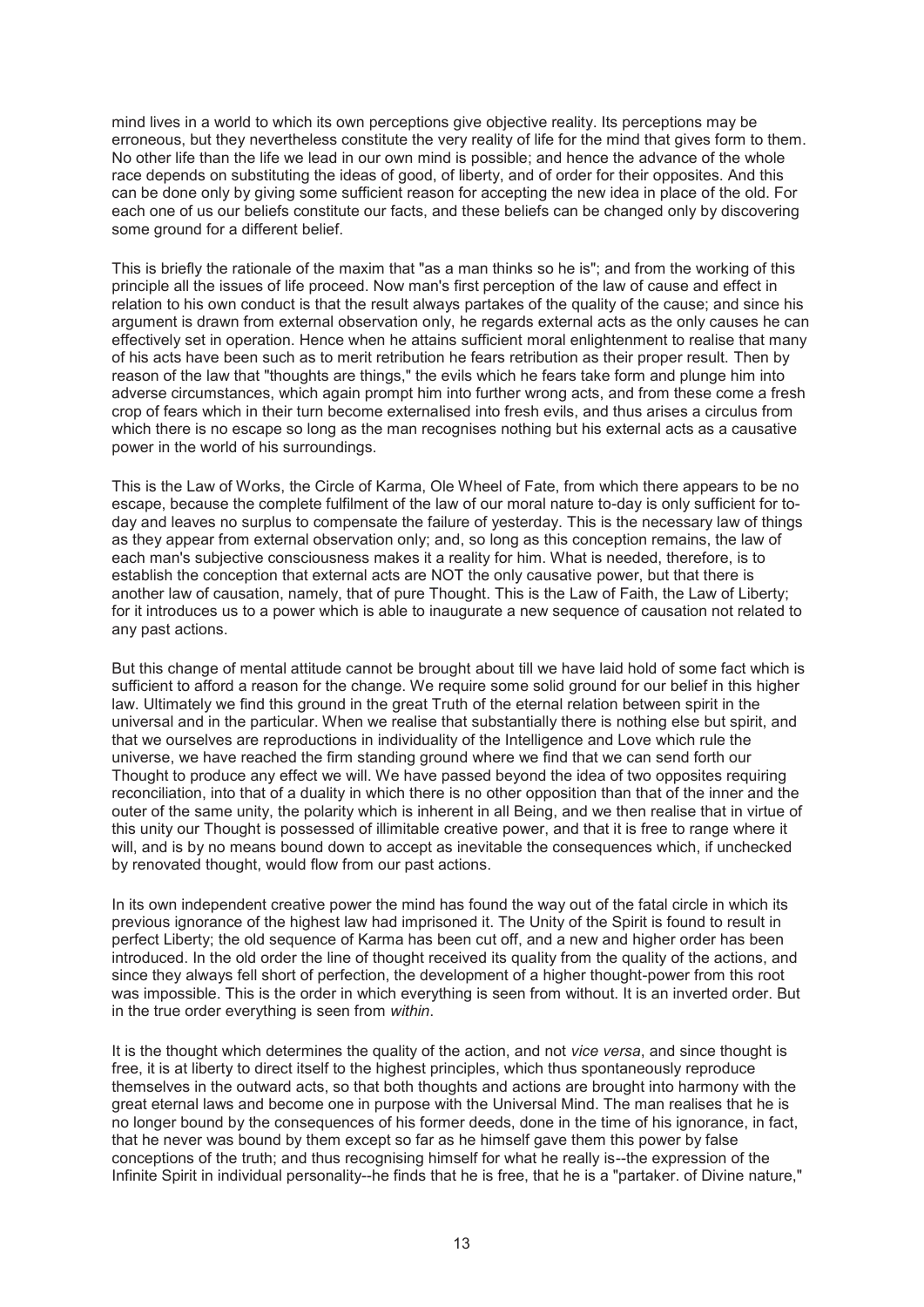not losing his identity, but becoming more and more fully himself with an ever-expanding perfection, following out a line of evolution whose possibilities are inexhaustible.

But there is not in all men this knowledge. For the most part they still look upon God as an individual Being external to themselves, and what the more instructed man sees to be unity of mind and identity of nature appear to the less advanced to be an external, reconciliation between opposing personalities. Hence the whole range of conceptions which may be described as the Messianic Idea. This idea is not, as some seem to suppose, a misconception of the truth of Being. On the contrary, when rightly understood it will be found to imply the very widest grasp of that truth; and it is from the platform of this supreme knowledge alone that an idea so comprehensive in its adaptation to every class of mind could have been evolved. It is the translation of the relations arising from the deepest laws of Being into terms which can be realised even by the most unlearned; a translation arranged with such consummate skill that, as the mind grows in spirituality, every stage of advance is met by a corresponding unfolding of the Divine meaning; while yet even the crudest apprehension of the idea implied is sufficient to afford the required basis for an entire renovation of the man's thoughts concerning himself, giving him a standing ground from which to think of himself as no longer bound by the law of retribution for past offences, but as free to follow out the new law of Liberty as a child of God.

The man's conception of the *modus operandi* of this emancipation may take the form of the grossest anthropomorphism or the most childish notions as to the satisfaction of the Divine justice by vicarious substitution, but the working result will be the same. He has got what satisfies him as a ground for thinking of himself in a perfectly new light; and since the states of our subjective consciousness constitute the realities of our life, to afford him a convincing ground for *thinking* himself free, is to make him free.

With increasing light he may find that his first explanation of the *modus operandi* was inadequate; but when he reaches this stage, further investigation will show him that the great truth of his liberty rests upon a firmer foundation than the conventional interpretation of traditional dogmas, and that it has its roots in the great law of Nature, which are never doubtful, and which can never be overturned. And it is precisely because their whole action has its root in the unchangeable laws of Mind that there exists a perpetual necessity for presenting to men something which they can lay hold of as a sufficient ground for that change of mental attitude, by which alone they can be rescued from the fatal circle which is figured under the symbol of the Old Serpent.

The hope and adumbration of such a new principle has formed the substance of all religions in all ages, however misapprehended by the ignorant worshippers; and, whatever our individual opinions may be as to the historical facts of Christianity, we shall find that the great figure of liberated and perfected humanity which forms its centre fulfils this desire of all nations in that it sets forth their great ideal of Divine power intervening to rescue man by becoming one with him. This is the conception presented to us, whether we apprehend it in the most literally material sense, or as the ideal presentation of the deepest philosophic study of mental laws, or in whatever variety of ways we may combine these two extremes. The ultimate idea impressed upon the mind must always be the same: it is that there is a Divine warrant for knowing ourselves to be the children of God and "partakers of the Divine nature"; and when we thus realise that there is solid ground for *believing* ourselves free, by force of this very belief we *become* free.

The proper outcome of the study of the laws of spirit which constitute the inner side of things is not the gratification of a mere idle curiosity, nor the acquisition of abnormal powers, but the attainment of our spiritual liberty, without which no further progress is possible. When we have reached this goal the old things have passed away and all things have become new. The mystical seven days of the old creation have been fulfilled, and the first day of the new week dawns upon us with its resurrection to a new life, expressing on the highest plane that great doctrine of the "octave" which the science of the ancient temples traced through Nature, and which the science of the present day endorses, though ignorant of its supreme significance.

When we have thus been made free by recognising our oneness with Infinite Being, we have reached the termination of the old series of sequences and have gained the starting-point of the new. The old limitations are found never to have had any existence save in our own misapprehension of the truth,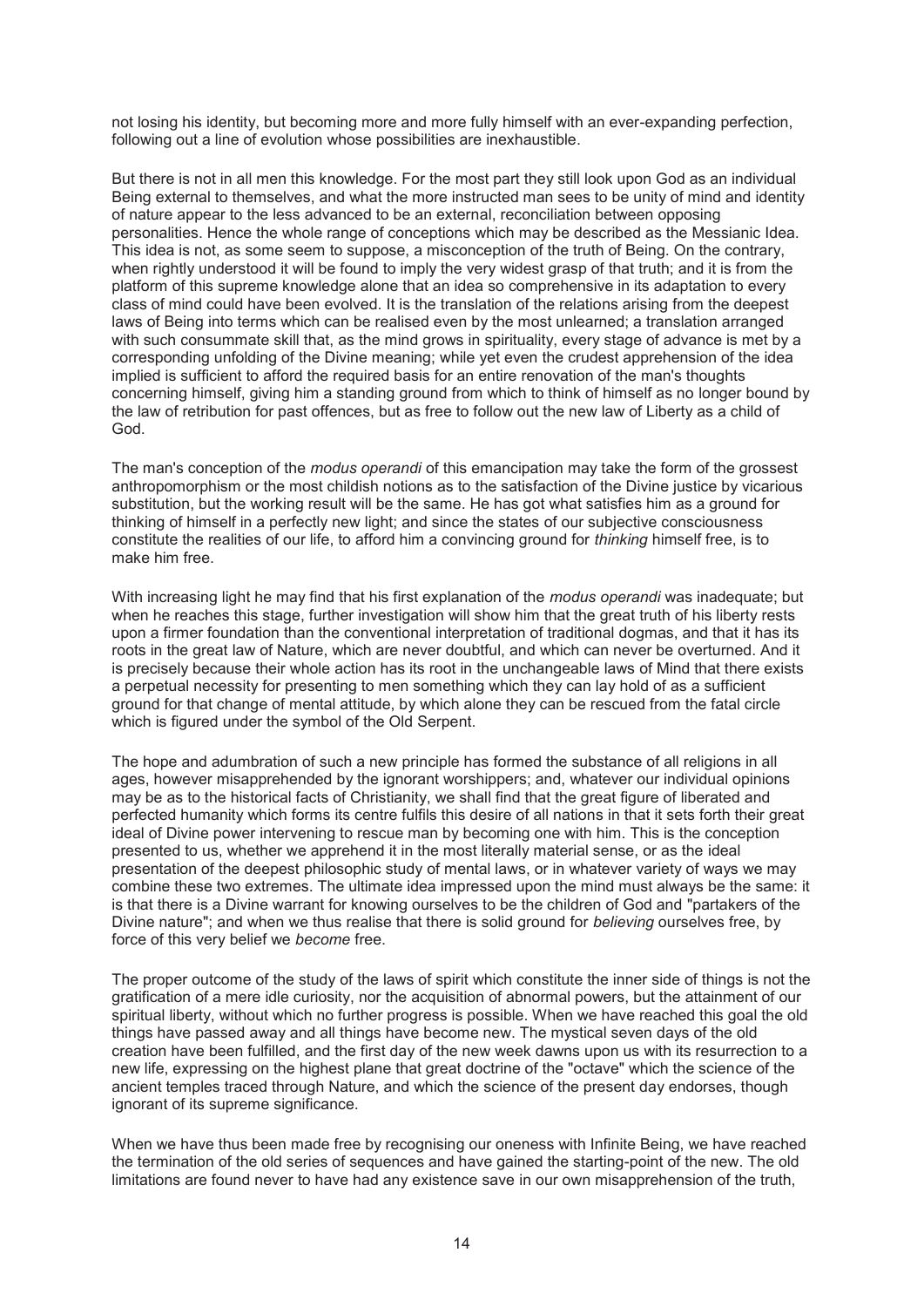and one by one they fall off as we advance into clearer light. We find that the Life-Spirit we seek is *in ourselves*; and, having this for our centre, our relation to all else becomes part of a wondrous living Order in which every part works in sympathy with the whole, and the whole in sympathy with every part, a harmony wide as infinitude, and in which there are no limitations save those imposed by the Law of Love.

I have endeavoured in this short series of articles to sketch briefly the principal points of relation between Spirit in ourselves and in our surroundings. This subject has employed the intelligence of mankind from grey antiquity to the present day, and no one thinker can ever hope to grasp it in all its amplitude. But there are certain broad principles which we must all grasp, however we may specialise our studies in detail, and these I have sought to indicate, with what degree of success the reader must form his own opinion. Let him, however, lay firm hold of this one fundamental truth, and the evolution of further truth from it is only a question of time--that there is only One Spirit, however many the modes of its manifestations, and that "the Unity of the Spirit is the Bond of Peace."

--()--

# **Footnotes**

 $X^2: X^n:: X^{10}: X^n$ .

 $-(-)$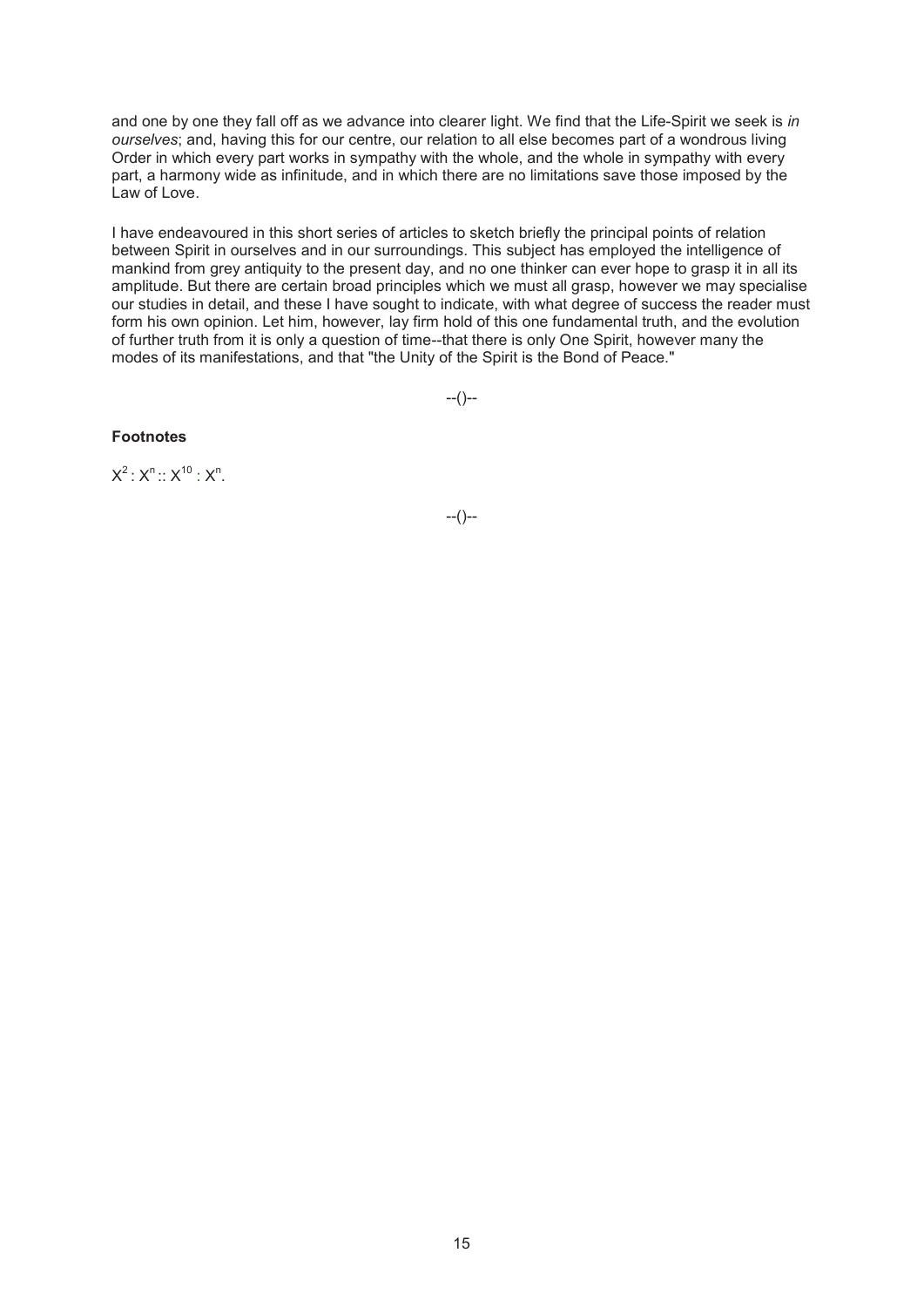# **The Perversion Of Truth**

THERE is a very general recognition, which is growing day by day more and more widespread, that there is a sort of hidden power somewhere which it is within our ability, somehow or other, to use. The ideas on this subject are exceedingly vague with the generality of people, but still they are assuming a more and more definite form, and that which they appear to be taking with the generality of the public is the recognition of the power of suggestion. I suppose none of us doubts that there is such a thing as the power of suggestion and that it can produce very great results indeed, and that it is par excellence a hidden power; it works behind the scenes, it works through what we know as the subconscious mind, and consequently its activity is not immediately recognisable, or the source from which it comes. Now there is in some aspects, its usefulness, its benefit, but in other aspects there is a source of danger, because a power of this kind is obviously one which can be used either well or ill; in itself it is perfectly neutral, it all depends on the purpose "for which it is used, and the character of the agent who employs it.

This recognition of the power of suggestion is in many instances taking a most undesirable form, and I commend to your notice, in support of this observation, numerous advertisements in certain classes of magazines--many of you must have seen many specimens of that kind--offering for a certain sum of money to put you in the way of getting personal influence, mental power, power of suggestion, as the advertisements very unblushingly put it, for any purpose that you may desire. Some of them even go into further particulars, telling you the particular sort of purposes for which you can employ this, all of them certainly being such uses as no one should ever attempt to make of it.

Therefore, this recognition of the power of suggestion, say even as a mere money-making power, to leave alone other misapplications of it, is a feature which is taking hold, so to say, of certain sections of the public who do not realise a higher platform in these things. It is deplorable that it should be so, but it is in the nature of things unavoidable. You have a power which can be used affirmatively, and which can be used negatively, which can be used for higher purposes, and can be used for lower purposes, and consequently you will find numbers of people who, as soon as they get hold of it, will at once think only of the lower purposes, not of the higher.

In support of what I say--although this is by no means, I suppose, intended as a low application, probably it is intended as a high application, but I cannot say I agree with it--but to show you that I am talking from actual facts I will read you a note which I have made from the *Daily Mail*, of the 10th January, that I daresay some of you may have seen. It is an article headed "Killing by Prayer," and the article goes on to say that a certain circular has been sent round to the different hospitals and other places where the study of vivisection goes forward to this effect. In this circular, signed with the letters "M. C.," the writer says that he accidentally heard of a person who was in the habit of praying from time to time for the death of one of our leading vivisectors and that always the man indicated died. That is what M. C. heard by chance during conversation at a hotel dinner. Then thinking over this, M. C. goes on to say that he (or she) tried praying that the man most likely to cause suffering to innocent subjects by his experiments might be removed, and the consequence was that about a fortnight later one of our most distinguished medical scientists died.

I do not know who the scientist in question was; I daresay some of you may be aware of the name. However, that is what the *Daily Mail* tells us, and it also states that the Anti-Vivisection Societies were unanimous in condemning this circular, and very properly so. Now you see the sender of that circular, whoever he was, obviously thought he was doing a very good piece of work. I myself am by no means any friend of vivisection. I do not think anyone can have a real knowledge of the truth and remain in touch with it, but I certainly agreed with the Anti-Vivisection Societies in condemning such a circular as that. You see there is the assumption that prayer, or mental power, can be used to remove a person from the stage of life, and M. C. claims that he did it in the case of this particular scientist.

That brings back another parallel, almost, I might say, an historical parallel, to our mind; that of Dr. Anna Kingsford, taking place perhaps some forty years ago, who claimed--of course she was a very strong anti-vivisectionist--that by thought-power she caused the death of Claude Bernard, the great vivisection scientist of France. Certainly at the time that she put out her forces he did die, but on the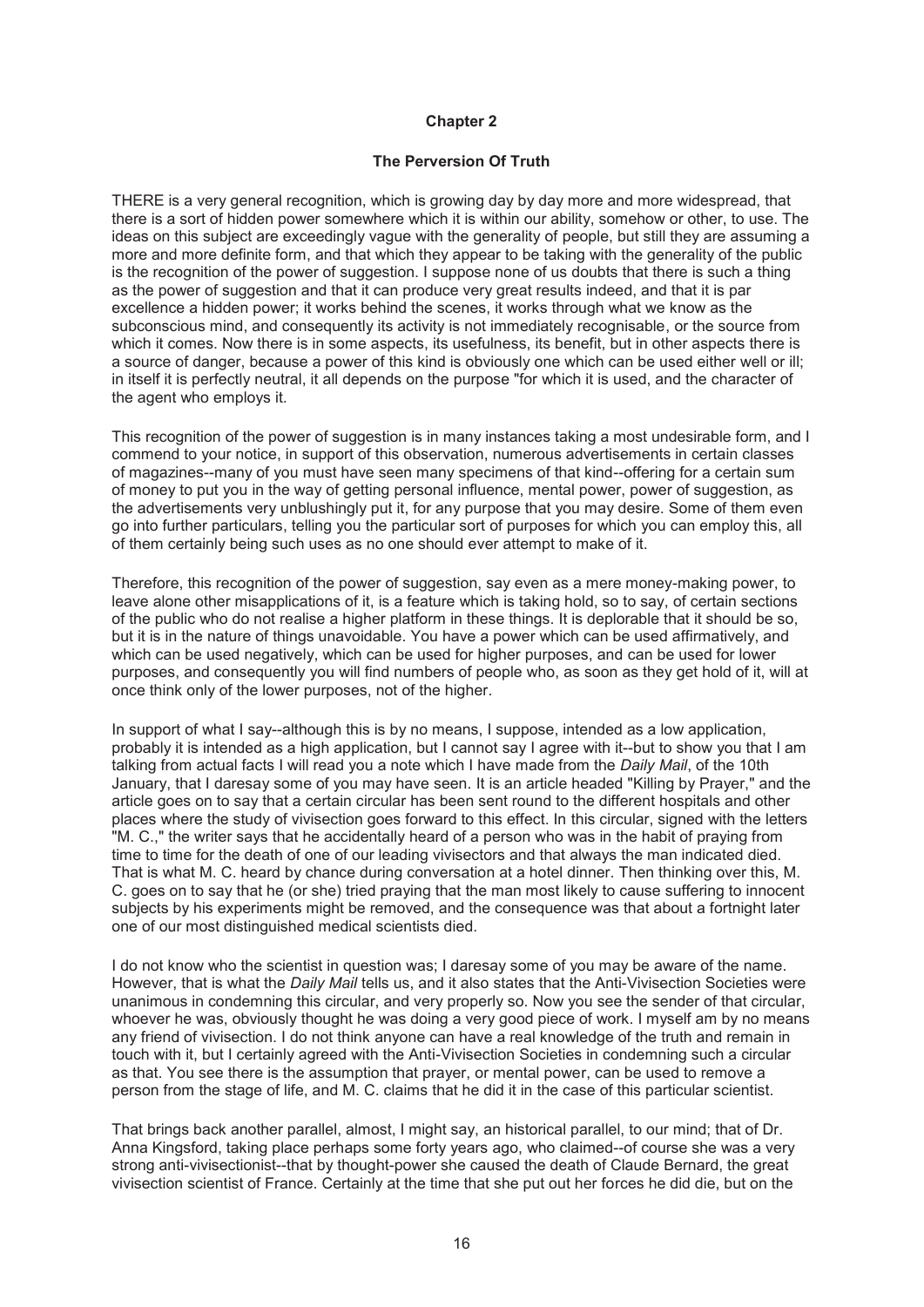other hand, it has been remarked that it was from that very date that her own break-up commenced, and never ceased till she herself passed into the other world. So you see these actions are likely to revert to the sender, even if they are successful.

Now in these two cases the ultimate object was not a low one, it was one which was supposed to be for the benefit of humanity and of the dumb creation. But that does not justify the means. The maxim, "The end justifies the means," is the greatest perversion of truth, and still more so if this hidden power, the power of suggestion, is used to injure any one for a more personal motive than in these cases which I have cited. The lower the motive, the lower the action becomes, and to suppose that because mental means are employed they make any difference in the nature of the act is a very great mistake.

It has been sometimes my painful duty to sentence people to death for murder, and therefore I claim that I have a very fair knowledge of what differentiates murder from those cases in which life is taken which do not amount to murder; and speaking from the judicial experience of a great many years, and the trial of a large number of cases which have involved the question whether the death penalty should be passed or not, I have no hesitation in saying that to kill by mental means is just as much murder as to kill by poison or the dagger. Speaking judicially, I should have not the least hesitation in hanging any one who committed murder by means of mental suggestion. Psychological crime, remember, is crime just the same; possibly it is more deeply dyed crime, because of the greater knowledge which must go along with it. I say that the psychological criminal is worse than the ordinary criminal.

One of the teachings of the Master is on this very point. I refer you to the miracle of the fig tree. You know that he exhibited his power of killing not a person, not even an animal, but a tree. And when the disciples said to him, see how this tree which you cursed has withered away, he replied, Well, you can do exactly the same thing, and goes on to say, nothing shall be impossible to you. Therefore if you can kill fig trees, you can kill people, but, "forgive, if you have aught against any," that your heavenly Father may forgive you.

He says in effect: now you have seen that this hidden power can be used to the destruction of life, at your peril use it otherwise than as a Divine power. Use it with prayer to God and with forgiveness of all against whom you have any sort of grudge or ill-feeling, and if its use is always prefaced in this way, according to the Master's directions, then nobody can use it to injure another either in mind, body or estate.

Perhaps some of you may be inclined to smile if I use the word "sorcery," but at the present day, under one name or another, scientific or semi-scientific, it is nothing but the old-world sorcery which is trying to find its way among us as the hidden power. Sorcery is the inverted use of spiritual power. That is the definition of it, and I speak upon authority. I refer you to the Bible where you will find sorcery takes a prominent place among the list of those things which exclude from the heavenly Jerusalem; the heavenly Jerusalem not being a town or a city in this place or that place, but the perfected state of man. Therefore, use sorcery, and you cannot reach that heavenly state.

It is on this account that we find in Revelations that wonderful description of two symbolical women; they represent two modes of the individual soul. Of course they go further, they indicate national things, race evolution and so on. Why? Because all national movements, all race evolutions, have their root in the development of the individual. A nation or a race is only a collection of individuals, and therefore if a principle once spreads from one individual to another, it spreads to the nation, it spreads to the race. So, therefore, these two symbolical women represent primarily two modes of soul, two modes of thought. You know perfectly well the description of the two women. One, the woman clothed with the sun, standing with the moon under her feet, and with a diadem of stars about her head; the other seated upon an earthly throne, holding a golden cup, and the cup is full of abominations. Those are the two women, and we know that one of them is called in the Scripture, Babylon, and we know which one that is. One of the marks of this woman--mind you that means the class of individuality--is the mark of sorcery, the mark of the inverted use of spiritual and mental powers.

But what is the end of it? The end is that this Babylon becomes the habitation of devils, the hold--or, as the original Greek has it, the prison of evil, an unclean, spirit, the cage of every unclean bird. That is the development which takes place in each individual who sets out to misuse this mental power.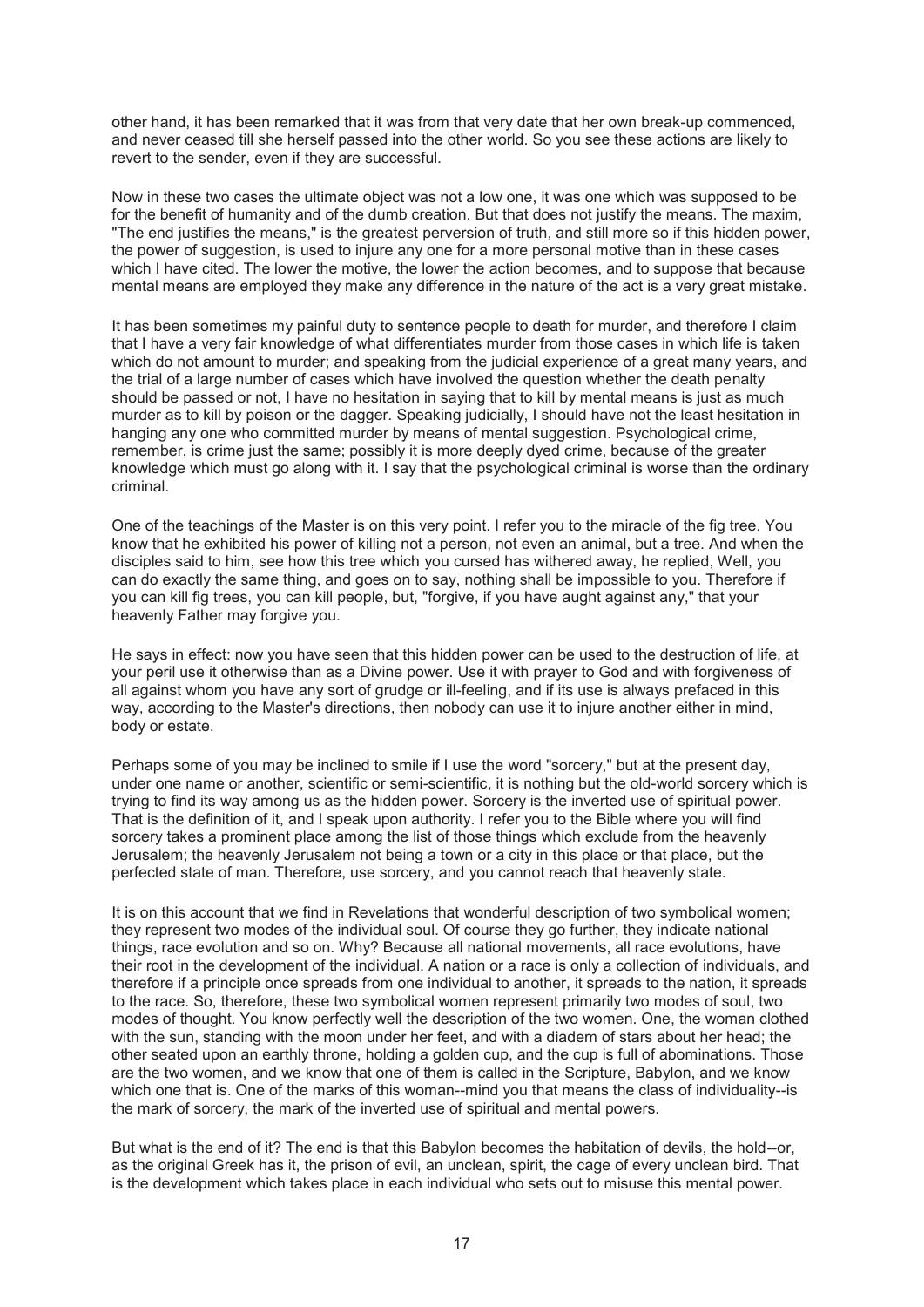The misuse may have a very small beginning, it may be such as is taught in a certain school, which I am told exists in London, where shop assistants are trained in the use of magnetic power, in order to decoy or compel unknowing purchasers into buying what they do not want. I am told there is such a school; I cannot quote you my authority. That is a trifling matter. I go into a shop and spend two or three shillings in buying something which, when I get home, I find absolutely useless, and I say, "How in the name of fortune did I come to buy this rubbish?" Well, I must have been hypnotised into it. It does not make much difference to me, but it makes a great deal of difference to the young man or young woman who has hypnotised me, because it is the first step on the downward path. It may be only a matter of sixpence, but it leads on step by step, and unless that path is retraced, the final end is that of Babylon. Therefore it is that St. John says, "I heard a voice from Heaven saying, 'Come forth, my people, out of her'"--and that is out of Babylon--"come forth, my people, out of her"--that is out of this inverted mode of using spiritual power--"come forth, my people, out of her, that ye have no fellowship with her sins and that ye shall receive not of her plague." Therefore, against this inverted use of the hidden power I warn every one from the first day when he begins to realise that there is such a thing as mental or spiritual power which can be exercised upon other persons.

Are we then on this account to go continually in terror of suffering from malicious magnetism, fearing that some enemy here, or some enemy there, is turning on this hidden power against us? If so, we should go in trepidation continually. No, I do not think there is the least reason for us to go in fear in this way. To begin with there are comparatively few who know the law of suggestion sufficiently well to use it either affirmatively or negatively, and of those who do know it sufficiently to make use of it, I am convinced that the majority would wish only to use it in all kindness, and for the benefit of the person concerned. That, I am confident, is the attitude of nine-tenths, or I might perhaps say ninetynine hundredths, of the students of this subject. They wish to do well, and look upon their use of mental power as an additional means of doing good. But after all, human nature is human nature, and there remains a small minority who are both able and willing to use this hidden power injuriously for their own purposes.

Now how are we to deal with this minority? The answer is simple. Just see them in their true light, see them for what they really are, that is to say, persons who are ignorant of the real spiritual power. They think they have it, and they have not. That is what it is. See them in their true light and their power will fall away from them. The real and ultimate power is that of the affirmative; the negative is destructive, the affirmative is constructive. So this negative use of the hidden power is to be destroyed by the use of the affirmative, the constructive power. The affirmative destroys the negative always in one way, and that is not by attacking it, not by running at it like a bull in a china shop; but by building up life. It is always a building power--it is building, building, building life and more life, and when that life comes in, the negative of necessity goes out.

The ultimate affirmative position is that of conscious union with the source of life. Realise this, and you need not trouble yourself about any action of the negative whatever. Seek conscious union with the ultimate, the first cause, that which is the starting point of all things, whether in the universe or in yourself as the individual. That starting point is always present; it is the same yesterday, to-day and forever, and you are the world and the universe in miniature, and it is always there working in you if you will recognise it. Remember the reciprocity between yourself and this truly hidden power. The power of suggestion is a hidden power, but the power which creates all things is the hidden power which is at the back of all things. Now realise that it is in yourselves and you need trouble about the negative no longer. This is the Bible teaching regarding Christ; and that teaching is to bring about this conscious personal union with the Divine All-creating Spirit as a present living power to be used day by day.

The Bible tells us there is such a thing as the mystery of iniquity, that is to say, the mystery of the spiritual power used invertedly, used from the diabolical standpoint; and when the Bible speaks of the mystery of iniquity, it means what it says. It tells us there are powers and principalities in the invisible world which are using precisely these same methods on an enormous scale; because, remember one thing, there is never any departure in any part of the Universe from the universal rule of law; what is law upon earth is law in Heaven, law in Hell, law in the invisible and law in the visible; that never alters. What is done by any spiritual power, whether it is a spiritual power of evil or of good, is done through the mental constitution which you have. No power alters the law of your own mind, but a power which knows the law of your mind can use it.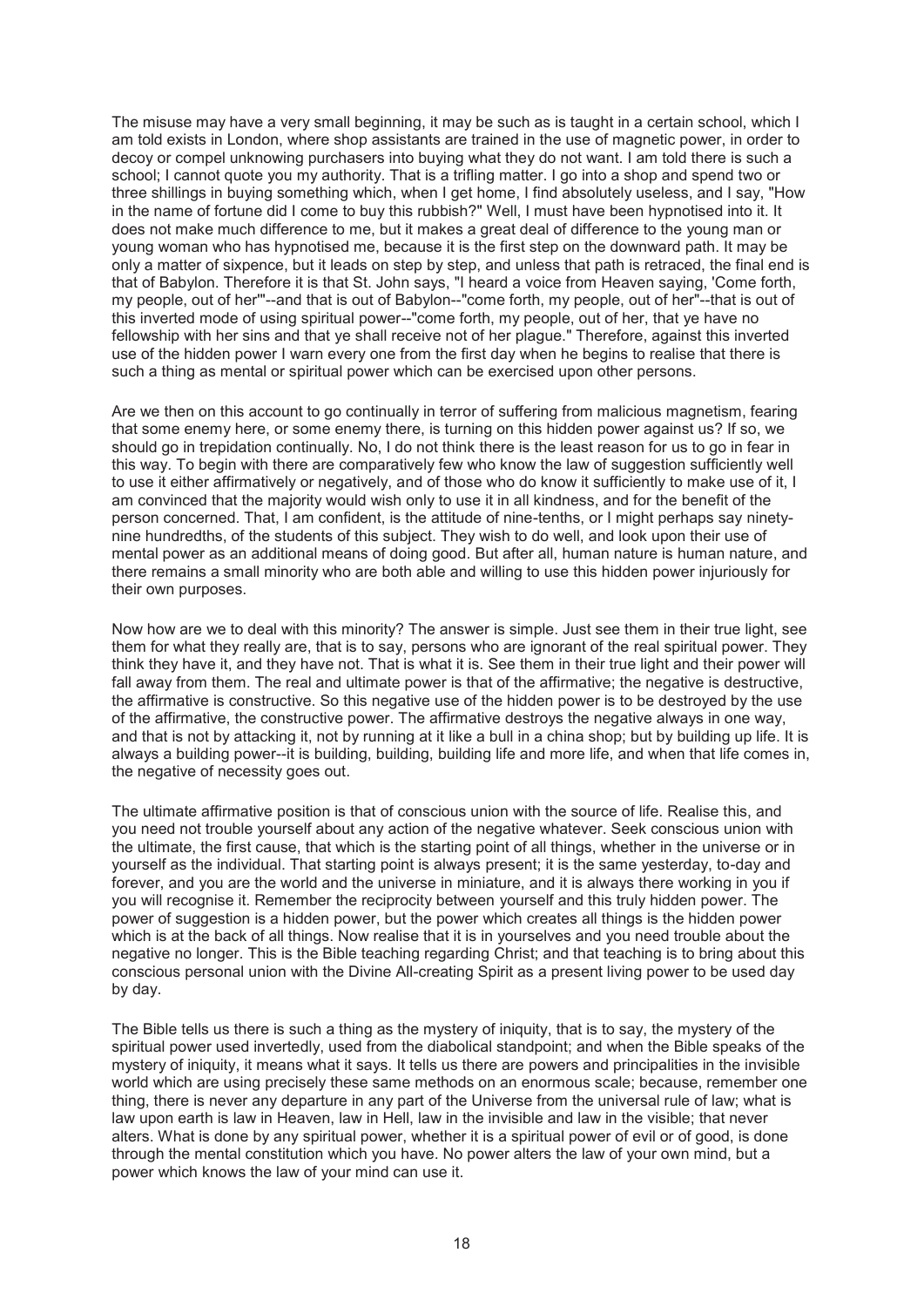Therefore, it is so essential that you should know the law of your own mind and realise its continual amenability to suggestion. That being so, the great thing is to get a standard for fundamental. unchangeable, and sufficient suggestion to which you can always turn, and which is automatically impressed upon your subconscious mind so deeply that no counter-suggestion can ever take its place; and that is the mystery of Christ, the Son of God. That is why we are told of the mystery of Christ, the mystery of godliness in opposition to the mystery of iniquity; it is because both the mystery of the Divine and the mystery of the diabolical are seeking to work through you, and they can only work through you by the law of your own mental constitution, that is to say, by the law of subconscious mind acting and re-acting upon your conscious mind and upon your body, and so upon your circumstances.

The mystery of Christ is no mere ecclesiastical fiction. People have distorted it, and made it not clear, by trying to explain what at that time and in those days was not properly known, by trying to explain what they did not know; because what is commonly now known regarding the laws of mind was unknown then. But now this light has come we begin to see that the Bible teaching regarding Christ has a great and a deep meaning, and it is for these reasons St. Paul said to the Corinthians: "Little children of whom I travail again in birth, until Christ be formed in you." That is why he speaks of "Christ in you the hope of glory," that is to say, the Christ conception, the realisation of the Christ principle as exhibited in the Christ person, brings you in touch with the personal element in the Universal Spirit, the divine creative, first moving Spirit of the Universe.

Then you see that realising this as your fundamental fact, it is continually impressed upon your subconscious mind, even when you are not thinking of it, because that is the action of the subconscious mind to take in and reason and argue in its own deductive way upon things of which you are not at the moment consciously thinking. Therefore it is that the realisation of that great promise of redemption, which is the backbone of the Bible from the first chapter of Genesis to the last chapter of Revelations, is according to a scientific law. It is not a hocus-pocus business, it is not a thing which has been arranged this way and might just as well have been arranged in some other; it is not so because some arbitrary Authority has commanded it, and the Authority might just as well have commanded it some other way.

No, it is so because the more you examine it, the more you will find that it is absolutely scientific; it is based upon the natural constitution of the human mind. And it is therefore that "Christ," as set forth in the Bible--whether in the Old Testament symbology, or in the New Testament personality--"is the fulfilling of the law." in the sense of specialising in the highest degree that which is common to all humanity. As we realise this more and more, and specialise it more and more, so we shall rise to higher and higher intercourse and more and more consciousness of reciprocal identity, reciprocal life with the Universal Power, which will raise us above any possibility of being touched by any sort of malicious suggestion.

If anybody should be, then, so ill-willed towards us and so lamentably ignorant of spiritual truth himself as to seek to exercise the power of malicious suggestion against us, I pity the person who tries to do it. He will get nothing out of it, because he is firing peas out of a pea-shooter against an iron-clad war vessel. That is what it amounts to; but for himself it amounts to something more. It is a true saying that "Curses return home to roost." I think if we study these things, and consider that there is a reason for them, we need not be in the least alarmed about negative suggestion, or malicious magnetism, of being brought under the power of other minds, of being got over in some way, of being done out of our property, of being injured in our health, or being hurt in our circumstances, and so on.

Of course if you lay yourself open to that kind of thing, you will get it. "Knock, and it shall be opened unto you." That is why the Scripture says, "He that breaketh through a hedge, a serpent shall bite him." That is the serpent that some of us know something about, that is our old enemy Nahash. Some of you, at any rate, are sufficiently trained in the inner sciences to know the serpent Nahash. Break down the hedge, that is to say, the conscious control of your own mind, and above all the hedge of the Divine love and wisdom with which God himself will surround you in the personality of His Son, break down this hedge and of course Nahash comes in. But if you keep your hedge--and remember the old Hebrew tradition always spoke of the Divine Law as "the hedge"--if you keep your hedge unbroken, nothing can come in except by the door. Christ said, "I am the door, by me if any man enter in, he shall be saved."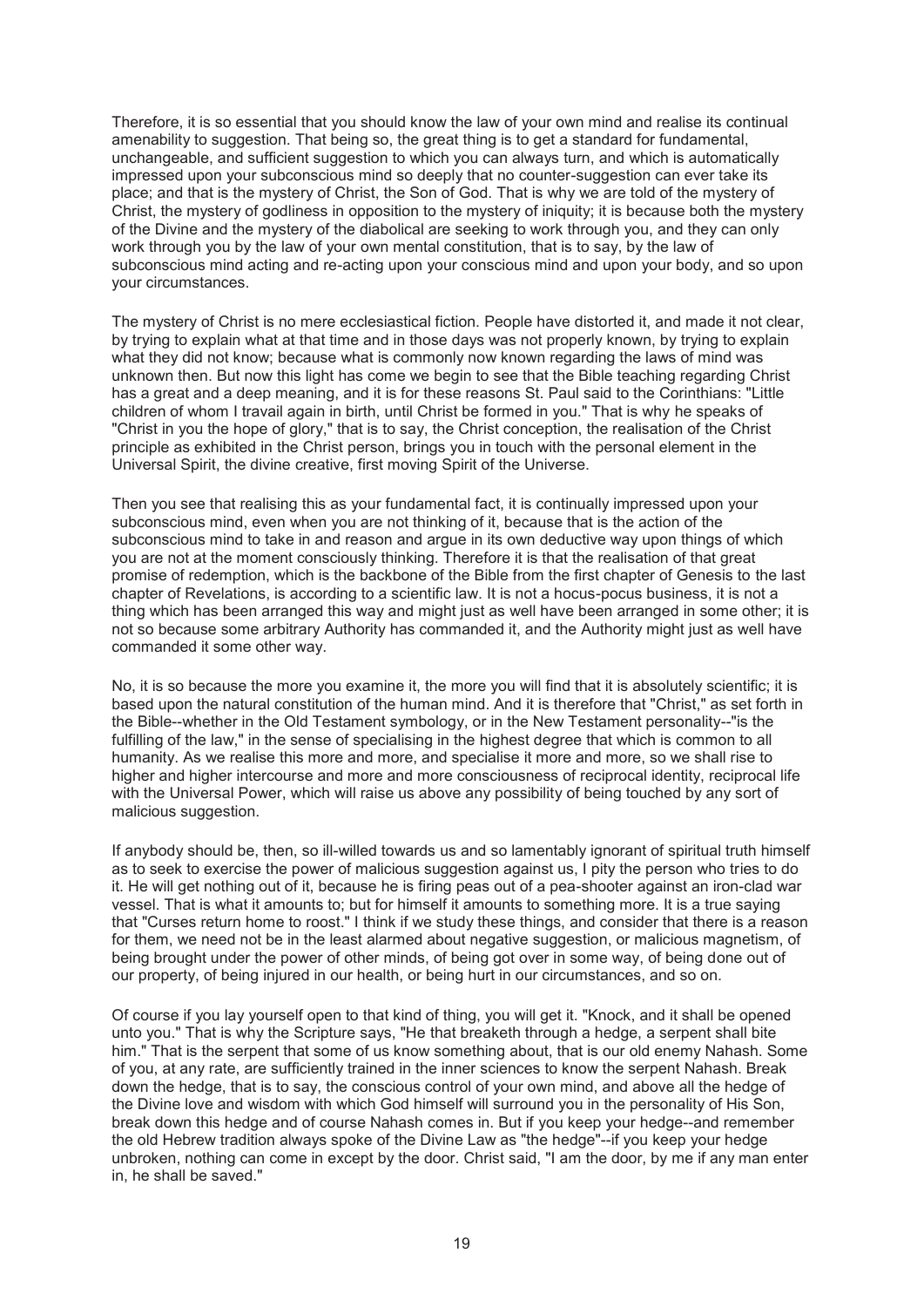I have spoken of the two great mysteries, the mystery of godliness and the mystery of iniquity, the mystery of Christ and the mystery of anti-Christ. Now, it is not necessary, mind you, that you should understand these mysteries in full in order to get into your right position. If it were necessary that we should fully understand these mysteries, either to get away from the one or to get into the other, I think all of us would have an uncommonly bad chance. I certainly should. I can touch only the fringe of these things, but we can realise the principle of the affirmative and the principle of the negative which underlies them both; one is the mystery of light, the other is the mystery of darkness.

I do not say do not study these mysteries; they are exactly what we ought to study, but do not think that you remain in a state of danger until you have completely fathomed the mystery. Not a bit of it. You can quite get on the right side without understanding the whole thing, exactly as you travel on a railway without understanding the mechanism of the engine which takes you along.

So then we have these two mysteries, that of light and that of darkness, and therefore what we have to do is to exercise our will to receive the mystery of light, and then that will make for itself a centre in our own hearts and beings, and you will become conscious of that centre. Whether you understand it or not, you will become conscious of it--and then from that centre, that centre of light in yourself, you can start everything in your life, whether spiritual or temporal. You do not have to go further back; you do not have to analyse the why and the wherefore of these things in order to get your starting point. It may interest you afterwards, it may strengthen you afterwards to do so, but for a practical starting point you must realise the Divine presence in yourself, which is the son of God manifested in you, that is the Divine principle of personality speaking within yourself.

So then, having realised this as your centre, you carry the all-originating affirmative power with you, all through everything that you do and everything that you are; day and night it will be there, it will protect you, it will guide you, it will help you. And when you want to do so you can consciously apply to it and it will give you assistance, and because you take this as your starting point, it will manifest itself in all your conditions; because, remember, it is a very simple law of logic that whatever you start with will manifest itself all down the sequence which comes from it. If you start with the colour red you can make all sorts of modifications and bring out orange, purple and brown, but the red basis will show itself all down the scale of colour, and so if you start with a basis of blue, blue will show itself all down the scale of various colours.

Therefore, if you start with the affirmative basis, the one starting point of the Divine spirit, not taking it lower down the stream, but going to the fountain head, that affirmative principle of life will flow all through, showing its own quality to the very tips of your fingers and beyond that out into all your circumstances. So that the divine presence will be continuously with you, not as a consequence of your joining this Church or that, following this idea, or that teacher, but because you know the truth for yourselves, and you have realised it as an actual living experience in your own mind and in your own heart; and therefore it is that this personal recognition of the Divine love and wisdom and power is what St. Paul calls "Christ in you, the hope of glory."

Each one who recognises this, is one who answers the Biblical description of a true Israelite indeed. That word "Israelite" in the Bible is a very deeply symbolical word, and carries an immense amount of meaning with it. So get this recognition as the real working fact that each one of you is an Israelite indeed, and if so, then make yourselves perfectly happy with the everlasting statement, which is as true now as it was on the day on which it was uttered: "There is no divination or enchantment against Israel."

1909.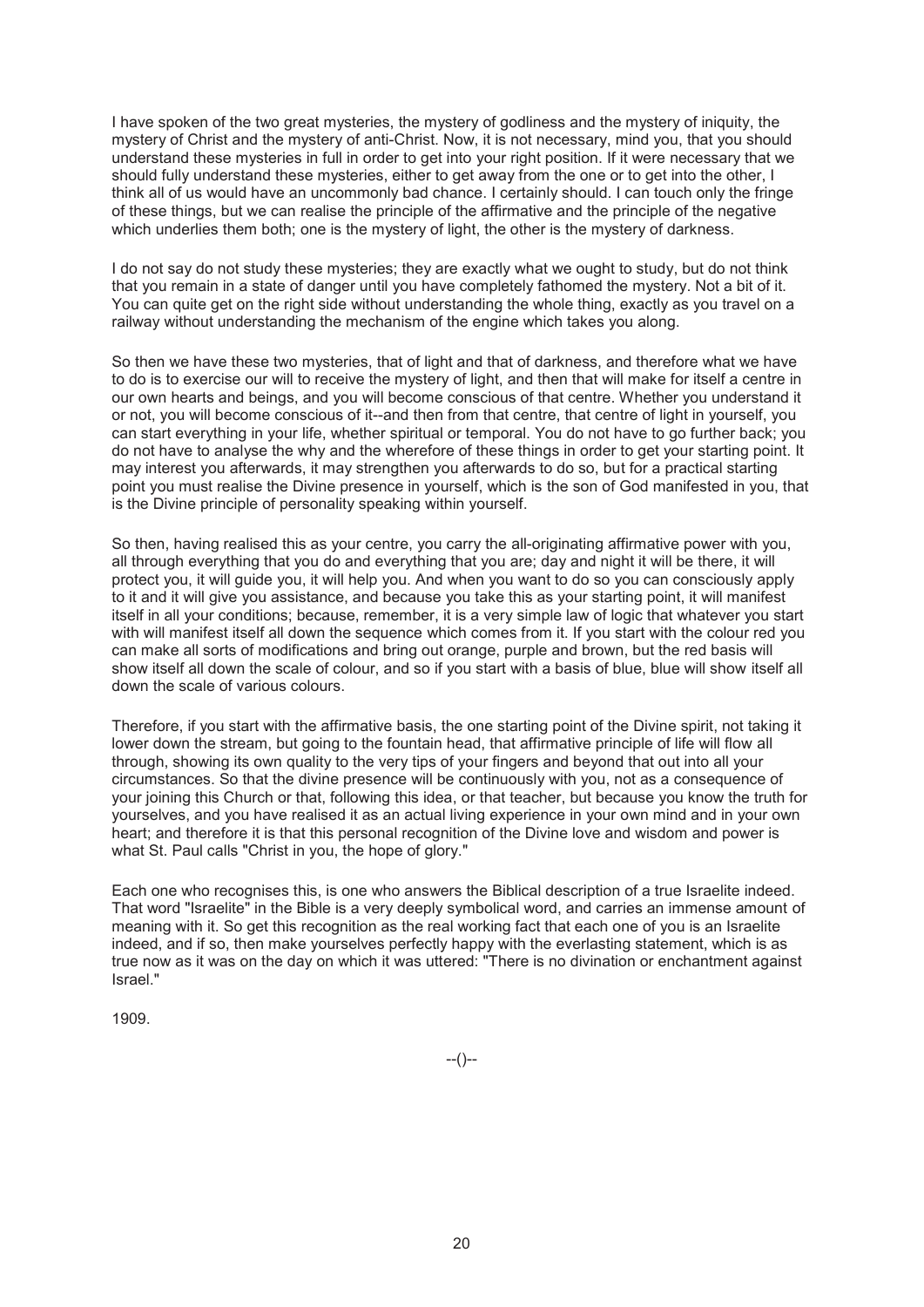### **The "I Am"**

WE often do not sufficiently recognise the truth of Walt Whitman's pithy saying. "I am not all contained between my hat and my boots," and forget the two-fold nature of the "I AM," that it is at once both the manifested and the unmanifested, the universal and the individual. By losing sight of this truth we surround ourselves with limitations; we see only part of the self, and then we are surprised that the part fails to do the work of the whole. Factors crop up on which we had not reckoned, and we wonder where they come from, and do not understand that they necessarily arise from that great unity in which we are all included.

It is the grand intelligence and livingness of Universal Spirit continually pressing forward to manifestation of itself in a glorious humanity.

This must be effected by each individual's recognition of his power to co-operate with the Supreme Principle through an intelligent conception of its purpose and of the natural laws by which that purpose is accomplished--a recognition which can proceed only from the realisation that he himself is none other than the same Universal Principle in particular manifestation.

When he sees this he sees that Walt Whitman's saying is true, and that his source of intelligence, power, and purpose is in that Universal Self, which is his as well as another's just because it is universal, and which is therefore as completely and entirely identified with himself as. though there were no other expression of it in the world.

The understanding which alone gives value to knowledge is the understanding that, when we employ the formula "I am, therefore I can, therefore I will," the "I AM" with which the series starts is a being who, so to speak, has his head in heaven and his feet upon the earth, a perfect unity, and with a range of ideas far transcending the little ideas which are limited by the requirements of a day or an hour. On the other hand, the requirements of the day and the hour are real while they last, and since the manifested life can be lived only in the moment that now is, whether it be to-day or ten thousand years hence, our need is to harmonise the life of expression with the life of purpose, and by realising in ourselves the source of the highest purposes to realise also the life of the fullest expression.

This is the meaning of prayer. Prayer is not a foolish seeking to change the mind of Supreme Wisdom, but it is an intelligent seeking to embody that wisdom in our thoughts so as more and more perfectly to express *it* in expressing *ourselves*. Thus, as we gradually grow into the habit of finding this inspiring Presence *within ourselves*, and of realising its forward movement as the ultimate determining factor in all true healthful mental action, it will become second nature to us to have all our plans, down to the apparently most trivial, so floating upon the undercurrent of this Universal Intelligence that a great harmony will come into our lives, every discordant manifestation will disappear, and we shall find ourselves more and more controlling all things into the forms that we desire.

Why? Because we have attained to *commanding* the Spirit and making it obey us? Certainly not, for "if the blind lead the blind both shall fall into the ditch"; but because we are *companions* of the Spirit, and by a continuous and growing intimacy have changed, not "the mind of the Spirit," but our own, and have learned to think from a higher standpoint, where we see that the old-world saying "know thyself" includes the knowledge of all that we mean when we speak of God.

# **I AM IS ONE**

This may seem a very elementary proposition, but it is one of which we are too apt to lose sight. What does it mean? It means everything; but we are most concerned with what it means in regard to ourselves, and to each of us personally it means this. It means that there are not two Spirits, one which is myself and one which is another. It means that there is not some great unknown power external to myself which may be actuated by perfectly different motives to my own, and which will, therefore, oppose me with its irresistible force and pass over me, leaving me crushed and broken like the devotee over whom the car of Jaggarnath has rolled. It means that there is only one mind, one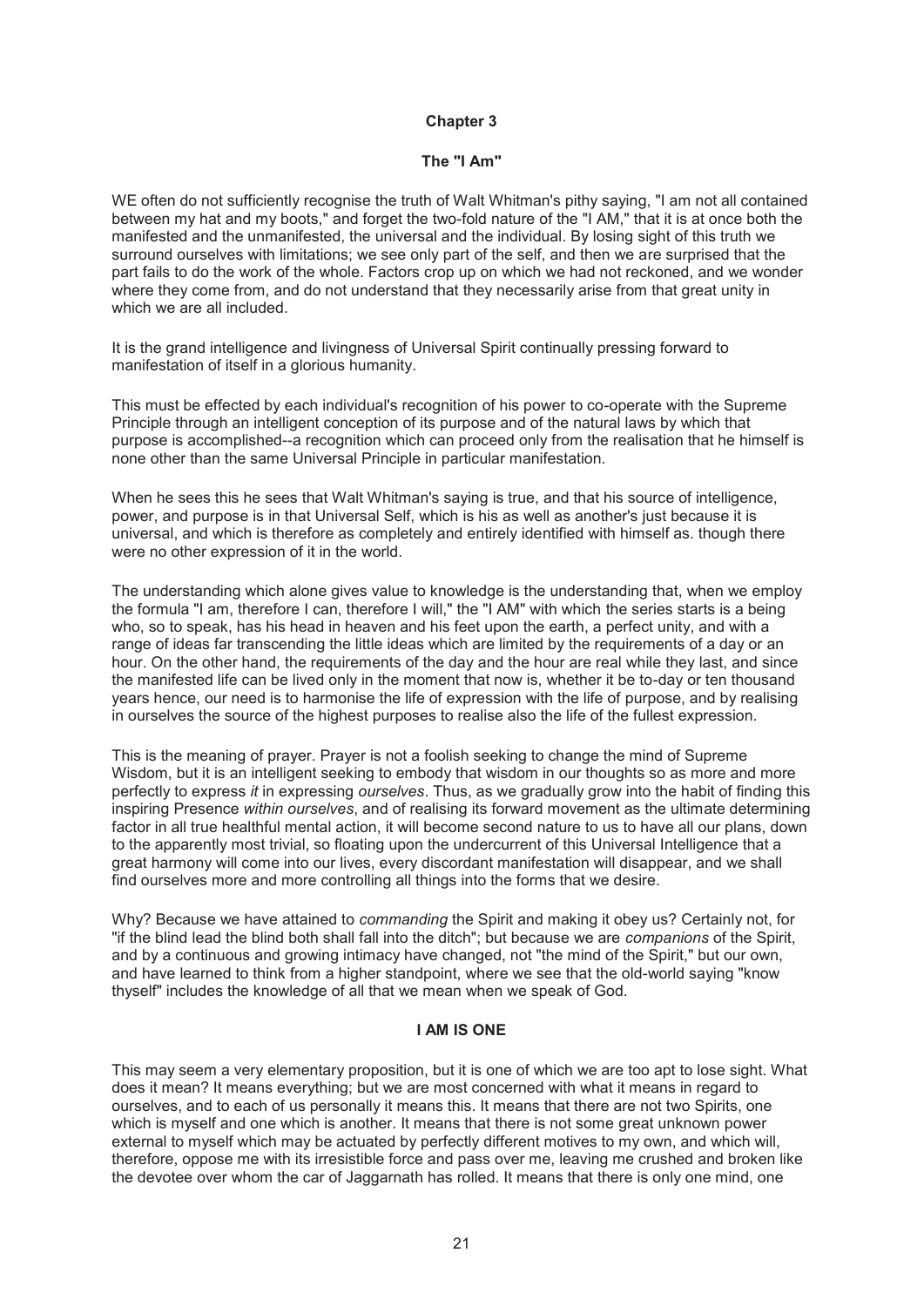motive, one power--not two opposing each other--and that my conscious mind in all its movements is only the one mind expressing itself as (not merely through) my own particular individuality.

There are not two I AMS, but one I am. Whatever, therefore, I can conceive the Great Universal Life Principle to be, that I am. Let us try fully to realise what this means. Can you conceive the Great Originating and Sustaining Life Principle of the whole universe as poor, weak, sordid, miserable, jealous, angry, anxious, uncertain, or in any other way limited? We know that this is impossible. Then because the I AM is one it is equally untrue of ourselves. Learn first to distinguish the true self that you are from the mental and physical processes which it throws forth as the instruments of its expression, and then learn that this self controls these instruments, and not vice versa. As we advance in this knowledge we know ourselves to be unlimited, and that, in the miniature world, whose centre we are, we ourselves are the very same overflowing of joyous livingness that the Great Life Spirit is in the Great All. The I AM is One.

--()--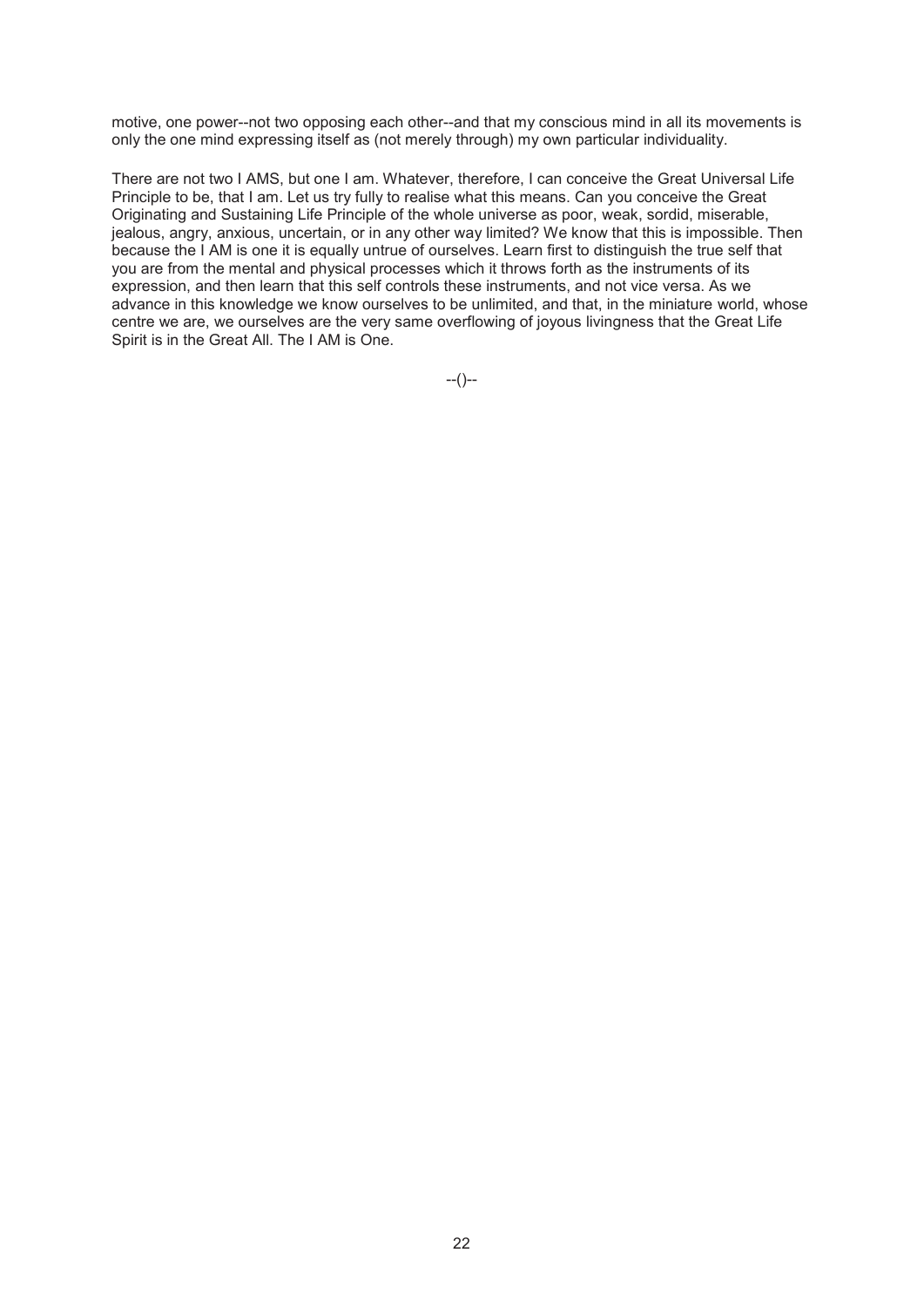### **Affirmative Power**

THOROUGHLY to realise the true nature of affirmative power is to possess the key to the great secret. We feel its presence in all the innumerable forms of life by which we are surrounded and we feel it as the life in ourselves; and at last some day the truth bursts upon us like a revelation that we can wield this power, this life, by the process of Thought. And as soon as we see this, the importance of regulating our thinking begins to dawn upon us. We ask ourselves what this thought process is, and we then find that it is thinking affirmative force into forms which are the product of our own thought. We mentally conceive the form and then think life into it.

This must always be the nature of the creative process on whatever scale, whether on the grand scale of the Universal Cosmic Mind or on the miniature scale of the individual mind; the difference is only in degree and not in kind. We may picture the mental machinery by which this is done in the way that best satisfies our intellect--and the satisfying of the intellect on this point is a potent factor in giving us that confidence in our mental action without which we can effect nothing--but the actual externalisation is the result of something more powerful than a merely intellectual apprehension. It is the result of that inner mental state which, for want of a better word, we may call our emotional conception of ourselves. It is the "self" which we *feel* ourselves to be which takes forms of our own creating. For this reason our thought must be so grounded upon knowledge that we shall feel the truth of it, and thus be able to produce in ourselves that mental attitude of feeling which corresponds to the condition which we desire to externalise.

We cannot think into manifestation a different sort of life to that which we realise in ourselves. As Horace says, "*Nemo dat quod non habet*," we cannot give what we have not got. And, on the other hand, we can never cease creating forms of some sort by our mental activity, thinking life into them. This point must be very carefully noted. We cannot sit still producing nothing: the mental machinery *will* keep on turning out work of some sort, and it rests with us to determine of what sort it shall be. In our entire ignorance or imperfect realisation of this we create negative forms and think life into them. We create forms of death, sickness, sorrow, trouble, and limitation of all sorts, and then think life into these forms; with the result that, however non-existent in themselves, to us they become realities and throw their shadow across the path which would otherwise be bright with the many-coloured beauties of innumerable flowers and the glory of the sunshine.

This need not be. It is giving to the negative an affirmative force which does not belong to it. Consider what is meant by the negative. It is the absence of something. It is not-being, and is the absence of all that constitutes being. Left to itself, it remains in its own nothingness, and it only assumes form and activity when we give these to it by our thought.

Here, then, is the great reason for practising control over our thought. It is the one and only instrument we have to work with, but it is an instrument which works with the greatest certainty, for limitation if we think limitation, for enlargement if we think enlargement. Our thought as feeling is the magnet which draws to us those conditions which accurately correspond to itself. This is the meaning of the saying that "thoughts are things." But, you say, how can I think differently from the circumstances? Certainly you are not required to say that the circumstances *at the present moment* are what they are not; to say so would be untrue; but what is wanted is not to think from the standpoint of circumstances at all. Think from that interior standpoint where there are no circumstances, and from whence you can dictate what circumstances shall be, and then leave the circumstances to take care of themselves.

Do not think of this, that, or the other particular *circumstances* of health, peace, etc., but of health, peace, and prosperity themselves. Here is an advertisement from *Pearson's Weekly*:--"Think money. Big money-makers *think* money." This is a perfectly sound statement of the power of thought, although it is only an advertisement; but we may make an advance beyond thinking "money." We can think "Life" in all its fulness, together with that perfect harmony of conditions which includes all that we need of money and a thousand other good things besides, for some of which money stands as the symbol of exchangeable value, while others cannot be estimated by so material a standard.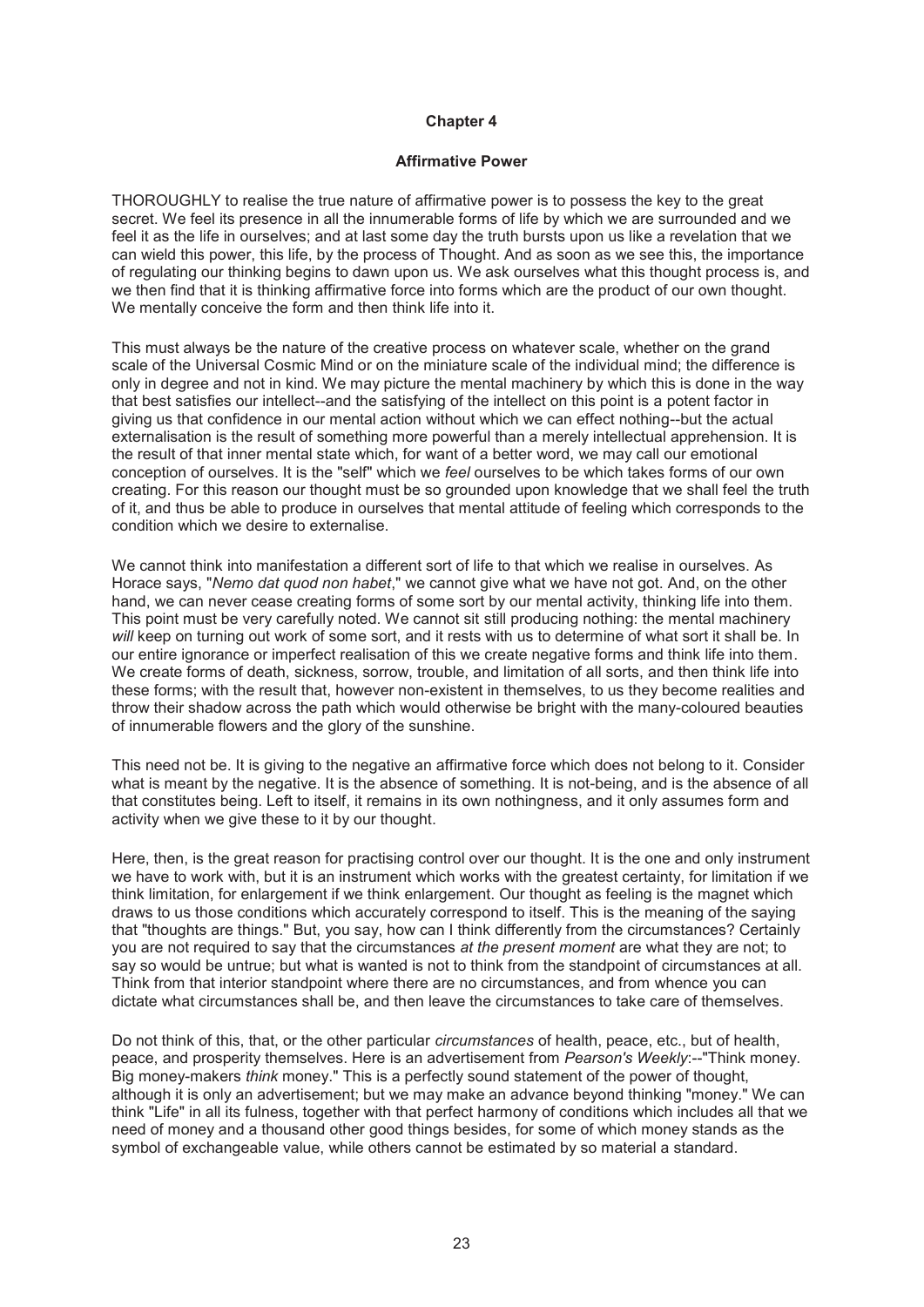Therefore think Life, illumination, harmony, prosperity, happiness--think the things rather than this or that condition of them. And then by the sure operation of the Universal Law these things will form themselves into the shapes best suited to your particular case, and will enter your life as active, living forces, which will never depart from you because you know them to be part and parcel of your own being.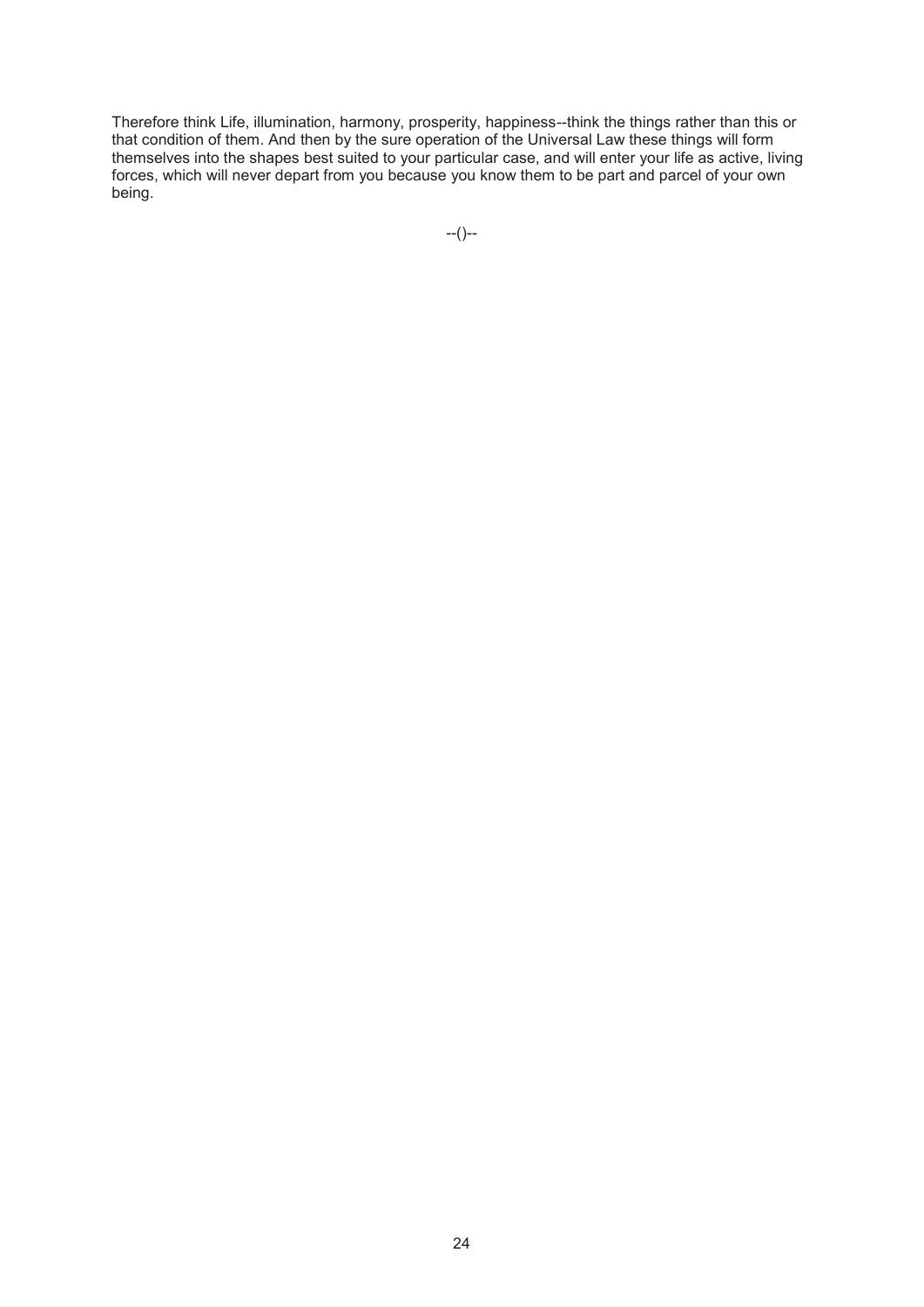### **Submission**

THERE are two kinds of submission: submission to superior force and submission to superior truth. The one is weakness and the other is strength. It is an exceedingly important part of our training to learn to distinguish between these two, and the more so because the wrong kind is extolled by nearly all schools of popular religious teaching at the present day as constituting the highest degree of human attainment. By some this is pressed so far as to make it an instrument of actual oppression, and with all it is a source of weakness and a bar to progress. We are forbidden to question what are called the wise dispensations of Providence and are told that pain and sorrow are to be accepted because they are the will of God; and there is much eloquent speaking and writing concerning the beauty of quiet resignation, all of which appeals to a certain class of gentle minds who have not yet learnt that gentleness does not consist in the absence of power but in the kindly and beneficent use of it.

Minds cast in this mould are peculiarly apt to be misled. They perceive a certain beauty in the picture of weakness leaning upon strength, but they attribute its soothing influence to the wrong element of the combination. A thoughtful analysis would show them that their feelings consisted of pity for the weak figure and admiration for the strong one, and that the suggestiveness of the whole arose from its satisfying the artistic sense of balance which requires a compensation of this sort. But which of the two figures in the picture would they themselves prefer to be? Surely not the weak one needing help, but the strong one giving it. By itself the weak figure only stirs our pity and not our admiration. Its form may be beautiful, but its very beauty only serves to enhance the sense of something wanting--and the something wanting is strength. The attraction which the doctrine of passive resignation possesses for certain minds is based upon an appeal to sentiment, which is accepted without any suspicion that the sentiment appealed to is a false one.

Now the healthful influence of the movement known as "The Higher Thought" consists precisely in this--that it sets itself rigorously to combat this debilitating doctrine of submission. It can see as well as others the beauty of weakness leaning upon strength; but it sees that the real source of the beauty lies in the strong element of the combination. The true beauty consists in the power to confer strength, and this power is not to be acquired by submission, but by the exactly opposite method of continually asserting our determination not to submit.

Of course, if we take it for granted that all the sorrow, sickness, pain, trouble, and other adversity in the world is the expression of the will of God, then doubtless we must resign ourselves to the inevitable with all the submission we can command, and comfort ourselves with the vague hope that somehow in some far-off future we shall find that "Good is the final goal of ill,"

though even *this* vague hope is a protest against the very submission we are endeavouring to exercise. But to make the assumption that the evil of life is the will of God is to assume what a careful and intelligent study of the laws of the universe, both mental and physical, will show us is not the truth; and if we turn to that Book which contains the fullest delineation of these universal laws, we shall find nothing taught more clearly than that submission to the evils of life is not submission to the will of God. We are told that Christ was manifested for this end, that he should destroy him that hath the power of death--that is, the devil. Now death is the very culmination of the Negative. It is the entire absence of all that makes Life, and whatever goes to diminish the living quality of Life reproduces, in its degree, the distinctive quality of this supreme exhibition of the Negative. Everything that tends to detract from the fulness of life has in it this deathful quality.

In that completely renovated life, which is figured under the emblem of the New Jerusalem, we are told that sorrow and sighing shall flee away, and that the inhabitant shall not say, I am sick. Nothing that obscures life, or restricts it, can proceed from the same source as the Power which gives light to them that sit in darkness, and deliverance to them that are bound. Negation can never be Affirmation; and the error we have always to guard against is that of attributing positive power to the Negative. If we once grasp the truth that God is life, and that life in every mode of expression can never be anything else than Affirmative, then it must become clear to us that nothing which is of the opposite tendency can be according to the will of God. For God (the good) to will any of the "evil" that is in the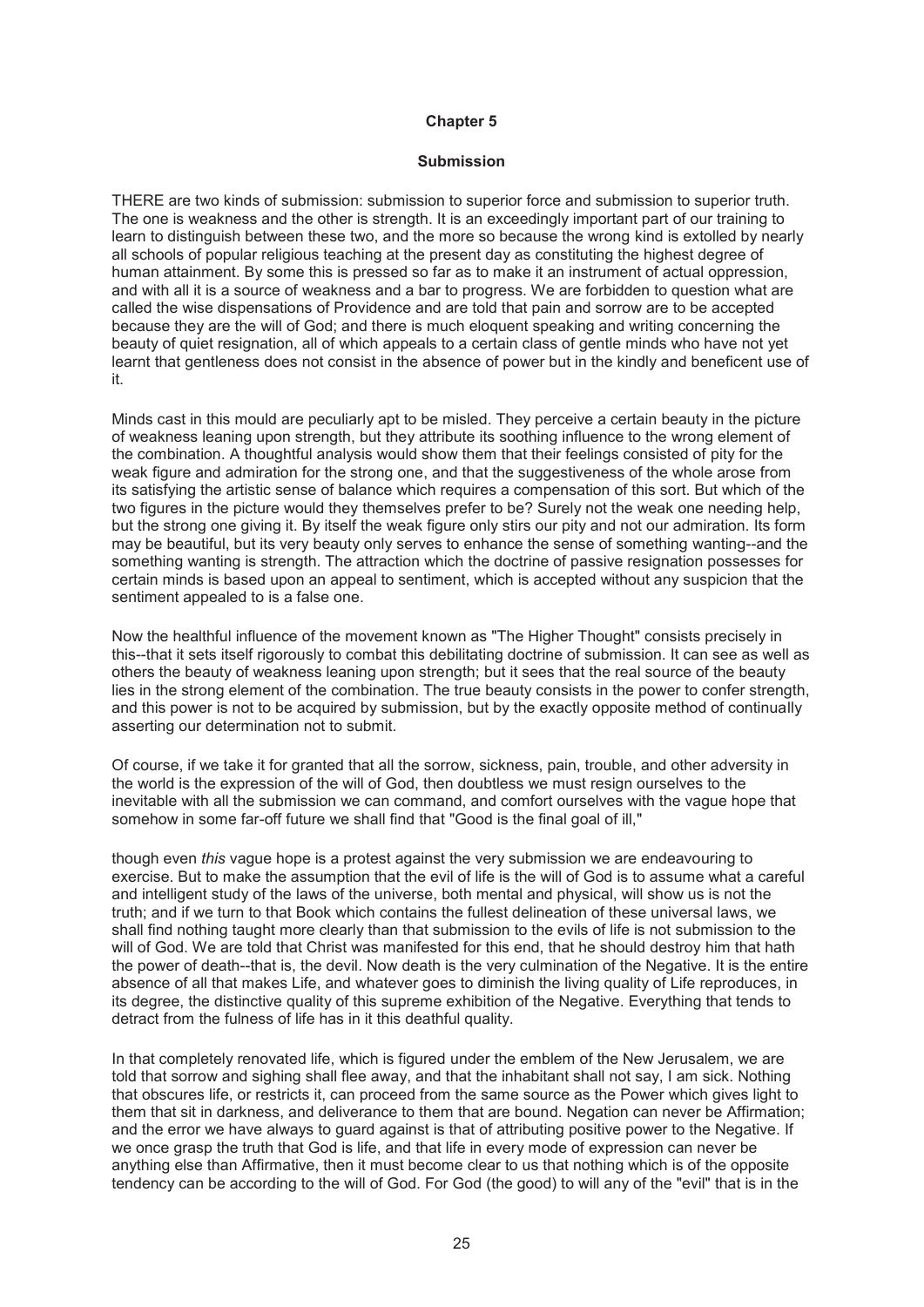world would be for Life to act with the purpose of diminishing itself, which is a contradiction in terms to the very idea of Life. God is Life, and Life is, by its very nature, Affirmative. The submission we have hitherto made has been to our own weakness, ignorance, and fear, and not to the supreme good.

But is no such thing as submission, then, required of us under any circumstances? Are we always to have our own way in everything? Assuredly the whole secret of our progress to liberty is involved in acquiring the habit of submission; but it is submission to superior Truth, and not to superior force. It sometimes happens that, when we attain a higher Truth, we find that its reception requires us to rearrange the truths which we possessed before: not, indeed, to lay any of them aside, for Truth once recognised cannot be again put out of sight, but to recognise a different relative proportion between them from that which we had seen previously. Then there comes a submitting of what has hitherto been our highest truth to one which we recognise as still higher, a process not always easy of attainment, but which must be gone through if our spiritual development is not to be arrested. The lesser degree of life must be swallowed up in the greater; and for this purpose it is necessary for us to learn that the smaller degree was only a partial and limited aspect of that which is more universal, stronger, and of a larger build every way.

Now, in going through the processes of spiritual growth, there is ample scope for that training in selfknowledge and self-control which is commonly understood by the word "submission." But the character of the act is materially altered. It is no longer a half-despairing resignation to a superior force external to ourselves, which we can only vaguely hope is acting kindly and wisely, but it is an intelligent recognition of the true nature of our own interior forces and of the laws by which a robust spiritual constitution is to be developed; and the submission is no longer to limitations which drain life of its livingness, and against which we instinctively rebel, but to the law of our own evolution which manifests itself in continually increasing degrees of life and strength.

The submission which we recognise is the price that has to be paid for increase in any direction. Even in the Money Market we must invest before we can realise profits. It is a universal rule that Nature obeys us exactly in proportion as we first obey Nature; and this is as true in regard to spiritual science as to physical. The only question is whether we will yield an ignorant submission to the principle of Death, or a joyous and intelligent obedience to the principle of Life.

If we have clearly grasped the fact of our identity with Universal Spirit, we shall find that, in the right direction, there is really no such thing as submission. Submission is to the power of another--a man cannot be said to submit to himself. When the "I AM" in us recognises a greater degree of I AM-ness (if I may coin the word) than it has hitherto attained, then, by the very force of this recognition, it *becomes what it sees*, and therefore naturally puts off from itself whatever would limit its expression of its own completeness.

But this is a natural process of growth, and not an unnatural act of submission; it is not the pouringout of ourselves in weakness, but the gathering of ourselves together in increasing strength. There is no weakness in Spirit, it is all strength; and we must therefore always be watchful against the insidious approaches of the Negative which would invert the true position. The Negative always points to some external source of strength. Its formula is "I AM NOT." It always seeks to fix a gulf between us and the Infinite Sufficiency. It would always have us believe that that sufficiency is not our own, but that by an act of uncertain favour we may have occasional spoonfuls of it doled out to us. Christ's teaching is different. We do not need to come with our pitcher to the well to draw water, like the woman of Samaria, but we have *in ourselves* an inexhaustible supply of the living water springing up into everlasting life.

Let us then inscribe "No Surrender" in bold characters upon our banner, and advance undaunted to claim our rightful heritage of liberty and life.

--()--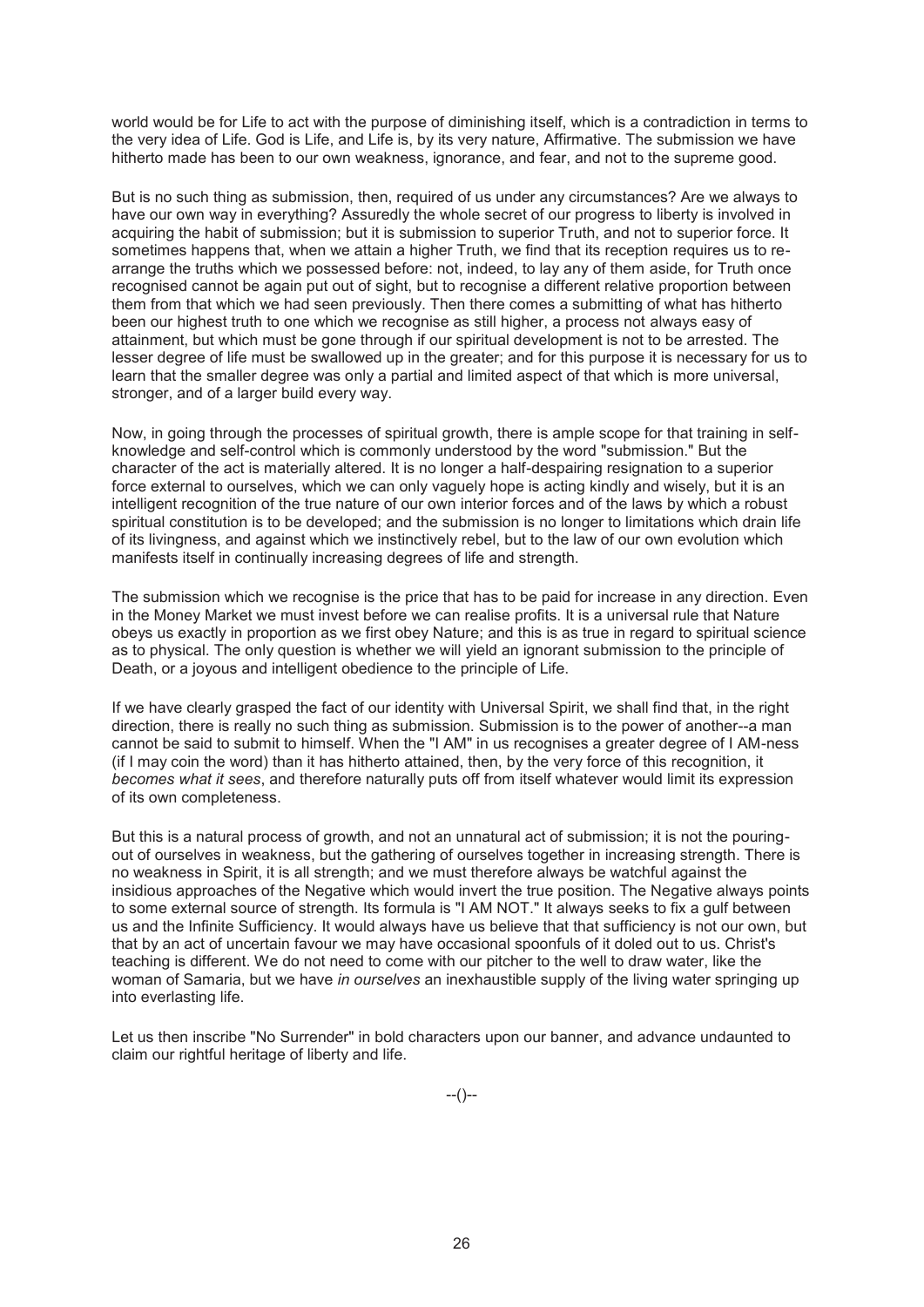### **Completeness**

A POINT on which students of mental science often fail to lay sufficient stress is the completeness of man--not a completeness to be attained hereafter, but here and now. We have been so accustomed to have the imperfection of man drummed into us in books, sermons, and hymns, and above all in a mistaken interpretation of the Bible, that at first the idea of his completeness altogether staggers us. Yet until we see this we must remain shut out from the highest and best that mental science has to offer, from a thorough understanding of its philosophy, and from its greatest practical achievements.

To do any work successfully you must believe yourself to be a *whole* man in respect of it. The completed work is the outward image of a corresponding completeness in yourself. And if this is true in respect of one work it is true of all; the difference in the importance of the work does not matter; we cannot successfully attempt *any* work until, for some reason or other, we believe ourselves able to accomplish it; in other words, until we believe that none of the conditions for its completion is wanting in us, and that we are therefore complete in respect of it. Our recognition of our completeness is thus the measure of what we are able to do, and hence the great importance of knowing the fact of our own completeness.

But, it may be asked, do we not see imperfection all around? Is there not sorrow, sickness, and trouble? Yes; but why? Just for the very reason that we do not realise our completeness. If we realised *that* in its fulness these things would not be; and in the degree in which we come to realise it we shall find them steadily diminish. Now if we really grasp the two fundamental truths that Spirit is Life pure and simple, and that external things are the result of interior forces, then it ought not to be difficult to see why we should be complete; for to suppose otherwise is to suppose the reactive power of the universe to be either unable or unwilling to produce the complete expression of its own intention in the creation of man.

That it should be unable to do so would be to depose it from its place as the creative principle, and that it should be unwilling to fulfil its own intention is a contradiction in terms; so that on either supposition we come to a *reductio ad absurdum*. In forming man the creative principle therefore *must* have produced a perfect work, and our conception of ourselves as imperfect can only be the result of our own ignorance of what we really are; and our advance, therefore, does not consist in having something new added to us, but in learning to bring into action powers which already exist in us, but which we have never tried to use, and therefore have not developed, simply because we have always taken it for granted that we are by nature defective in some of the most important faculties necessary to fit us to our environment.

If we wish to attain to these great powers, the question is, where are we to seek them? And the answer is *in ourselves*. That is the great secret. We are not to go outside ourselves to look for power. As soon as we do so we find, not power, but weakness. To seek strength from any outside source is to make affirmation of our weakness, and all know what the natural result of such an affirmation must be.

We are complete *in ourselves*; and the reason why we fail to realise this is that we do not understand how far the "self" of ourselves extends. We know that the whole of anything consists of *all* its parts and not only of some of them; yet this is just what we do not seem to know about ourselves. We say rightly that every person is a concentration of the Universal Spirit into individual consciousness; but if so, then each individual consciousness must find the Universal Spirit to be the infinite expression of *itself*. It is *this* part of the "Self" that we so often leave out in our estimate of what we are; and consequently we look upon ourselves as crawling pygmies when we might think of ourselves as archangels. We try to work with the mere shadows of ourselves instead of with the glorious substance, and then wonder at our failures. If we only understood that our "better half" is the whole infinite of Spirit--that which creates and sustains the universe--then we should know how complete our completeness is.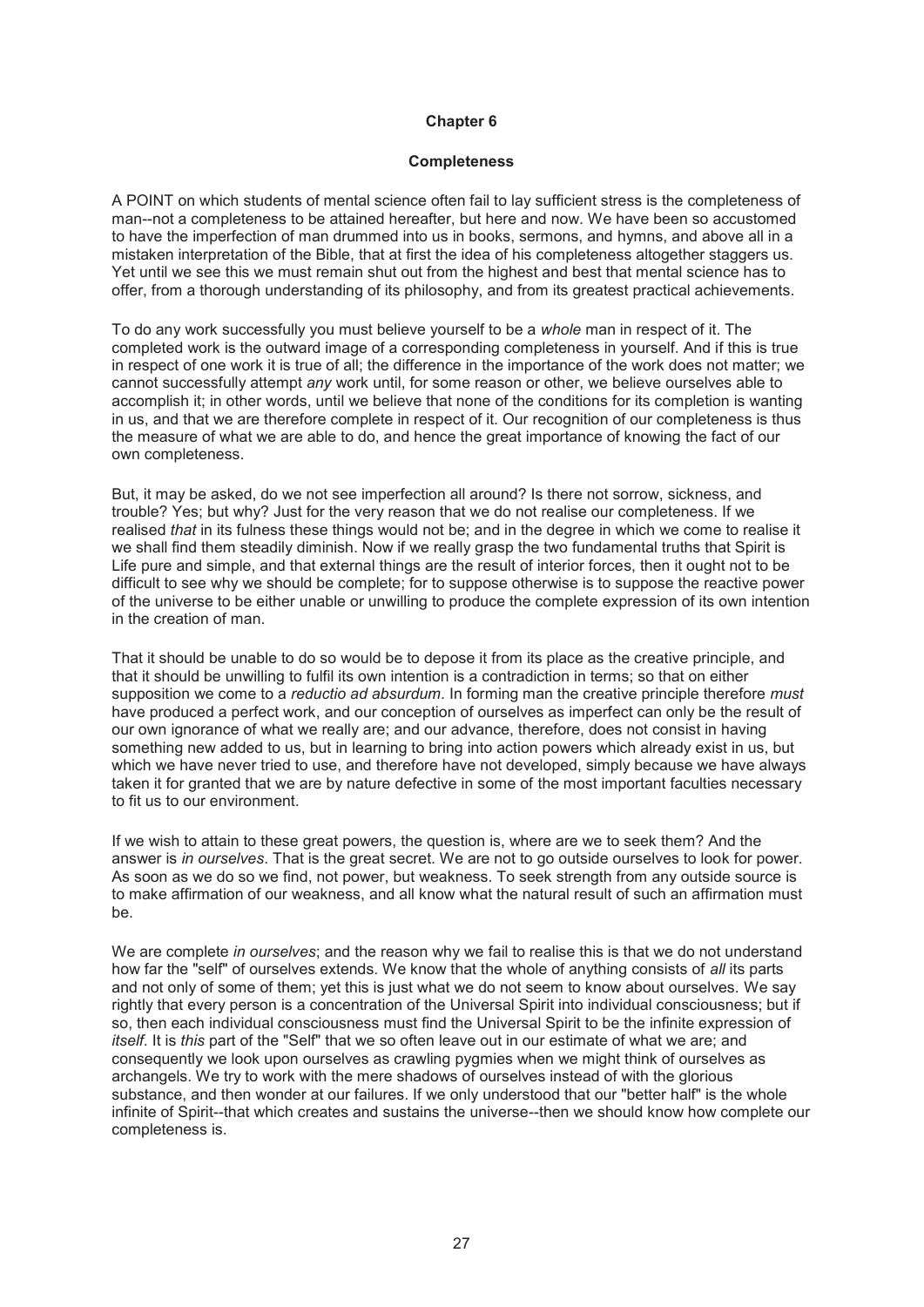As we approach this conception, our completeness becomes a reality to us, and we find that we need not go outside ourselves for anything. We have only to draw on that part of ourselves which is infinite to carry out any intention we may form in our individual consciousness; for there is no barrier between the two parts, otherwise they would not be a whole. Each belongs perfectly to the other, and the two are one. There is no antagonism between them, for the Infinite Life can have no interest against its individualisation of *itself*. If there is any feeling of tension it proceeds from our not fully realising this conception of our own wholeness; we are placing a barrier somewhere, when in truth there is none; and the tension will continue until we find out where and how we are setting up this barrier and remove it.

This feeling of tension is the feeling that we are *not using our Whole Being*. We are trying to make half do the work of the whole; but we cannot rid ourselves of our wholeness, and therefore the whole protests against our attempts to set one half against the other. But when we realise that our concentration *out of* the Infinite also implies our expansion *into* it, we shall see that our *whole* "self" includes both the concentration and the expansion; and seeing this first intellectually we shall gradually learn to use our knowledge practically and bring our whole man to bear upon whatever we take in hand. We shall find that there is in us a constant action and reaction between the infinite and the individual, like the circulation of the blood from the heart to the extremities and back again, a constant pulsation of vital energy quite natural and free from all strain and exertion.

This is the great secret of the livingness of Life, and it is called by many names and set forth under many symbols in various religions and philosophies, each of which has its value in proportion as it brings us nearer the realisation of this perfect wholeness. But the thing itself is Life, and therefore can only be suggested, but not described, by any words or symbols; it is a matter of personal experience which no one can convey to another. All we can do is to point out the direction in which this experience is to be sought, and to tell others the intellectual arguments which have helped us to find it; but the experience itself is the operation of definite vital functions of the inner being, and no one but ourselves can do our living for us.

But, so far as it is possible to express these things in words, what must be the result of realising that the "self" in us includes the Infinite as well as the Individual? All the resources of the Infinite must be at our disposal; we may draw on them as we will, and there is no limit save that imposed by the Law of Kindness, a self-imposed limitation, which, because of being *self*-imposed, is not bondage but only another expression of our liberty. Thus we are free and all limitations are removed.

We are also no longer ignorant, for since the "self" in us includes the Infinite we can draw thence all needed knowledge, and though we may not always be able to formulate this knowledge in the mentality, we shall *feel* its guidance, and eventually the mentality will learn to put this also into form of words; and thus by combining thought and experience, theory and practice, we shall by degrees come more and more into the knowledge of the Law of our Being, and find that there is no place in it for fear, because it is the law of perfect liberty. And knowing what our whole self really is, we shall walk erect as free men and women radiating Light and Life all round, so that our very presence will carry a vivifying influence with it, because we realise ourselves to be an Affirmative Whole, and not a mere negative disintegration of parts.

We know that our whole self includes that Greater Man which is back of and causes the phenomenal man, and this Greater Man is the true human principle in us. It is, therefore, universal in its sympathies, but at the same time not less individually *ourself*; and thus the true man in us, being at once both universal and individual, can be trusted as a sure guide. It is that "Thinker" which is behind the conscious mentality, and which, if we will accept it as our centre, and realise that it is not a separate entity but *ourself*, will be found equal to every occasion, and will lead us out of a condition of servitude into "the glorious liberty of the sons of God."

--()--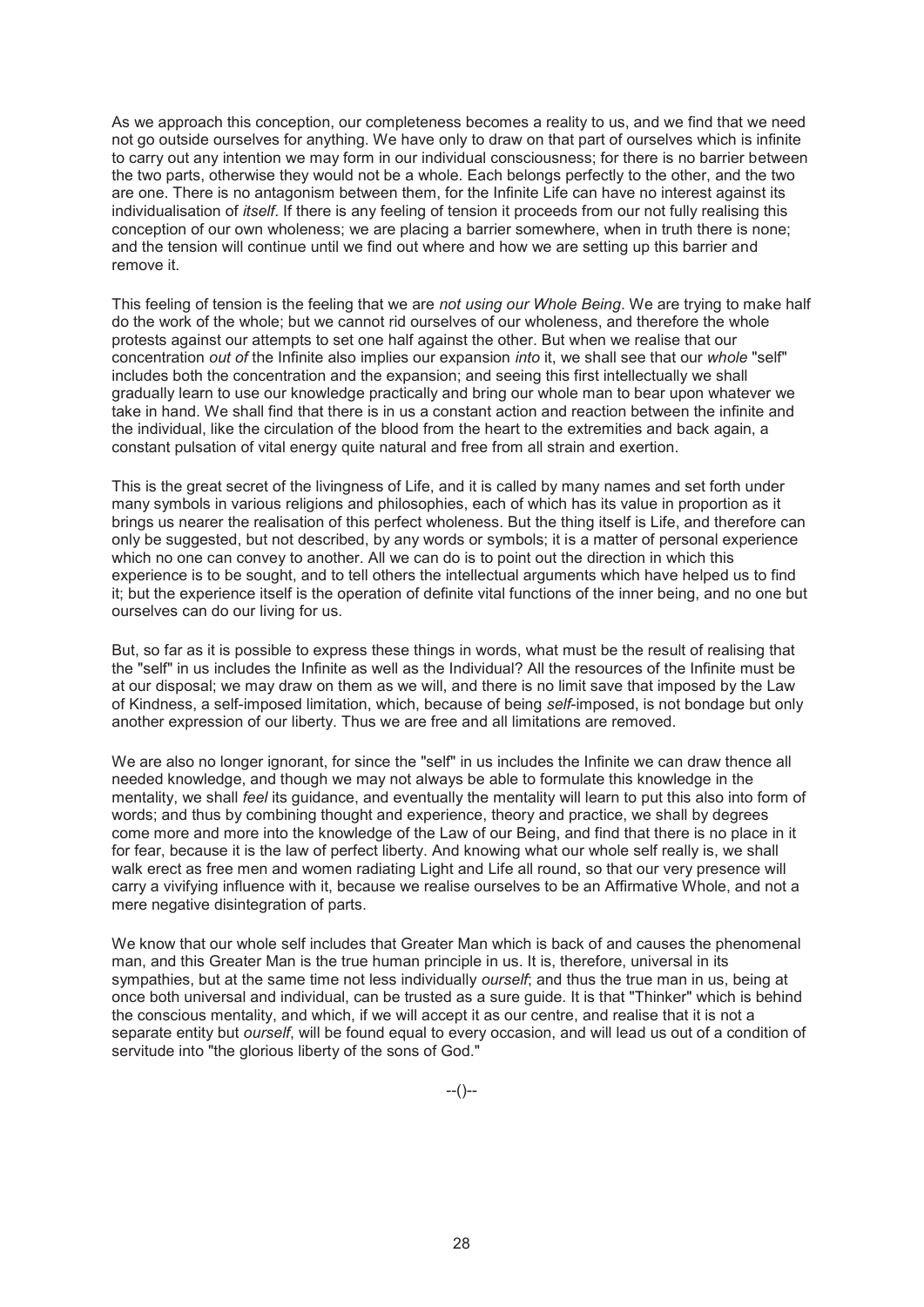# **The Principle Of Guidance**

IF I were asked which of all the spiritual principles ranked first, I should feel inclined to say the Principle of Guidance; not in the sense of being more essential than the others, for every portion is equally essential to the completeness of a perfect whole, but in the sense of being first in order of sequence and giving value to all our other powers by placing them in their due relation to one another. "Giving value to our other powers," I say, because this also is one of our powers. It is that which, judged from the standpoint of personal self-consciousness, is above us; but which, realised from the point of view of the unity of all Spirit, is part and parcel of ourselves, because it is that Infinite Mind which is of necessity identified with all its manifestations.

Looking to this Infinite Mind as a Superior Intelligence from which we may receive guidance does not therefore imply looking to an external source. On the contrary, it is looking to the innermost spring of our own being, with a confidence in its action which enables us to proceed to the execution of our plans with a firmness and assurance that are in themselves the very guarantee of our success.

The action of the spiritual principles in us follows the order which we impose upon them by our thought; therefore the order of realisation will reproduce the order of desire; and if we neglect this first principle of right order and guidance, we shall find ourselves beginning to put forth other great powers, which are at present latent within us, without knowing how to find suitable employment for them--which would be a very perilous condition, for without having before us objects worthy of the powers to which we awake, we should waste them on petty purposes dictated only by the narrow range of our unilluminated intellect. Therefore the ancient wisdom says, "With all thy getting, get understanding."

The awakening to consciousness of our mysterious interior powers will sooner or later take place, and will result in our using them whether we understand the law of their development or not, just as we already use our physical faculties whether we understand their laws or not. The interior powers are natural powers as much as the exterior ones. We can direct their use by a knowledge of their laws; and it is therefore of the highest importance to have some sound principle of guidance in the use of these higher faculties as they begin to manifest themselves.

If, therefore, we would safely and profitably enter upon the possession of the great inheritance of power that is opening out before us, we must before all things seek to realise in ourselves that Superior Intelligence which will become an unfailing principle of guidance if we will only recognise it as such. Everything depends on our recognition. Thoughts are things, and therefore as we *will* our thoughts to be so we *will* the thing to be. If, then, we will to use the Infinite Spirit as a spirit of guidance, we shall find that the fact is as we have willed it; and in doing this we are still making use of our own supreme principle. And this is the true "understanding" which, by placing all the other powers in their correct order, creates one grand unity of power directed to clearly defined and worthy aims, in place of the dispersion of our powers, by which they only neutralise each other and effect nothing.

This is that Spirit of Truth which shall guide us into all Truth. It is the sincere Desire of us reaching out after Truth. Truth first and Power afterwards is the reasonable order, which we cannot invert without injury to ourselves and others; but if we follow this order we shall always find scope for our powers in developing into present realities the continually growing glory of our vision of the ideal.

The ideal is the true real, but it must be brought into manifestation before it can be shown to be so, and it is in this that the *practical* nature of our mental studies consists. It is the *practical* mystic who is the man of power; the man who, realising the mystical powers within, fits his outward action to this knowledge, and so shows his faith by his works; and assuredly the first step is to make use of that power of infallible guidance which he can call to his aid simply by desiring to be led by it.

 $-(-)$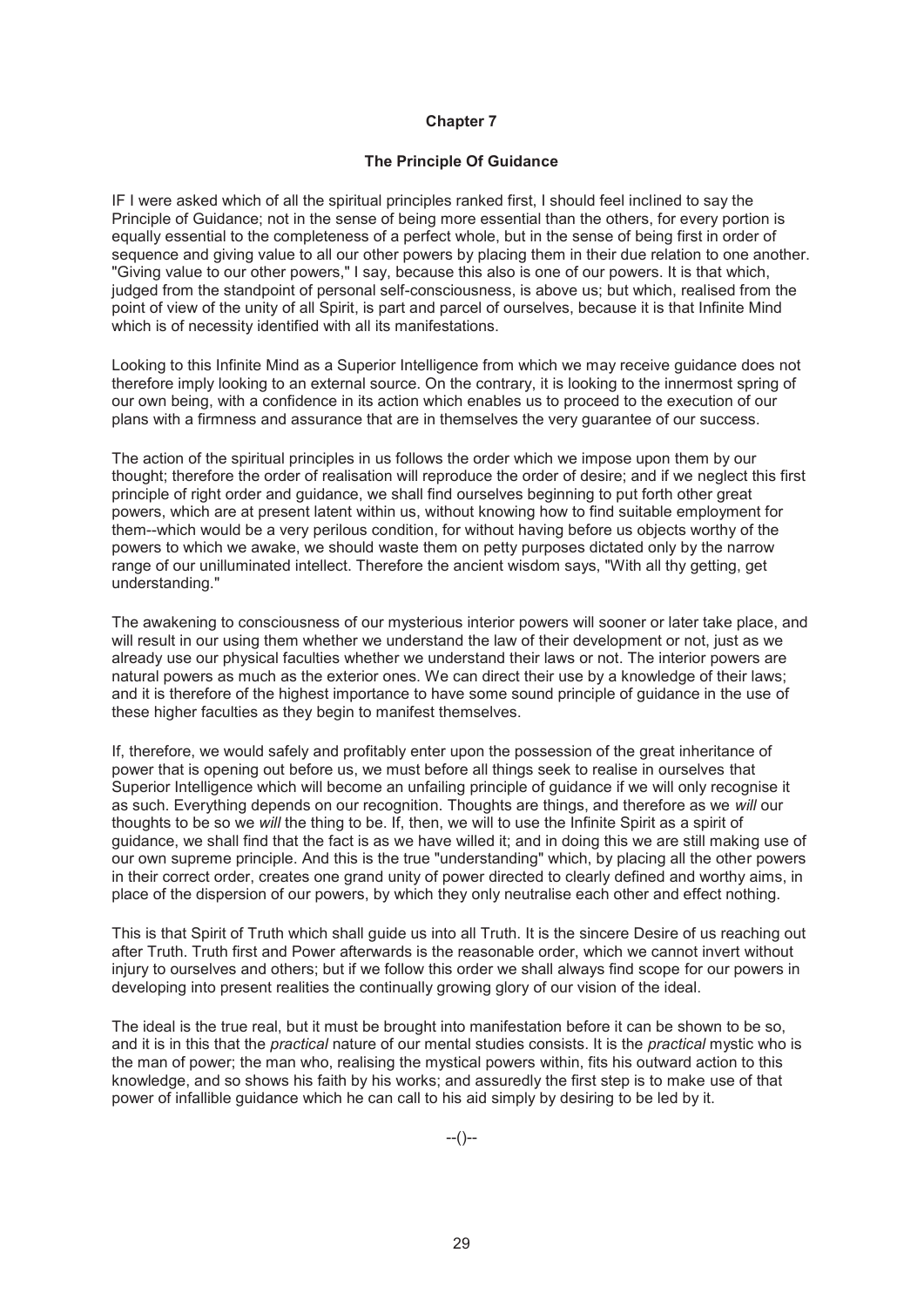# **Desire As The Motive Power**

THERE are certain Oriental schools of thought, together with various Western offshoots from them, which are entirely founded on the principle of annihilating all desire. Reach that point at which you have no wish for anything and you will find yourself free, is the sum and substance of their teaching; and in support of this they put forward a great deal of very specious argument, which is all the more likely to entangle the unwary, because it contains a recognition of many of the profoundest truths of Nature. But we must bear in mind that it is possible to have a very deep knowledge of psychological facts, and at the same time vitiate the results of our knowledge by an entirely wrong assumption in regard to the law which binds these facts together in the universal system; and the injurious results of misapprehension upon such a vital question are so radical and far-reaching that we cannot too forcibly urge the necessity of clearly understanding the true nature of the point at issue. Stripped of all accessories and embellishments, the question resolves itself into this: Which shall we choose for our portion, Life or Death? There can be no accommodation between the two; and whichever we select as our guiding principle must produce results of a kind proper to itself.

The whole of this momentous question turns on the place that we assign to desire in our system of thought. Is it the Tree of Life in the midst of the Garden of the Soul? or is it the Upas Tree creating a wilderness of death all around? This is the issue on which we have to form a judgment, and this judgment must colour all our conception of life and determine the entire range of our possibilities. Let us, then, try to picture to ourselves the ideal proposed by the systems to which I have alluded--a man who has succeeded in entirely annihilating all desire. To him all things must be alike. The good and the evil must be as one, for nothing has any longer the power to raise any desire in him; he has no longer any feeling which shall prompt him to say, "This is good, therefore I choose it; that is evil, therefore I reject it"; for all choice implies the perception of something more desirable in what is chosen than in what is rejected, and consequently the existence of that feeling of desire which has been entirely eliminated from the ideal we are contemplating.

Then, if the perception of all that makes one thing preferable to another has been obliterated, there can be no motive for any sort of action whatever. Endue a being who has thus extinguished his faculty of desire with the power to create a universe, and he has no motive for employing it. Endue him with all knowledge, and it will be useless to him; for, since desire has no place in him, he is without any purpose for which to turn his knowledge to account. And with Love we cannot endue him, for that is desire in its supreme degree. But if all this be excluded, what is left of the man? Nothing, except the mere outward form. If he has actually obtained this ideal, he has practically ceased to be. Nothing can by any means interest him, for there is nothing to attract or repel in one thing more than in another. He must be dead alike to all feeling and to all motive of action, for both feeling and action imply the preference for one condition rather than another; and where desire is utterly extinguished, no such preference can exist.

No doubt someone may object that it is only evil desires which are thus to be suppressed; but a perusal of the writings of the schools of thought in question will show that this is not the case. The foundation of the whole system is that *all* desire must be obliterated, the desire for the good just as much as the desire for the evil. The good is as much "illusion" as the evil, and until we have reached absolute indifference to both we have not attained freedom. When we have utterly crushed out *all* desire we are free. And the practical results of such a philosophy are shown in the case of Indian devotees, who, in pursuance of their resolve to crush out *all* desire, both for good and evil alike, become nothing more than outward images of men, from which all power of perception and of action have long since fled.

The mergence in the universal, at which they thus aim, becomes nothing more than a self-induced hypnotism, which, if maintained for a sufficient length of time, saps away every power of mental and bodily activity, leaving nothing but the outside husk of an attenuated human form--the hopeless wreck of what was once a living man. This is the logical result of a system which assumes for its startingpoint that desire is evil in itself, that every desire is *per se* a form of bondage, independently of the nature of its object. The majority of the followers of this philosophy may lack sufficient resolution to carry it out rigorously to its practical conclusions; but whether their ideal is to be realised in this world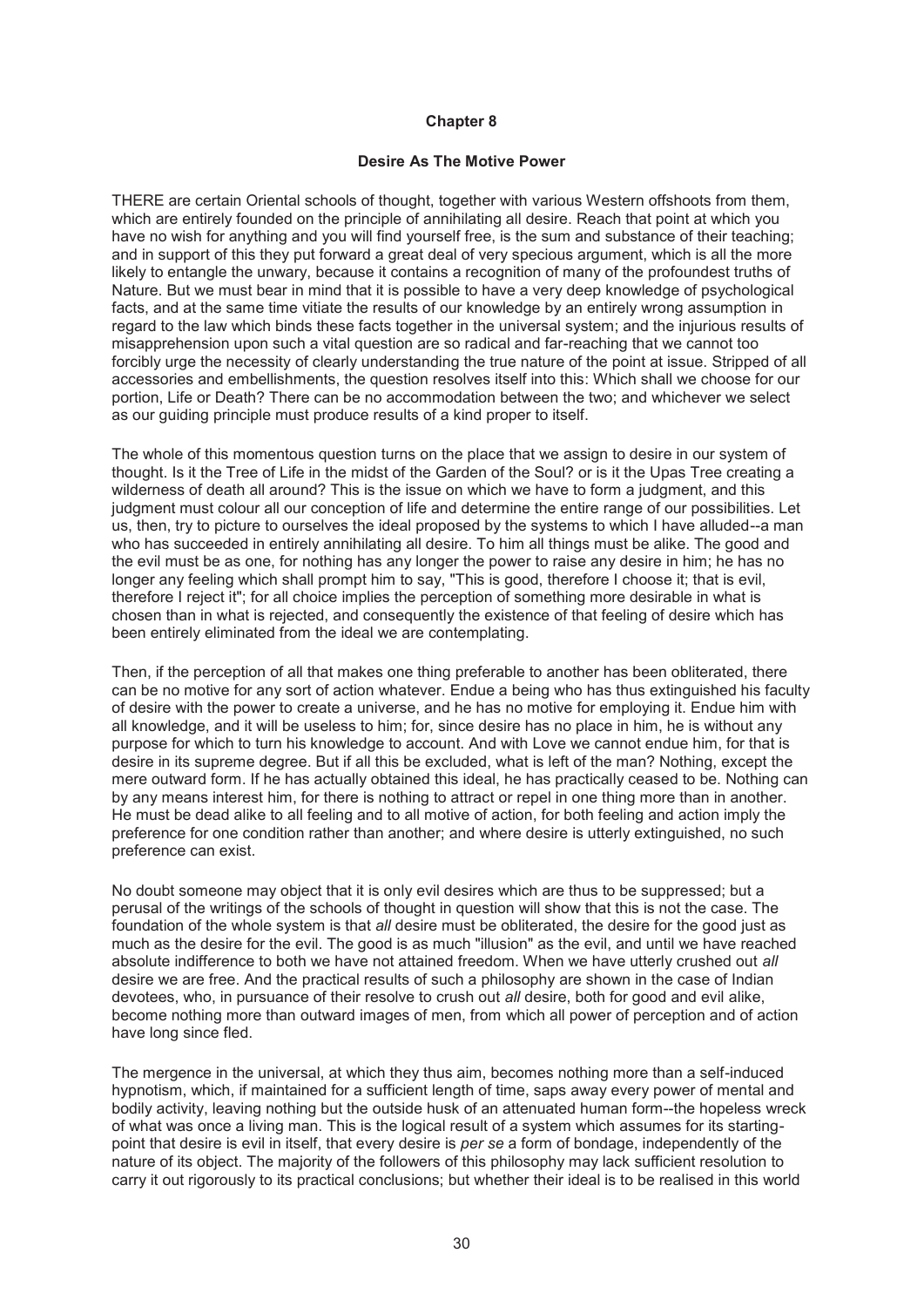or in some other, the utter extinction of desire means nothing else than absolute apathy, without feeling and without action.

How entirely false such an idea is--not only from the standpoint of our daily life, but also from that of the most transcendental conception of the Universal Principle--is evidenced by the mere fact that anything exists at all. If the highest ideal is that of utter apathy, then the Creative Power of the universe must be extremely low-minded; and all that we have hitherto been accustomed to look upon as the marvellous order and beauty of creation, is nothing but a display of vulgarity and ignorance of sound philosophy.

But the fact that creation exists proves that the Universal Mind thinks differently, and we have only to look around to see that the true ideal is the exercise of creative power. Hence, so far from desire being a thing to be annihilated, it is the very root of every conceivable mode of Life. Without it Life could not be. Every form of expression implies the selection of all that goes to make up that form, and the passing-by of whatever is not required for that purpose; hence a desire for that which is selected in preference to what is laid aside. And this selective desire is none other than the universal Law of Attraction.

Whether this law acts as the chemical affinity of apparently unconscious atoms, or in the instinctive, if unreasoned, attractions of the vegetable and animal worlds, it is still the principle of selective affinity; and it continues to be the same when it passes on into the higher kingdoms which are ruled by reason and conscious purpose. The modes of activity in each of these kingdoms are dictated by the nature of the kingdom; but the activity itself always results from the preference of a certain subject for a certain object, to the exclusion of all others; and all action consists in the reciprocal movement of the two towards each other in obedience to the law of their affinity.

When this takes place in the kingdom of conscious individuality, the affinities exhibit themselves as mental action; but the principle of selection prevails without exception throughout the universe. In the conscious mind this attraction towards its affinity becomes desire; the desire to create some condition of things better than that now existing. Our want of knowledge may cause us to make mistakes as to what this better thing really is, and so in seeking to carry out our desire we may give it a wrong direction; but the fault is not in the desire itself, but in our mistaken notion of what it

that it requires for its satisfaction. Hence unrest and dissatisfaction until its true affinity is found; but, as soon as this is discovered, the law of attraction at once asserts itself and produces that better condition, the dream of which first gave direction to our thoughts.

Thus it is eternally true that desire is the cause of all feeling and all action; in other words, of all Life. The whole livingness of Life consists in receiving or in radiating forth the vibrations produced by the law of attraction; and in the kingdom of mind these vibrations necessarily become conscious outreachings of the mind in the direction in which it feels attraction; that is to say, they become desires. Desire is therefore the mind seeking to manifest itself in some form which as yet exists only in its thought. It is the principle of creation, whether the thing created be a world or a wooden spoon; both have their origin in the desire to bring something into existence which does not yet exist. Whatever may be the scale on which we exercise our creative ability, the motive power must always be desire.

Desire is the force behind all things; it is the moving principle of the universe and the innermost centre of all Life. Hence, to take the negation of desire for our primal principle is to endeavour to stamp out Life itself; but what we have to do is to acquire the requisite knowledge by which to guide our desires to their true objects of satisfaction. To do this is the whole end of knowledge; and any knowledge applied otherwise is only a partial knowledge, which, having failed in its purpose, is nothing but ignorance. Desire is thus the sum-total of the livingness of Life, for it is that in which all movement originates, whether on the physical level or the spiritual. In a word, desire is the creative power, and must be carefully guarded, trained, and directed accordingly; but thus to seek to develop it to the highest perfection is the very opposite of trying to kill it outright.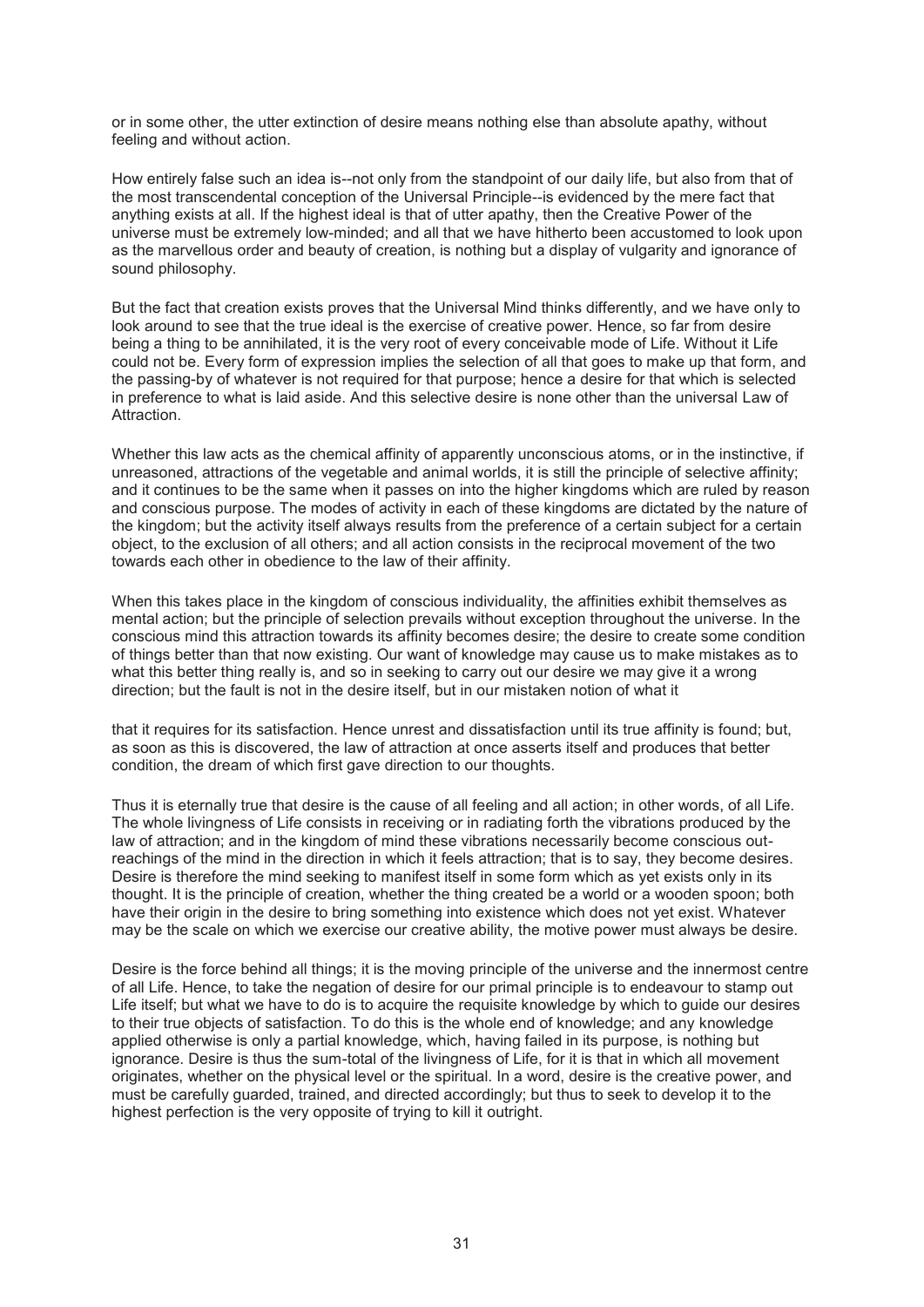And desire has fulfilment for its correlative. The desire and its fulfilment are bound together as cause and effect; and when we realise the law of their sequence, we shall be more than ever impressed with the supreme importance of Desire as the great centre of Life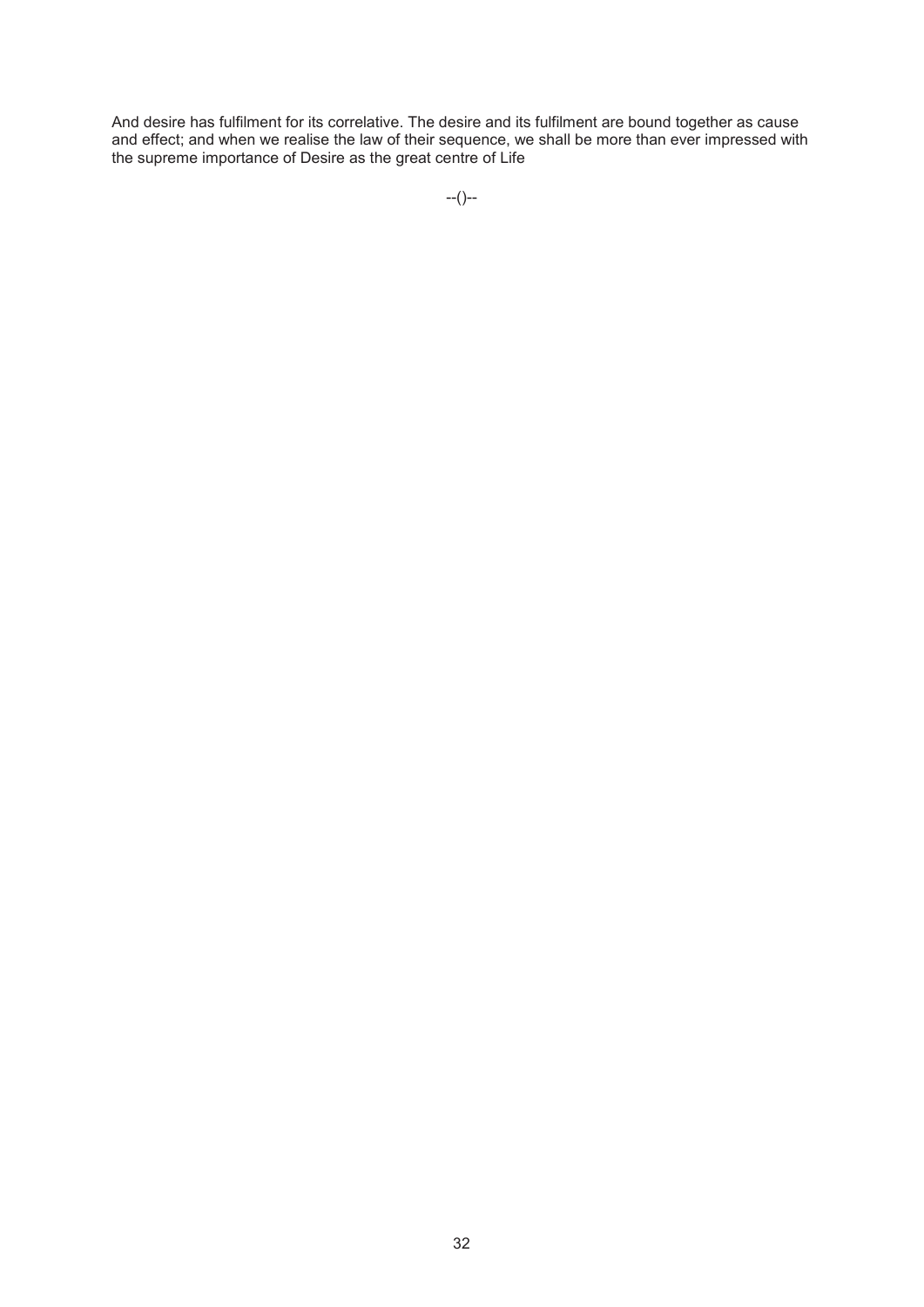# **Touching Lightly**

WHAT is our point of support? Is it in ourselves or outside us? Are we self-poised, or does our balance depend on something external? According to the actual belief in which our answer to these questions is embodied so will our lives be. In everything there are two parts, the essential and the incidental--that which is the nucleus and *raison d'être* of the whole thing, and that which gathers round this nucleus and takes form from it. The true knowledge always consists in distinguishing these two from each other, and error always consists in misplacing them.

In all our affairs there are two factors, ourselves and the matter to be dealt with; and since *for us* the nature of anything is always determined by our thought of it, it is entirely a question of our belief which of these two factors shall be the essential and which the accessory. Whichever we regard as the essential, the other at once becomes the incidental. The incidental can never be absent. For any sort of action to take place there must be *some* conditions under which the activity passes out into visible results; but the same sort of activity may occur under a variety of different conditions, and may thus produce very different visible results. So in every matter we shall always find an essential or energising factor, and an incidental factor which derives its quality from the nature of the energy.

We can therefore never escape from having to select our essential and our incidental factor, and whichever we select as the essential, we thereby place the other in the position of the incidental. If, then, we make the mistake of reversing the true position and suppose that the energising force comes from the merely accessory circumstances, we make *them* our point of support and lean upon *them*, and stand or fall with them accordingly; and so we come into a condition of weakness and obsequious waiting on all sorts of external influences, which is the very reverse of that strength, wisdom, and opulence which are the only meaning of Liberty.

But if we would ask ourselves the common-sense question Where can the centre of a man's Life be except in himself? we shall see that in all which pertains to us the energising centre must be in ourselves. We can never get away from ourselves as the centre of our own universe, and the sooner we clearly understand this the better. There is really no energy in *our* universe but what emanates from ourselves in the first instance, and the power which appears to reside in our surroundings is derived entirely from our own mind.

If once we realise this, and consider that the Life which flows into us from the Universal Life-Principle is at every moment *new* Life entirely undifferentiated to any particular purpose besides that of supporting our own individuality, and that it is therefore ours to externalise in any form we will, then we find that this manifestation of the eternal Life-Principle *in ourselves* is the standpoint from which we can control our surroundings. We must lean firmly on the central point of our own being and not on anything else. Our mistake is in taking our surroundings too much "*au grand serieux*." We should touch things more lightly. As soon as we feel that their weight impedes our free handling of them they are mastering us, and not we them.

Light handling does not mean weak handling. On the contrary, lightness of touch is incompatible with a weak grasp of the instrument, which implies that the weight of the tool is excessive relatively to the force that seeks to guide it. A light, even playful handling, therefore implies a firm grasp and perfect control over the instrument. It is only in the hands of a Grinling Gibbons that the carving tool can create miracles of aerial lightness from the solid wood. The light yet firm touch tells not of weakness, but of power held in reserve; and if we realise our own out-and-out spiritual nature we know that behind any measure of power we may put forth there is the whole reserve of the infinite to back us up.

As we come to know this we begin to handle things lightly, playing with them as a juggler does with his flying knives, which cannot make the slightest movement other than he has assigned to them, for we begin to see that our control over things is part of the necessary order of the universe. The disorder we have met with in the past has resulted precisely from our never having attempted consciously to introduce this element of our personal control as part of the system.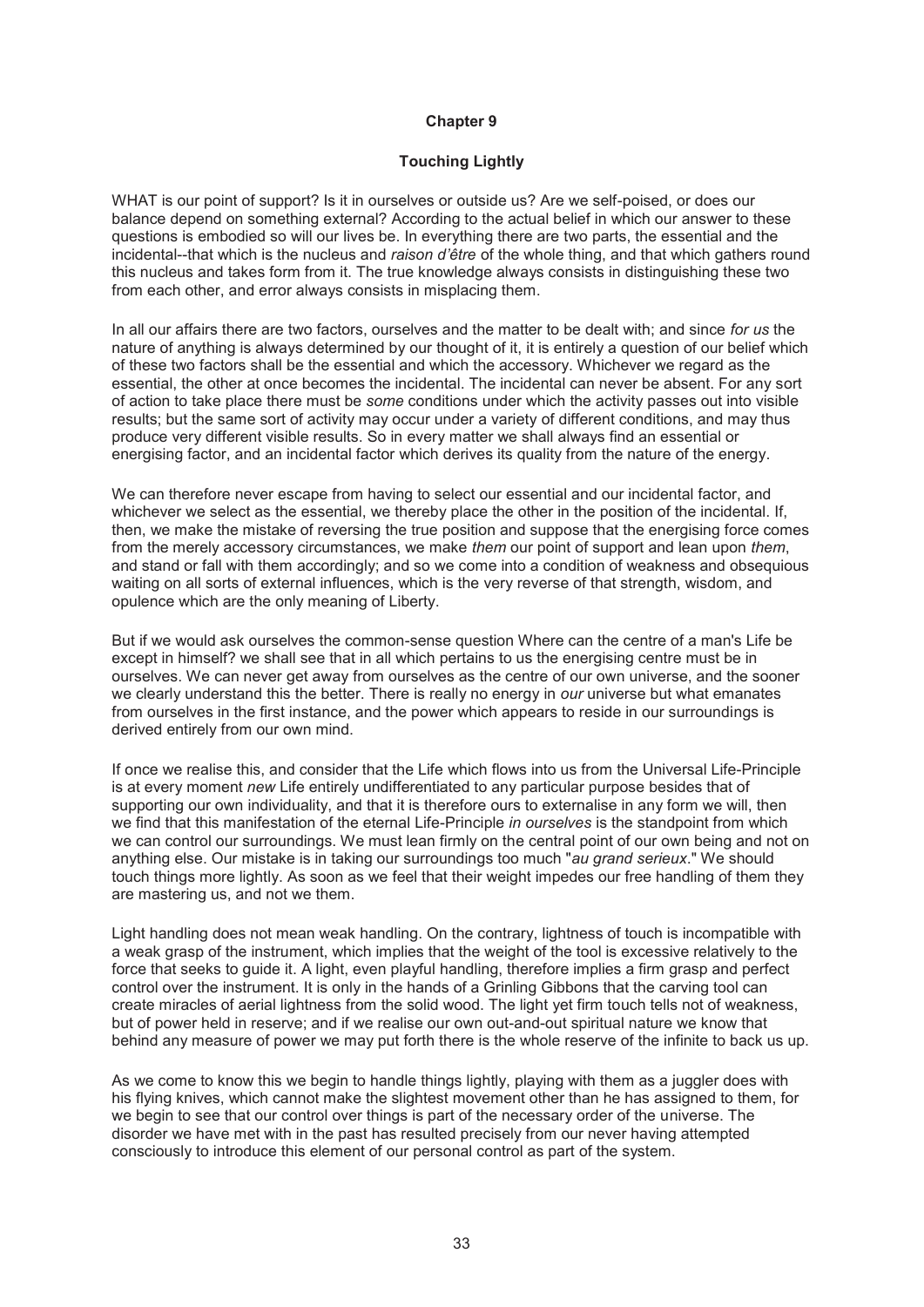Of course, I speak of the *whole* man, and not merely of that part of him which Walt Whitman says is contained between his hat and his boots. The *whole* man is an infinitude, and the visible portion of him is the instrument through which he looks out upon and enjoys all that belongs to him, his own kingdom of the infinite. And when he learns that this is the meaning of his conscious individuality, he sees *how* it is that he is infinite, and finds that he is one with Infinite Mind, which is the innermost core of the universe. Having thus reached the true centre of his own being, he can never give this central place to anything else, but will realise that relatively to this all other things are in the position of the incidental and accessory, and growing daily in this knowledge he will learn so to handle all things lightly, yet firmly, that grief, fear, and error will have less and less space in his world, until at last sorrow and sighing shall flee away, and everlasting joy shall take their place. We may have taken only a few steps on the way as yet, but they are in the right direction, and what we have to do now is to go on.

--()--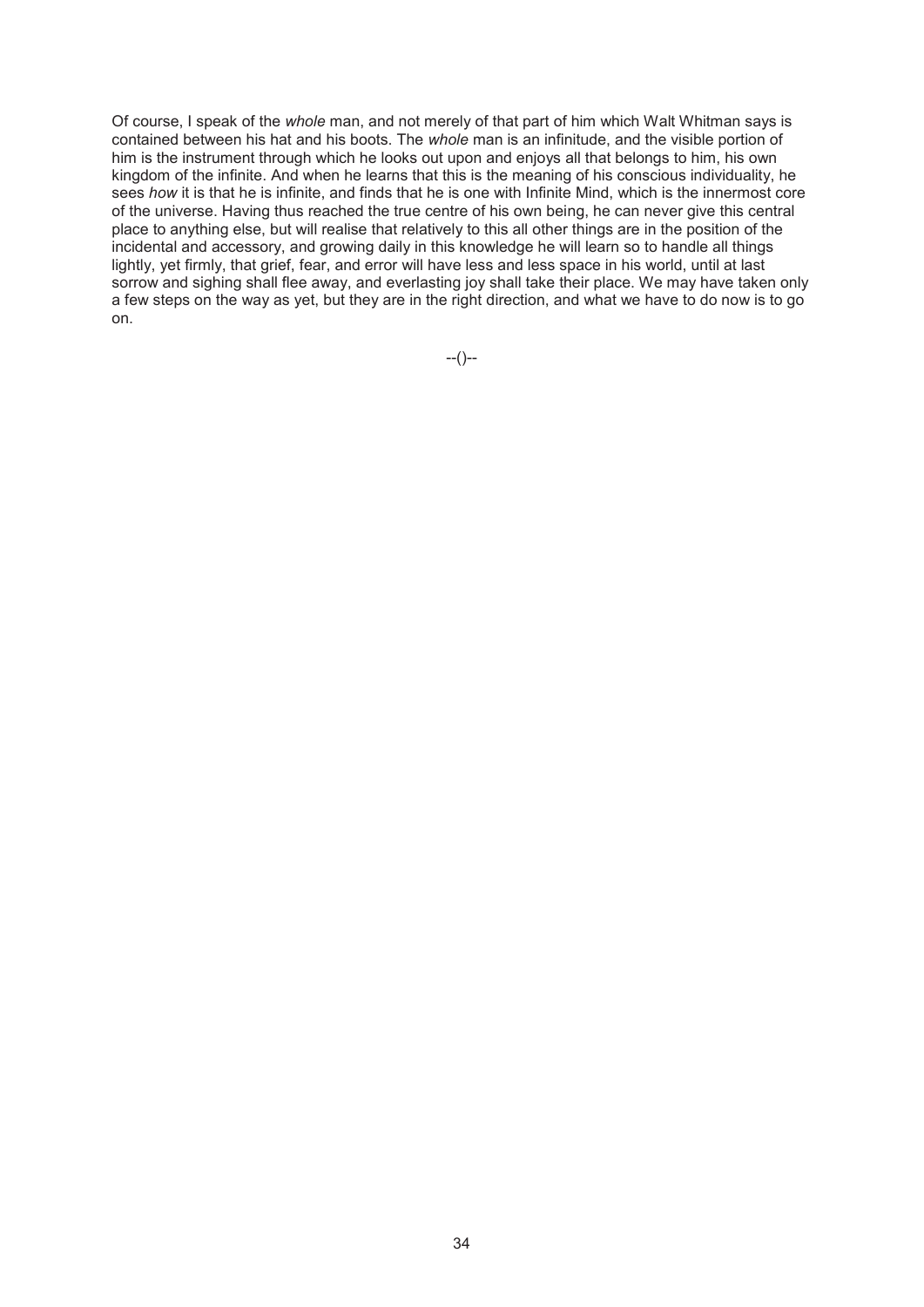### **Present Truth**

IF Thought power is good for anything it is good for everything. If it can produce one thing it can produce all things. For what is to hinder it? Nothing can stop us from thinking. We can *think* what we please, and if to think is to form, then we can form what we please. The whole question, therefore, resolves itself into this: Is it true that to think is to form? If so, do we not see that our limitations are formed in precisely the same way as our expansions? We think that conditions outside our thought have power over us, and so we think power into them. So the great question of life is whether there is any *other* creative power than Thought. If so, where is it, and what is it?

Both philosophy and religion lead us to the truth that "in the beginning" there was no other creative power than Spirit, and the only mode of activity we can possibly attribute to Spirit is Thought, and so we find Thought as the root of all things. And if this was the case "in the beginning" it must be so still; for if all things originate in Thought, all things must be modes of Thought, and so it is impossible for Spirit ever to hand over its creations to some power which is not itself--that is to say, which is not Thought-power; and consequently all the forms and circumstances that surround us are manifestations of the creative power of Thought.

But it may be objected that this is God's Thought; and that the creative power is in God and not Man. But this goes away from the self-evident axiomatic truth that "in the beginning" nothing could have had any origin except Thought. It is quite true that nothing has any origin except in the Divine Mind, and Man himself is therefore a mode of the Divine Thought. Again, Man is self-conscious; therefore Man is the Divine Thought evolved into *individual* consciousness, and when he becomes sufficiently enlightened to realise this as his origin, then he sees that he is a reproduction *in individuality* of the *same* spirit which produces all things, and that his own thought in individuality has exactly the same quality as the Divine Thought in universality, just as fire is equally igneous whether burning round a large centre of combustion or a small one, and thus we are logically brought to the conclusion that our thought must have creative power.

But people say, "We have not found it so. We are surrounded by all sorts of circumstances that we do not desire." Yes, you *fear* them, and in so doing you *think* them; and in this way you are constantly exercising this Divine prerogative of creation by Thought, only through ignorance you use it in a wrong direction. Therefore the Book of Divine Instructions so constantly repeats "Fear not; doubt not," because we can never divest our Thought of its inherent creative quality, and the only question is whether we shall use it ignorantly to our injury or understandingly to our benefit.

The Master summed up his teaching in the aphorism that knowledge of the Truth would make us free. Here is no announcement of anything we have to do, or of anything that has to be done for us, in order to gain our liberty, neither is it a statement of anything *future*. Truth *is* what is. He did not say, you must wait till something becomes true which is not true *now*. He said: "Know what *is* Truth now, and you will find that the Truth concerning yourself is Liberty." If the knowledge of Truth makes us free it can only be because in truth we are free already, only we do not know it.

Our liberty consists in our reproducing on the scale of the individual the same creative power of Thought which first brought the world into existence, "so that the things which are seen were not made of things which do appear." Let us, then, confidently claim our birthright as "sons and daughters of the Almighty," and by habitually thinking the good, the beautiful, and the true, surround ourselves with conditions corresponding to our thoughts, and by our teaching and example help others to do the same.

--()--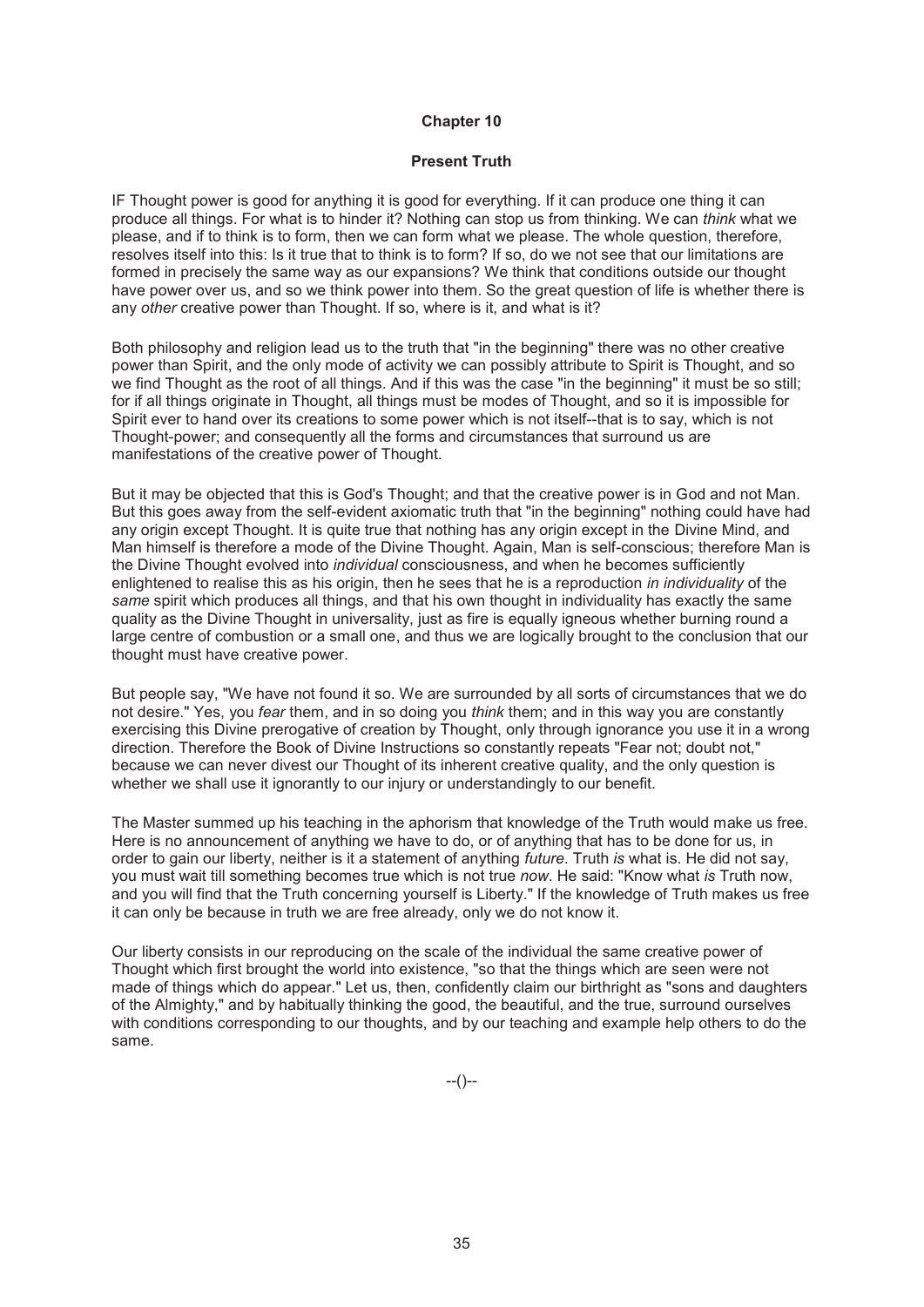### **Yourself**

I WANT to talk to you about the livingness there is in being yourself. It has at least the merit of simplicity, for it must surely be easier to be oneself than to be something or somebody else. Yet that is what so many are constantly trying to do; the self that is their own is not good enough for them, and so they are always trying to go one better than what God has made them, with endless strain and struggle as the consequence. Of course, they are right to put before them an ideal infinitely grander than anything they have yet attained--the only possible way of progress is by following an ideal that is always a stage ahead of us--but the mistake is in not seeing that its attainment is a matter of growth, and that growth must be the expansion of something that already exists in us, and therefore implies our being what we are and where we are as its starting point. This growth is a continuous process, and we cannot do next month's growth without first doing this month's; but we are always wanting to jump into some ideal of the future, not seeing that we can reach it only by steadily going on from where we are now.

These considerations should make us more confident and more comfortable. We are employing a force which is much greater than we believe ourselves to be, yet it is not separate from us and needing to be persuaded or compelled, or inveigled into doing what we want; it is the substratum of our own being which is continually passing up into manifestation on the visible plane and becoming that personal self to which we often limit our attention without considering whence it proceeds. But in truth the outer self is the surface growth of that individuality which lies concealed far down in the deeps below, and which is none other than the Spirit-of-Life which underlies all forms of manifestation.

Endeavour to realise what this Spirit must be in itself--that is to say, apart from any of the conditions that arise from the various relations which necessarily establish themselves between its various forms of individualisation. In its homogeneous self what else can it be but pure life--Essence-of-Life, if you like so to call it? Then realise that as Essence-of-Life it exists in the innermost of *every one* of its forms of manifestation in as perfect simplicity as any we can attribute to it in our most abstract conceptions. In this light we see it to be the eternally self-generating power which, to express itself, flows into form.

This universal Essence-of-Life is a continual becoming (into form), and since we are a part of Nature we do not need to go further than ourselves to find the life-giving energy at work with all its powers. Hence all we have to do is to allow it to rise to the surface. We do not have to *make* it rise any more than the engineer who sinks the bore-pipe for an artesian well has to make the water rise in it; the water does that by its own energy, springing as a fountain a hundred feet into the air. Just so we shall find a fountain of Essence-of-Life ready to spring up in ourselves, inexhaustible and continually increasing in its flow, as One taught long ago to a woman at a wayside well.

This up-springing of Life-Essence is not another's--it is our own. It does not require deep studies, hard labours, weary journeyings to attain it; it is not the monopoly of this teacher or that writer, whose lectures we must attend or whose books we must read to get it. It is the innermost of *ourselves*, and a little common-sense thought as to how anything comes to be anything will soon convince us that the great inexhaustible life must be the very root and substance of us, permeating every fibre of our being.

Surely to be this vast infinitude of living power must be enough to satisfy all our desires, and yet this wonderful ideal is nothing else but what we already are *in principio*--it is all there in ourselves now, only awaiting our recognition for its manifestation. It is not the Essence-of-Life which has to grow, for that is eternally perfect in itself; but it is our recognition of it that has to grow, and this growth cannot be forced. It must come by a natural process, the first necessity of which is to abstain from all straining after being something which at the present time we cannot naturally be. The Law of our Evolution has put us in possession of certain powers and opportunities, and our further development depends on our doing just what these powers and opportunities make it possible for us to do, here and now.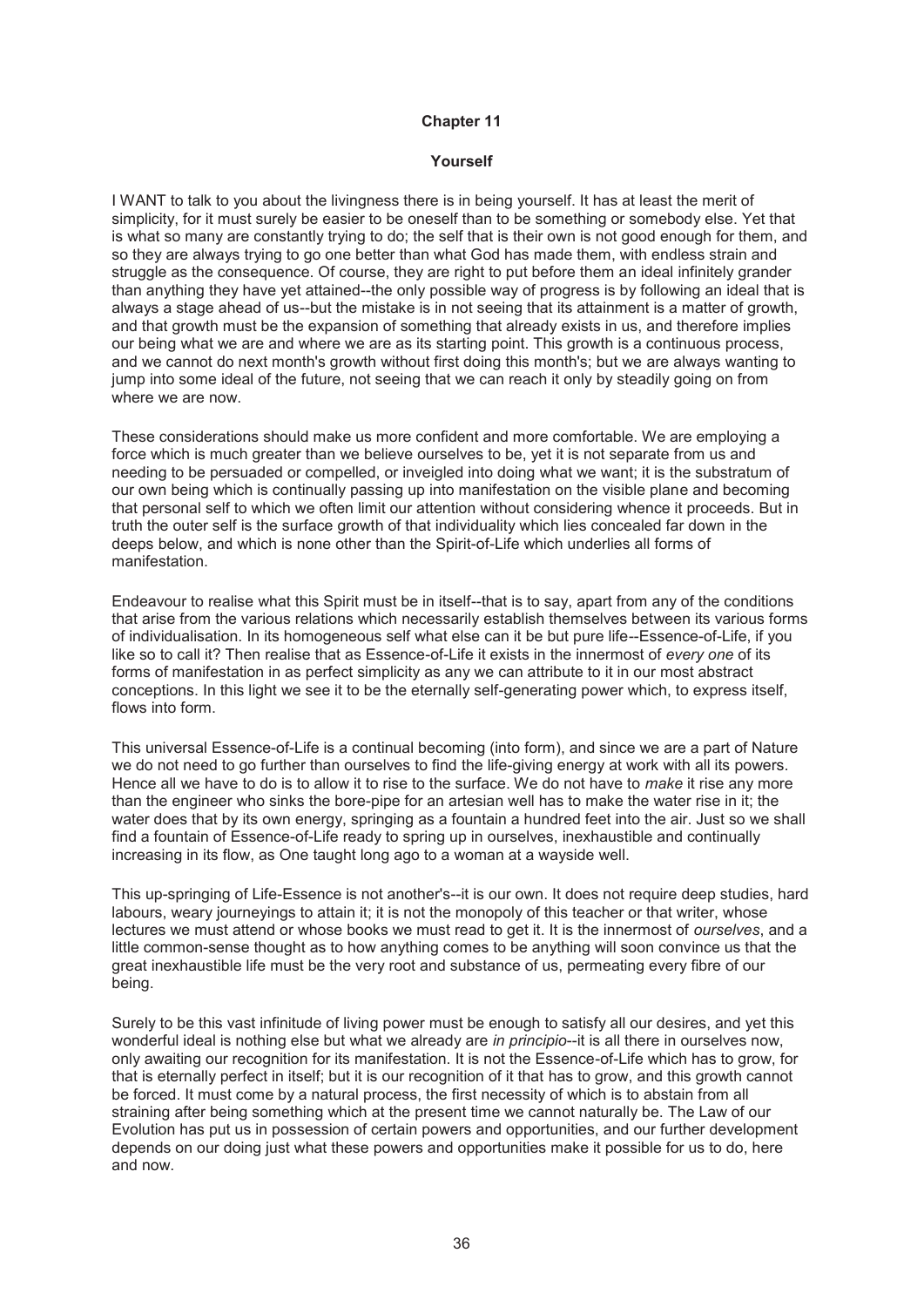If we do what we are able to do to-day, it will open the way for us to do something better to-morrow, and in this manner the growing process will proceed healthily and happily in a rapidly increasing ratio. This is so much easier than striving to compel things to be what they are not, and it is also so much more fruitful in good results. It is not sitting still doing nothing, and there is plenty of room for the exercise of all our mental faculties, but these faculties are themselves the outcome of the Essence-of-Life, and are not the creating power, but only that which gives direction to it. Now it is this moving power at the back of the various faculties that is the true innermost self; and if we realise the identity between the innermost and the outermost, we shall see that we therefore have at our present disposal all that is necessary for our unlimited development in the future.

Thus our livingness consists simply in being ourselves, only more so; and in recognising this we get rid of a great burden of unnecessary straining and striving, and the place of the old *strum and drang* will be taken, not by inertia, but by a joyous activity which knows that it always has the requisite power to manifest itself in forms of good and beauty. What matters it whither this leads us? If we are following the line of the beautiful and good, then we shall produce the beautiful and good, and thus bring increasing joy into the world, whatever particular form it may assume.

We limit ourselves when we try to fix accurately beforehand the particular form of good that we shall produce. We should aim not so much at having or making some particular thing as at expressing all that we are. The expressing will grow out of realising the treasures that are ours already, and contemplating the beauty, the affirmative side, of all that we are *now*, apart from the negative conceptions and detractions which veil this positive good from us. When we do this we shall be astonished to see what possibilities reside in ourselves as we are and with our present surroundings, all unlovely as we may deem them: and commencing to work at once upon whatever we find of affirmative in these, and withdrawing our thought from what we have hitherto seen of negative in them, the right road will open up before us, leading us in wonderful ways to the development of powers that we never suspected, and the enjoyment of happiness that we never anticipated.

We have never been out of our right path, only we have been walking in it backwards instead of forwards, and now that we have begun to follow the path in the right direction, we find that it is none other than the way of peace, the path of joy, and the road to eternal life. These things we may attain by simply living naturally with ourselves. It is because we are trying to be or do something which is not natural to us that we experience weariness and labour, where we should find all our activities joyously concentrated on objects which lead to their own accomplishment by the force of the love that we have for them. But when we make the grand discovery of how to live naturally, we shall find it to be all, and more than all, that we had ever desired, and our daily life will become a perpetual joy to ourselves, and we shall radiate light and life wherever we go.

 $-(-)$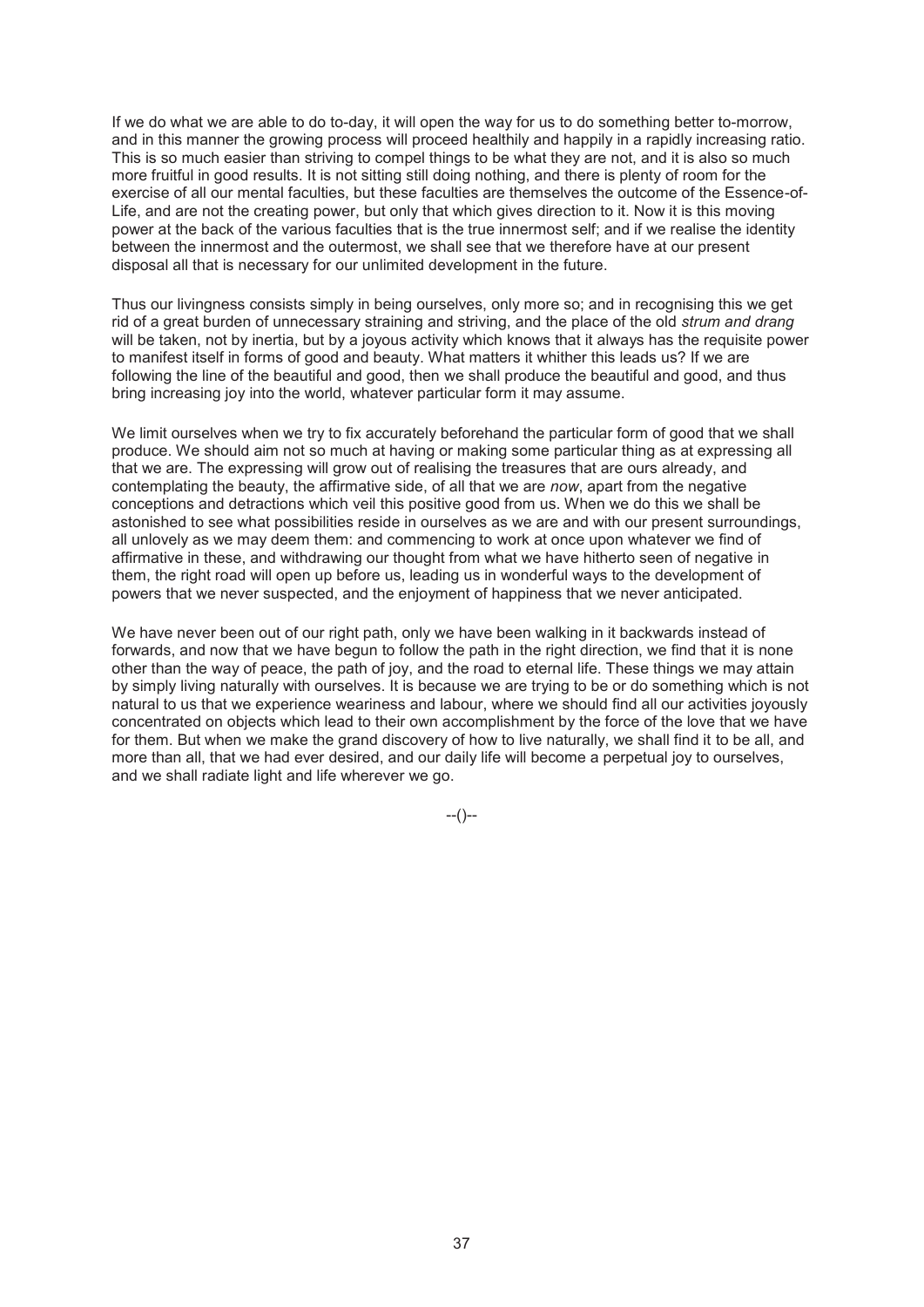## **Religious Opinions**

THAT great and wise writer, George Eliot, expressed her matured views on the subject of religious opinions in these words: "I have too profound a conviction of the efficacy that lies in all sincere faith, and the spiritual blight that comes with no faith, to have any negative propagandism left in me." This had not always been her attitude, for in her youth she had had a good deal of negative propagandism in her; but the experience of a lifetime led her to form this estimate of the value of sincere faith, independently of the particular form of thought which leads to it.

Tennyson also came to the same conclusion, and gives kindly warning

"O thou who after toil and storm May'st seem to have reached a purer air, Whose faith has centred everywhere, Nor cares to fix itself to form. Leave thou thy sister when she prays Her early heaven, her happy views, Nor thou with shadowed hint confuse A life that leads melodious days."

And thus these two great minds have left us a lesson of wisdom which we shall do well to profit by. Let us see how it applies more particularly to our own case.

The true presentment of the Higher Thought contains no "negative propagandism." It is everywhere ranged on the side of the Affirmative, and its great object is to extirpate the canker which gnaws at the root of every life that endeavours to centre itself upon the Negative. Its purpose is constructive and not destructive. But we often find people labouring under a very erroneous impression as to the nature and scope of the movement, and thus not only themselves deterred from investigating it, but also deterring others from doing so. Sometimes this results from the subject having been presented to them unwisely--in a way needlessly repugnant to the particular form of religious ideas to which they are accustomed; but more often it results from their prejudging the whole matter, and making up their minds that the movement is opposed to their ideas of religion, without being at the pains to inquire what its principles really are. In either case a few words on the attitude of the New Thought towards the current forms of religious opinion may not be out of place.

The first consideration in every concern is, What is the object aimed at? The end determines the means to be employed, and if the nature of the end be clearly kept in view, then no objectless complications will be introduced into the means. All this seems too obvious to be stated, but it is just the failure to realise this simple truth that has given rise to the whole body of *odium theologicum*, with all the persecutions and massacres and martyrdoms which disgrace the pages of history, making so many of them a record of nothing but ferocity and stupidity. Let us hope for a better record in the future; and if we are to get it, it will be by the adoption of the simple principle here stated.

In our own country alone the varieties of churches and sects form a lengthy catalogue, but in every one of them the purpose is the same--to establish the individual in a satisfactory relation to the Divine Power. The very fact of any religious profession at all implies the recognition of God as the Source of life and of all that goes to make life; and therefore the purpose in every case is to draw increasing degrees of life, whether here or hereafter, from the Only Source from which alone it is to be obtained, and therefore to establish such a relation with this Source as may enable the worshipper to draw from It all the life he wants. Hence the necessary preliminary to drawing consciously at all is the confidence that such a relation actually has been established; and such a confidence as this is exactly all that is meant by Faith.

The position of the man who has not this confidence is either that no such Source exists, or else that he is without means of access to It; and in either case he feels himself left to fight for his own hand against the entire universe without the consciousness of any Superior Power to back him up. He is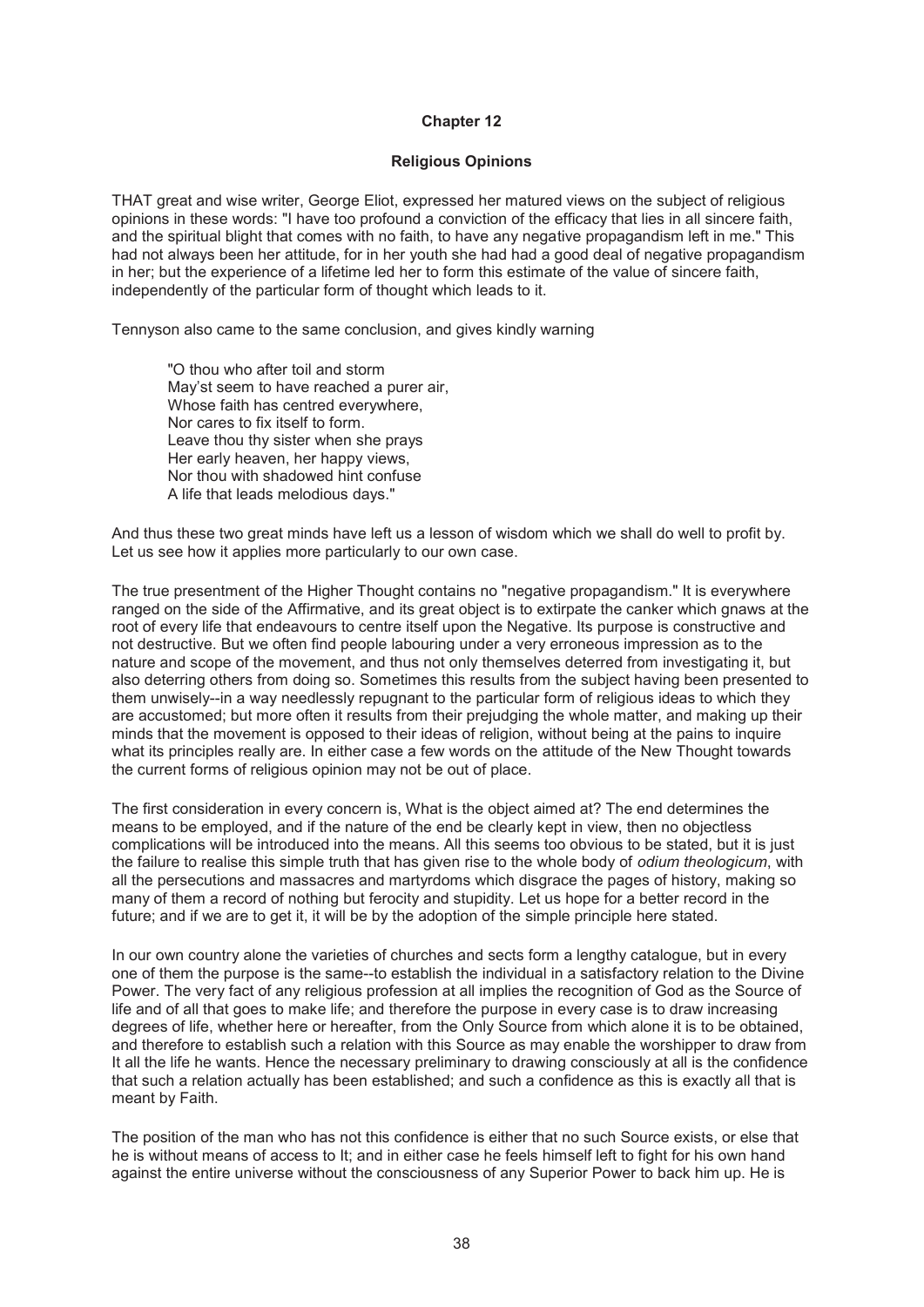thrown entirely upon his own resources, not knowing of the interior spring from which they may be unceasingly replenished. He is like a plant cut off at the stem and stuck in the ground without any root, and consequently that spiritual blight of which George Eliot speaks creeps over him, producing weakness, perplexity, and fear, with all their baleful consequences, where there should be that strength, order, and confidence which are the very foundation of all building-up for whatever purpose, whether of personal prosperity or of usefulness to others.

From the point of view of those who are acquainted with the laws of spiritual life, such a man is cut off from the root of his own Being. Beyond and far interior to that outer self which each of us knows as the intellectual man working with the physical brain as instrument, we have roots penetrating deep into that Infinite of which, in our ordinary waking state, we are only dimly conscious; and it is through this root of our own individuality, spreading far down into the hidden depths of Being, that we draw out of the unseen that unceasing stream of Life which afterwards, by our thought-power, we differentiate into all those outward forms of which we have need. Hence the unceasing necessity for every one to realise the great truth that his whole individuality has its foundation in such a root, and that the ground in which this root is embedded is that Universal Being for which there is no name save that of the One all-embracing I AM.

The supreme necessity, therefore, for each of us is to realise this fundamental fact of our own nature, for it is only in proportion as we do so that we truly live; and, therefore, whatever helps us to this realisation should be carefully guarded. In so far as any form of religion contributes to this end in the case of any particular individual, for him it is true religion. It may be imperfect, but it is true so far as it goes; and what is wanted is not to destroy the foundation of a man's faith because it is narrow, but to expand it. And this expanding will be done by the man himself, for it is a growth from within and not a construction from without.

Our attitude towards the religious beliefs of others should, therefore, not be that of iconoclasts, breaking down ruthlessly whatever from *our* point of view we see to be merely traditionary idols (in Bacon's sense of the word), but rather the opposite method of fixing upon that in another's creed which we find to be positive and affirmative, and gradually leading him to perceive in what its affirmativeness consists; and then, when once he has got the clue to the element of strength which exists in his accustomed form of belief, the perception of the contrast between that and the nonessential accretions will grow up in his mind spontaneously, thus gradually bringing him out into a wider and freer atmosphere. In going through such a process as this, he will never have had his thoughts directed into any channel to suggest separation from his spiritual root and ground; but he will learn that the rooting and grounding in the Divine, which he had trusted in at first, were indeed true, but in a sense far fuller, grander, and larger every way than his early infantile conception of them.

The question is not how far can another's religious opinions stand the test of a remorseless logic, but how far do they enable him to realise his unity with Divine Spirit? That is the living proof of the value of his opinion to himself, and no change in his opinions can be for the better that does not lead him to a greater recognition of the livingness of Divine Spirit in himself. For any change of opinion to indicate a forward movement, it must proceed from our realising in some measure the true nature of the life that is already developed in us. When we see *why* we are *what* we are *now*, then we can look ahead and see what the same life principle that has brought us up to the present point is capable of doing in the future. We may not see very far ahead, but we shall see where the next step is to be placed, and that is sufficient to enable us to move on.

What we have to do, therefore, is to help others to grow from the root they are already *living* by, and not to dig their roots up and leave them to wither. We need not be afraid of making ourselves all things to all men, in the sense of fixing upon the affirmative elements in each one's creed as the starting-point of our work, for the affirmative and life-giving is always true, and Truth is always *one* and consistent with itself; and therefore we need never fear being inconsistent so long as we adhere to this method. It is worse than useless to waste time in dissecting the negative accretions of other people's beliefs. In doing so we run great risks of rooting up the wheat along with the tares, and we shall certainly succeed in brushing people up the wrong way; moreover, by looking out exclusively for the life-giving and affirmative elements, we shall reap benefit to ourselves. We shall not only keep our temper, but we shall often find large reserves of affirmative power where at first we had apprehended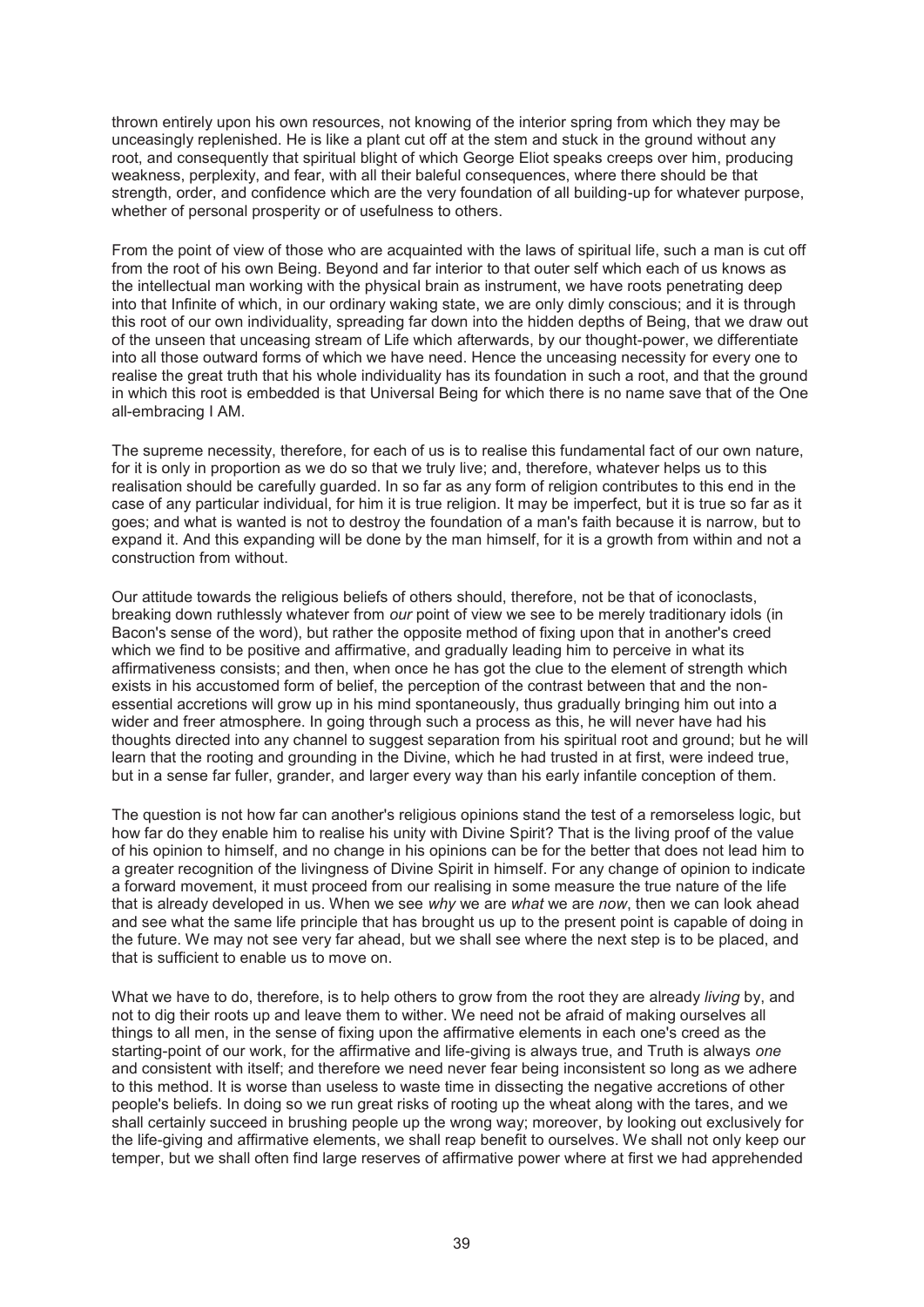nothing but worthless accumulations, and thus we shall become gainers both in largeness of mind and in stores of valuable material.

Of course we must be rigidly unyielding as regards the *essence* of Truth--*that* must never be sacrificed--but as representatives, in however small a sphere, of the New Thought, we should make it our aim to show others, not that their religion is wrong, but that all they may find of life-givingness in it is life-giving because it is part of the One Truth which is always the same under whatever form expressed. As half a loaf is better than no bread, so ignorant worship is better than no worship, and ignorant faith is better than no faith. Our work is not to destroy this faith and this worship, but to lead them on into a clearer light.

For this reason we may assure all inquirers that the abandonment of their customary form of worship is no necessity of the New Thought; but, on the contrary, that the principles of the movement, correctly understood, will show them far more meaning in that worship than they have ever yet realised. Truth is one; and when once the truth which underlies the outward form is clearly understood, the maintenance or abandonment of the latter will be found to be a matter of personal feeling as to what form, or absence of form, best enables the particular individual to realise the Truth itself.

--()--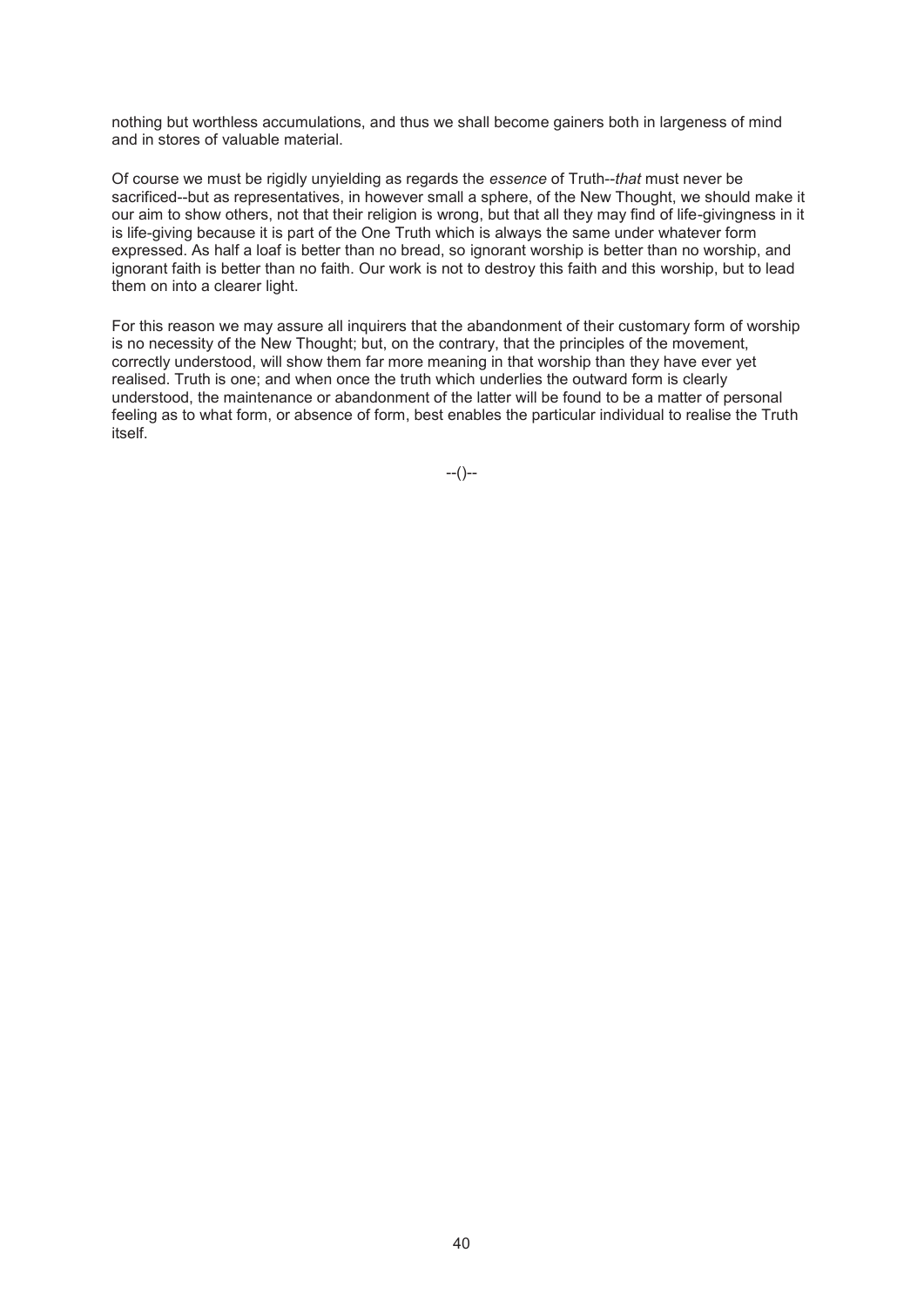## **A Lesson From Browning**

PERHAPS you know a little poem of Browning's called "An Epistle Containing the Strange Medical Experiences of Karshish, the Arab Physician." The somewhat weird conception is that the Arab physician, travelling in Palestine soon after the date when the Gospel narrative closes, meets with Lazarus whom Jesus raised from the dead, and in this letter to a medical friend describes the strange effect which his vision of the other life has produced upon the resuscitated man. The poem should be studied as a whole; but for the present a few lines selected here and there must do duty to indicate the character of the change which has passed upon Lazarus. After comparing him to a beggar who, having suddenly received boundless wealth, is unable to regulate its use to his requirements, Karshish continues:

"So here--we call the treasure knowledge, say, Increased beyond the fleshly faculty-- Heaven opened to a soul while yet on earth, Earth forced on a soul's use while seeing heaven: The man is witless of the size, the sum,

The value in proportion of all things."

In fact he has become almost exclusively conscious of

"The spiritual life around the earthly life: The law of that is known to him as this, His heart and brain move there, his feet stay here,"

and the result is a loss of mental balance entirely unfitting him for the affairs of ordinary life.

Now there can be no doubt that Browning had a far more serious intention in writing this poem than just to record a fantastic notion that flitted through his brain. If we read between the lines, it must be clear from the general tenor of his writings that, however he may have acquired it, Browning had a very deep acquaintance with the inner region of spiritual causes which give rise to all that we see of outward phenomenal manifestation. There are continual allusions in his works to the life behind the veil, and it is to this suggestion of some mystery underlying his words that we owe the many attempts to fathom his meaning expressed through Browning Societies and the like--attempts which fail or succeed according as they are made from "the without" or from "the within." No one was better qualified than the poet to realise the immense benefits of the inner knowledge, and for the same reason he is also qualified to warn us of the dangers on the way to its acquisition; for nowhere is it more true that

"A little knowledge is a dangerous thing," and it is one of the greatest of these dangers that he points out in this poem.

Under the figure of Lazarus he describes the man who has practically grasped the reality of the inner side of things, for whom the veil has been removed, and who knows that the external and visible takes its rise from the internal and spiritual. But the description is that of one whose eyes have been so dazzled by the light that he has lost the power of accommodating his vision to the world of sense. He now commits the same error from the side of "the within" that he formerly committed from the side of "the without," the error of supposing that there is no vital reality in the aspect of things on which his thoughts are not immediately centered. This is want of mental balance, whether it shows itself by refusing reality to the inward or the outward. To be so absorbed in speculative ideas as to be unable to give them practical application in daily life, is to allow our highest thoughts to evaporate in dreams.

There is a world of philosophy in the simple statement that there can be no inside without an outside, and no outside without an inside; and the great secret in life is in learning to see things in their wholeness, and to realise the inside and the outside simultaneously. Each of them without the other is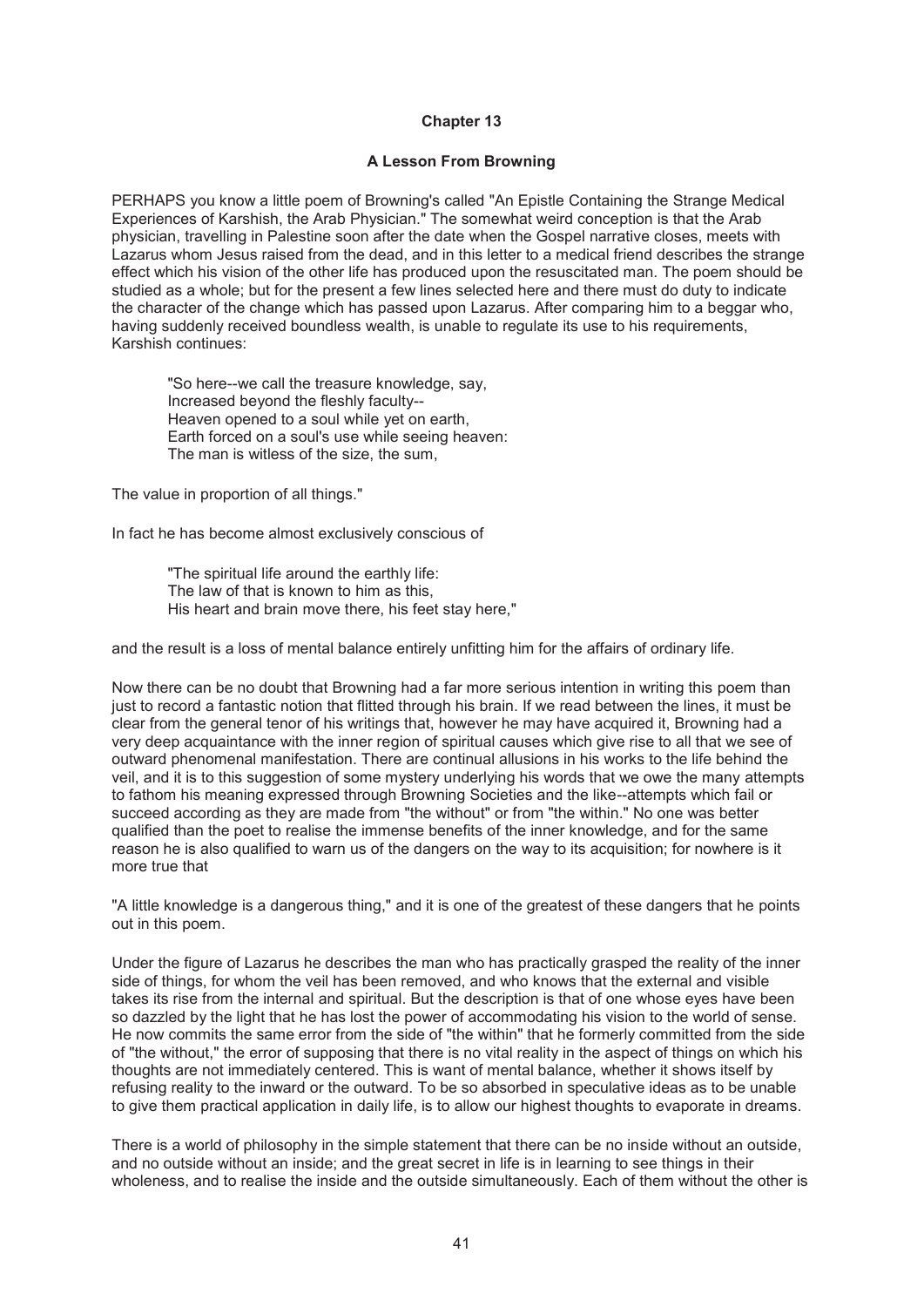a mere abstraction, having no real existence, which we contemplate separately only for the purpose of reviewing the logical steps by which they are connected together as cause and effect. Nature does not separate them, for they are inseparable; and the law of nature is the law of life. It is related of Pythagoras that, after he had led his scholars to the dizziest heights of the inner knowledge, he never failed to impress upon them the converse lesson of tracing out the steps by which these inner principles translate themselves into the familiar conditions of the outward things by which we are surrounded. The process of analysis is merely an expedient for discovering what springs in the realm of causes we are to touch in order to produce certain effects in the realm of manifestation. But this is not sufficient. We must also learn to calculate how those particular effects, when produced, will stand related to the world of already existing effects among which we propose to launch them, how they will modify these and be modified by these in turn; and this calculation of effects is as necessary as the knowledge of causes.

We cannot impress upon ourselves too strongly that reality consists of both an inside and an outside, a generating principle and a generated condition, and that anything short of the reality of wholeness is illusion on one side or the other. Nothing could have been further from Browning's intention than to deter seekers after truth from studying the principles of Being, for without the knowledge of them truth must always remain wrapped in mystery; but the lesson he would impress on us is that of guarding vigilantly the mental equilibrium which alone will enable us to develop those boundless powers whose infinite unfolding is the fulness of Life. And we must remember above all that the soul of life is Love, and that Love shows itself by service, and service proceeds from sympathy, which is the capacity for seeing things from the point of view of those whom we would help, while at the same time seeing them also in their true relations; and therefore, if we would realise that Love which is the inmost vitalising principle even of the most interior powers, it must be kept alive by maintaining our hold upon the exterior life as being equally real with the inward principles of which it is the manifestation.

1902.

--()--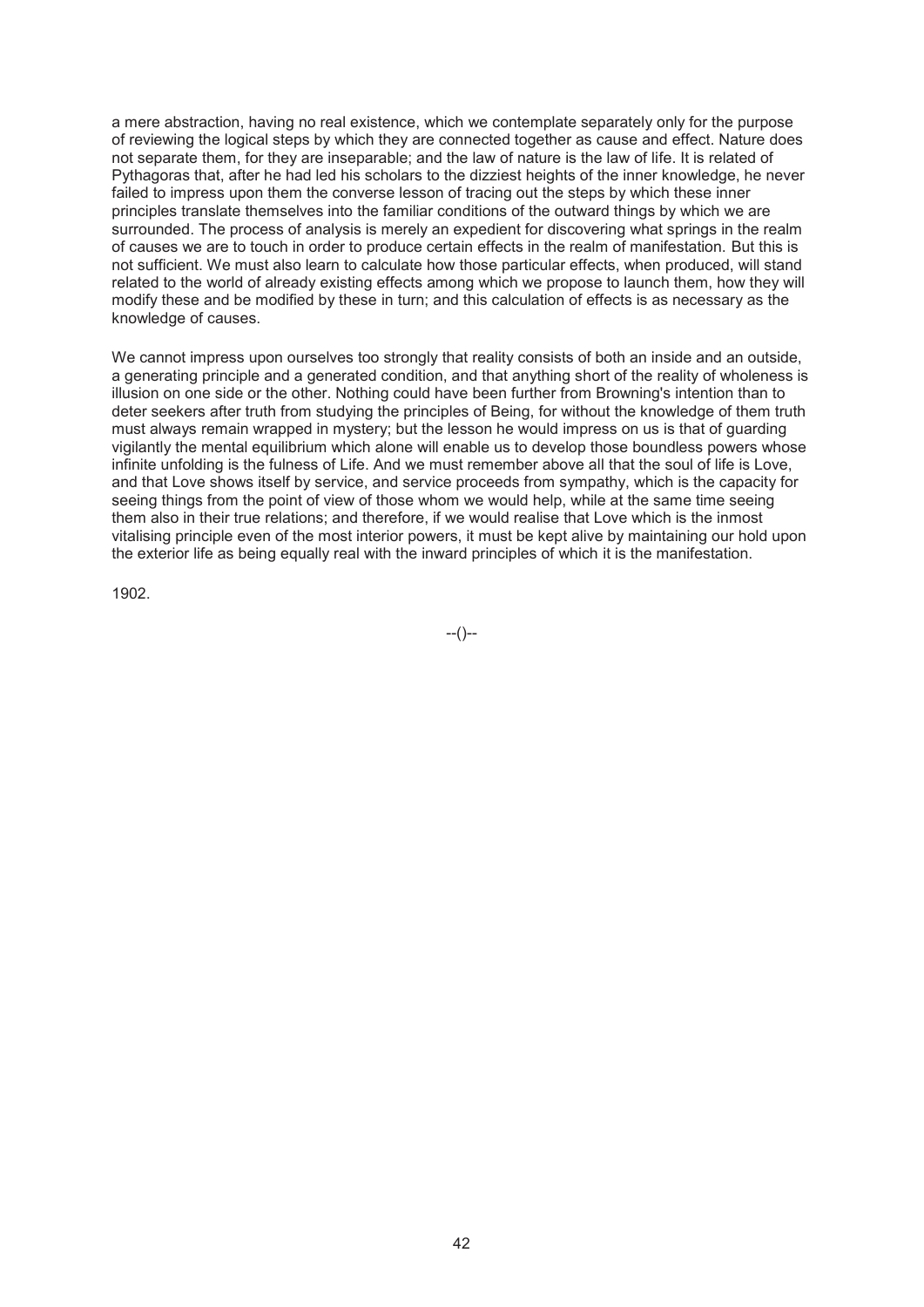## **The Spirit Of Opulence**

IT is quite a mistake to suppose that we must restrict and stint ourselves in order to develop greater power or usefulness. This is to form the conception of the Divine Power as so limited that the best use we can make of it is by a policy of self-starvation, whether material or mental. Of course, if we believe that some form of self-starvation is necessary to our producing good work, then so long as we entertain this belief the fact actually is so *for us*. "Whatsoever is not of faith"--that is, not in accordance with our honest *belief*--"is sin"; and by acting contrary to what we really believe we bring in a suggestion of opposition to the Divine Spirit, which must necessarily paralyse our efforts, and surround us with a murky atmosphere of distrust and want of joy.

But all this exists in, and is produced by, our *belief*; and when we come to examine the grounds of this belief we shall find that it rests upon an entire misapprehension of the nature of our own power. If we clearly realise that the creative power in ourselves is *unlimited*, then there is no reason for limiting the extent to which we may enjoy what we can create by means of it. Where we are drawing from the *infinite* we need never be afraid of taking more than our share. That is not where the danger lies. The danger is in not sufficiently realising our own richness, and in looking upon the externalised products of our creative power as being the true riches instead of the creative power of spirit itself.

If we avoid this error, there is no need to limit ourselves in taking what we will from the infinite storehouse: "All things are yours." And the way to avoid this error is by realising that the true wealth is in identifying ourselves with the *spirit* of opulence. We must be opulent in our *thought*. Do not "think money," as such, for it is only one means of opulence; but *think opulence*, that is, largely, generously, liberally, and you will find that the means of realising this thought will flow to you from all quarters, whether as money or as a hundred other things not to be reckoned in cash.

We must not make ourselves dependent on any particular *form* of wealth, or insist on its coming to us through some particular channel--that is at once to impose a limitation, and to shut out other forms of wealth and to close other channels; but we must enter into the *spirit* of it. Now the spirit is Life, and throughout the universe Life ultimately consists in *circulation*, whether within the physical body of the individual or on the scale of the entire solar system; and circulation means a continual flowing around, and the *spirit* of opulence is no exception to this universal law of all life.

When once this principle becomes clear to us we shall see that our attention should be directed rather to the giving than the receiving. We must look upon ourselves, not as misers' chests to be kept locked for our own benefit, but as centres of distribution; and the better we fulfil our function as such centres the greater will be the corresponding inflow. If we choke the outlet the current must slacken, and a full and free flow can be obtained only by keeping it open. The spirit of opulence--the opulent mode of thought, that is--consists in cultivating the feeling that we possess all sorts of riches which we can *bestow upon others*, and which we can bestow *liberally* because by this very action we open the way for still greater supplies to flow in. But you say, "I am short of money, I hardly know how to pay for necessaries. What have I to give?"

The answer is that we must always start from the point where we are; and if your wealth at the present moment is not abundant on the material plane, you need not trouble to start on that plane. There are other sorts of wealth, still more valuable, on the spiritual and intellectual planes, which you can give; and you can start from this point and practise the spirit of opulence, even though your balance at the bank may be nil. And then the universal law of attraction will begin to assert itself. You will riot only begin to experience an inflow on the spiritual and intellectual planes, but it will extend itself to the material plane also.

If you have realised the *spirit* of opulence you *cannot help* drawing to yourself material good, as well as that higher wealth which is not to be measured by a money standard; and because you truly understand the *spirit* of opulence you will neither affect to despise this form of good, nor will you attribute to it a value that does not belong to it; but you will *co-ordinate* it with your other more interior forms of wealth so as to make it the material instrument in smoothing the way for their more perfect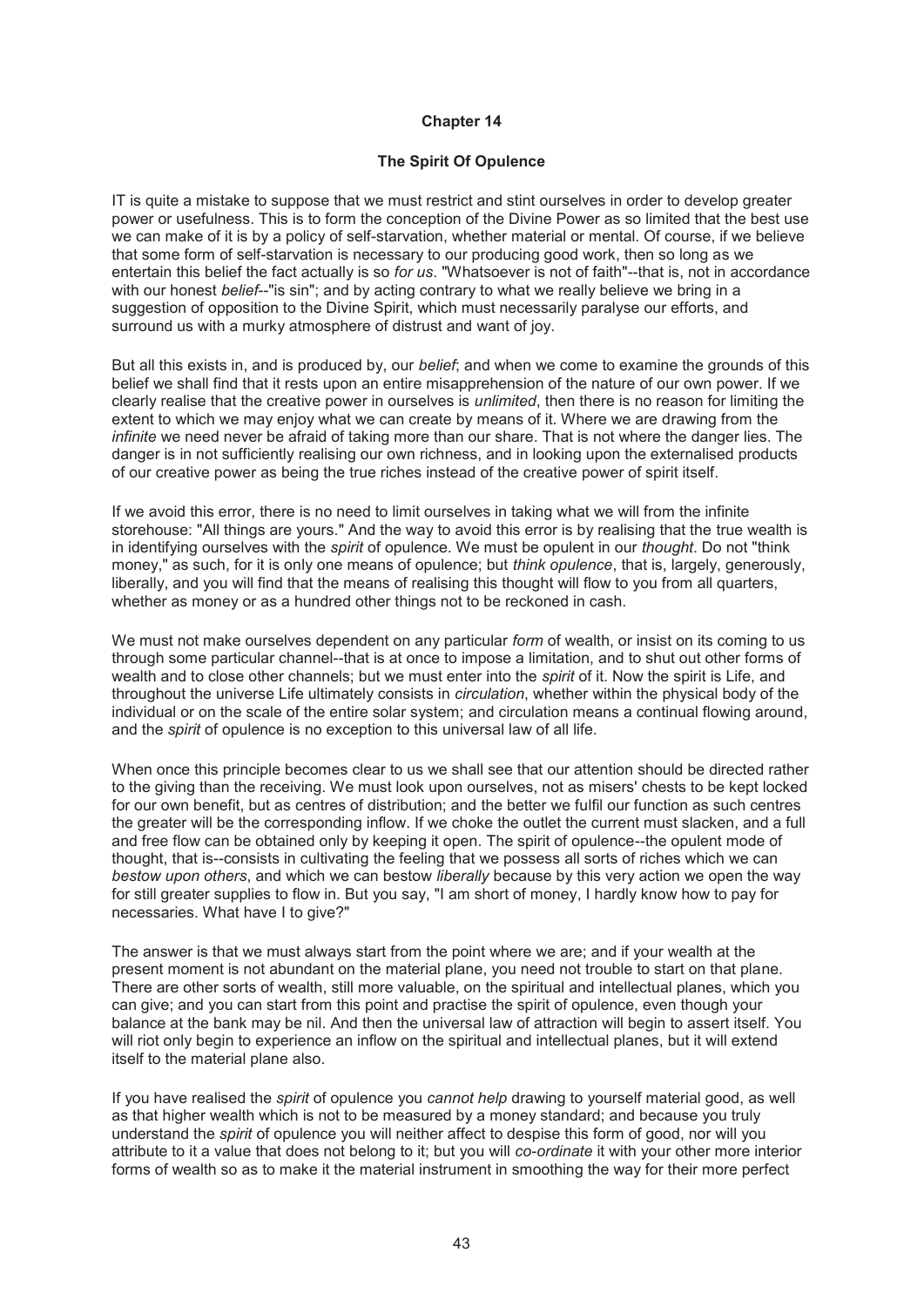expression. Used thus, with understanding of the relation which it bears to spiritual and intellectual wealth, material wealth becomes *one with them*, and is no more to be shunned and feared than it is to be sought for its own sake.

It is not money, but the *love* of money, that is the root of evil; and the *spirit* of opulence is precisely the attitude of mind which is furthest removed from the love of money for its own sake. It does not believe in money. What it does believe in is the generous feeling which is the intuitive recognition of the great law of circulation, which does not in any undertaking make its first question, How much am I going to *get* by it? but, How much am I going to *do* by it? And making *this* the first question, the getting will flow in with a generous profusion, and with a spontaneousness and rightness of direction that are absent when our first thought is of receiving only.

We are not called upon to give what we have not yet got and to run into debt; but we are to give liberally of what we have, with the knowledge that by so doing we are setting the law of circulation to work, and as this law brings us greater and greater inflows of every kind of good, so our out-giving will increase, not by depriving ourselves of any expansion of our own life that we may desire, but by finding that every expansion makes us the more powerful instruments for expanding the life of others. "Live and let live" is the motto of the true opulence.

 $-(-)$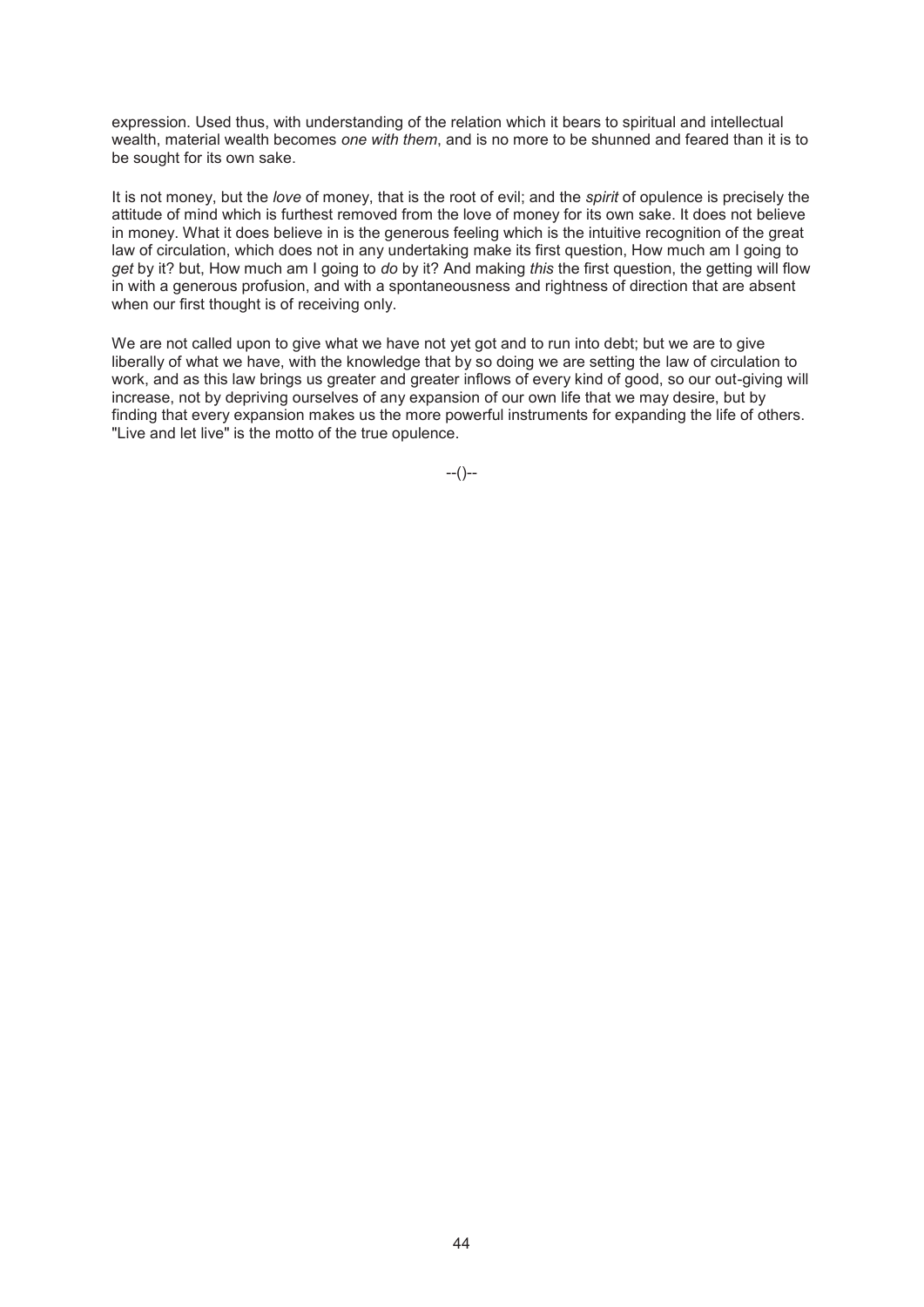#### **Beauty**

Do we sufficiently direct our thoughts to the subject of Beauty? I think not. We are too apt to regard Beauty as a merely superficial thing, and do not realise all that it implies. This was not the case with the great thinkers of the ancient world--see the place which no less a one than Plato gives to Beauty as the expression of all that is highest and greatest in the system of the universe. These great men of old were no superficial thinkers, and, therefore, would never have elevated to the supreme place that which is only superficial. Therefore, we shall do well to ask what it is that these great minds found in the idea of Beauty which made it thus appeal to them as the most perfect outward expression of all that lies deepest in the fundamental laws of Being. It is because, rightly apprehended, Beauty represents the supremest living quality of Thought. It is the glorious overflowing of fulness of Love which indicates the presence of infinite reserves of Power behind it. It is the joyous profusion that shows the possession of inexhaustible stores of wealth which can afford to be thus lavish and yet remain as exhaustless as before. Read aright, Beauty is the index to the whole nature of Being.

Beauty is the externalisation of Harmony, and Harmony is the co-ordinated working of all the powers of Being, both in the individual and in the relation of the individual to the Infinite from which it springs; and therefore this Harmony conducts us at once into the presence of the innermost undifferentiated Life. Thus Beauty is in most immediate touch with the very arcanum of Life; it is the brightness of glory spreading itself over the sanctuary of the Divine Spirit. For if, viewed from without, Beauty is the province of the artist and the poet, and lays hold of our emotions and appeals directly to the innermost feelings of our heart, calling up the response of that within us which recognises itself in the harmony perceived without, this is only because it speeds across the bridge of Reason with such quick feet that we pass from the outmost to the inmost and back again in the twinkling of an eye; but the bridge is still there and, retracing our steps more leisurely, we shall find that, viewed from within, Beauty is no less the province of the calm reasoner and analyst. What the poet and the artist seize upon intuitionally, he elaborates gradually, but the result is the same in both cases; for no intuition is true which does not admit of being expanded into a rational sequence of intelligible factors, and no argument is true which does not admit of being condensed into that rapid suggestion which is intuition.

Thus the impassioned artist and the calm thinker both find that the only true Beauty proceeds naturally from the actual construction of that which it expresses. It is not something added on as an afterthought, but something pre-existing in the original idea, something to which that idea naturally leads up, and which pre-supposes that idea as affording it any *raison d'être*. The test of Beauty is, What does it express? Is it merely a veneer, a coat of paint laid on from without? Then it is indeed nothing but a whited sepulchre, a covering to hide the vacuity or deformity which needs to be removed. But is it the true and natural outcome of what is beneath the surface? Then it is the index to superabounding Life and Love and Intelligence, which is not content with mere utilitarianism hasting to escape at the earliest possible point from the labour of construction, as though from an enforced and unwelcome task, but rejoicing over its work and unwilling to quit it until it has expressed this rejoicing in every fittest touch of form and colour and exquisite proportion that the material will admit of, and this without departing by a hairbreadth from the original purpose of the design.

Wherever, therefore, we find Beauty, we may infer an enormous reserve of Power behind it; in fact, we may look upon it as the visible expression of the great truth that Life-Power is infinite. And when the inner meaning of Beauty is thus revealed to us, and we learn to know it as the very fulness and overflowing of] Power, we shall find that we have gained a new standard for the guidance of our own lives. We must begin to use this wonderful process which we have learnt from Nature. Having learnt how Nature works--how God works--we must begin to work in like manner, and never consider any work complete until we have carried it to some final outcome of Beauty, whether material, intellectual, or spiritual. Is my intention good? That is the initial question, for the intention determines the nature of the essence in everything. What is the most beautiful form in which I can express the good I intend? That is the ultimate question; for the true Beauty which our work expresses is the measure of the Power, Intelligence, Love--in a word, of the quantity and quality of our own life which we have put into it. True Beauty, mind you--that which is beautiful because it most perfectly expresses the original idea, not a mere ornamentation occupying our thoughts as a thing apart from the use intended.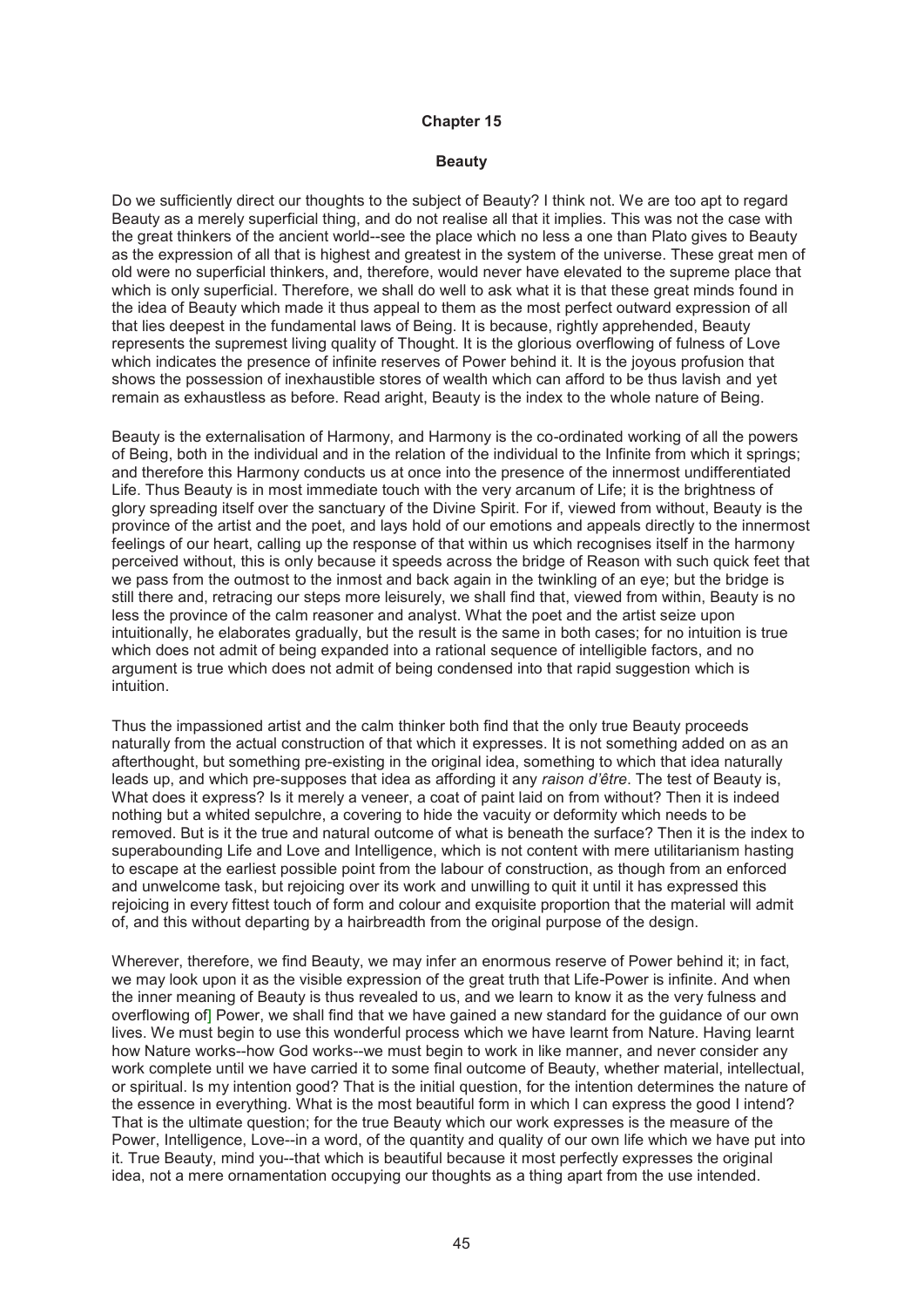Nothing is of so small account but it has its fullest power of expression in some form of Beauty peculiarly its own. Beauty is the law of perfect Thought, be the subject of our Thought some scheme affecting the welfare of millions, or a word spoken to a little child. True Beauty and true Power are the correlatives one of the other. Kindly expression originates in kindly thought; and kindly expression is the essence of Beauty, which, seeking to express itself ever more and more perfectly, becomes that fine touch of sympathy which is artistic skill, whether applied in working upon material substances or upon the emotions of the heart. But, remember, first Use, then Beauty, and neither complete without the other. Use without Beauty is ungracious giving, and Beauty without Use is humbug; never forgetting, however, that there is a region of the mind where the use is found in the beauty, where Beauty itself serves the direct purpose of raising us to see a higher ideal which will thenceforward permeate our lives, giving a more living quality to all we think and say and do.

Seen thus the Beautiful is the true expression of the Good. From whichever end of the scale we look we shall find that they accurately measure each other. They are the same thing in the outermost and the innermost respectively. But in our search for a higher Beauty than we have yet found we must beware of missing the Beauty that already exists. Perfect harmony with its environment, and perfect expression of its own inward nature are what constitute Beauty; and our ignorance of the nature of the thing or its environment may shut our eyes to the Beauty it already has. It takes the genius of a Millet to paint, or a Whitman in words, to show us the beauty of those ordinary work-a-day figures with which our world is for the most part peopled, whose originals we pass by as having no form or comeliness. Assuredly the mission of every thinking man and woman is to help build up forms of greater beauty, spiritual, intellectual, material, everywhere; but if we would make something grander than Watteau gardens or Dresden china shepherdesses, we must enter the great realistic school of Nature and learn to recognise the beauty that already surrounds us, although it may have a little dirt on the surface. Then, when we have learnt the great principles of Beauty from the All-Spirit which is it, we shall know how to develop the Beauty on its own proper lines without perpetuating the dirt; and we shall know that all Beauty is the expression of Living Power, and that we can measure our power by the degree of beauty into which we can transform it, rendering our lives,

"By loveliness of perfect deeds, More strong than all poetic thought."

--()--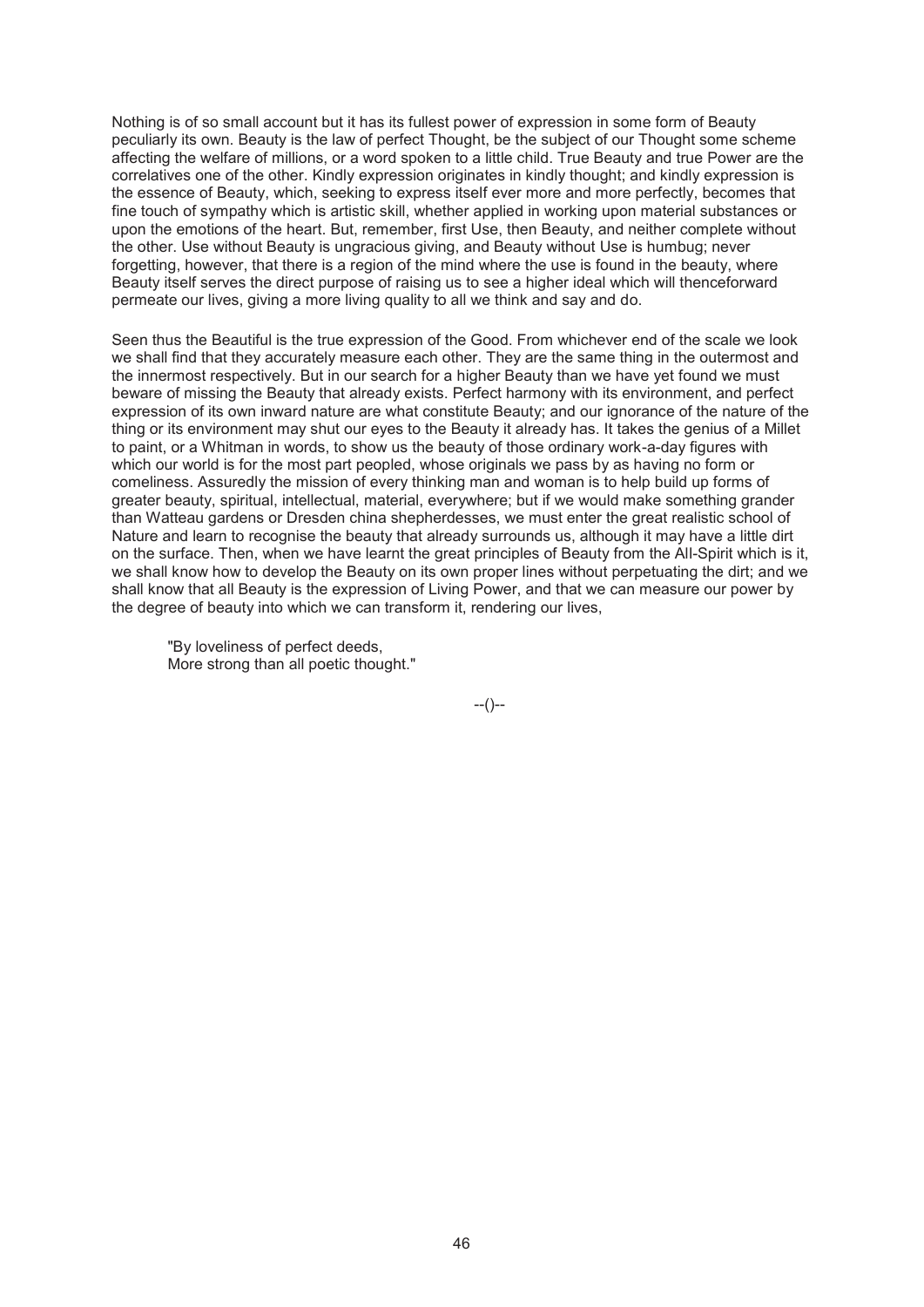#### **Separation And Unity**

**i** 

"THE prince of this world cometh, and hath nothing in Me" (John xiv, 30). In these words the Grand Master of Divine Science gives us the key to the Great Knowledge. Comparison with other passages shows that the terms here rendered "prince" and "world" can equally be rendered "principle" and "age." Jesus is here speaking of a principle of the present age so entirely opposed to that principle of which he himself was the visible expression, as to have no part in him. It is the utter contradiction of everything that Jesus came to teach and to exemplify. The account Jesus gave of himself was that he came "to bear witness to the Truth," and in order that men "might have life, and that they might have it more abundantly"; consequently the principle to which he refers must be the exact opposite of Truth and Life--that is, it must be the principle of Falsehood and Death.

What, then, is this false and destructive principle which rules the present age? If we consider the gist of the entire discourse of which these are the concluding words, we shall find that the central idea which Jesus has been most strenuously endeavouring to impress upon his disciples at their last meeting before the crucifixion, is that of the absolute identity and out-and-out oneness of "the Father" and "the Son," the principle of the perfect unity of God and Man. If this, then, was the great Truth which he was thus earnestly solicitous to impress upon his disciples' minds when his bodily presence was so shortly to be removed from them--the Truth of Unity--may we not reasonably infer the opposing falsehood to be the assertion of separateness, the assertion that God and man are not one? The idea of separateness is precisely the principle on which the world has proceeded from that day to this--the assumption that God and man are not one in being, and that the matter is of a different essence from spirit. In other words, the principle that finds favour with the intellectuality of the present age is that of duality--the idea of two powers and two substances opposite in kind, and, therefore, repugnant to each other, permeating all things, and so leaving no wholeness anywhere.

The entire object of the Bible is to combat the idea of two opposing forces in the world. The good news is said to be that of "reconciliation" (2 Cor. v. 18), where also we are told that "all things are from God," hence leaving no room for any other power or any other substance; and the great falsehood, which it is the purpose of the Good News to expose, is everywhere in the Bible proclaimed to be the suggestion of duality, which is some other mode of Life, that is not the One Life, but something separate from it--an idea which it is impossible to state distinctly without involving a contradiction in terms. Everywhere the Bible exposes the fiction of the duality of separation as the great lie, but nowhere in so emphatic and concentrated a manner as in that wonderful passage of Revelations where it is figured in the mysterious Number of the Beast. "He that hath understanding let him count the number of the Beast . . . and his number is six hundred and sixty and six" (Rev. xiii, 18, R.V.). Let me point out the great principle expressed in this mysterious number. It has other more particular applications, but this one general principle underlies them all.

It is an established maxim that every unity contains in itself a trinity, just as the individual man consists of body, soul, and spirit. If we would perfectly understand anything, we must be able to comprehend it in its threefold nature; therefore in symbolic numeration the multiplying of the unit by three implies the completeness of that for which the unit stands; and, again, the threefold repetition of a number represents its extension to infinity. Now mark what results if we apply these representative methods of numerical expression to the principles of Oneness and of separateness respectively. Oneness is Unity, and 1 X 3=3, which, intensified to its highest expression, is written as 333. Now apply the same method to the idea of separateness. Separateness consists of one and another one, each of which, according to the universal law, contains a trinity. In this view of duality the totality of things is two, and  $2 \times 3 = 6$ , and, intensifying this to its highest expression, we get 666, which is the Number of the Beast.

Why of the Beast? Because separateness from God, or the duality of opposition, which is also a duality of polarity, which is Dual-Unity, recognises something as having essential being, which is not the One Spirit; and such a conception can be verbally rendered only by some word that in common acceptance represents something, not only lower than the divine, but lower than the human also. It is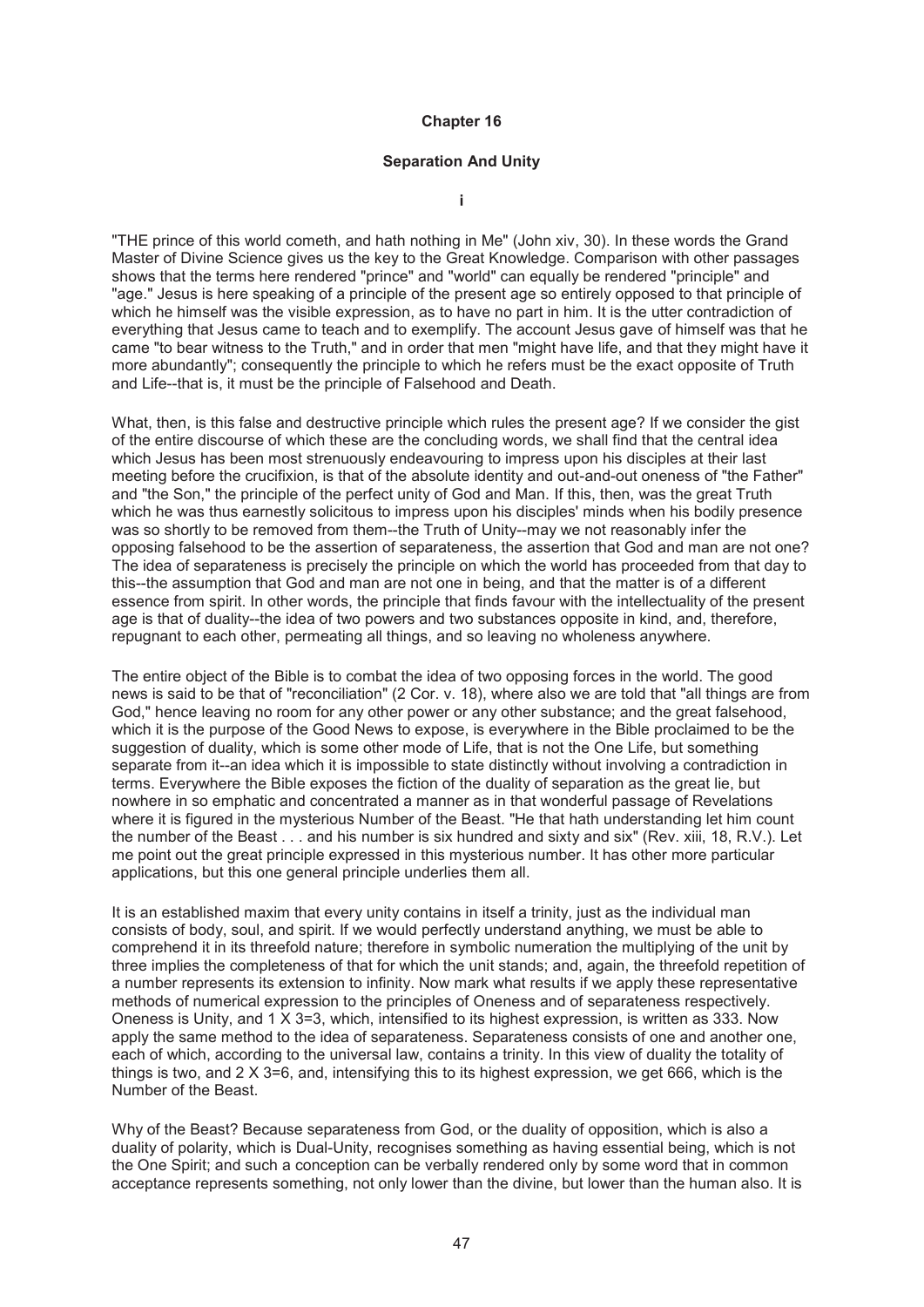because the conception of oneself as a being apart from God, if carried out to its legitimate consequences, must ultimately land all who hold it in a condition of things where open ferocity or secret cunning, the tiger nature or the serpent nature, can be the only possible rule of action.

Thus it is that the principle of the present age can have no part in that principle of Perfect Wholeness which the Great Master embodied in His teaching and in Himself. The two ideas are absolutely incompatible, and whichever we adopt as our leading principle, it must be to the entire exclusion of the other; we cannot serve God and Mammon. There is no such thing as partial wholeness. Either we are still in the principle of Separateness, and our eyes are not yet open to the real nature of the Kingdom of Heaven; or else we have grasped the principle of Unity without any exception anywhere, and the One Being includes all, the body and the soul alike, the visible form and the invisible substance and life of all equally; nothing can be left out, and we stand complete here and now. lacking no faculty, but requiring only to become conscious of our own powers, and to learn to have confidence in them through "having them exercised by reason of use."

The following communication from "A Foreign Reader," commenting on the Number of the Beast, as treated by Judge Troward in "Separation and Unity," is taken from EXPRESSION for 1902, in which it was first published. Following is Judge Troward's reply to this letter.

Dear Mr. Editor.--A correspondent in the current number of *Expression* points out the reference in the Book of Revelation to the number 666 as the mark of the Beast, because the trinity of mind, soul, and body, if considered as unity, may be expressed by the figures 333, and therefore duality is 333  $\times$  2 = 666.

I think the inverse of the proposition is still more startling, and I should like to point it out. Instead of multiplying let us try dividing. First of all take unity as the unit one and divide by three (representing of course the same formula, viz., mind, soul and body). Expressed by a common fraction it is merely 1/3, which is an incomplete mathematical figure. But take the decimal formula of one divided by three, and we arrive at .3 circulating, i. e., .3333 on to infinity. In other words, the result of the proposition by mathematics is that you divide this formula of spirit, soul, and body into unity, and it remains true to itself ad infinitum.

Now we come to consider it as a duality in the same way. Expressed as a vulgar fraction it is 2/3; but as a decimal fraction it is .6666 ad infinitum. I think this is worth noting.

Yours very faithfully,

A Foreign Reader. Brussels, Aug. 14, 1902.

Dear Editor.--I return with many thanks the very interesting letter received with yours, and I am very glad that my article should have been instrumental in drawing forth this further light on the subject.

This, moreover, affords an excellent illustration of one great principle of Unity, which is that the Unity repeats itself in every one of its parts, so that each part taken separately is an exact reproduction (in principles) of the greater Unity of which it is a portion. Therefore, if you take the individual man as your unit (which is what I did), and proceed by multiplication, you get the results which were pointed out in my article. And conversely, if you take the Great Unity of All-Being as your unit, and proceed by division, you arrive at the result shown by your foreign correspondent. The principle is a purely mathematical one, and is extremely interesting in the present application as showing the existence of a system of concealed mathematics running through the whole Bible. This bears out what I said in my article that there were other applications of the principle in question, though this one did not at the time occur to me.

I am much indebted to your correspondent for the further proof thus given of the correctness of my interpretation of the Number of the Beast. Both our interpretations support each other, for they are merely different ways of stating the same thing, and they have this advantage over those generally given, that they do not refer to any particular form of evil, but express a general principle applicable to all alike.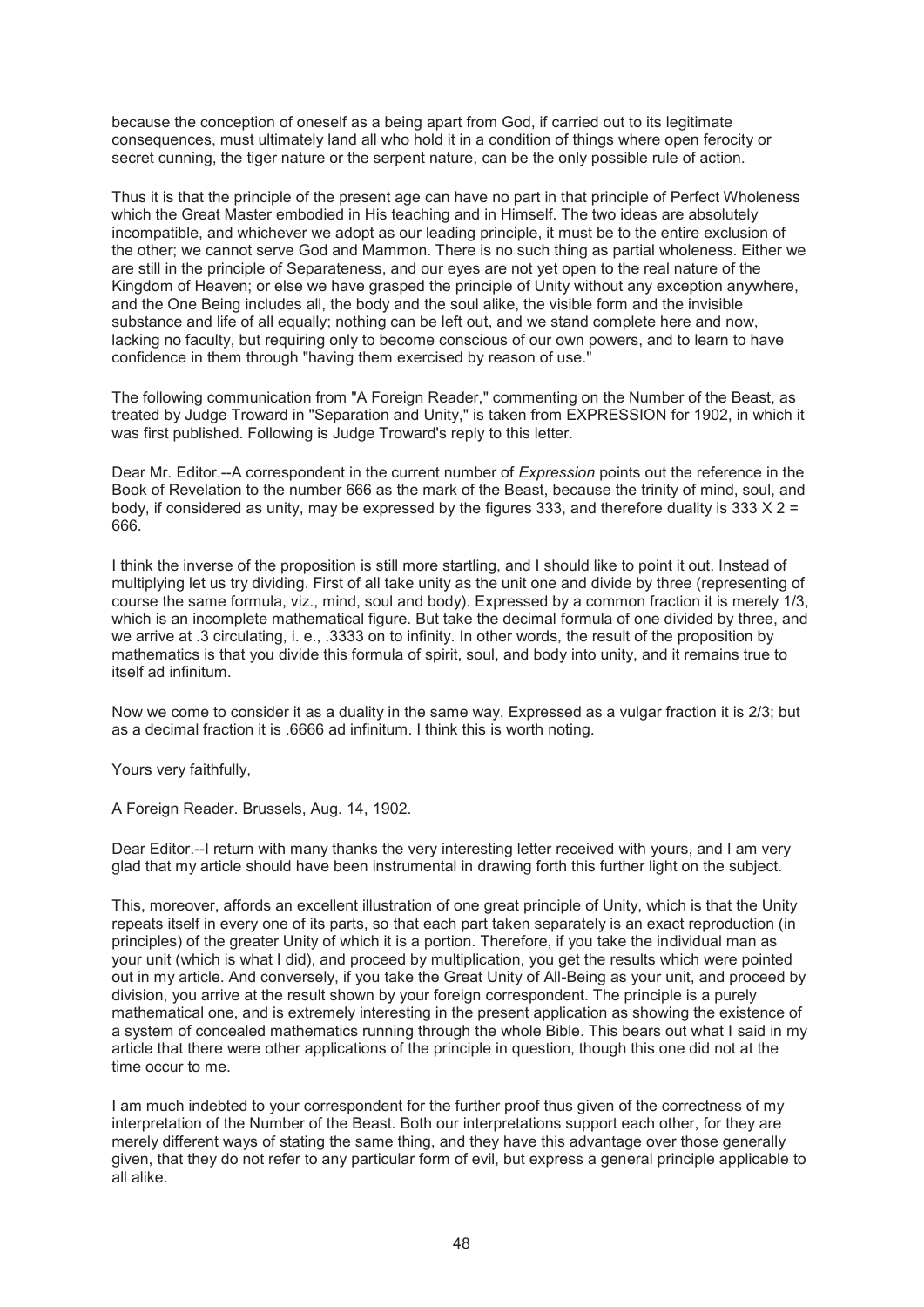Yours sincerely,

T. London, Aug. 30, 1902.

--()--

**ii** 

It may perhaps emphasize my point if I remind my readers that it was the conflict between the principles of Unity and separation that led to the crucifixion of Jesus. We must distinguish between the charge which really led to his death, and the merely technical charge on which he was sentenced by the Roman Governor. The latter--the charge of opposition to the royal authority of Caesar--has its significance; but it is clear from the Bible record that this was merely formal, the true cause of conviction being contained in the statement that of the chief priests: "We have a law, and by our law he ought to die, because he made himself the Son of God."

The antagonism of the two principles of Unity and separation had first been openly manifested on the occasion when Jesus made the memorable declaration,

"I and my Father are one." The Jews took up stones to stone him. Then said Jesus unto them, "Many good works have I shown you from my Father; for which of those works do ye stone Me?" The Jews replied, "For a good work we stone thee not; but for blasphemy; and because that thou, being a man, makest thyself God." Jesus said, "Is it not written in your law, I said ye are gods? If He called them gods, unto whom the Word of God came (and the Scriptures cannot be broken), say ye of him, whom the Father hath sanctified, and sent into the world, thou blasphemest; because I said, I am the Son of God?" Here we have the first open passage of arms between the two opposing principles which led to the scene of Calvary as the final testimony of Jesus to the principle of Unity. He died because he maintained the Truth; that he was one with the Father. That was the substantive charge on which he was executed. "Art thou the son of the Blessed?" he was asked by the priestly tribunal; and the answer came clear and unequivocal, "I am." Then said the Council, "He hath spoken blasphemy, what further need have we of witnesses?" And they all condemned him to be worthy of death.

Jesus did not enter into a palpably useless argument with judges whose minds were so rooted in the idea of dualism as to be impervious to any other conception; but with a mixed multitude, who were not officially committed to a system, the case was different. Among them there might be some still open to conviction, and the appeal was, therefore, made to a passage in the Psalms with which they were all familiar, pointing out that the very persons to whom the Divine word was addressed were styled "gods" by the Divine Speaker Himself. The incontrovertibleness of the fact was emphasised by the stress laid upon it as "Scripture which cannot be broken;" and the meaning to be assigned to the statement was rendered clear by the argument which Jesus deduced from it. He says in effect, "You would stone me as a blasphemer for saying of myself what your own Scriptures say concerning each of you." The claim of unity with "the Father," he urges, was no unique one, but one which the Scripture, rightly understood, entitled every one of his hearers to make for himself.

And so we find throughout that Jesus nowhere makes any claim for himself which he does not also make for those who accept his teaching. Does he say to the Jews, "Ye are of this world; I am not of this world?" Equally he says of his disciples, "They are not of the world, even as I am not of the world." Does he say, "I am the light of the world?" Equally, he says, "Ye are the light of the world." Does he say, "I and my Father are one?" Equally he prays that they all might be one, even as we are one. Is he styled "the Son of God?" Then St. John writes, "To them gave he power to become sons of God, even to as many as believe on his name;" and by belief on the name we may surely understand belief in the principle of which the name is the verbal representation.

The essential unity of God and man is thus the one fact which permeates the whole teaching of Jesus. He himself stood forth as its living expression. He appealed to his miracles as the proofs of it: "it is the Father that doeth the works." It formed the substance of his final discourse with his disciples in the night that he was betrayed. It is the Truth, to bear witness to which, he told Pilate, was the purpose of his life. In support of this Truth he died, and by the living power of this Truth he rose again.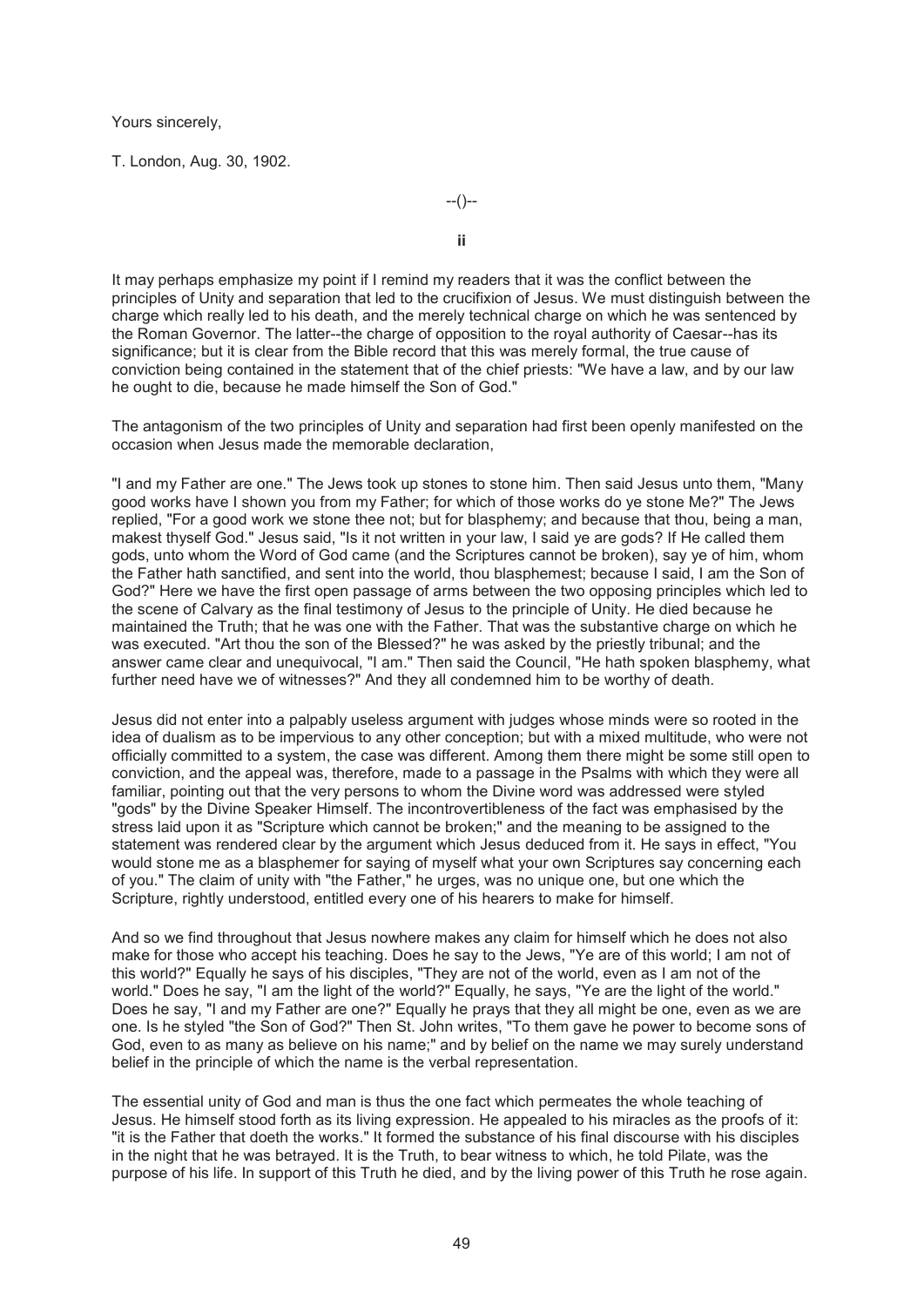The whole object of his mission was to teach men to realise their unity with God and the consequences that must necessarily follow from it; to draw them away from that notion of dualism which puts an impassable barrier between God and man, and thus renders any true conception of the Principle of Life impossible; and to draw them into the clear perception of the innermost nature of Life, as consisting in the inherent identity of each individual with that Infinite all-pervading Spirit of Life which he called "the Father."

"The branch cannot bear fruit except it abide in the vine;" the power of bearing fruit, of producing and of giving forth, depends entirely on the fact that the individual is, and always continues to be, as much an organic part of Universal Spirit as the fruit-bearing branch is an organic part of the parent stem. Lose this idea, and regard God as a merely external Creator who may indeed command us, or even sometimes be moved by our cries and entreaties, and we have lost the root of Livingness and with it all possibility of growth or of liberty. This is dualism, which cuts us off from our Source of Life; and so long as we take this false conception for the true law of Being, we shall find ourselves hampered by limitations and insoluble problems of every description: We have lost the Key of Life and are consequently unable to open the door.

But in proportion as we abide in the vine, that is, consciously realise our perpetual unity with Originating Spirit, and impress upon ourselves that this unity is neither bestowed as the reward of merit, nor as an act of favour--which would be to deny the Unity, for the bestowal would at once imply dualism--but dwell on the truth that it is the innermost and supreme principle of our own nature; in proportion as we consciously realise this, we shall rise to greater and greater certainty of knowledge, resulting in more and more perfect externalisation, whose increasing splendour can know no limits; for it is the continual outflowing of the exhaustless Spirit of Life in that manifestation of itself which is our own individuality.

The notion of dualism is the veil which prevents men seeing this, and causes them to wander blindfolded among the mazes of endless perplexity; but, as St. Paul truly says, when this veil is taken away we shall find ourselves changed from glory to glory as by the Lord the Spirit. "His name shall be called Immanuel," that is "God *in* us," not a separate being from ourselves. Let us remember that Jesus was condemned by the principle of separation because he himself was the externalisation of the principle of Unity, and that, in adhering to the principle of Unity we are adhering to the only possible root of Life, and are maintaining the Truth for which Jesus died.

 $-(-)$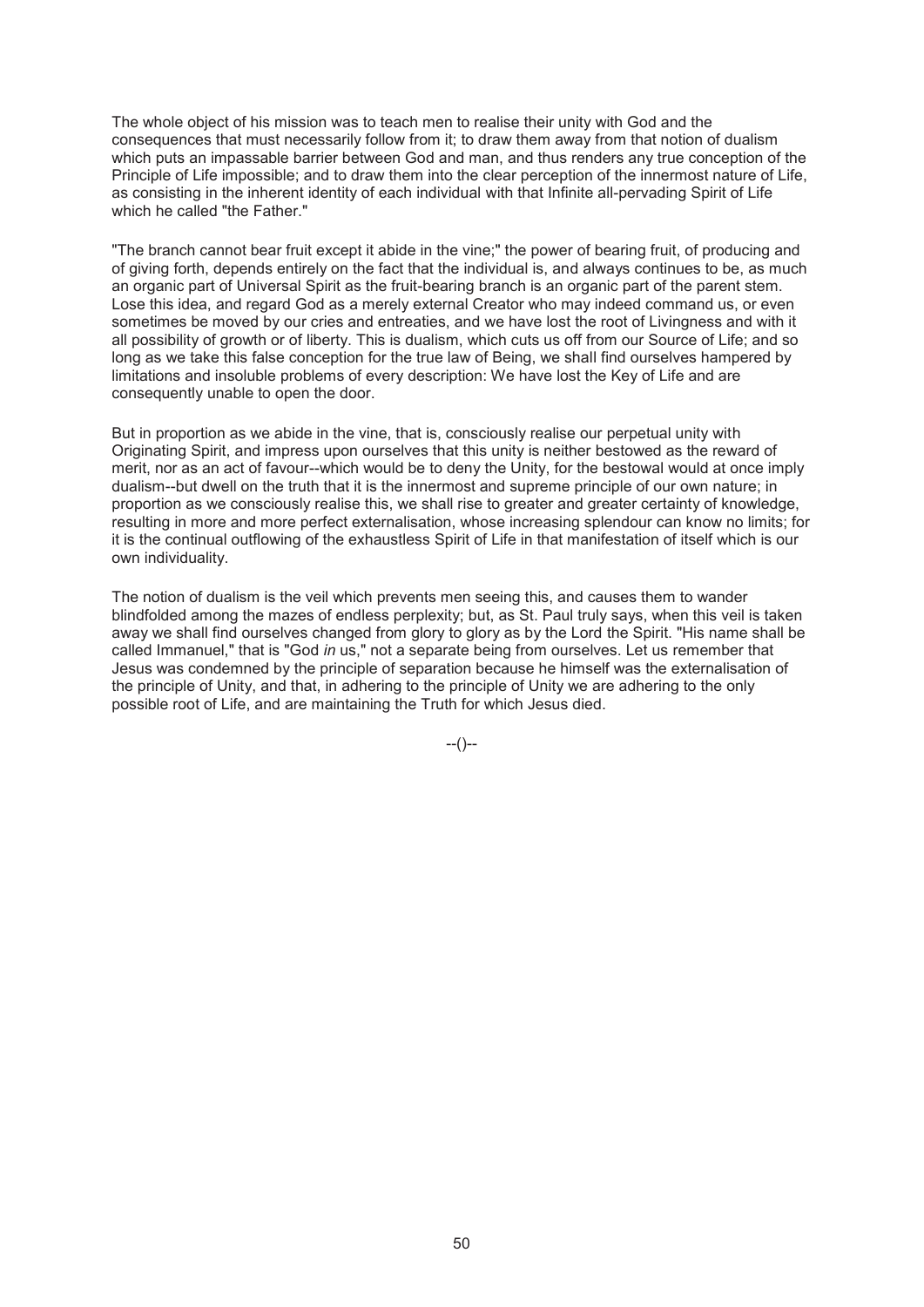### **Externalisation**

WHO would not be happy in himself and his conditions? That is what we all desire--more fulness of life, a greater and brighter vitality in ourselves, and less restriction in our surroundings. And we are told that the talisman by which this can be accomplished is Thought. We are told, Change your modes of thought, and the changed conditions will follow. But many seekers feel that this is very much like telling us to catch birds by putting salt on their tails. If we can put the salt on the bird's tail, we can also lay our hand on the bird. If we can change our thinking, we can thereby change our circumstances.

But how are we to bring about this change of cause which will in its turn produce this changed effect? This is the practical question that perplexes many earnest seekers. They can see their way clearly enough through the whole sequence of cause and effect resulting in the externalisation of the desired results, if only the one initial difficulty could be got over. The difficulty is a real one, and until it is overcome it vitiates all the teaching and reduces it to a mere paper theory. Therefore it is to this point that the attention of students should be particularly directed. They feel the need of some solid basis from which the change of thought can be effected, and until they find this the theory of Divine Science, however perfect in itself, will remain for them nothing more than a mere theory, producing no practical results.

The necessary scientific basis exists, however, and is extremely simple and reasonable, if we will take the pains to think it out carefully for ourselves. Unless we are prepared to support the thesis that the Power which created the universe is inherently evil, or that the universe is the work of two opposite and equal powers, one evil and the other good--both of which propositions are demonstrably false- we have no alternative but to say that the Originating Source of all must be inherently good. It cannot be partly good and partly evil, for that would be to set it against itself and make it self-destructive; therefore it must be good altogether. But once grant this initial proposition and we cut away the root of all evil. For how can evil proceed from an All-originating Source which is good altogether, and in which, therefore, no germ for the development of evil is to be found? Good cannot be the origin of evil; and since nothing can proceed except from the one Originating Mind, which is only good, the true nature of all things must be that which they have received from their Source--namely, good.

Hence it follows that evil is not the true nature of anything, and that evil must have its rise in something external to the true nature of things. And since evil is not in the true nature of the things themselves, nor yet in the Universal Mind which is the Originating Principle, there remains only one place for it to spring from, and that is our own personal thought. First we suppose evil to be as inherent in the nature of things as good--a supposition which we could not make if we stopped to consider the necessary nature of the Originating Principle. Then, on this entirely gratuitous supposition, we proceed to build up a fabric of fears, which, of course, follow logically from it; and so we nourish and give substance to the Negative, or that which has no substantial existence except such as we attribute to it, until we come to regard it as having Affirmative power of its own, and so set up a false idea of Being--the product of our own minds--to dispute the claims of true Being to the sovereignty of the universe.

Once assume the existence of two rival powers--one good and the other evil--in the direction of the universe, and any sense of harmony becomes impossible; the whole course of Nature is thrown out of gear, and, whether for ourselves or for the world at large, there remains no ground of certainty anywhere. And this is precisely the condition in which the majority of people live. They are surrounded by infinite uncertainty about everything, and are consequently a prey to continual fears and anxieties; and the only way of escape from this state of things is to go to the root of the matter, and realise that the whole fabric of evil originates in our own inverted conception of the nature of Being.

But if we once realise that the true conception of Being necessarily excludes the very idea of evil, we shall see that, in giving way to thoughts and fears of evil, we are giving substance to that which has no real substance in itself, and are attributing to the Negative an Affirmative force which it does not possess--in fact, we are creating the very thing we fear. And the remedy for this is always to recur to the original nature of Being as altogether Good, and then to speak to ourselves thus: "My thought must continually externalise something, for that is its inherent quality, which nothing can ever alter.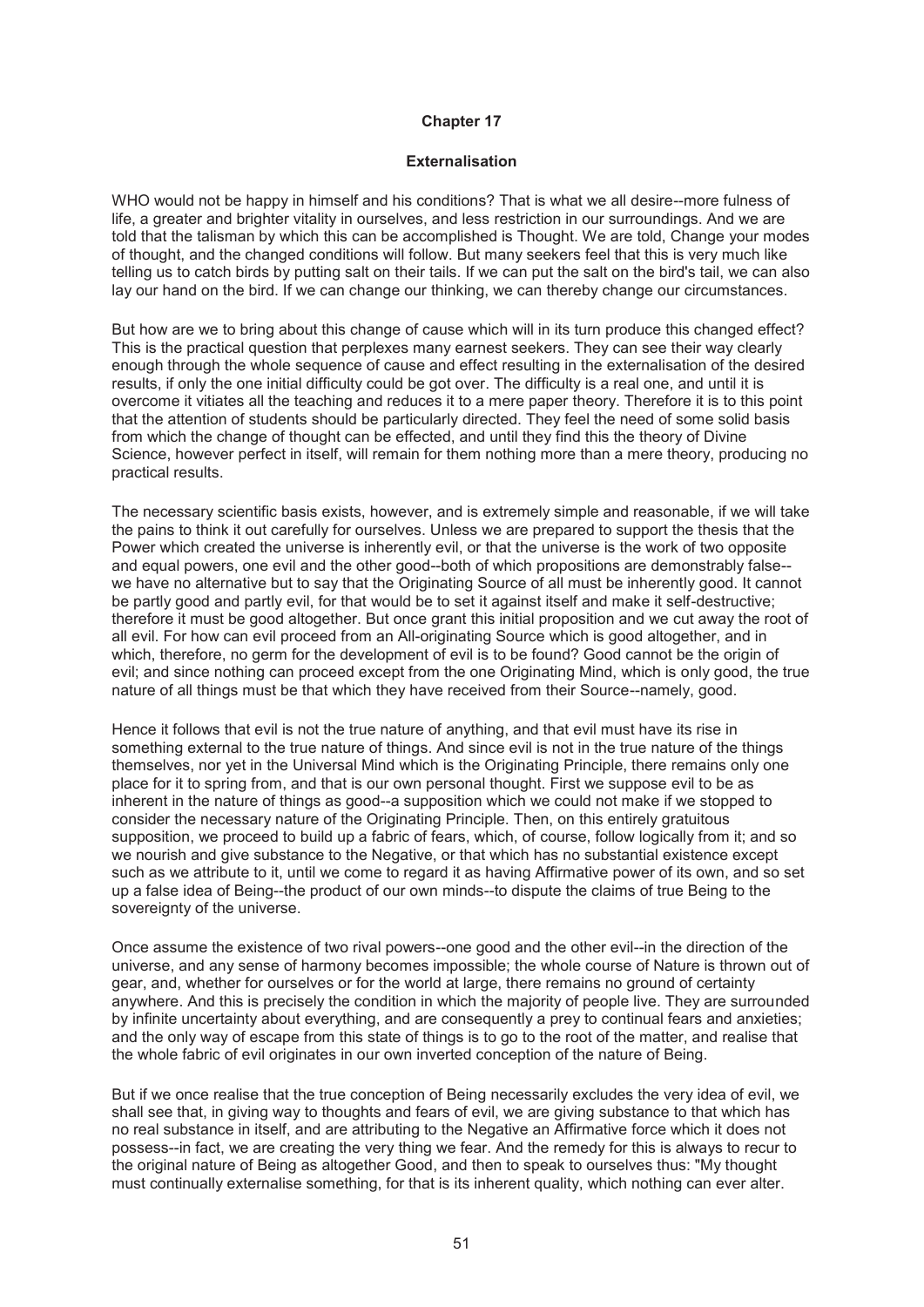Shall I, then, externalise God or the opposite of God? Which do I wish to see manifested in my life-- Good or its opposite? Shall I manifest what I know to be the reality or the reverse?" Then comes the steady resolve always to manifest God, or Good, because that is the only true reality in all things; and this resolve is with power because it is founded upon the solid rock of Truth.

We must refuse to know evil; we must refuse to admit that there is any such thing to be known. It is the converse of this which is symbolised in the story of the Fall. "In the day that thou eatest thereof thou shalt surely die" was never spoken of the knowledge of Good, for Good never brought death into the world. It is eating the fruit of the tree of a so-called knowledge which admits a second branch, the knowledge of evil, that is the source of death. Admit that evil has a substantive entity, which renders it a subject of knowledge, and you thereby create it, with all its consequences of sorrow, sickness and death. But "be sure that the Lord He is God"--that is, that the one and Only Ruling Principle of the universe, whether within us or around us, is Good and Good only--and evil with all its train sinks back into its original nothingness, and we find that the Truth has made us free. We are free to externalise what we will, whether in ourselves or our surroundings, for we have found the solid basis on which to make the needed change of mental attitude in the fact that the Good is the only reality of Being.

1902.

 $-(-)$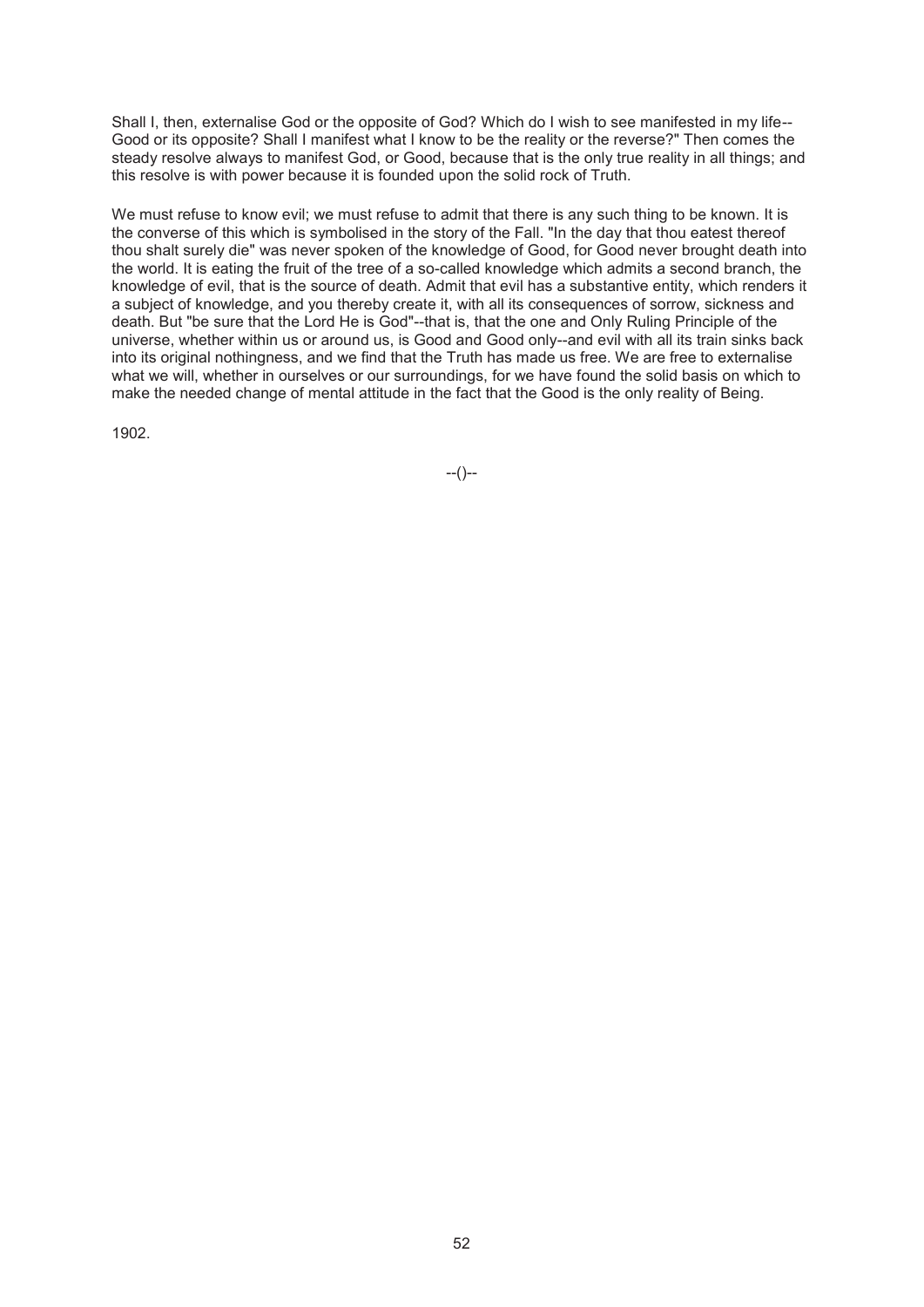## **Entering Into The Spirit Of It**

"ENTERING into the spirit of it." What a common expression! And yet how much it really means, how absolutely everything! We enter into the spirit of an undertaking, into the spirit of a movement, into the spirit of an author, even into the spirit of a game; and it makes all the difference both to us and to that into which we enter. A game without any spirit is a poor affair; and association in which there is no spirit falls to pieces; and a spiritless undertaking is sure to be a failure. On the other hand, the book which is meaningless to the unsympathising reader is full of life and suggestion to the one who enters into, the spirit of the writer; the man who enters into the spirit of the music finds a spring of refreshment in some fine recital which is entirely missed by the cold critic who comes only to judge according to the standard of a rigid rule; and so on in every case that we can think of. If we do not enter the spirit of a thing, it has no invigorating effect upon us, and we regard it as dull, insipid and worthless. This is our everyday experience, and these are the words in which we express it. And the words are well chosen. They show our intuitive recognition of the spirit as the fundamental reality in everything, however small or however great. Let us be right as to the spirit of a thing, and everything else will successfully follow.

By entering into the spirit of anything we establish a mutual vivifying action and reaction between it and ourselves; we vivify it with our own vitality, and it vivifies us with a living interest which we call its spirit; and therefore the more fully we enter into the spirit of all with which we are concerned, the more thoroughly do we become *alive*. The more completely we do this the more we shall find that we are penetrating into the great secret of Life. It may seem a truism, but the great secret of Life is its Livingness, and it is just more of this quality of Livingness that we want to get hold of; it is that good thing of which we can never have too much.

But every fact implies also its negative, and we never properly understand a thing until we not only know what it is, but also clearly understand what it is not. To a complete understanding the knowledge of the negative is as necessary as the knowledge of the affirmative; for the perfect knowledge consists in realising the relation between the two, and the perfect power grows out of this knowledge by enabling us to balance the affirmative and negative against each other in any proportion that we will, thus giving flexibility to what would otherwise be too rigid, and form to what would otherwise be too fluid; and so, by uniting these two extremes, to produce any result we may desire. It is the old Hermetic saying, "*Coagula et solve*"--"Solidify the fluid and dissolve the solid"; and therefore, if we would discover the secret of "entering into the spirit of it," we must get some idea of the negative, which is the "not-spirit."

In various ages this negative phase has been expressed in different forms of words suitable to the spirit of the time; and so, clothing this idea in the attire of the present day, I will sum up the opposite of Spirit in the word "Mechanism." Before all things this is a mechanical age, and it is astonishing how great a part of what we call our social advance has its root in the mechanical arts. Reduce the mechanical arts to what they were in the days of the Plantagenets and the greater part of our boasted civilisation would recede through the centuries along with them. We may not be conscious of all this, but the mechanical tendency of the age has a firm grip upon society at large. We habitually look at the mechanical side of things by preference to any other. Everything is done mechanically, from the carving on a piece of furniture to the arrangement of the social system. It is the mechanism that must be considered first, and the spirit has to be fitted to the mechanical exigencies. We enter into the mechanism of it instead of into the Spirit of it, and so limit the Spirit and refuse to let it have its own way; and then, as a consequence, we get entirely mechanical action, and complete our circle of ignorance by supposing that this is the only sort of action there is.

Yet this is not a necessary state of things even in regard to "physical science," for the men who have made the greatest advances in that direction are those who have most clearly seen the subordination of the mechanical to the spiritual. The man who can recognise a natural law only as it operates through certain forms of mechanism with which he is familiar will never rise to the construction of the higher forms of mechanism which might be built up upon that law, for he fails to see that it is the law which determines the mechanism and not vice versa. This man will make no advance in science, either theoretical or applied, and the world will never owe any debt of gratitude to him. But the man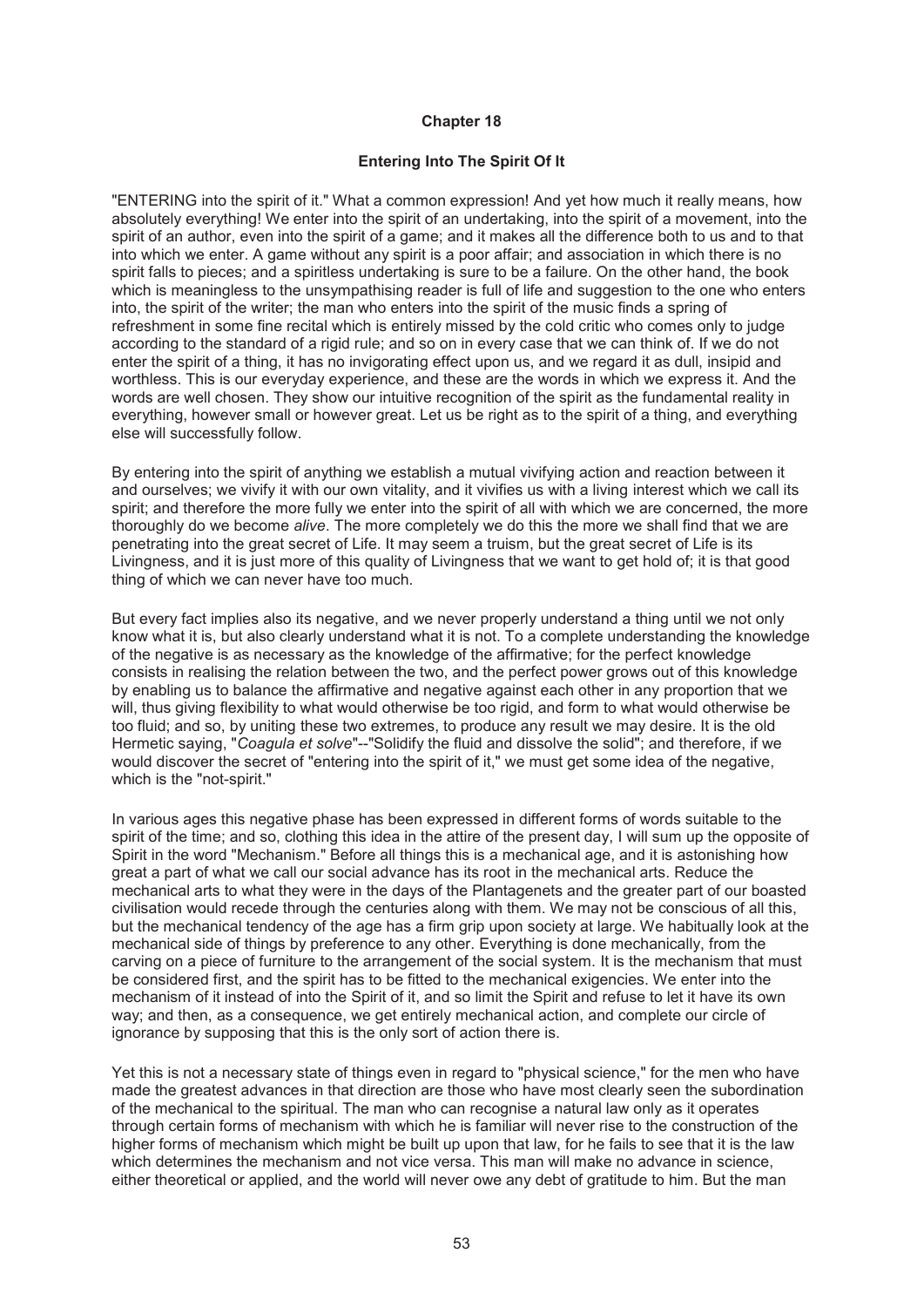who recognises that the mechanism for the application of any principle grows out of the true apprehension of the principle studies the principle first, knowing that when *that* is properly grasped it will necessarily suggest all that is wanted for bringing it into practical use.

And if this is true in regard to so-called physical science, it is *a fortiori* true as regards the Science of Spirit. There is a mechanical attitude of mind which judges everything by the limitations of past experiences, allowing nothing for the fact that those experiences were for the most part the, results of our ignorance of spiritual law. But if we realise the true law of Being we shall rise above these mechanical conceptions. We shall not deny the reality of the body or of the physical world as facts, knowing that they also are Spirit, but we shall learn to deny their power as causes. We shall learn to distinguish between the *causa causta* and the *causa causans*, the secondary or apparent physical cause and the primary or spiritual cause, without which the secondary cause could not exist; and so we shall get a new standpoint of clear knowledge and certain power by stepping over the threshold of the mechanical and entering into the spirit of it.

What we have to do is to maintain our even balance between the two extremes, denying neither Spirit nor the mechanism which is its form and through which it works. The one is as necessary to a perfect whole as the other, for there must be an *outside* as well as an *inside*; only we must remember that the creative principle is always *inside*, and that the outside only exhibits what the inside creates. Hence, whatever external effect we would produce, we must first enter into the spirit of it and work upon the spiritual principle, whether in ourselves or others; and by so doing our insight will become greatly enlarged, for from without we can see only one small portion of the circumference, while from the centre we can see the whole of it. If we fully grasp the truth that Spirit is Creator, we can dispense with painful investigations into the mechanical side of all our problems. If we are constructing from without, then we have to calculate anxiously the strength of our materials and the force of every thrust and strain to which they may be subjected, and very possibly after all we may find that we have made a mistake somewhere in our elaborate calculations. But if we realise the power of creating from within, we shall find all these calculations correctly made for us; for the same Spirit which is Creator is also that which the Bible calls "the Wonderful Numberer." Construction from without is based upon analysis, and no analysis is complete without accurate quantitative knowledge; but creation is the very opposite of analysis, and carries its own mathematics with it.

To enter into the spirit of anything, then, is to make yourself one in thought with the creative principle that is at the centre of it; and therefore why not go to the centre of all things at once, and enter into the Spirit of Life? Do you ask where to find it? *In yourself*; and in proportion as you find it there, you will find it everywhere else. Look at Life as the one thing that is, whether in you or around you; try to realise the livingness of it, and then seek to enter into the Spirit of it by affirming it to be the whole of what you are. Affirm this continually in your thoughts, and by degrees the affirmation will grow into a real living force within you, so that it will become a second nature to you, and you will find it impossible and unnatural to think in any other way; and the nearer you approach this point the greater you will find your control over both body and circumstances, until at last you shall so enter into the Spirit of it---into the Spirit of the Divine creative power which is the root of all things--that, in the words of Jesus, "nothing shall be impossible to you," because you have so entered into the Spirit of it that you discover yourself to be *one with it*. Then all the old limitations will have passed away, and you will be living in an entirely new world of Life, Liberty and Love, of which you yourself are the radiating centre. You will realise the truth that your Thought is a limitless creative power, and that you yourself are behind your Thought, controlling and directing it with Knowledge for any purpose which Love motives and Wisdom plans. Thus you will cease from your labours, your struggles and anxieties, and enter into that new order where perfect rest is one with ceaseless activity.

1902.

--()--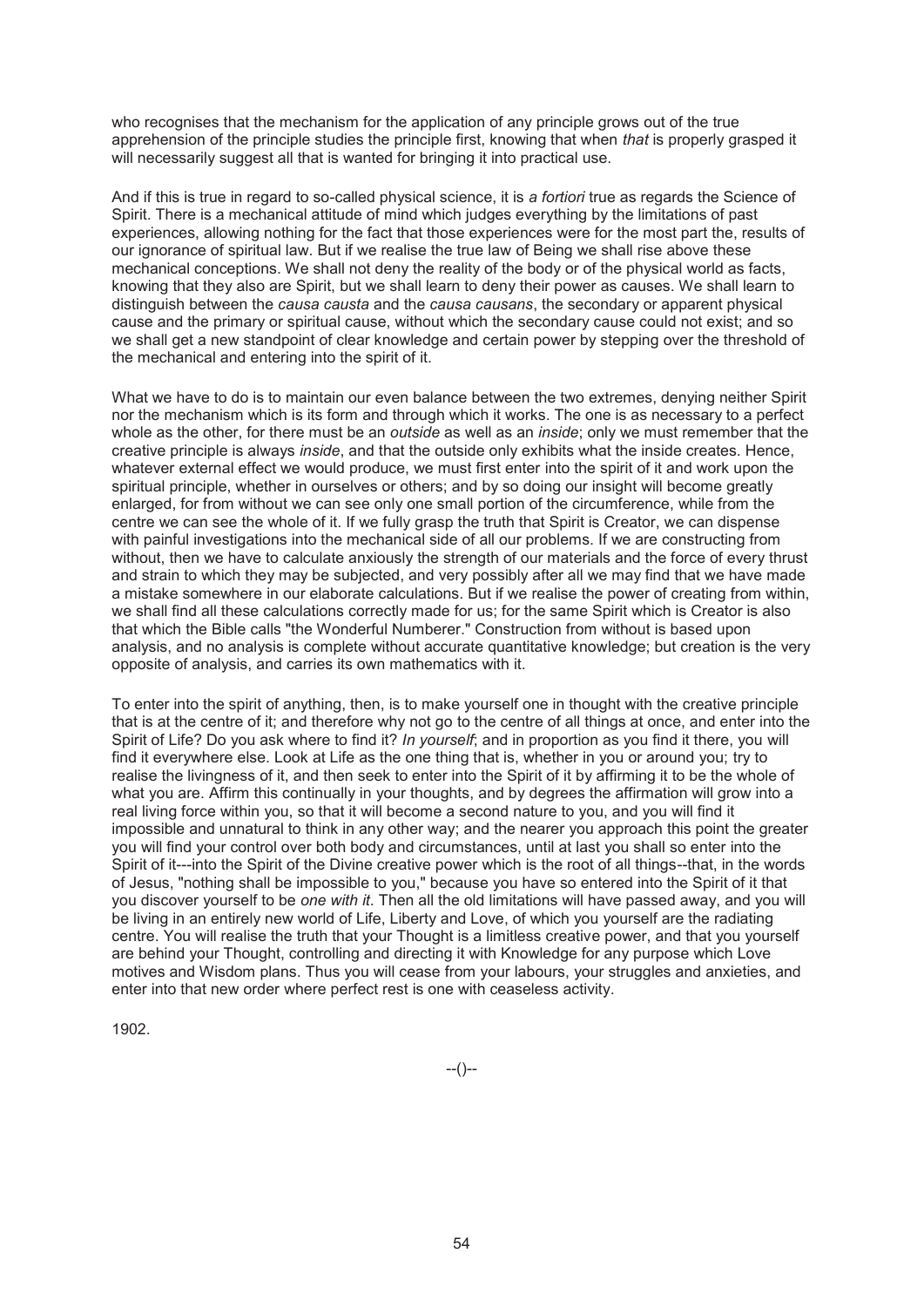#### **The Bible And The New Thought**

**i** 

#### *The Son*

A DEEPLY interesting subject to the student of the New Thought movement is to trace how exactly its teaching is endorsed by the teaching of the Bible. There is no such thing as new thought in the sense of new Truth, for what is truth now must have been truth always; but there is such a thing as a new presentment of the old Truth, and it is in this that the newness of the present movement consists. But the same Truth has been repeatedly stated in earlier ages under various forms and in various measures of completeness, and nowhere more completely than in the Scriptures of the Old and New Testaments. None of the older forms of statement is more familiarly known to our readers than that contained in the Bible, and no other is entwined around our hearts with the same sacred and tender associations: therefore, I have no hesitation in saying that the existence of a marked correspondence between its teaching and that of the New Thought cannot but be a source of strength and encouragement to any of us who have been accustomed in the past to look to the old and hallowed Book as a storehouse of Divine wisdom. We shall find that the clearer light will make the rough places smooth and the dim places luminous, and that of the treasures of knowledge hidden in the ancient volume the half has not been told us.

The Bible lays emphatic stress upon "the glorious liberty of the sons of God," thus uniting in a single phrase the twofold idea of filial dependence and personal liberty. A careful study of the subject will show us that there is no opposition between these two ideas, but that they are necessary correlatives to each other, and that whether stated after the more concentrated method of the Bible, or after the more detailed method of the New Thought, the true teaching proclaims, not our independence of God, but our independence in God.

Such an enquiry naturally centres in an especial manner around the sayings of Jesus; for whatever may be our opinions as to the nature of the authority with which he spoke, we must all agree that a peculiar weight attaches to those utterances which have come down to us as the *ipsissima verba* from which the entire New Testament has been developed; and if an identity of conception in the New Thought movement can be traced here at the fountain-head, we may expect to find it in the lower streams also.

The Key to the Master's teaching is to be found in his discourse with the Woman of Samaria, and it is contained in the statement that "the Father" is Spirit, that is, Spirit in the absolute and unqualified sense of the word, as appears from the original Greek, and not "A Spirit" as it is rendered in the Authorised Version: and then as the natural correlative to "the Father" we find another term employed, "the Son." The relation between these two forms the great subject of Jesus' teaching, and, therefore, it is most important to have some definite idea of what he meant by these terms if we would understand what it was that he really taught.

Now if "the Father" be Spirit, "the Son" must be Spirit also; for a son must necessarily be of the same nature as his father. But since "the Father" is Spirit, Absolute and Universal, it is evident that "the Son" cannot be Spirit, Absolute and Universal, because there cannot be two Universal Spirits, for then neither would be universal. We may, therefore, logically infer that because "the Father" is Universal Spirit, "the Son" is Spirit not universal; and the only definition of Spirit not-universal is Spirit individualised and particular. The Scripture tells us that "the Spirit is Life," and taking this as the definition of "Spirit," we find that "the Father" is Absolute, Originating, Undifferentiated Life, and "the Son" is the same Life differentiated into particular forms. Hence, in the widest sense of the expression, "the Son" stands for the whole creation, visible or invisible, and in this sense it is the mere differentiation of the universal Life into a multiplicity of particular modes. But if we have any adequate idea of the intelligent and responsive nature of Spirit [1] --if we realise that because it is Pure Being it must be Infinite Intelligence and Infinite Responsiveness--then we shall see that its reproduction in the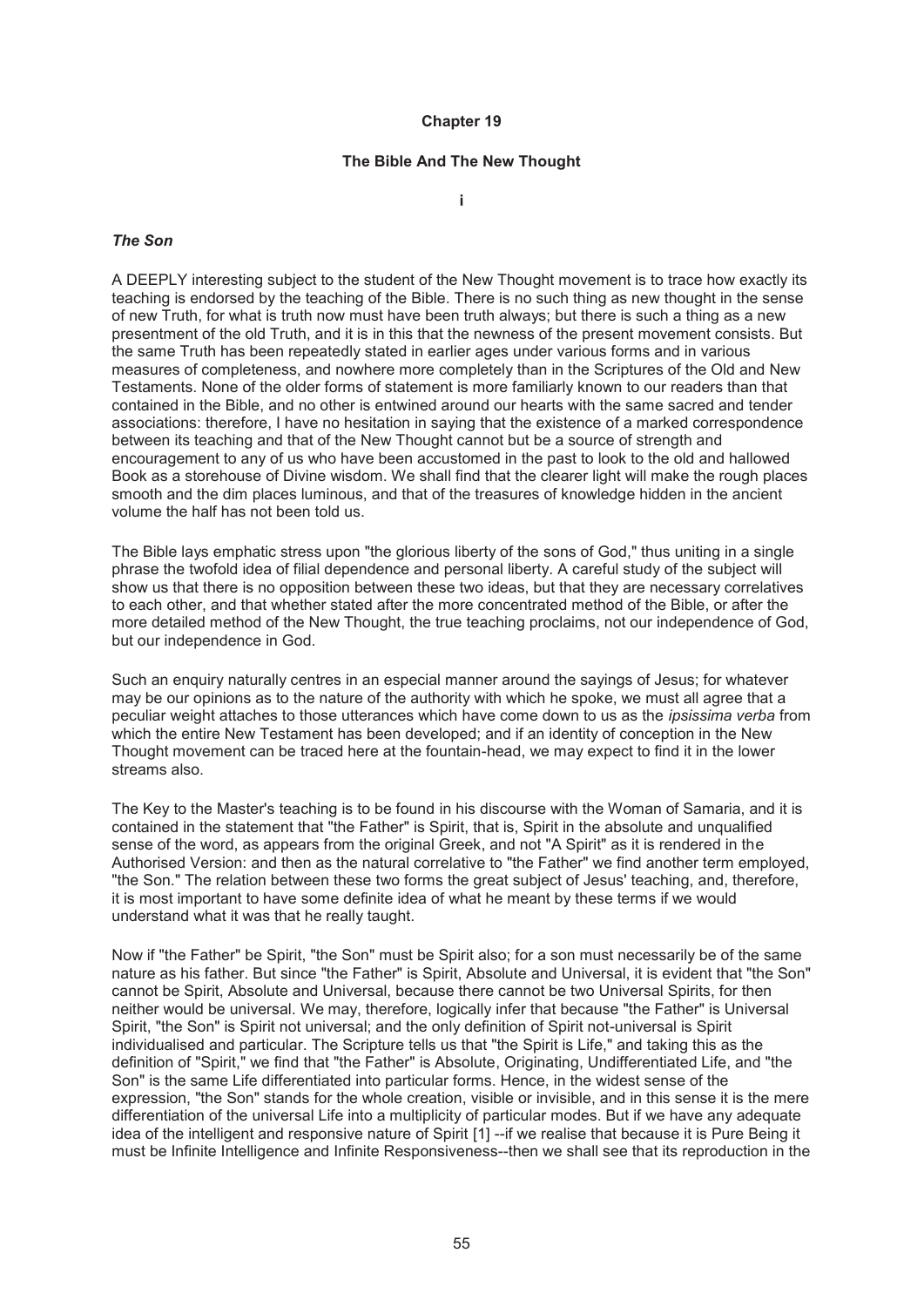particular admits of innumerable degrees, from mere expression as outward form up to the very fullest expression of the infinite intelligence and responsiveness that Spirit is.

The teachings of Jesus were addressed to the hearts and intelligences of men, and therefore the grade of sonship of which he spoke has reference to the expression of Infinite Being in the human heart and intellect. But this, again, may be conceived of in infinite degrees; in some men there is the bare potentiality of sonship entirely undeveloped as yet, in others the beginnings of its development, in others a fuller development, and so on, until we can suppose some supreme instance in which the absolutely perfect reproduction of the universal has been attained. Each of these stages constitutes a fuller and fuller expression of sonship, until the supreme development reaches a point at which it can be described only as the perfect image of "the Father"; and this is the logical result of a process of steady growth from an inward principle of Life which constitutes the identity of each individual.

It is thus a necessary inference from Jesus' own explanation of "the Father" as Spirit or Infinite Being that "the Son" is the Scriptural phrase for the reproduction of Infinite Being in the individual, contemplated in that stage at which the individual does in some measure begin to recognise his identity with his originating source, or, at any rate, where he has capacity for such a recognition, even though the actual recognition may not yet have taken place. It is very remarkable that, thus defining "the Son" on the direct statement of Jesus himself, we arrive exactly at the definition of Spirit as "that power which knows itself." In the capacity for thus recognising its identity of nature with "the Father" is it that the potential fact of sonship consists, for the prodigal son was still a son even before he began to realise his relation to his "Father" in actual fact. It is the dawning of this recognition that constitutes the spiritual "babe," or infant son; and by degrees this consciousness grows till he attains the full estate of spiritual manhood. This recognition by the individual of his own identity with Universal Spirit is precisely what forms the basis of the New Thought; and thus at the outset the two systems radiate from a common centre.

But I suppose the feature of the New Thought which is the greatest stumbling-block to those who view the movement from the outside is the claim it makes for Thought-power as an active factor in the affairs of daily life. As a mere set of speculative opinions people might be willing to pigeon-hole it along with the philosophic systems of Kant or Hegel; but it is the practical element in it which causes the difficulty. It is not only a system of Thought based upon a conception of the Unity of Being, but it claims to follow out this conception to its legitimate consequences in the production of visible and tangible external results by the mere exercise of Thought-power. A ridiculous claim, a claim not to be tolerated by common sense, a trespassing upon the Divine prerogative, a claim of unparalleled audacity: thus the casual objector. But this claim is not without its parallel, for the same claim was put forward on the same ground by the Great Teacher Himself as the proper result of "the Son's" recognition of his relation to "the Father." "Ask what ye will, and it shall be done unto you"; "Whatsoever you shall ask in prayer, believing, you shall receive, and nothing shall be impossible unto you"; "All things are possible to him that believeth." These statements are absolutely without any note of limitation save that imposed by the seeker's want of faith in his own power to move the Infinite. This is as clear a declaration of the efficacy of mental power to produce outward and tangible results as any now made by the New Thought, and it is made on precisely the same ground, namely, the readiness of "the Father" or Spirit in the Universal to respond to the movement of Spirit in the individual.

In the Bible this movement of individualised Spirit is called "prayer," and it is synonymous with Thought, formulated with the intention of producing this response.

"Prayer is the heart's sincere desire, Uttered or unexpressed,"

and we must not let ourselves be misled by the association of particular forms with particular words, but should follow the sound advice of Oliver Wendell Holmes, and submit such words to a process of depolarisation, which brings out their real meaning. Whether we call our act "prayer" or "thoughtconcentration," we mean the same thing; it is the claim of the man to move the Infinite by the action of his own mind.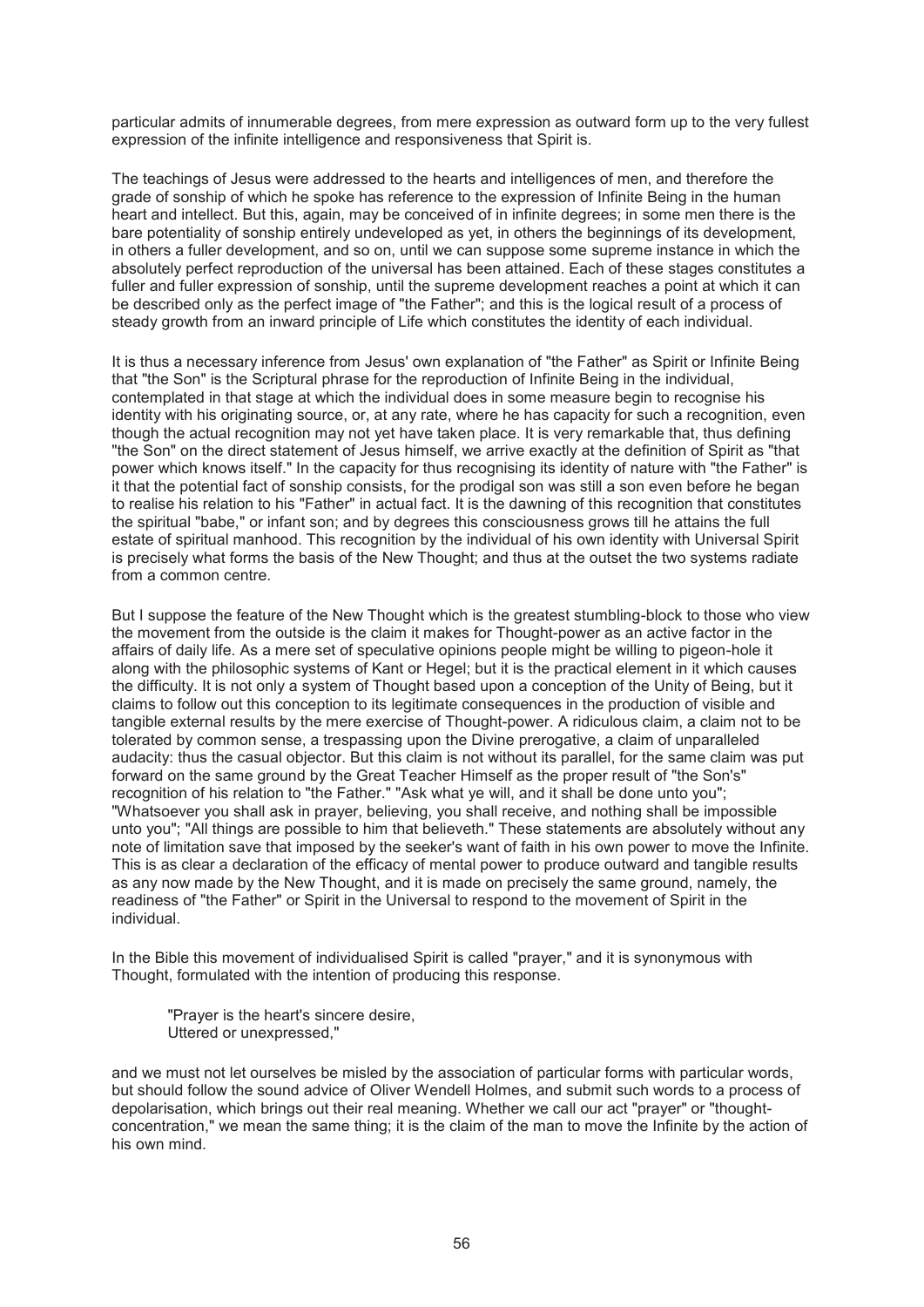It may be objected, however, that this definition omits an important element of prayer, the question, namely, whether God will hear it. But this is the very element that Jesus most rigorously excludes from his description of the mental act. Prayer, according to the popular notion, is a most uncertain matter. Whether we shall be heard or not depends entirely upon another will, regarding whose action we are completely ignorant, and therefore, according to this notion, the very essence of prayer consists of utter uncertainty. Jesus' conception of prayer was the very opposite. He bids us believe that we have already in fact received what we ask for, and makes this the condition of receiving; in other words, he makes the essential factor in the mental action to consist in Absolute Certainty as to the corresponding response in the Infinite, which is exactly the condition that the New Thought lays down for the successful operation of Thought-power.

It may, however, be objected that if men have thus an indiscriminate power of projecting their thought to the accomplishment of anything they desire, they can do so for evil as easily as for good. But Jesus fully recognised this possibility, and worked the only destructive miracle recorded of him for the express purpose of emphasising the danger. The reason given by the compilers of the Gospel for the destruction of the fig-tree is clearly inadequate, for we certainly cannot suppose Jesus so unreasonable as to curse a tree for not bearing fruit out of season. But the record itself shows a very different purpose. Jesus answered the disciples' astonished questioning by telling them that it was in their own power, not only to do what was done to the fig-tree, but to produce effects upon a far grander scale; and he concludes the conversation by laying down the duty of a heart-searching forgiveness as a necessary preliminary to prayer. Why was this precept so particularly impressed in this particular connection? Obviously because the demonstration he had just given of the valency of thought-power in the hands of instructed persons laid bare the fact that this power can be used destructively as well as beneficially, and that, therefore, a thorough heart-searching for the eradication of any lurking ill-feeling became an imperative preliminary to its safe use; otherwise there was danger of noxious thought-currents being set in motion to the injury of others. The miracle of the fig-tree was an object-lesson to exhibit the need for the careful handling of that limitless power which Jesus assured his disciples existed as fully in them as in himself. I do not here attempt to go into this subject in detail, but enough has, I think, been shown to convince us that Jesus made exactly the same claim for the power of Thought as that made by the New Thought movement at the present day. It is a great claim, and it is, therefore, encouraging to find such an authority committed to the same assertion.

The general principle on which this claim is based by the exponents of the New Thought is the identity of Spirit in the individual with spirit in the universal, and we shall find that this, also, is the basis of Jesus' teaching on the subject. He says that "the Son can do nothing of himself, but what he seeth the Father do these things doeth the Son in like manner." It must now be sufficiently clear that "the Son" is a generic appellation, not restricted to a particular individual, but applicable to all; and this statement explains the manner of "the Son's" working in relation to "the Father." The point this sentence particularly emphasises is that it is what he sees the Father doing that the Son does also. His doing corresponds to his seeing. If the seeing expands, the doing expands along with it. But we are all sufficiently familiar with this principle in other matters. What differentiates an Edison or a Marconi from the apprentice who knows only how to fit up an electric bell by rule of thumb? It is their capacity for seeing the universal principles of electricity and bringing them into particular application. The great painter is the one who sees the universal principles of form and colour where the smaller man sees only a particular combination; and so with the great surgeon, the great chemist, the great lawyer--in every line it is the power of insight that distinguishes the great man from the little one; it is the capacity for making wide generalisations and perceiving far-reaching laws that raises the exceptional mind above the ordinary level. The greater working always results from the greater seeing into the abstract principles from which any art or science is generated; and this same law carried up to the universal principles of Life is the law by which "the Son's" working is proportioned to his seeing the method of "the Father's" work. Thus the source of "the Son's" power lies in the contemplation of "the Father," the endeavour, that is, to realise the true nature of Being, whether in the abstract or in its generic forms of manifestation. [2] This is Bacon's maxim, "Work as God works"; and similarly the New Thought consists before all things in the realisation of the laws of Being.

And the result of the seeing is that "the Son" does the same things as "the Father" "in like manner." The Son's action is the reproduction of the universal principles in application to specific instances. The principles remain unaltered and work always in the same manner, and the office of "the Son" is to determine the particular field of their operation with regard to the specific object which he has in view;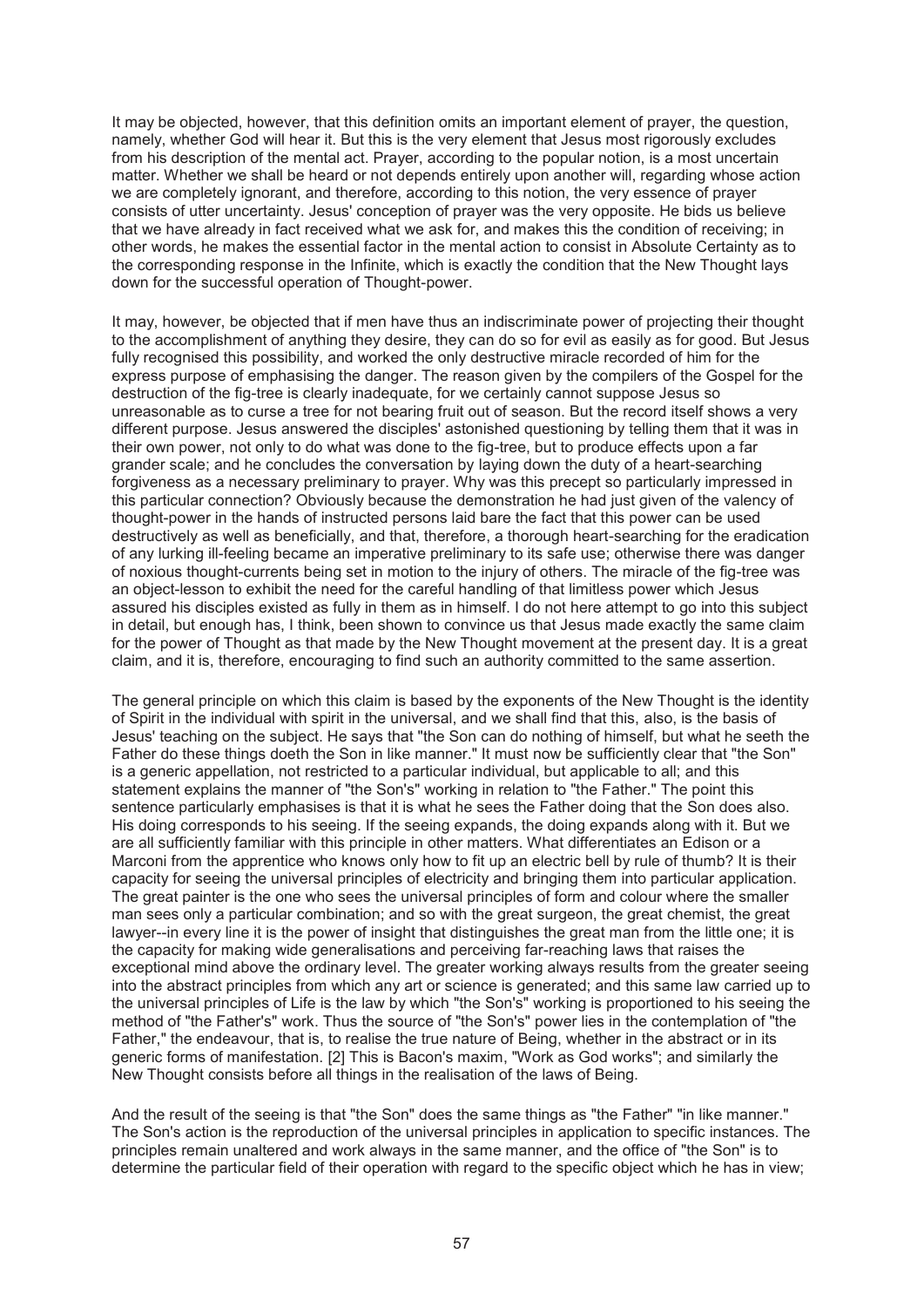and therefore, so far as that object is concerned, the action of "the Son" becomes the action of "the Father" also.

Again, there is no concealment on the part of "the Father." He has no secrets, for "the Father loveth the Son, and showeth him all things that himself doeth." There is perfect reciprocity between Spirit in the Universal and in Individualisation, resulting from the identity of Being; and "the Son's" recognition of Love as the active principle of this Unity gives him an intuitive insight into all those inner workings of the Universal Life which we call the arcana of Nature. Love has a divine gift of insight which cannot be attained by intellect alone, and the old saying, "Love will find out the way," has greater depths of meaning than appear on the surface. Thus there is not only a seeing, but also a showing; and the three terms--"looking, seeing, showing"--combine to form a power of "working" to which it is impossible to assign any limit.

Here, again, the teaching of Jesus is in exact correspondence with that of the New Thought, which tells us that limitations exist only where we ourselves put them, and that to view ourselves as beings of limitless knowledge, power, and love is to become such in outward manifestation of visible fact. Any objection, therefore, to the New Thought teaching regarding the possibilities latent in Man apply with equal force to the teachings of Jesus. His teaching clearly was that the perfect individuality of Man is a Dual-Unity, the polarisation of the Infinite in the Manifest; and it requires only the recognition of this truth for the manifested element in this binary system to demonstrate its identity with the corresponding element which is not externally visible. He said that He and his Father were One, that those who had seen him had seen the Father, that the words which he spoke were the Father's, and that it was the Father who did the works. Nothing could be more explicit. Absolute unity of the manifested individuality with the Originating Infinite Spirit is asserted or implied in every utterance attributed to Jesus, whether spoken of himself or of others. He recognises only one radical difference, the difference between those who know this truth and those who do not know it. The distinction between the disciple and the master is one only of degree, which will be effaced by the expansive power of growth; "the disciple, when he is perfected, shall be as his Master."

All that hinders the individual from exercising the full power of the Infinite for any purpose whatever is his lack of faith, his inability to realise to the full the stupendous truth that he himself is the very power which he seeks. This was the teaching of Jesus as it is that of the New Thought; and this truth of the Divine Sonship of Man once taken as the great foundation, a magnificent edifice of possibilities which "eye hath not seen, nor ear heard, neither hath entered into the heart of man to conceive," grows up logically upon it--a glorious heritage which each one may legitimately claim in right of his common humanity.

--()--

# **ii**

# *The Great Affirmation*

I take it for granted that my readers are well acquainted with the part assigned to the principle of Affirmation in the scheme of the New Thought. This is often a stumbling-block to beginners; and I feel sure that even those who are not beginners will welcome every aid to a deeper apprehension of this great central truth. I, therefore, purpose to examine the Bible teaching on this important subject.

The professed object of the Bible is to establish and extend "the Kingdom of God" throughout the world, and this can be done only by repeating the process from one individual to another, until the whole mass is leavened. It is thus an individual process; and, as we have seen in the last chapter, God is Spirit and Spirit is Life, and, therefore, the expansion of "the Kingdom of God" means the expansion of the principle of Life in each individual. Now Life, to be life at all, must be Affirmative. It is Life in virtue of what it is, and not in virtue of what it is not. The quantity of life in any particular case may be very small; but, however small the amount, the quality is always the same;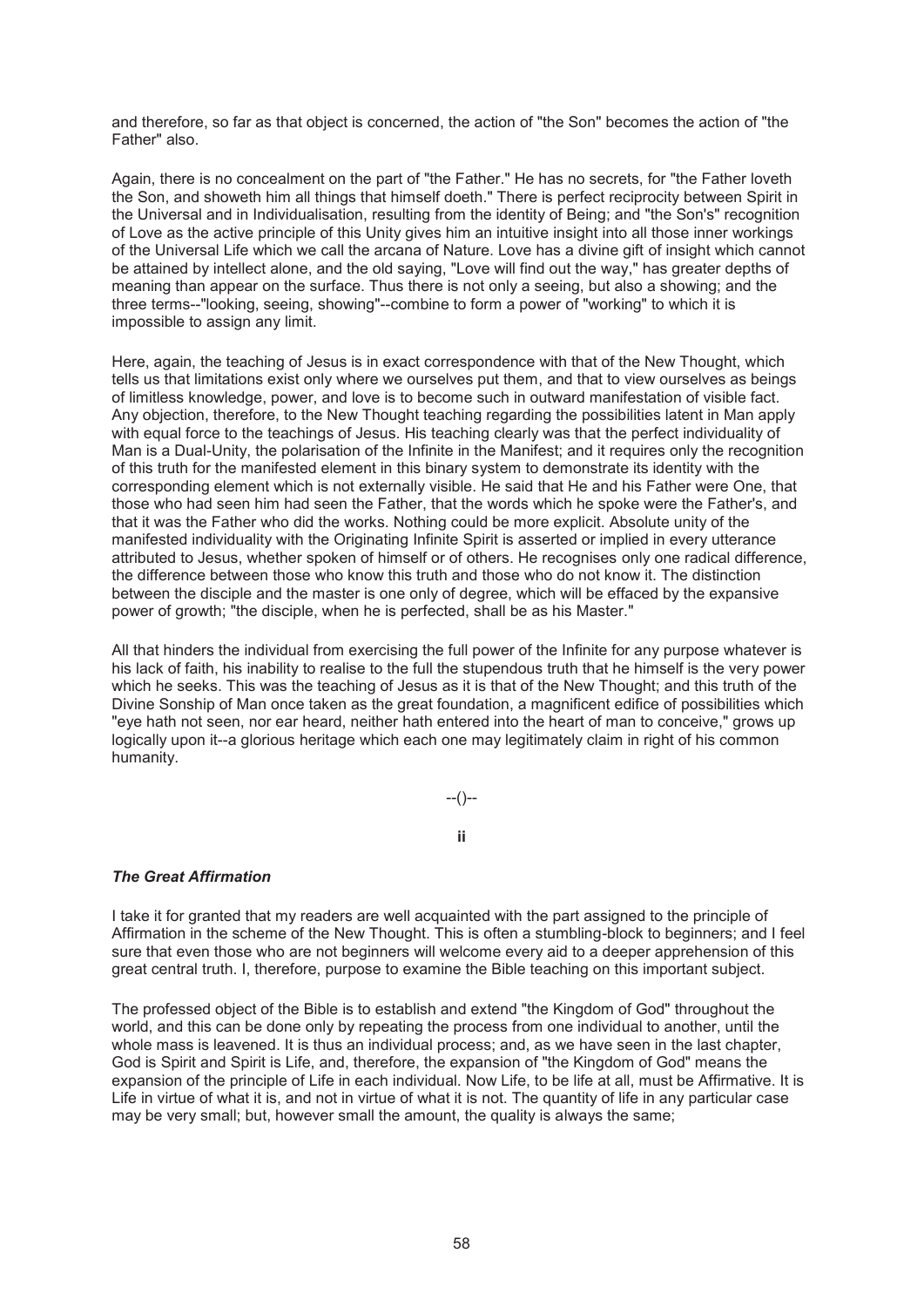it is the quality of Being, the quality of Livingness, and not its absence, that makes it what it is. The distinctive character of Life, therefore, is that it is Positive and not Negative; and every degree of negativeness, that is, every limitation, is ultimately traceable to deficiency of Life-power.

Limitations surround us because we believe in our inability to do what we desire. Whenever we say "I cannot" we are brought up sharp by a limitation, and we cease to exercise our thought-power in that direction because we believe ourselves stopped by a blank wall of impossibility; and whenever this occurs we are subjected to bondage. The ideal of perfect Liberty is the converse of all this, and follows a sequence which does not thus lead us into a *cul-de-sac*. This sequence consists of the three affirmations: I am--therefore I can--therefore I will; and this last affirmation results in the projection of our powers, whether interior or external, to the accomplishment of the desired object. But this last affirmation has its root in the first; and it is because we recognise the Affirmative nature of the Life that is in us, or rather of the Life which we are, that the power to will or to act positively has any existence; and, therefore, the extent of our power to will and to act positively and with effect, is exactly measured by our perception of the depth and livingness of our own Being. Hence the more fully we learn to affirm that, the greater power we are able to exercise.

Now the ideal of perfect Liberty is the entire absence of all limitation, and to have no limitation in Being is to be co-extensive with All-Being. We are all grammarians enough to know that the use of a predicate is to lead the mind to contemplate the subject as represented by that predicate; in other words, it limits our conception for the time being to that particular aspect of the subject. Hence every predicate, however extensive, implies some limitation of the subject. But the ideal subject, the absolutely free self, is, by the very hypothesis, without limitation; and, therefore, no predicate can be attached to it. It stands as a declaration of its own Being without any statement of what that Being consists in, and therefore it says of itself, not "I am this or that," but simply I am. No predicate can be added, because the only commensurate predicate would be the enumeration of Infinity. Therefore, both logically and grammatically, the only possible statement of a fully liberated being is made in the words I am.

I need hardly remind my readers of the frequency with which Jesus employed these emphatic words. In many cases the translators have added the word "He," but they have been careful, by putting it in italics, to show that it is not in the original. As grammarians and theologians they thought something more was wanted to complete the sense, and they supplied it accordingly; but if we would get at the very words as the Master himself spoke them, we must strike out this interpolation. And as soon as we have done so there flashes into light the identity of his statement with that made to Moses at the burning bush, where the full significance of the words is so obvious that the translators were compelled to leave the place of the predicate in that seeming emptiness which comes from filling all things.

Seen thus, a marvellous light shines forth from the instruction of the Great Teacher: for in whatever sense we may regard him as a Great Exception to the weak and limited aspect of humanity with which we are only too familiar, we must all agree that his mission was not to render mankind hopeless by declaring the path of advance barred against them, but "to give light to them that sit in darkness," and liberty to them that are bound, by proclaiming the unlimited possibilities that are in man waiting only to be called forth by knowledge of the Truth. And if we suppose any personal reference in his words, it can, therefore, be only as the Great Example of what man has it in him to become, and not as the example of something which man can never hope to be; an Exception, truly, to mankind as we see them now, but the Exception that proves the rule, and sets the standard of what each one may become as he attains to the measure of the stature of the fulness of Christ.

Let us, therefore, by striking out this interpolation, restore the Master's words as they stand in the original: "Except ye believe that I am, ye shall die in your sins." This is an epitome of his teaching.

"The last enemy that shall be overcome is death," and the "sting," or fatal power, of death is "sin." Remove that, and death has no longer any dominion over us; its power is at an end. And "the strength of sin is the Law": sin is every contradiction of the law of Being; and the law of Being is infinitude; for Being is Life, and Life in its innermost essence is the limitless I am. Dying in our sins is thus not a punishment for doubting a particular theological dogma, but it is the unavoidable natural consequence of not realising, not believing in, the I am. So long as we fail to realise its full infinitude in ourselves,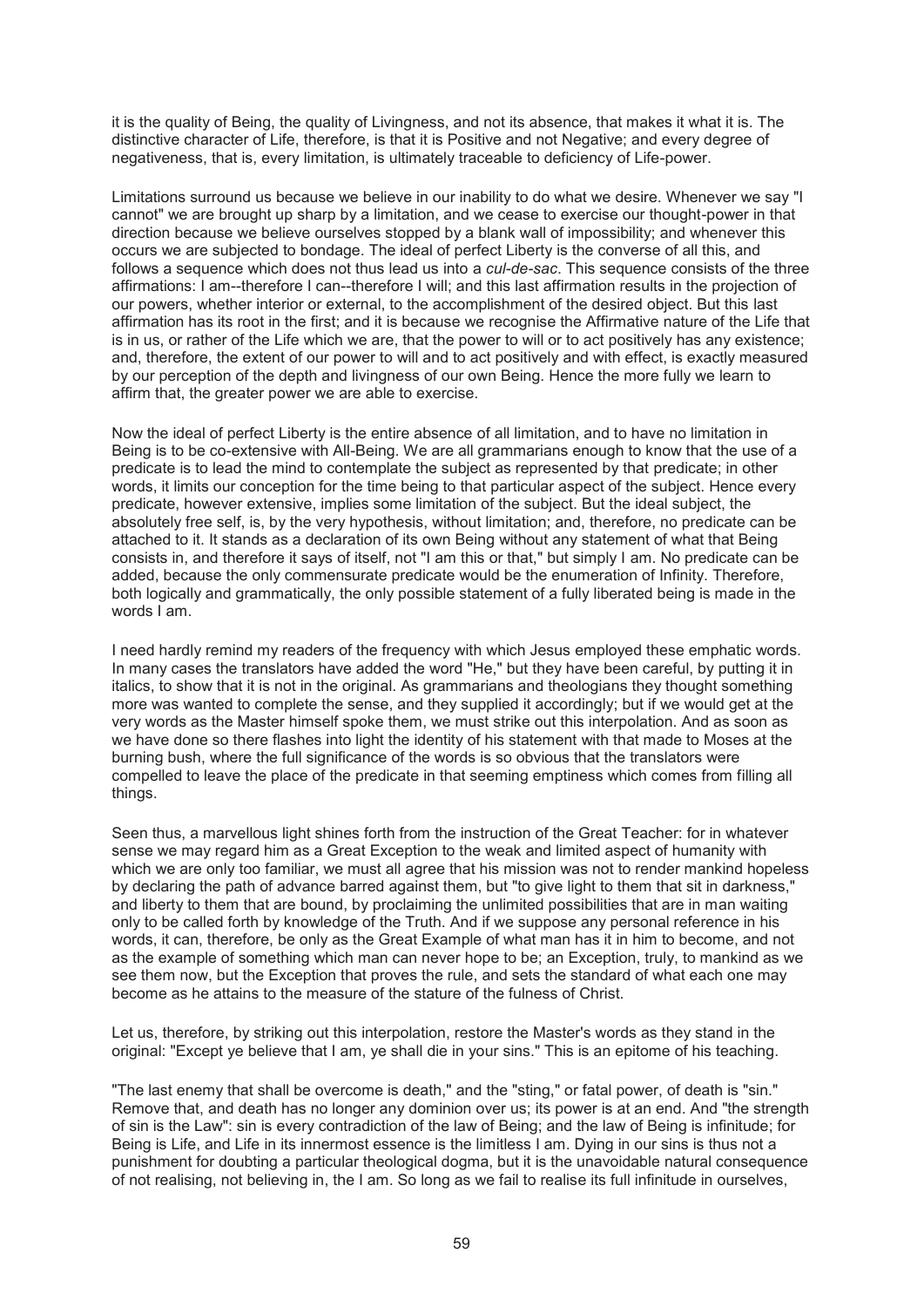we cut ourselves off from our conscious unity with the Infinite Life-Spirit which permeates all things. Without this principle we have no alternative but to die--and this because of our sin, that is, because of our failure to conform to the true Law of our Being, which is Life, and not Death. We affirm Death and Negation concerning ourselves, and therefore Death and Negation are externalised, and thus we pay the penalty of not believing in the central Law of our own Life, which is the Law of all Life. The Bible is the Book of Principles, and therefore by "dying" is meant the acceptance of the principle of the Negative which culminates in Death as the sum-total of all limitations, and which introduces at every step those restrictions which are of the nature of Death, because their tendency is to curtail the outflowing fulness of Life.

This, then, is the very essence of the teaching of Jesus, that unbelief in the limitless power of Life-inourselves--in each of us--is the one cause of Death and of all those evils which, in greater or lesser measure, reproduce the restrictive influences which deprive Life of its fulness and joy. If we would escape Death and enter into Life, we must each believe in the I am in ourselves. And the ground for this belief? Simply that nothing else is conceivable. If our life is not a portion of the life of Universal Spirit, whence comes it? We are because that is. No other explanation is possible. The unqualified affirmation of our own livingness is not an audacious self-assertion: it is the only logical outcome of the fact that there is any life anywhere, and that we are here to think about it. In the sense of Universal Being, there can be only One I am, and the understanding use of the words by the individual is the assertion of this fact. The forms of manifestation are infinite, but the Life which is manifested is One, and thus every thinker who recognises the truth regarding himself finds in the I am both himself and the totality of all things; and thus he comes to know that in utilising the interior nature of the things. and persons about him, he is, in effect, employing the powers of his own life.

Sometimes the veil which Jesus drew over this great truth was very transparent. To the Samaritan woman he spoke of it as a spring of Life forever welling up in the innermost recesses of man's being; and again, to the multitude assembled at the Temple, he spoke of it as a river of Life forever gushing from the secret sources of the spirit within us. Life, to be ours at all, must be ourselves. An energy which only passed through us, without being us, might produce a sort of galvanic activity, but it would not be Life. Life can never be a separate entity from the individuality which manifests it; and therefore, even if we conceive the life-principle in a man so intensified as to pulsate with what might seem to us an absolutely divine vitality, it would still be no other than the man himself. Thus Jesus directs us to no external source of life, but ever teaches that the Kingdom of Heaven is within, and that what is wanted is to remove those barriers of ignorance and ill-will which prevent us from realising that the great I am, which is the innermost Spirit of Life throughout the universe, is the same I am that I am, whoever I may be.

On another memorable occasion Jesus declared again that the I am is the enduring principle of Life. It is this that is the Resurrection and the Life; not, as Martha supposed, a new principle to be infused from without at some future time, but an inherent core of vitality awaiting only its own recognition of itself to triumph over death and the grave. And yet, again hear the Master's answer to the inquiring Thomas. How many of us, like him, desire to know the way! To hear of wonderful powers latent in man and requiring only development is beautiful and hopeful, if we could only find out the way to develop them; but who will show us the way? The answer comes with no uncertain note. The I am includes ' everything. It is at once "the Way, the Truth, and the Life": not the Life only, or the Truth only, but also the Way by which to reach them. Can words be plainer? It is by continually affirming and relying on the I am in ourselves as identical with the I am that is the One and Only Life, whether manifested or unmanifested, in all places of the universe, that we shall find the way to the attainment of all Truth and of all Life. Here we have the predicate which we are seeking to complete our affirmation regarding ourselves. I am--what? the Three things which include all things: Truth, which is all Knowledge and Wisdom; Life, which is all Power and Love; and the unfailing Way which will lead us step by step, if we follow it, to heights too sublime and environment too wide for our present juvenile imaginings to picture.

As the New Testament centres around Jesus, so the old Testament centres around Moses, and he also declares the Great Affirmation to be the same. [3] For him God has no name, but that intensely living universal Life which is all in all, and no name is sufficient to be its equivalent. The emphatic words I am are the only possible statement of the One-Power which exhibits itself as all worlds and all living beings. It is the Great I am which forever unfolds itself in all the infinite evolutionary forces of the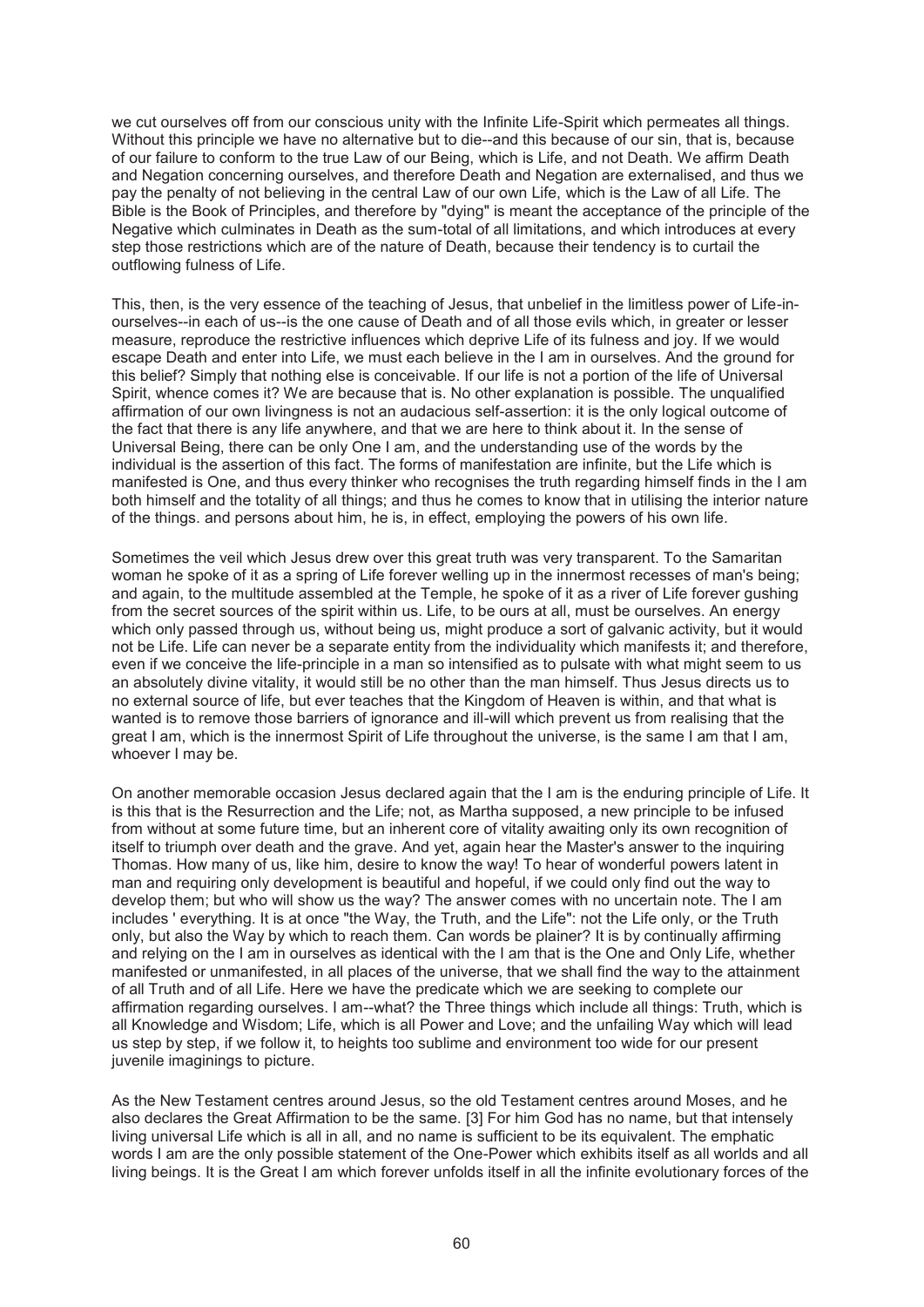cosmic scheme, and which, in marvellous onward march, develops itself into higher and higher conscious intelligence in the successive races of mankind, unrolling the scroll of history as it moves on from age to age, working out with unerring precision the steady forward movement of the whole towards that ultimate perfection in which the work of God will be completed. But stupendous as is the scale on which this Providential Power reveals itself to Moses and the Prophets, it is still nothing else than the very same Power which Jesus bids us realise in ourselves.

The theatre of its operations may be expanded to the magnificent proportions of a world-history, or contracted to the sphere of a single individuality: the difference is only one of scale; but the Lifeprinciple is always the same. It is always the principle of confident Affirmation in the calm knowledge that all things are but manifestations of itself, and that, therefore, all must move together in one mighty unity which admits of no discordant elements. This "unity of the spirit" once clearly grasped, to say I am is to send the vibrations of our thought-currents throughout the universe to do our bidding when and where we will; and, conversely, it is to draw in the vitalising influences of Infinite Spirit as from a boundless ocean of Life, which can never be exhausted and from which no power can hold us back. And all this is so because it is the supreme law of Nature. It is not the introduction of a new order, but simply the allowing of the original and only possible order to flow on to its legitimate fulfilment. A Divine Order, truly, but nowhere shall we find anything that is not Divine; and it is to the realisation of this Divine and Living Order that it is the purpose of the Bible to lead us. But we shall never realise it around us until we first realise it within us. We can see God outside only by the light of God inside; and this light increases in proportion as we become conscious of the Divine nature of the innermost I am which is the centre of our own individuality.

Therefore, it is that Jesus tells us that the I am is "the door." It is that central point of our individual Being which opens into the whole illimitable Life of the Infinite. If we would understand the old-world precept, "know thyself," we must concentrate our thought more and more closely upon our own interior Life until we touch its central radiating point, and there we shall find that the door into the Infinite is indeed opened to us, and that we can pass from the innermost of our own Being into the innermost of All-Being. This is why Jesus spoke of "the door" as that through which we should pass in and out and find pasture. Pasture, the feeding of every faculty with its proper food, is to be found both on the within and the without. The livingness of Life consists in both concentration and externalisation: it is not the dead equilibrium of inertia, but the living equilibrium of a vital and rhythmic pulsation. Involution and evolution must forever alternate, and the door of communication between them is the I am which is the living power in both. Thus it is that the Great Affirmation is the Secret of Life, and that to say I am with a true understanding of all that it implies is to place ourselves in touch with all the powers of the Infinite.

This is the Universal and Eternal Affirmation to which no predicate is attached; and all particular affirmations will be found to be only special differentiations of this all-embracing one. I will this or that particular thing because I know that I can bring it into externalisation, and I know that I can because I know that I am, and so we always come back to the great central Affirmation of All-Being. Search the Scriptures and you will find that from first to last they teach only this: that every human soul is an individualisation of that Universal Being, or All-Spirit, which we call God, and that Spirit can never be shorn of its powers, but like Fire, which is its symbol, must always be fully and perfectly itself, which is Life in all its unlimited fulness.

In assigning to Affirmation, therefore, the importance which it does, the New Thought movement is at one with the teaching of Jesus and Moses and of the entire Bible. And the reason is clear. There is only one Truth, and therefore careful seeking can bring men only to the same Truth, whether they be Bible-writers or any other. The Bible derives its authority from the inherent truth of the things it tells of, and not vice versa; and if these things be true at all, they would be equally true even though no Bible had ever been written. But, taking the Great Affirmation as our guide, we shall find that the system taught by the Bible is scientific and logical throughout, and therefore any other system which is scientifically true will be found to correspond with it in substance, however it may differ from it in form; and thus, in their statements regarding the power of Affirmation, the exponents of the New Thought broach no new-fangled absurdity, but only reiterate a great truth which has been before the world, though very imperfectly recognised, for thousands of years.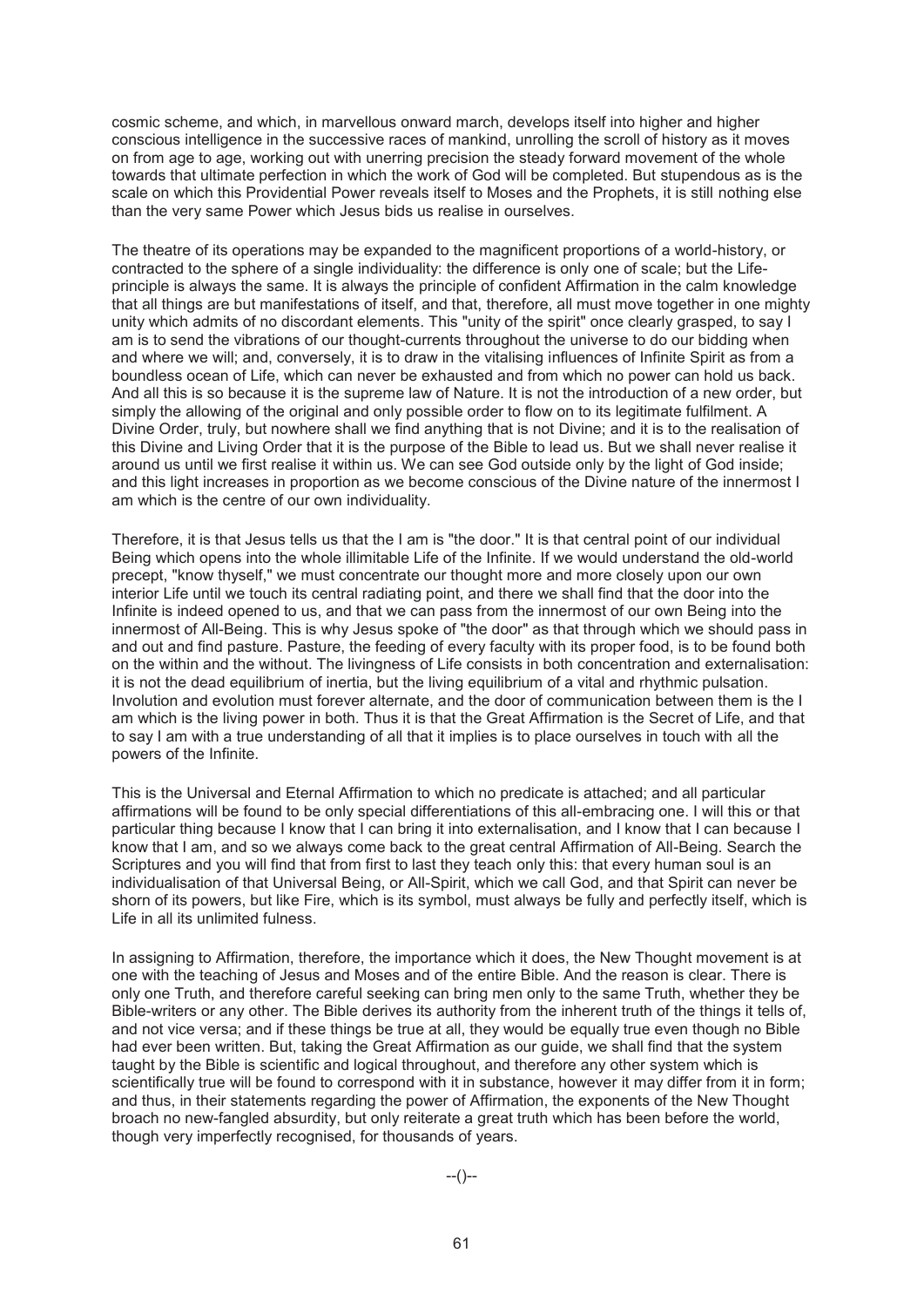#### *The Father*

If, as we have seen, "the Son" is the differentiating principle of Spirit, giving rise to innumerable individualities, "the Father" is the unifying principle by which these innumerable individualities are bound together into one common life, and the necessity for recognising this great basis of the universal harmony forms the foundation of Jesus' teaching on the subject of Worship. "Woman, believe me, the hour cometh, when neither in this mountain, nor yet at Jerusalem, shall ye worship the Father. Ye worship that which ye know not; we worship that which we know; for salvation is from the Jews. But the hour cometh and now is when the true worshippers shall worship the Father in spirit and truth" (Revised Version). In these few words the Great Teacher sums up the whole subject. He lays particular stress on the kind of worship that he means. It is, before all things, founded upon knowledge.

"We worship that which we know," and it is this knowledge that gives the worship a healthful and lifegiving quality. It is not the ignorant worship of wonderment and fear, a mere abasement of ourselves before some vast, vague, unknown power, which may injure us if we do not find out how to propitiate it; but it is a definite act performed with a definite purpose, which means that it is the employment of one of our natural faculties upon its proper object in an intelligent manner. The ignorant Samaritan worship is better than no worship at all, for at least it realises the existence of some centre around which a man's life should revolve, something to prevent the aimless dispersion of His powers for want of a centripetal force to bind them together; and even the crudest notion of prayer, as a mere attempt to induce God to change his mind, is at least a first step towards the truth that full supply for all our needs may be drawn from the Infinite. Still, such worship as this is hampered with perplexities, and can give only a feeble answer to the atheistical sneer which asks, "What is man, that God should be mindful of him, a momentary atom among unnumbered worlds?"

Now the teaching of Jesus throws all these perplexities aside with the single word "knowledge." There is only one true way of doing anything, and that is knowing exactly what it is we want to do, and knowing exactly why we want to do it. All other doing is blundering. We may blunder into the right thing sometimes, but we cannot make this our principle of life to all eternity; and if we have to give up the blunder method eventually, why not give it up now, and begin at once to profit by acting according to intelligible principle? The knowledge that "the Son," as individualised Spirit, has his correlative in "the Father," as Universal Spirit, affords the clue we need.

In whatever way we may attempt to explain it, the fact remains that volition is the fundamental characteristic of Spirit. We may speak of conscious, or sub-conscious or super-conscious action; but in whatever way we may picture to ourselves the condition of the agent as contemplating his own action, a general purposeful lifeward tendency becomes abundantly evident on any enlarged view of Nature, whether seen from without or from within, and we may call this by the general name of volition. But the error we have to avoid is that of supposing volition to take the same form in Universal Spirit as in individualised Spirit. The very terms "universal" and "individual" forbid this. For the universal, as such, to exercise specific volition, concentrating itself upon the details of a specific case, would be for it to pass into individualisation, and to cease to be the Absolute and Infinite; it would be no longer "the Father," but "the Son." It is therefore exactly by not exercising specific volition that "the Father" continues to be "the Father," or the Great Unifying Principle. But the volitional quality is not on this account absent from Spirit in the Universal; for otherwise whence would that quality appear in ourselves? It is present; but according to the nature of the plane on which it is acting. The Universal is not the Specific, and everything on the plane of the Universal must partake of the nature of that plane. Hence volition in "the Father" is not specific; and that which is not specific and individual must be generic. Generic volition, therefore, is that mode of volition which belongs to the Universal, and generic volition is tendency. This is the solution of the enigma, and this solution is given, not obscurely, in Jesus' statement that "the Father" seeks those true worshippers who worship Him in spirit and in truth.

For what do we mean by tendency? From the root of tendere, to stretch; it signifies a pushing out in a certain definite direction, the tension of some force seeking to expand itself. What force? The Universal Life-Principle, for "the Spirit is Life." In the language of modern science this "seeking" on the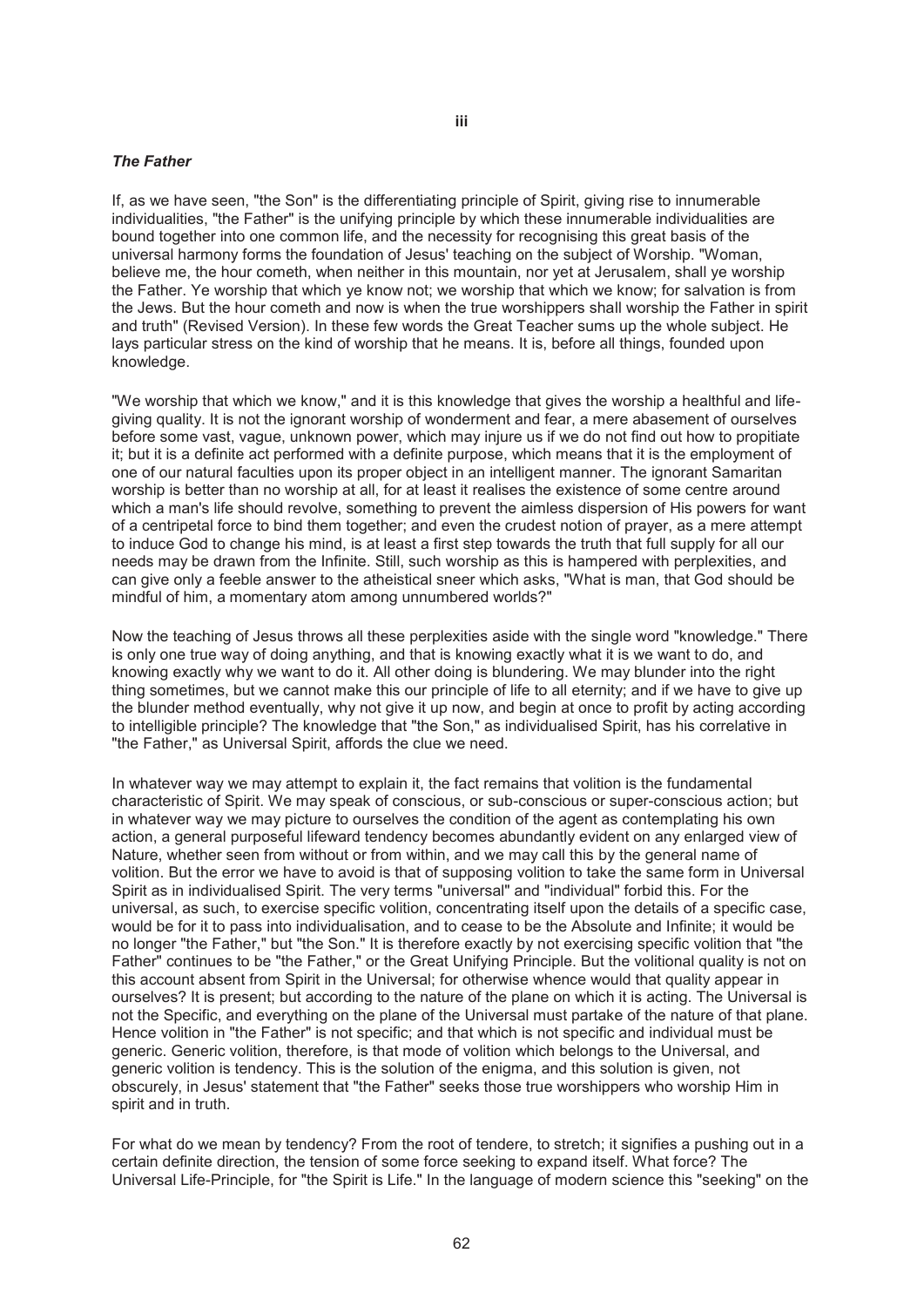part of "the Father" is the expansive pressure of the Universal Life-Principle seeking the line of least resistance, along which to flow into the fullest manifestation of individualised Life. It is a tendency which will take manifested form according to the degree in which it meets with reception.

St. John says, "This is the boldness that we have towards him, that if we ask anything according to His will, He heareth us; and if we know that He heareth us whatsoever we ask, we know that we have the petitions that we have asked of Him" (1 John v. 14). Now according to the popular notion of "the will of God," this passage entirely loses its value, because it makes everything depend on our asking "according to His will," and if we start with the idea of an individual act of the Divine volition in each separate case, nothing short of a special revelation continually repeated could inform us what the Divine will in each particular instance was. Viewed in this light, this passage is a mere jeering at our incapacity. But when once we realise that "the will of God" is an invariable law of tendency, we have a clear standard by which to test whether we may rightly expect to get what we desire. We can study this law of tendency as we would any other law, and it is this study that is the essence of true worship.

The word "worship" means to count worthy; to count worthy, that is, of observation. The proverb says that "imitation is the sincerest form of flattery"; more truly we may say that it is the sincerest worship. Hence the true worship is the study of the Universal Life-Principle "the Father," in its nature and in its modes of action; and when we have thus realised "the Law of God," the law that is inherent in the nature of Infinite Being, we shall know that by conforming our own particular action to this generic law, we shall find that this law will in every instance work out the results that we desire. This is nothing more or less miraculous than what occurs in every case of applied science. He only is the true chemist or engineer who, by first learning how to obey the generic tendency of natural laws, is able to command them to the fulfilment of his individual purposes; no other method will succeed. Similarly with the student of the divine mystery of Life. He must first learn the great laws of its generic tendency, and then he will be in a position to apply that tendency to the working of any specific effect he will.

Common sense tells us what the law of this tendency must be. The Master taught that a house divided against itself cannot stand; and for the Life-Principle to do anything restrictive of the fullest expansion of life, would be for it to act to its own destruction. The test, therefore, in every case, whether our intention falls within the scope of the great law, is this: Does it operate for the expansion or for the restriction of life? and according to the answer we can say positively whether or not our purpose is according to "the will of God." Therefore so long as we work within the scope of this generic "will of the Father" we need have no fear of the Divine Providence, as an agency, acting adversely to us. We may dismiss this bugbear, for we ourselves are manifestations of the very power which we call "the Father." The I am is one; and so long as we preserve this unity by conforming to the generic nature of the I am in the universal, it will certainly never destroy the unity by entering upon a specific course of action on its own account.

Here, then, we find the secret of power. It is contained in the true worship of "the Father," which is the constant recognition of the lifegivingness of Originating Spirit, and of the fact that we, as individuals, still continue to be portions of that Spirit; and that therefore the law of our nature is to be perpetually drawing life from the inexhaustible stores of the Infinite--not bottles of water-of-life mixed with other ingredients and labelled for this or that particular purpose, but the full flow of the pure stream itself, which we are free to use for any purpose we desire. "Whosoever will, let him take the water of life freely." It is thus that the worship of "the Father" becomes the central principle of the individual life, not as curtailing our liberty, but as affording the only possible basis for it. As a planetary system would be impossible without a central controlling sun, so harmonious life is impossible without the recognition of Infinite Spirit as that Power, whose generic tendency serves to control each individual being into its proper orbit. This is the teaching of the Bible, and it is also the teaching of the New Thought, which says that life with all its limitless possibilities is a continual outflow from the Infinite which we may turn in any direction that we desire.

But, it may be asked, what happens if we go counter to this generic law of Spirit? This is an important question, and I must leave the answer for further consideration.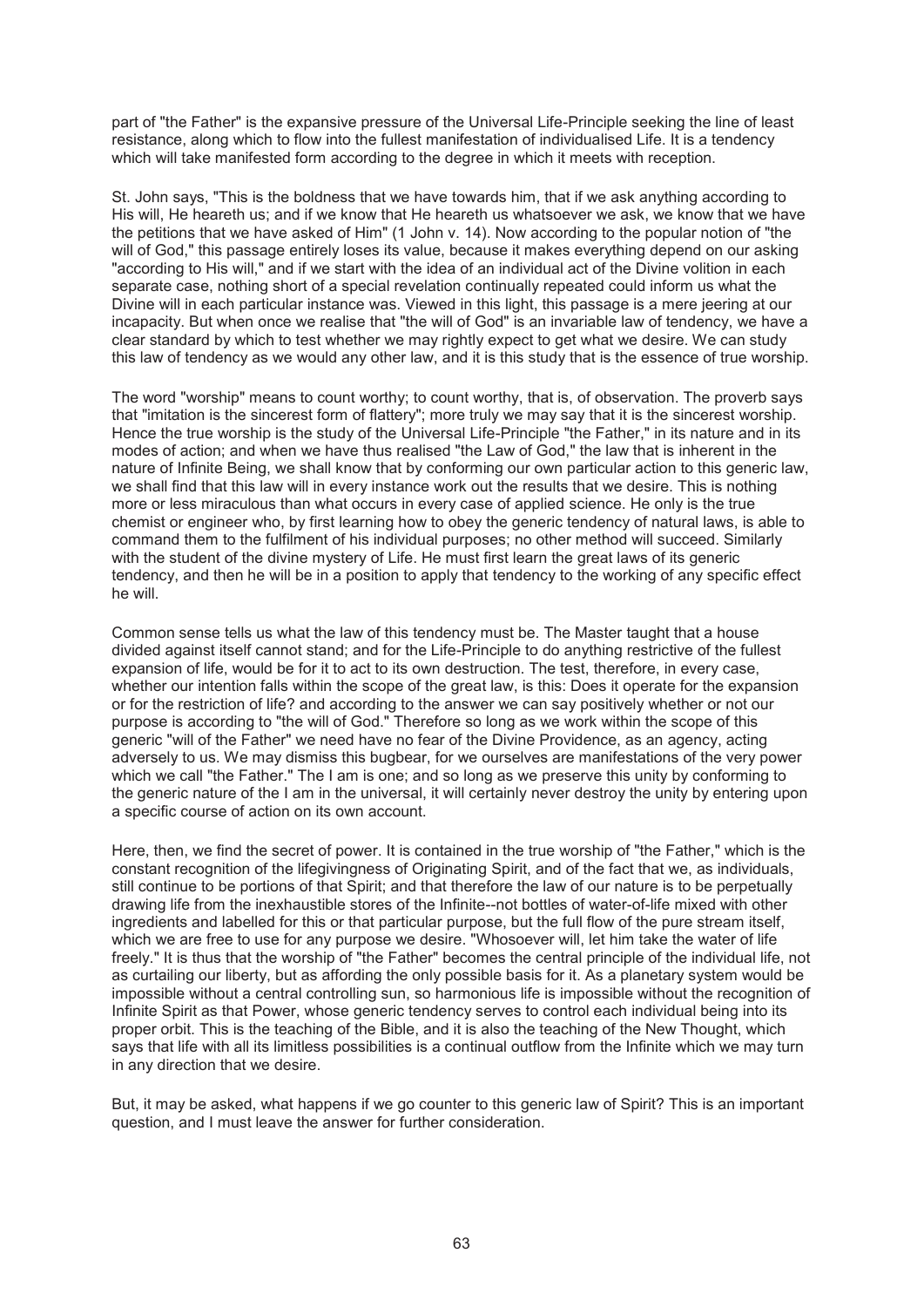### *Conclusion*

I concluded my last chapter with the momentous question, What happens if we go counter to the generic law of Spirit? What happens if we go counter to any natural law? Obviously, the law goes counter to us. We can use the laws of Nature, but we cannot alter them. By opposing any natural law we place ourselves in an inverted position with regard to it, and therefore, viewed from this false standpoint, it appears as though the law itself were working against us with definite purpose. But the inversion proceeds entirely from ourselves, and not from any change in the action of the law. The law of Spirit, like all other natural laws, is in itself impersonal; but we carry into it, so to speak, the reflection of our own personality, though we cannot alter its generic character; and therefore, if we oppose its generic tendency towards the universal good, we shall find in it the reflection of our own opposition and waywardness.

The law of Spirit proceeds unalterably on its course, and what is spoken of in popular phraseology as the Divine wrath is nothing else than the reflex action which naturally follows when we put ourselves in opposition to this law. The evil that results is not a personal intervention of the Universal Spirit, which would imply its entering into specific manifestation, but it is the natural outcome of the causes that we ourselves have set in motion. But the effect to ourselves will be precisely the same as if they were brought about by the volition of an adverse personality, though we may not realise that in truth the personal element is our own. And if we are at all aware of the wonderfully complex nature of man, and the various interweavings of principles which unite the material body at one end of the scale to the purely spiritual Ego at the other, we shall have some faint idea of on how vast a field these adverse influences may operate, not being restricted to the plane of out-ward manifestation, but acting equally on those inner planes which give rise to the outer and are of a more enduring nature.

Thus the philosophic study of Spirit, so far from affording any excuse for laxity of conduct, adds an emphatic definiteness to the Bible exhortation to flee from the wrath of God. But, on the other hand, it delivers us from groundless terrors, the fear lest our repentance should not be accepted, the fear lest we should be rejected for our inability to subscribe to some traditional dogma, the fear of utter uncertainty regarding the future--fears which make life bitter and the prospect of death appalling to those who are in bondage to them. The knowledge that we are dealing with a power which is no respecter of persons, and in which is no variableness, which is, in fact, an unalterable Law, at once delivers us from all these terrors.

The very unchangeableness of Law makes it certain that no amount of past opposition to it, whether from ignorance or wilfulness, will prevent it from working in accordance with its own beneficent and life-giving character as soon as we quit our inverted position and place ourselves in our true relation towards it. The laws of Nature do not harbour revenge; and once we adapt our methods to their character, they will work for us without taking any retrospective notice of our past errors. The law of Spirit may be more complex than that of electricity, because, as expressed in us, it is the law of conscious individuality; but it is none the less a purely natural law, and follows the universal rule, and therefore we may dismiss from our minds, as a baseless figment, the fear of any Divine power treasuring up anger against us on account of bygones, if we are sincerely seeking to do what is right now. The new causes which we put in motion now will produce their proper effect as surely as the old causes did; and thus by inaugurating a new sequence of good we shall cut off the old sequence of evil. Only, of course, we cannot expect to bring about the new sequence while continuing to repeat the old causes, for the fruit must necessarily reproduce the nature of the seed. Thus we are the masters of the situation, and, whether in this world or the next, it rests with ourselves either to perpetuate the evil or to wipe it out and put the good in its place. And it may be noticed in passing that the great central Christian doctrine is based upon the most perfect knowledge of this law, and is the practical application to a profound problem of the deepest psychological science. But this is a large subject, and cannot be suitably dealt with here.

Much has been written and said on the origin of evil, and a volume might be filled with the detailed study of the subject; but for all practical purposes it may be summed up in the one word limitation. For what is the ultimate cause of all strife, whether public or private, but the notion that the supply of good is limited? With the bulk of mankind this is a fixed idea, and they therefore argue that because there is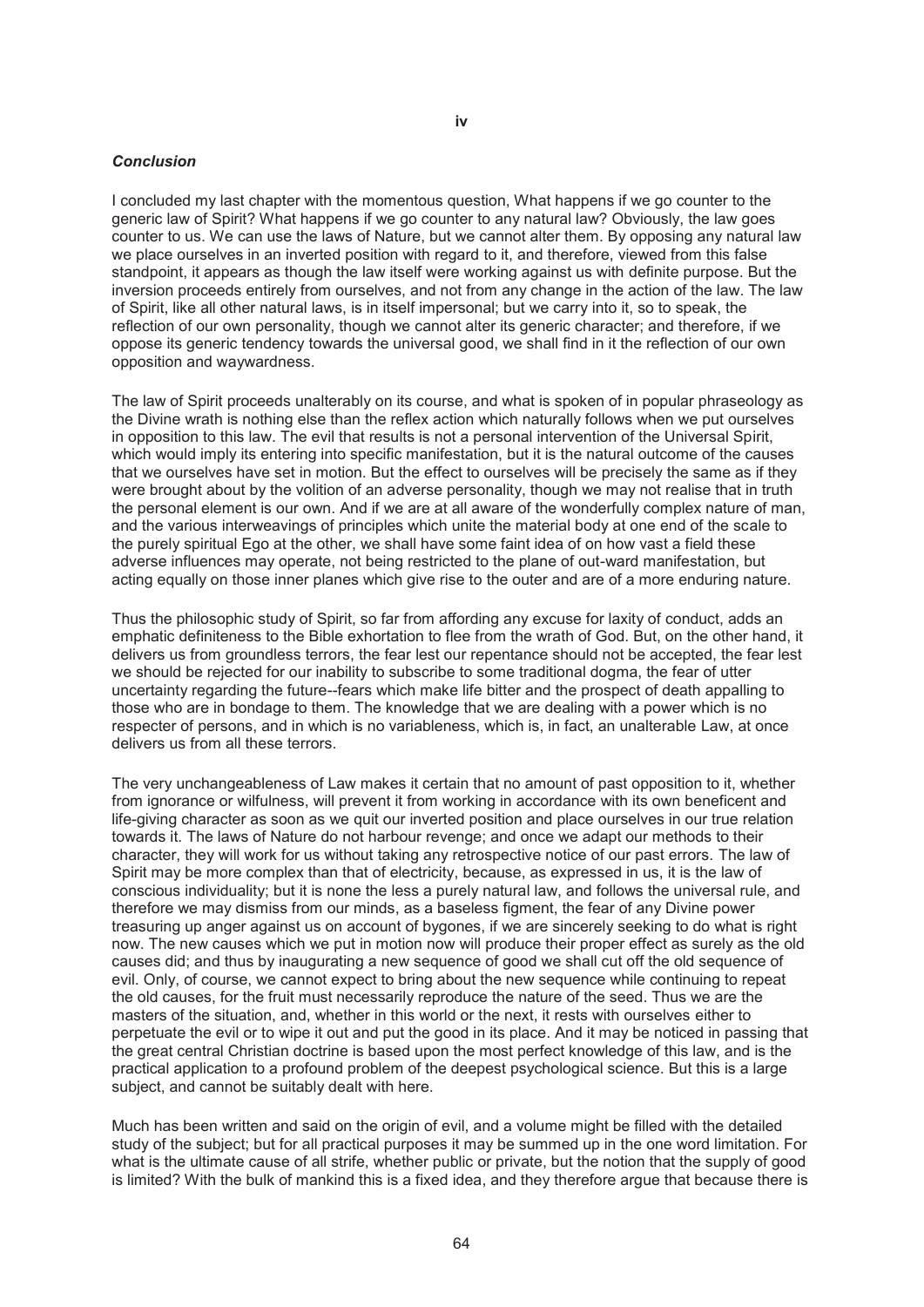only a certain limited quantity of good, the share in their possession can be increased only by correspondingly diminishing some one else's share. Any one entertaining the same idea, naturally resents the attempt to deprive him of any portion of this limited quantity; and hence arises the whole crop of envy, hatred, fraud, and violence, whether between individuals, classes, or nations. If people only realised the truth that "good" is not a certain limited quantity, but a stream continuously flowing from the exhaustless Infinite, and ready to take any direction we choose to give it, and that each one is able by the action of his own thought to draw from it indefinitely, the substitution of this new and true idea for the old and false one of limitation would at one stroke remove all strife and struggle from the world; every man would find a helper instead of a competitor in every other, and the very laws of Nature, which now so often seem to war against us, would be found a ceaseless source of profit and delight.

"They could not enter into rest because of unbelief," "they limited the Holy One of Israel": in these words the Bible, like the New Thought, traces all the sorrow of the world--that terrible *Weltschmerz* which expresses itself with such direful influence through the pessimistic literature of the day--to the one root of a false belief, the belief in man's limitation. Only substitute for it the true belief, and the evil would be at an end. Now the ground of this true belief is that clear apprehension of "the Father" which, as I have shown, forms the basis of Jesus' teaching. If, from one point of view, the Intelligent Universal Life-Principle is a Power to be obeyed, in the same sense in which we have to obey all the laws of Nature, from the opposite point of view, it is a power to be used. We must never lose sight of the fact that obedience to any natural law in its generic tendency necessarily carries with it a corresponding power of using that law in specific application. This is the old proverb that knowledge is power. It is the old paradox with which Jesus posed the ignorant scribes as to how David's Lord could also be his Son. The word "David" means "Beloved" and to be beloved implies that reciprocal sympathy which is intuitive knowledge. Hence David, the Beloved, is the man who has realised his true relation as a Son to his Father and who is "in tune with the Infinite." On the other hand, this "Infinite" is his "Lord" because it is the complex of all those unchangeable Laws from which it is impossible to swerve without suffering consequent loss of power; and on the other, this knowledge of the innermost principles of All-Being puts him in possession of unlimited powers which he can apply to any specific purpose that he will; and thus he stands towards them in the position of a father who has authority to command the services of his son. Thus David's "Lord" becomes by a natural transition his "Son."

And it is precisely in this that the principle of "Sonship" consists. It is the raising of man from the condition of bondage as a servant by reason of limitation to the status of a son by the entire removal of all limitations. To believe and act on this principle is to "believe on the Son of God," and a practical belief in our own sonship thus sets us free from all evil and from all fear of evil--it brings us out of the kingdom of death into the kingdom of Life. Like everything else, it has to grow, but the good seed of liberating Truth once planted in the heart is sure to germinate, and the more we endeavour to foster its growth by seeking to grasp with our understanding the reason of these things and to realise our knowledge in practice, the more rapidly we shall find our lives increase in livingness--a joy to ourselves, a brightness to our homes, and a blessing expanding to all around in ever-widening circles.

Enough has now been said to show the identity of principle between the teaching of the Bible and that of the New Thought. Treated in detail, the subject would extend to many volumes explanatory of the Old and New Testaments, and if that great work were ever carried out I have no hesitation in saying that the agreement would be found to extend to the minutest particulars. But the hints contained in the foregoing papers will, I hope, suffice to show that there is nothing antagonistic between the two systems, or, rather, to show that they are one--the statement of the One Truth which always has been and always will be. And if what I have now endeavoured to put before my readers should lead any of them to follow up the subject more fully for themselves, I can promise them an inexhaustible store of wonder, delight, and strength in the study of the Old Book in the light of the New Thought.

I902.

**Footnotes**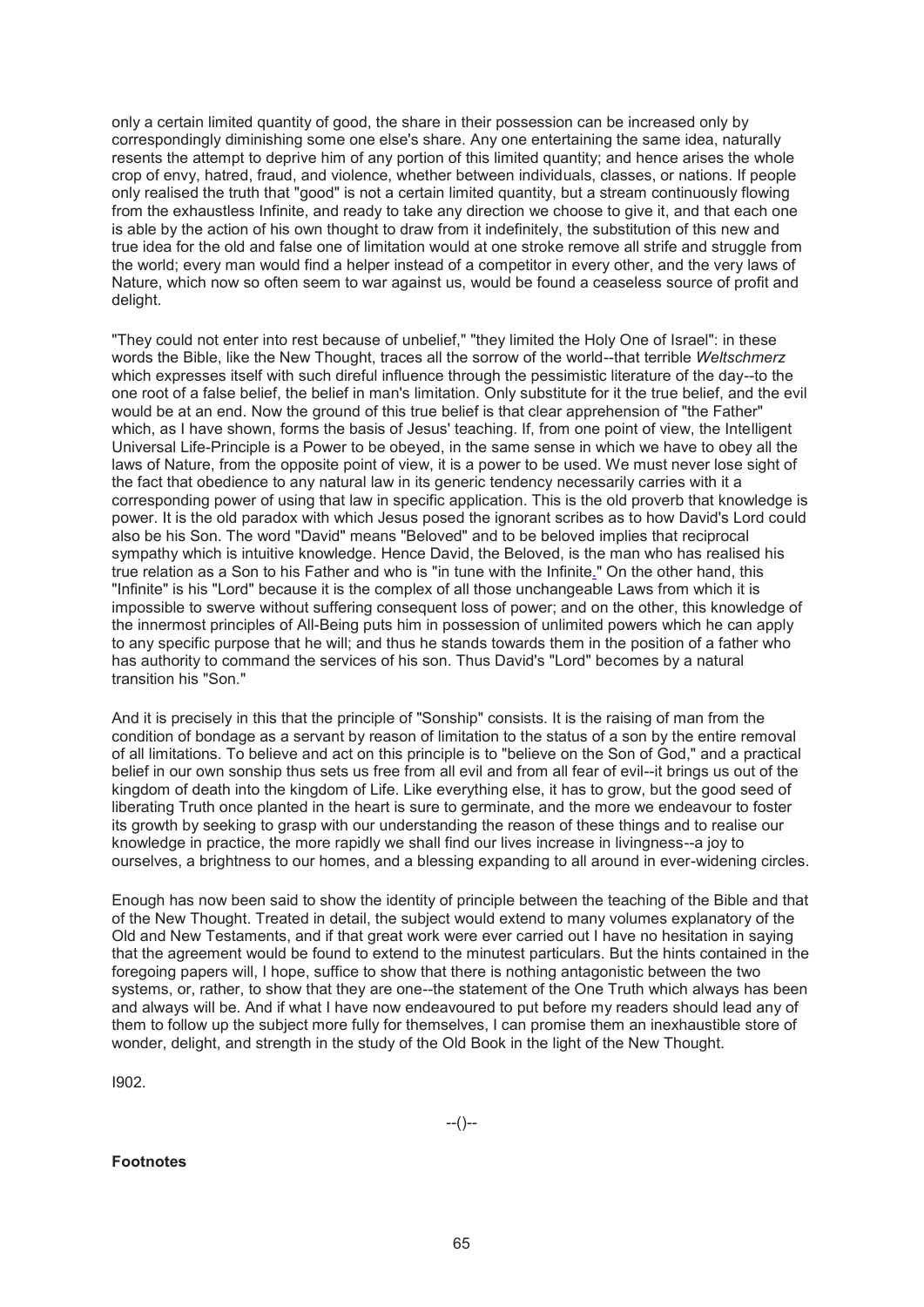[1] *Intelligence* and *Responsiveness* is the Generic Nature of Spirit in *every* Mode, and it is the *concentration* of this into centres of consciousness that makes personality, i. e., *self*-conscious individuality. This varies immensely in degree, from its first adumbration in the animal to its intense development in the Great Masters of Spiritual Science. Therefore it is called "The Power that Knows Itself"--It is the power of *Self*-recognition that makes *personality*, and as we grow to see that our personality is not all contained between our hat and our boots, as Walt Whitman says, but *expands* away into the Infinite, which we then find to be *the Infinite of ourselves*, the *same* I AM that I am, so *our personality* expands and we become conscious of ever-increasing degrees of Life-in-ourselves.

[2] Everything depends on this principle of Reciprocity. By contemplation we come to realize the true nature of "Spirit" or "the father." We learn to disengage the *variable* factors of particular *Modes* from the *invariable* factors which are the essential qualities of Spirit underlying *all* Modes. Then when we realize these essential qualities we see that we can apply them under any mode that we will: in other words *we* supply the *variable* factor of the combination by the action of our Thought, as Desire or Will, and thus combine it with the *invariable* factor or "constant" of the *essential* law of spirit, thus producing what result we will. This is just what we do in respect to physical nature--e. g., the electrician supplies the *variable* factor of the particular Mode of application, and the *constant* laws of Electricity *respond* to the nature of the invitation given to them. This *Responsiveness* is *inherent* in Spirit; otherwise Spirit would have no means of expansion into manifestation. Responsiveness is the principle of Spirit's Selfexpression. We do not have to create responsive action on the part of electricity. We can safely take this Responsiveness for granted as pure natural law. Our desire first works on the Arupa level and thence concentrates itself through the various Rupa levels till it reaches complete external manifestation.

[3] The Old Testament and the New treat the I AM from its opposite poles. The Old Testament treats it from the relation of the *Whole to the Part*, while the New Testament treats it from the relation of the *Part to the Whole*. This is important as explaining the relation between the Old and New Testaments.

(a) "My Word shall not return unto me void but shall accomplish that whereunto I send it."

(b) The Principle here indicated is that of the Alternation and Equation between Absorption and Radiation--a taking-in before, and a giving-out.

(c) "*Order*"--Whatever betrays this is "Disorder."

(d) "*Conscious*"--It is the degree of consciousness that always marks the transition from a lower to a higher Power of Life. The *Life* of *All Seven* Principles *must* always be present in us, otherwise we should not exist at all; therefore it is the degree in which we learn to *consciously* function in each of them that marks our advance into higher kingdoms within ourselves, and frequently outside ourselves also.

(e) The Central Radiating Point of our Individuality is One with All-Being.

(f) *Equilibrium*--Note the difference between the Living Equilibrium of Alternate Rhythmic *Pulsation* (the whole Pulsation Doctrine) and the dead equilibrium of merely *running down* to a *dead level*. The former implies the Doctrine of the Return, the Upward Arc compensating the Downward Arc--The deadness of the latter results from the absence of any such compensation. The Upward Arc results from the contemplation of the Highest Ideal.

(g) Spirit cannot leave any portion of its Nature behind it. It *must* always have *all* the qualities of Spirit in it, even though the lower parts of the individuality are not yet conscious of it.

(h) The Great Affirmation is The Guide to the whole Subject.

--()--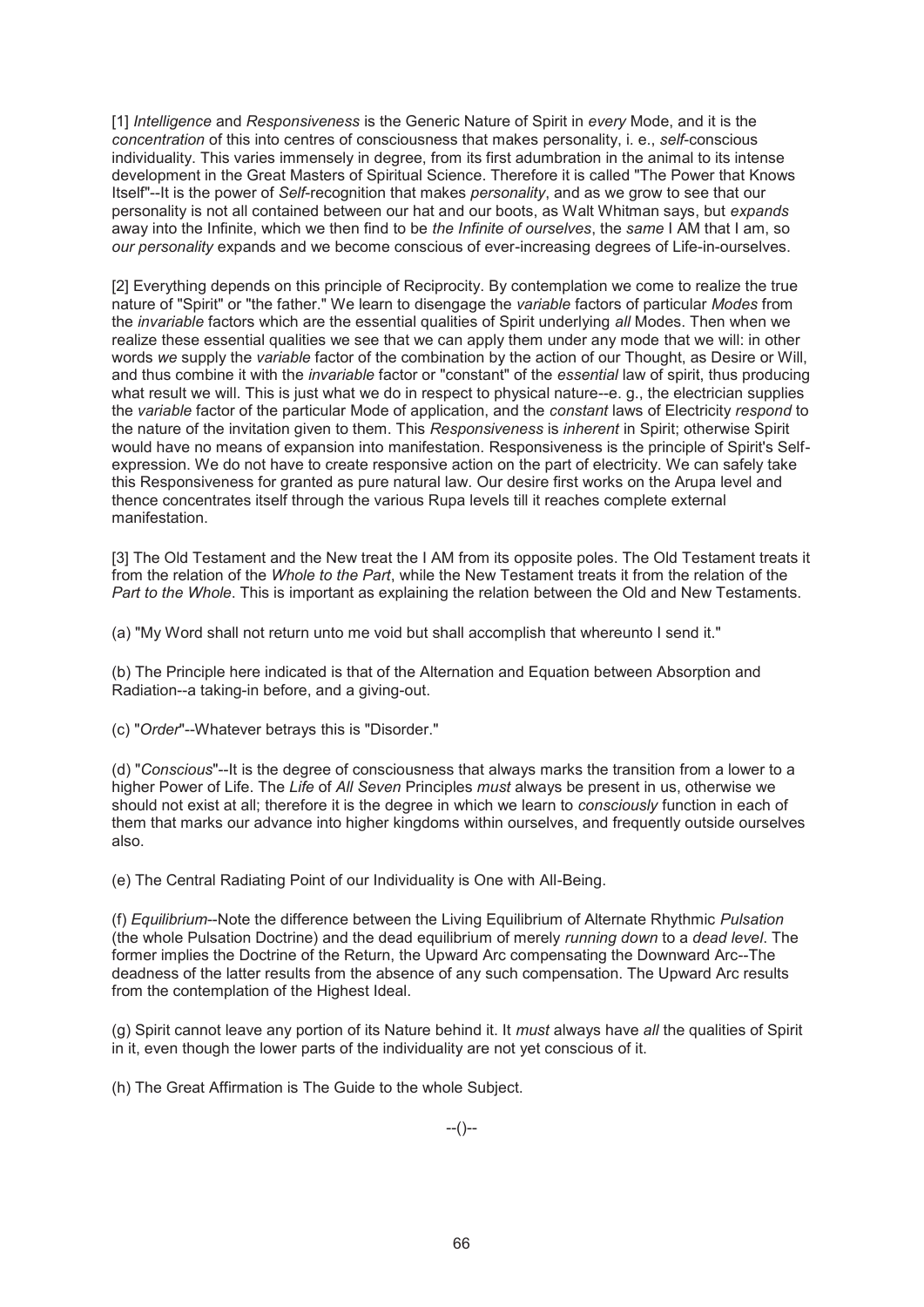## **Jachin And Boaz**

"AND he reared up the pillars before the temple, one on the right hand, and the other on the left; and called the name of that on the right hand Jachin, and the name of that on the left Boaz." (II Chron. 17.)

Very likely some of us have wondered what was the meaning of these two mysterious pillars set up by Solomon in front of his temple, and why they were called by these strange names; and then we have dropped the subject as one of those inexplicable things handed down in the Bible from old time which, we suppose, can have no practical interest for us at the present day. Nevertheless, these strange names are not without a purpose. They contain the key to the entire Bible and to the whole order of Nature, and as emblems of the two great principles that are the pillars of the universe, they fitly stood at the threshold of that temple which was designed to symbolise all the mysteries of Being.

In all the languages of the Semitic stock the letters J and Y are interchangeable, as we see in the modern Arabic "Yakub" for "Jacob" and the old Hebrew "Yaveh" for "Jehovah." This gives us the form "Yachin," which at once reveals the enigma. The word Yak signifies "one"; and the termination "hi," or "hin," is an intensitive which may be rendered in English by "only." Thus the word "Jachin" resolves itself into the words "one only," the all-embracing Unity.

The meaning of Boaz is clearly seen in the book of Ruth. There Boaz appears as the kinsman exercising the right of pre-emption so familiar to those versed in Oriental law--a right which has for its purpose the maintenance of the Family as the social unit. According to this widely-spread custom, the purchaser, who is not a member of the family, buys the property subject to the right of kinsmen within certain degrees to purchase it back, and so bring it once more into the family to which it originally belonged. Whatever may be our personal opinions regarding the vexed questions of dogmatic theology, we can all agree as to the general principle indicated in the role acted by Boaz. He brings back the alienated estate into the family--that is to say, he "redeems" it in the legal sense of the word. As a matter of law his power to do this results from his membership in the family; but his motive for doing it is love, his affection for Ruth. Without pushing the analogy too far we may say, then, that Boaz represents the principle of redemption in the widest sense of reclaiming an estate by right of relationship, while the innermost moving power in its recovery is Love.

This is what Boaz stands for in the beautiful story of Ruth, and there is no reason why we should not let the same name stand for the same thing when we seek the meaning of the mysterious pillar. Thus the two pillars typify Unity and the redeeming power of Love, with the significant suggestion that the redemption results from the Unity. They correspond with the two "bonds," or uniting principles spoken of by St. Paul, "the Unity of the Spirit which is the Bond of Peace," and "Love, which is the Bond of Perfectness."

The former is Unity of Being; the latter, Unity of Intention: and the principle of this Dual-Unity is well illustrated by the story of Boaz. The whole story proceeds on the idea of the Family as the social unit, the root-conception of all Oriental law, and if we consider the Family in this light, we shall see how exactly it embodies the two-fold idea of Jachin and Boaz, unity of Being and unity of Thought. The Family forms a unit because all the members proceed from a common progenitor, and are thus all of one blood; but, although this gives them a natural unity of Being of which they cannot divest themselves, it is not enough in itself to make them a united family, as unfortunately experience too often shows. Something more is wanted, and that something is Love. There must be a personal union brought about by sympathetic Thought to complete the natural union resulting from birth. The inherent unity must be expressed by the Individual volition of each member, and thus the Family becomes the ideally perfect social unit; a truth to which St. Paul alludes when he calls God the Father from Whom every family in heaven and on earth is named. Thus Boaz stands for the principle which brings back to the original Unity that which has been for a time separated from it. There has never been any separation of actual Being--the family right always subsisted in the property even while in the hands of strangers, otherwise it could never have been brought back; but it requires the Love principle to put this right into effective operation.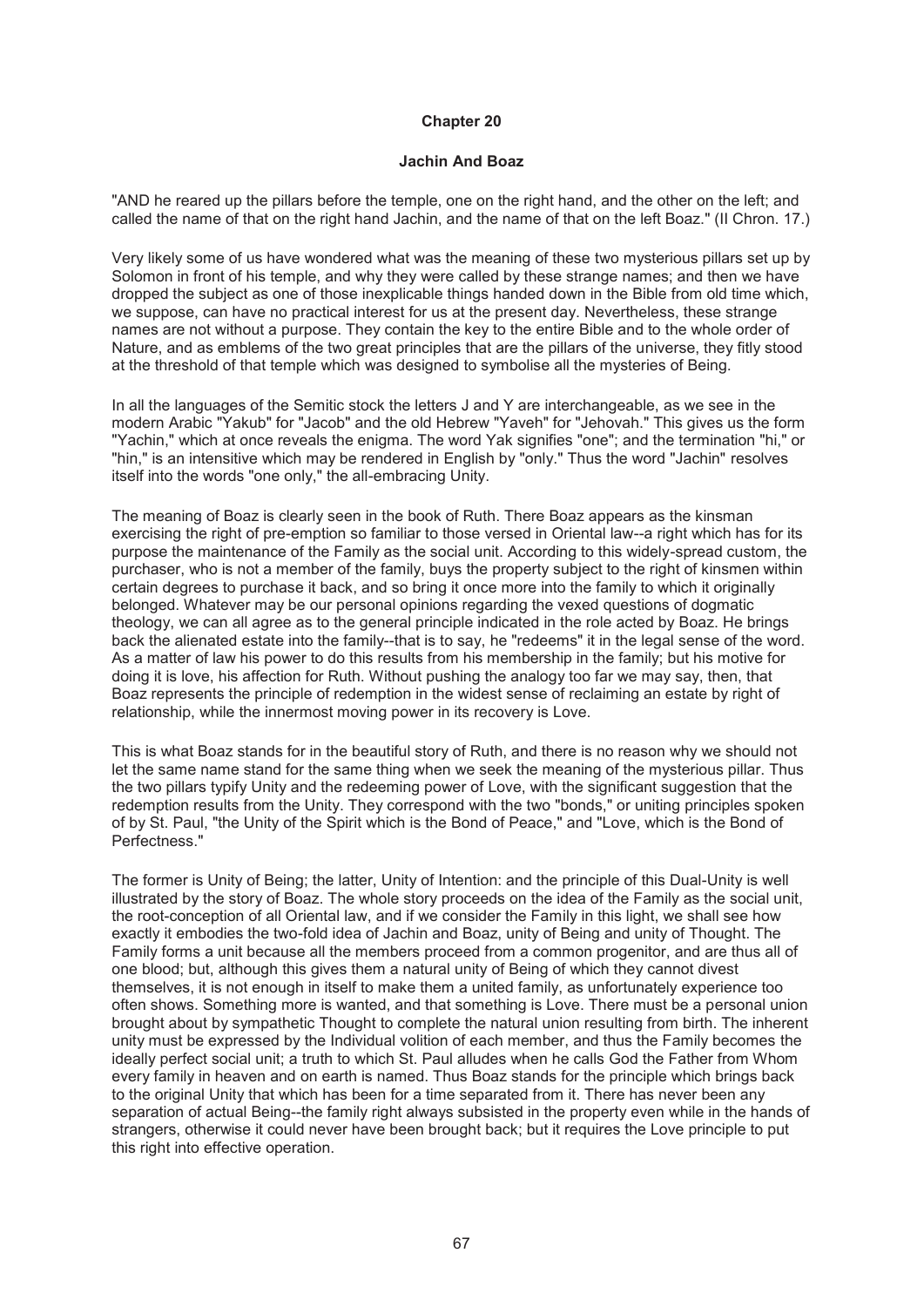When this begins to work in the knowledge of its right to do so, then there is the return of the individual to the Unity, and the recognition of himself as the particular expression of the Universal in virtue of his own nature.

These two pillars, therefore, stand for the two great spiritual principles that are the basis of all Life: Jachin typifying the Unity resulting from Being, and Boaz typifying the Unity resulting from Love. In this Dual-Unity we find the key to all conceivable involution or evolution of Spirit; and it is therefore not without reason that the record of these two ancient pillars has been preserved in our Scriptures. And finally we may take this as an index to the character of our Scriptures generally. They contain infinite meanings; and often those passages which appear on the surface to be most meaningless will be found to possess the deepest significance. The Book, which we often read so superficially, hides beneath its sometimes seemingly trivial words the secrets of other things. The twin pillars Jachin and Boaz bear witness to this truth. [1]

 $-(-)$ 

# **Footnotes**

[1] The following comment was made by Judge Troward, after the publication of this paper in *Expression*:

"*The Two Pillars* of the Universe are Personality and Mathematics, represented by Boaz and Jachin respectively. This is the broadest simplification to which it is possible to reduce things. Balance consists in preserving the Equilibrium or Alternating Current between these two Principles. Personality is the Absolute Factor. Mathematics are the Relative Factor, for they merely Measure different Rates or Scales. They are absolute in this respect. A particular scale having been selected all its sequences will follow by an inexorable Law of Order and Proportion; but the selection of the scale and the change from one scale to another rests entirely with Personality. What Personality can not do is to make one Scale produce the results of another, but it can set aside one scale and substitute another for it. Hence Personality contains in itself the Universal Scale, or can either accommodate itself to lower rates of motion already established, or can raise them to its own rate of motion. Hence Personality is the grand Ultimate Fact in all things.

"Different personalities should be regarded as different degrees of consciousness. They are different degrees of emergence of The Power that knows Itself."

 $-(-)$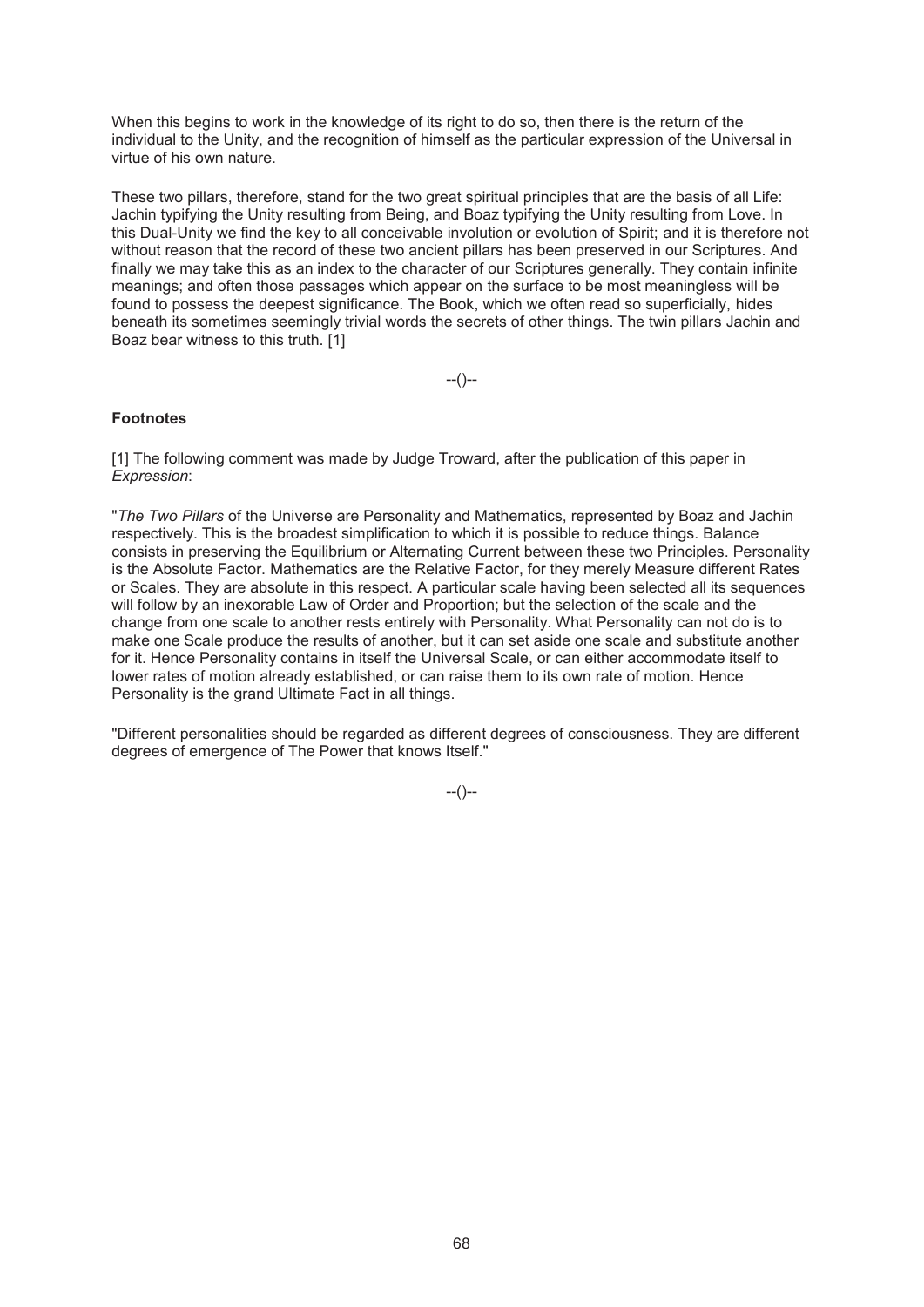#### **Hephzibah**

"THOU shalt no more be termed Forsaken; neither shall thy land any more be termed Desolate; but thou shalt be called Hephzibah, and thy land Beulah: for the Lord delighteth in thee, and thy land shall be married" (Isaiah lxii, 4). The name Hephzibah--or, as it might be written, Hafzbah--conveys a very distinct idea to any one who has lived in the East, and calls up a string of familiar words all containing the same root *hafz*, which signifies "guarding" or "taking care of," such as *hafiz*, a protector, *muhafiz*, a custodian, as in the word *muhafiz daftar*, a head record-keeper; or again, *hifazat*, custody, as *bahifazat polis*, in custody of the police; or again, *daim-ul-hafz*, imprisonment for life, and other similar expressions.

All words from this root suggest the idea of "guarding," and therefore the name Haphzibah at once speaks its own meaning. It is "one who is guarded," a "protected one." And answering to this there must be some power which guards, and the name of this power is given in Hosea ii, 16, where it is called "Ishi." "And it shall be at that day, saith the Lord, that thou shalt call me Ishi; and thou shalt call me no more Baali."

"Baali" means "lord," "Ishi" means "husband," and between the two there is a whole world of distinction.

To call the Great Power "Baali" is to live in one world, and to call it "Ishi" is to live in another. The world that is ruled over by Baali is a world of "miserable worms of the dust" and such crawling creatures; but the world that is warmed and lightened by "Ishi" is one in which men and women walk upright, conscious of their own divine nature, instead of dodging about to escape being crushed under the feet of Moloch as he strides through his dominions. If the name Baali did not suggest a wrong idea there would be no need to change it for another, and the change of name therefore indicates the opening of the mind to a larger and sounder conception of the true nature of the Ruling Principle of the universe. It is no imperious autocrat, the very apotheosis of self-glorification, ill-natured and spiteful if its childish vanity be not gratified by hearing its own praises formally proclaimed, often from lips opened only by fear; nor is it an almighty extortioner desiring to deprive us of what we value most, either to satisfy its greed or to demonstrate its sovereignty. This is the image which men make of God and then bow terrified before it, offering a worship which is the worship of Baal, and making life blank because all the livingness has been wiped out of it.

Ishi is the embodiment of the very opposite conception, a wise and affectionate husband, instead of a taskmaster exploiting his slaves. In its true aspect the relation of husband and wife is entirely devoid of any question of relative superiority or inferiority. As well ask whether the front wheel or the back wheel of your bicycle is the more important. The two make a single whole, in which the functions of both parts are reciprocal and equally necessary; yet for this very reason these functions cannot be identical.

In a well-ordered home, where husband and wife are united by mutual love and respect, we see that the man's function is to enter into the larger world and to provide the wife with all that is needed for the maintenance and comfort of the home, while the function of the woman is to be the distributor of what her husband provides, in doing which she follows her own discretion; and a sensible man, knowing that he can trust a sensible wife, does not want to poke his finger into every pie. Thus all things run harmoniously--the woman relieved of responsibilities which are not naturally hers, and the man relieved of responsibilities which are not naturally his. But let any perplexity or danger arise, and the woman knows that from her husband she will receive all the guidance and protection that the occasion may require, he being the wise and strong man that we have supposed him, and having this assurance she is able to pursue the avocations of her own sphere undisturbed by any fears or anxieties.

It is this relation of protection and guidance that is implied by the word Hephzibah. It is the name of those who realise their identity with the all-ordering Divine Spirit. He who realises this unity with the Spirit finds himself both guided and guarded. And here we touch the fringe of a deep natural mystery,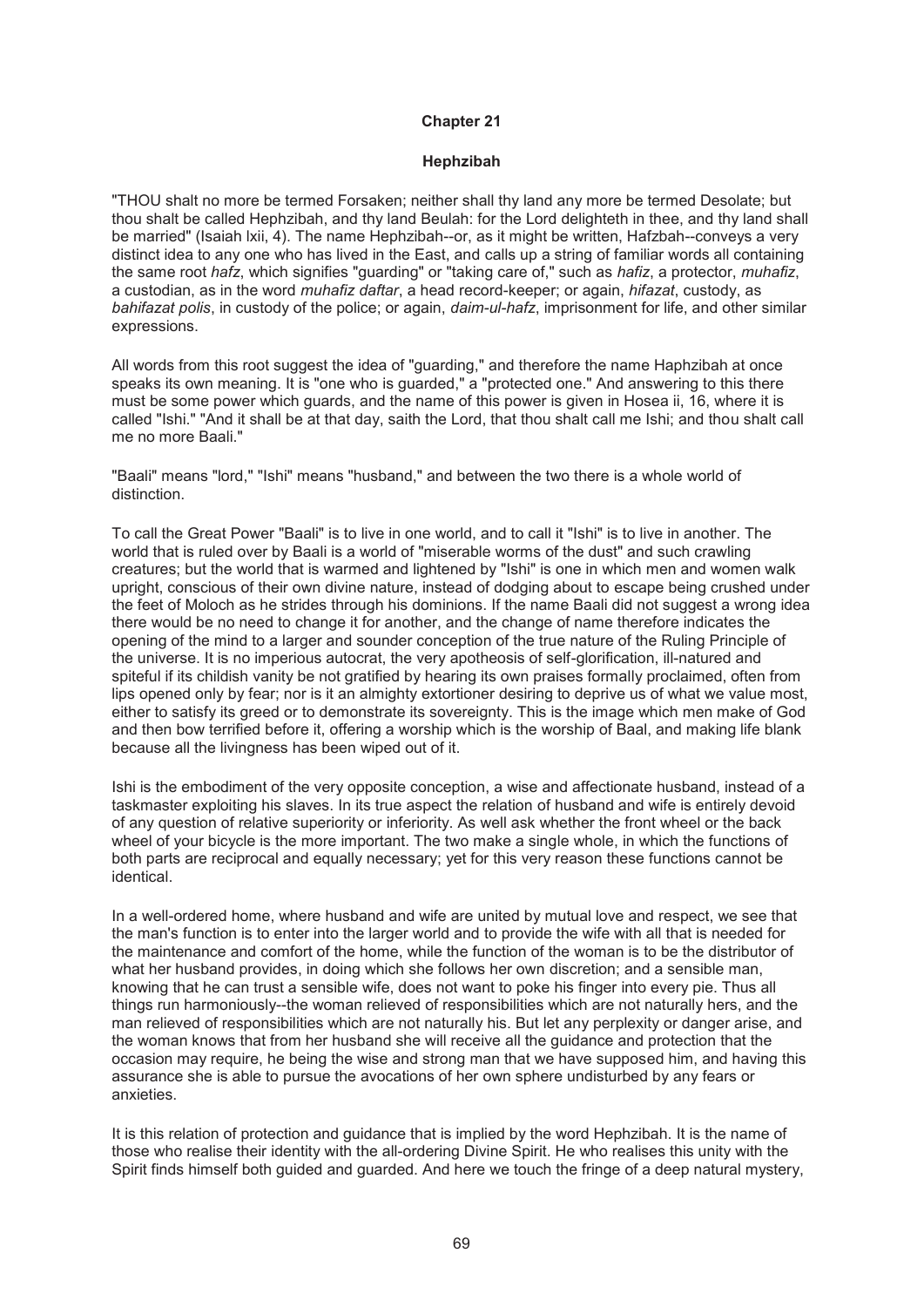which formed the basis of all that was most valuable in the higher mysteries of the ancients, and the substance of which we must realise if we are to make any progress in the future, whatever form we may adopt to convey the idea to ourselves or others. It is the relation of the individual mind to the Universal Mind, the combination of unity with independence which, though quite clear when we know it by personal experience, is almost inexpressible in words, but which is frequently represented in the Bible under the figure of the marriage relations.

It is a basic principle, and in various modes pervades all Nature, and has been symbolised in every religion the world has known; and in proportion as the individual realises this relation he will find that he is able to *use* the Universal Mind, while at the same time he is guided and guarded by it. For think what it would be to wield the power of the Universal Mind without having its guidance. It would be the old story of Phaeton trying to drive the chariot of the Sun, which ended in his own destruction; and limitless power without corresponding guidance would be the most terrible curse that any one could bring upon his head.

The relation between the individual mind and the Universal Mind, as portrayed in the reciprocally connected names of Hephzibah and Ishi, must never be lost sight of; for the Great Guiding Mind, immeasurably as it transcends our intellectual consciousness, is not another than *ourselves*. It is The One Self which is the foundation of all the individual selves, and which is, therefore, in all its limitlessness, as entirely one with each individual as though no other being existed. Therefore we do not have to go out of ourselves to find it, for it is the expansion to infinity of all that we truly *are*, having, indeed, no place for those negative forms of evil with which we people a world of illusion, for it is the very Light itself, and in it all illusion is dispelled; but it is the expansion to infinity of all in us that is Affirmative, all that is really living.

Therefore, in looking for its guiding and guarding we are relying upon no borrowed power from *without*, held at the caprice and option of another, but upon the supreme fact of our own nature, which we can use in what direction we will with perfect freedom, knowing no limitation save the obligation not to do violence to our own purest and highest feelings. And this relation is entirely *natural*. We must steer the happy mean between imploring and ignoring. A natural law does not need to be entreated before it will work; and, on the other hand, we cannot make use of it while ignoring its existence.

What we have to do, therefore, is to take the working of the law for granted, and make use of it accordingly; and since that is the law of Mind, and Mind is Personality, this Power, which is at once ourselves and above ourselves, may be treated as a Person and may be spoken with, and its replies received by the inner ear of the heart. Any scheme of philosophy that does not result in this personal intercourse with the Divine Mind falls short of the mark. It may be right so far as it goes, but it does not go far enough, and fails to connect us with our vital centre. Names are of small importance so long as the intercourse is real. The Supreme Mind with which we converse is only to be met in the profoundest depths of our own being, and, as Tennyson says, is more perfectly ourselves than our own hands and feet. It is our natural Base; and realising this we shall find ourselves to be in very truth "guarded ones," guided by the Spirit in all things, nothing too great and nothing too trivial to come within the great Law of our being.

There is another aspect of the Spirit in which it is seen as a Power to be used; and the full flow of life is in the constant alternation between this aspect and the one we have been considering, but always we are linked with the Universal Mind as the flower lives by reason of its root. The connection itself is intrinsic, and can never be severed; but it must be consciously realised before it can be consciously used. All our development consists in the increasing consciousness of this connection, which enables us to apply the higher power to whatever purpose we may have in hand, not merely in the hope that it may respond, but with the certain knowledge that by the law of its own nature it is bound to do so, and likewise with the knowledge that by the same law it is bound also to guide us to the selection of right objects and right methods.

Experience will teach us to detect the warning movement of the inner Guide. A deepseated sense of dissatisfaction, an indescribable feeling that somehow everything is not right, are the indications to which we do well to pay heed; for we are "guarded ones," and these interior monitions are the working of that innermost principle of our own being which is the immediate outflowing of the Great Universal Life into individuality. But, paying heed to this, we shall find ourselves guarded, not as prisoners, but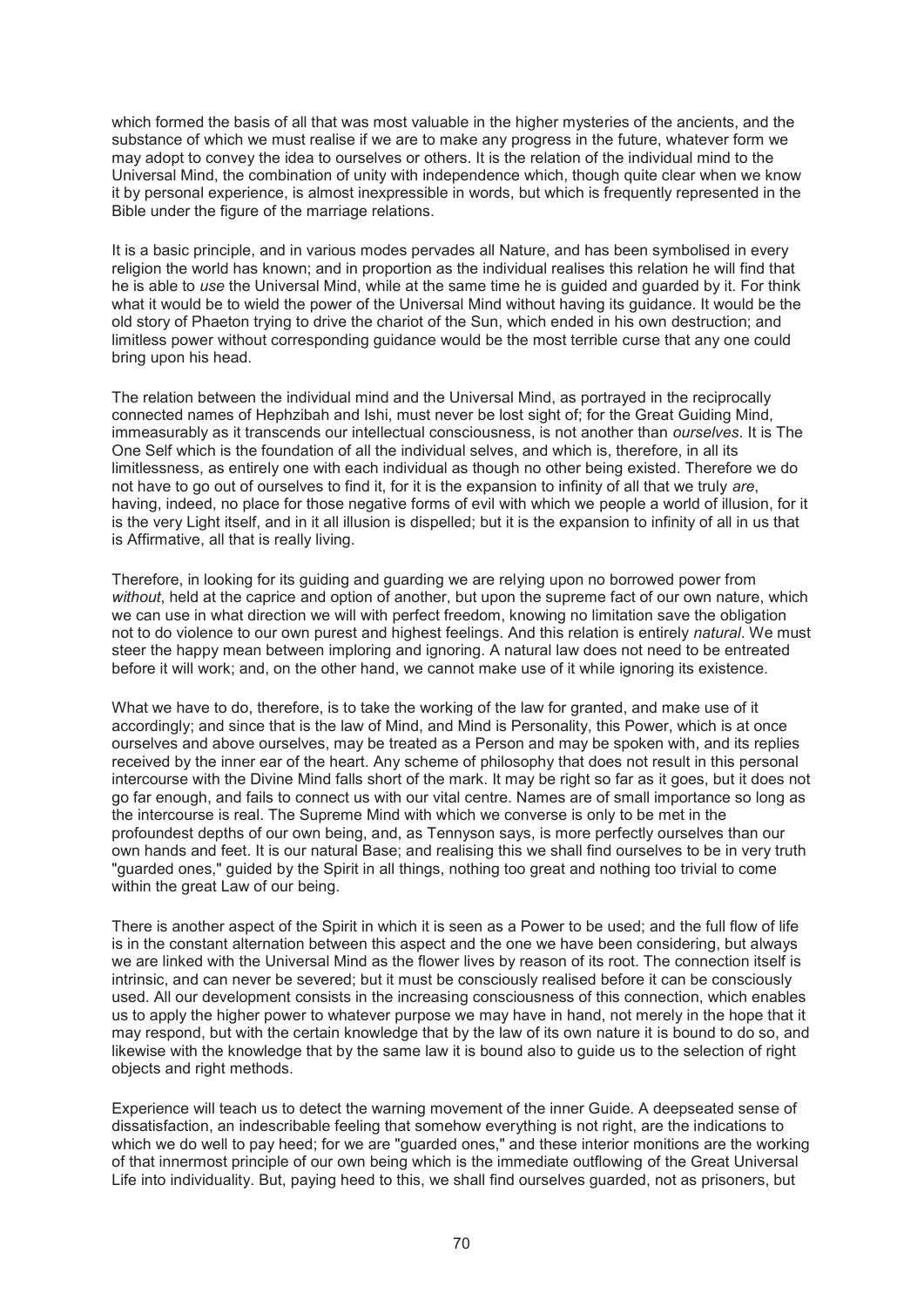as a loved and honoured wife, whose freedom is assured by a protection which will allow no harm to assail her; we shall find that the Law of our nature is Liberty, and that nothing but our own want of understanding can shut us out from it.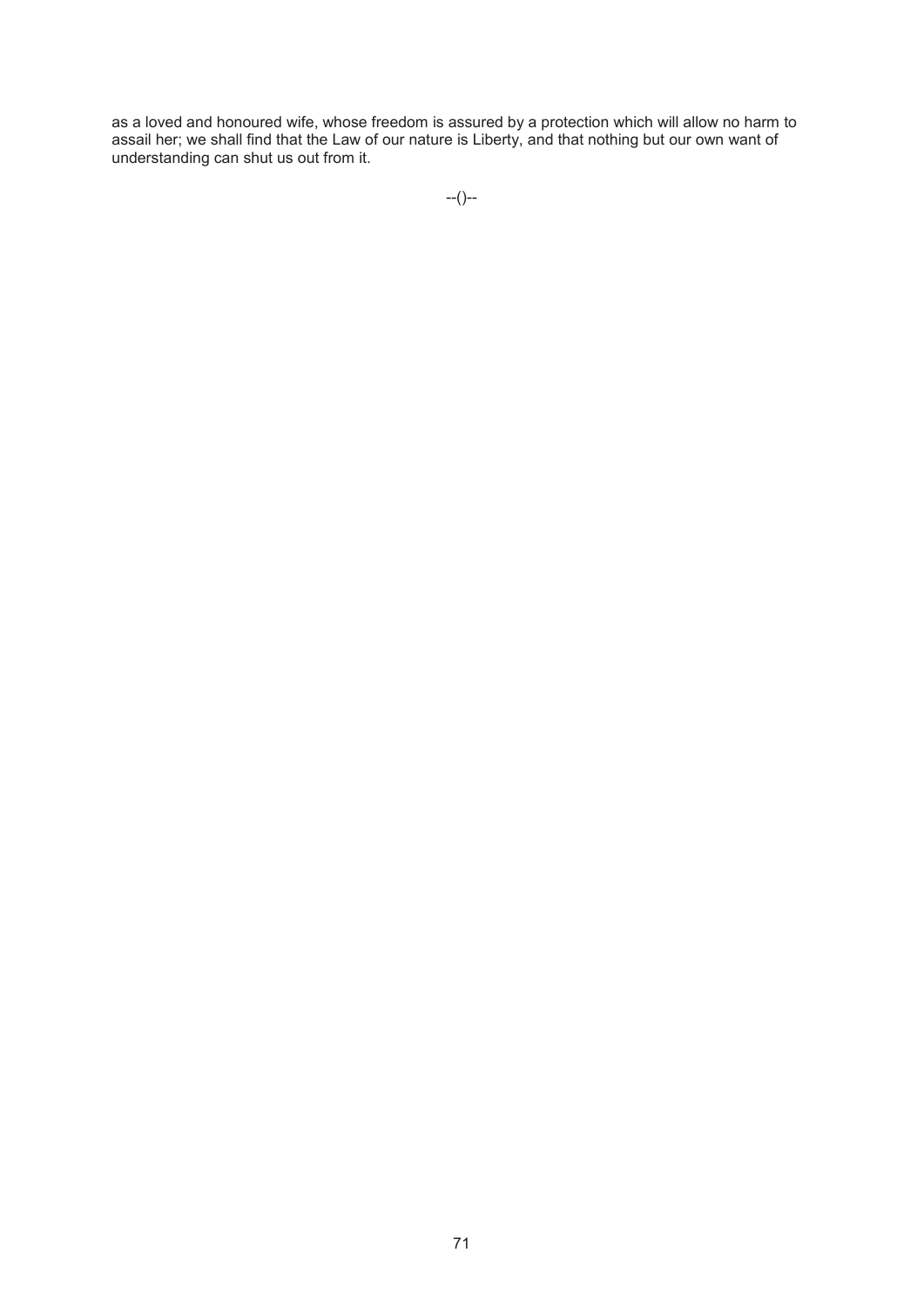### **Mind And Hand**

I HAVE before me a curious piece of ancient Egyptian symbolism. It represents the sun sending down to the earth innumerable rays, with the peculiarity that each ray terminates in a hand. This method of representing the sun is so unusual that it suggests the presence in the designer's mind of some idea rather different from those generally associated with the sun as a spiritual emblem; and, if I interpret the symbol rightly, it sets forth the truth, not only of the Divine Being as the Great Source of all Life and of all Illumination, but also the correlative truth of our individual relation to that centre. Each ray is terminated by a hand, and a hand is the emblem of active working; and I think it would be difficult to give a better symbolical representation of innumerable individualities, each working separately, yet all deriving their activity from a common source. The hand is at work upon the earth, and the sun, from which it is a ray, is shining in the heavens; but the connecting line shows whence all the strength and skill of the hand are derived.

If we look at the microcosm of our own person we find this principle exactly reproduced. Our hand is the instrument by which all our work is done--literary, artistic, mechanical, or household--but we know that all this work is really the work of the mind, the will-power at the centre of our system, which first determines what is to be done, and then sets the hand to work to do it; and in the doing of it the mind and hand become one, so that the hand is none other than the mind working. Now, transferring this analogy to the microcosm, we see that we each stand in the same relation to the Universal Mind that our hand does to our individual mind--at least, that is our normal relation; and we shall never put forth our full strength except from this standpoint.

We rightly realise our will as the centre of our individuality, but we should do better to picture our individuality as an ellipse rather than a circle, a figure having two "conjugate foci," two equilibriated centres of revolution rather than a single one, one of which is the will-power or faculty of *doing*, and the other the consciousness or perception of *being*. If we realise only one of these two centres we shall lose both mental and moral balance. If we lose sight of that centre which is our personal will, we shall become flabby visionaries without any backbone; and if, in our anxiety to develop backbone, we lost sight of the other centre, we shall find that we have lost that which corresponds to the lungs and heart in the physical body, and that our backbone, however perfectly developed, is rapidly drying up for want of those functions which minister vitality to the whole system, and is only fit to be hung up in a museum to show what a rigid, lifeless thing the strongest vertebral column becomes when separated from the organisation by which alone it can receive nourishment. We must realise the one focus of our individuality as clearly as the other, and bring both into equal balance, if we would develop all our powers and rise to that perfection of Life which has no limits to its glorious possibilities.

Keeping the ancient Egyptian symbol before used, and considering ourselves as the hand, we find that we derive all our power from an infinite centre; and because it is infinite we need never fear that we shall fail to draw to ourselves all that we require for our work, whether it be the intelligence to lay hold of the proper tool, or the strength to use it. And, moreover, we learn from the symbol that this central power is generic. This is a most important truth. It is the centre from which all the hands proceed, and is as fully open to any one hand as to any other. Each hand is doing its separate work, and the whole of the central energy is at its disposal for its own specific purpose. The work of the central energy, as such, is to supply vitality to the hands, and it is they that differentiate this universal power into all the varied forms of application which their different aptitudes and opportunities suggest. We, as the hands, live and work because the Central Mind lives and works in us. We are one with it, and it Is one with us; and so long as we keep this primal truth before us, we realise ourselves as beings of unlimited goodness and intelligence and power, and we work in the fulness of strength and confidence accordingly; but if we lose sight of this truth, we shall find that the strongest will must get exhausted at last in the unequal struggle of the individual against the universe.

For if we do not recognise the Central Mind as the source of our vitality, we are literally "fighting for our own hand," and all the other hands are against us, for we have lost the principle of connection with them. This is what must infallibly happen if we rely on nothing but our individual will-power. But if we realise that the will is the power by which we give out, and that every giving out implies a corresponding taking in, then we shall find in the boundless ocean of central living Spirit the source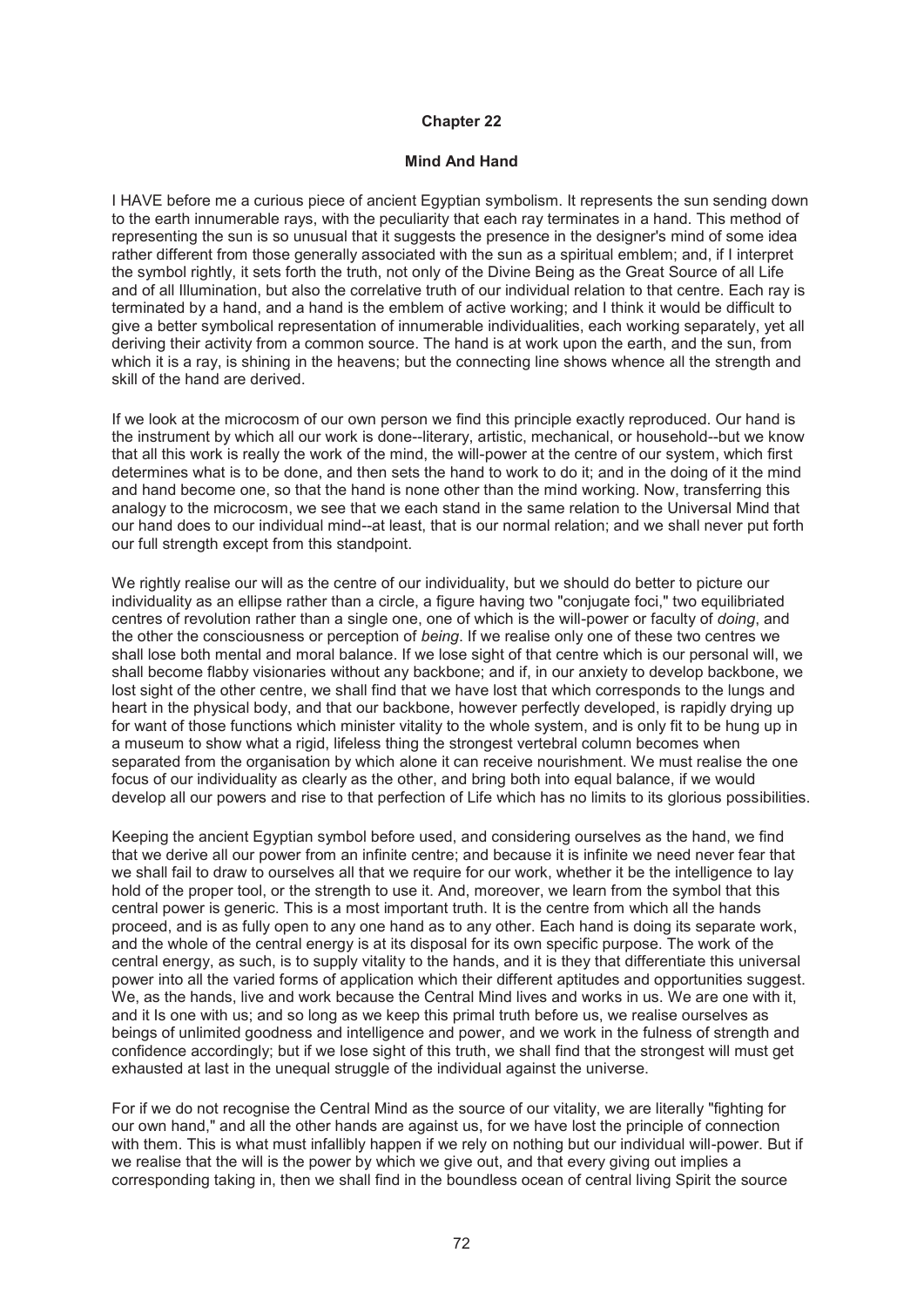from which we can go on taking in *ad infinitum*, and which thus enables us to give out to any extent we please. But for wise and effective giving out a strong and enlightened will is an absolute necessity, and therefore we do well to cultivate the will, or the active side of our nature. But we must equally cultivate the receptive side also; and when we do this rightly by seeing in the Infinite Mind the one source of supply, our will-power becomes intensified by the knowledge that the whole power of the Infinite is present to back it up; and with this continual sense of Infinite Power behind us we can go calmly and steadily to the accomplishment of any purpose, however difficult, without straining or effort, knowing that it shall be achieved, not by the hand only, but by the invincible Mind that works through it. "Not by might, nor by power, but by My Spirit, saith the Lord of hosts."

1902.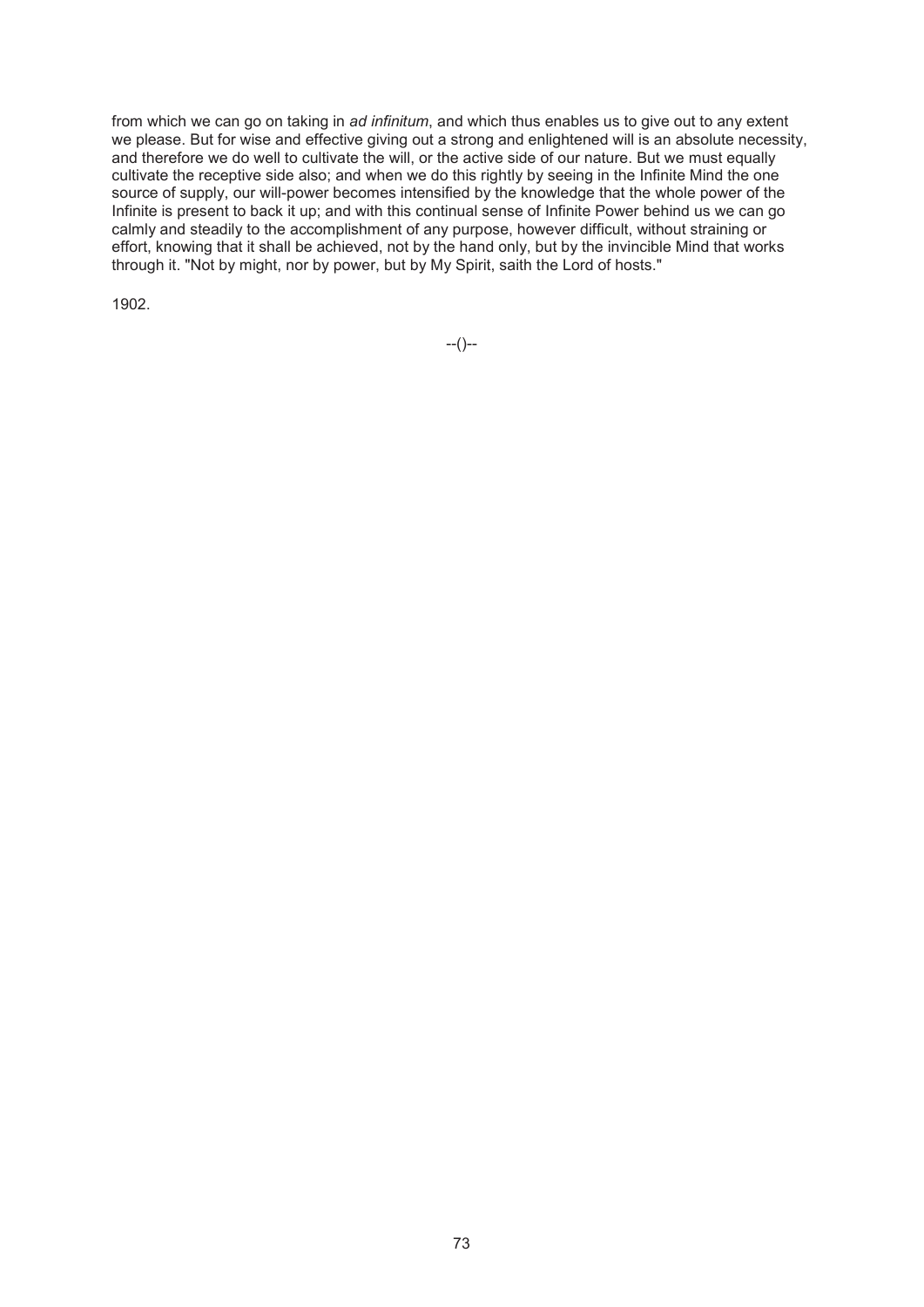### **Chapter 23**

### **The Central Control**

IN contemplating the relations between body, soul, and spirit, between Universal Mind and individual mind, the methodised study of which constitutes Mental Science, we must never forget that these relations indicate, not the separateness, but the unity of these principles. We must learn not to attribute one part of our action to one part of our being, and another to another. Neither the action nor the functions are split up into separate parts. The action is a whole, and the being that does it is a whole, and in the healthy organism the reciprocal movements of the principles are so harmonious as never to suggest any feeling than that of a perfectly whole and undivided self. If there is any other feeling we may be sure that there is abnormal action somewhere, and we should set ourselves to discover and remove the cause of it. The reason for this is that in any perfect organism there cannot be more than one centre of control.

A rivalry of controlling principles would be the destruction of the .organic wholeness; for either the elements would separate and group themselves round one or other of the centres, according to their respective affinities, and thus form two distinctive individualities, or else they would be reduced to a condition of merely chaotic confusion; in either case the original organism would cease to exist. Seen in this light, therefore, it is a self-evident truth that, if we are to retain our individuality; in other words, if we are to continue to exist, it can be only by retaining our hold upon the central controlling principle in ourselves; and if this be the charter of our being, it follows that all our future development depends on our recognising and accepting this central controlling principle. To this end, therefore, all our endeavours should be directed; for otherwise all our studies in Mental Science will only lead us into a confused labyrinth of principles and counter-principles, which will be considerably worse than the state of ignorant simplicity from which we started.

This central controlling principle is the Will, and we must never lose sight of the fact that all the other principles about which we have learnt in our studies exist only as its instruments. The Will is the true self, of which they are all functions, and all our progress consists of our increased recognition of the fact. It is the Will that says "I AM"; and therefore, however exalted, or even in their higher developments apparently miraculous, our powers may be, they are all subject to the central controlling power of the Will. When the enlightened Will shall have learnt to identify itself perfectly with the limitless powers of knowledge, judgment, and creative thought which are at its disposal, then the individual will have attained to perfect wholeness, and all limitations will have passed away for ever.

And nothing short of this consciousness of Perfect Wholeness can satisfy us. Everything that falls short of it is in that degree an embodiment of the principle of Death, that great enemy against which the principle of Life must continue to wage unceasing war, in whatever form or measure it may show itself, until "death is swallowed up in victory." There can be no compromise. Either we are affirming Life as a principle, or we are denying it, no matter on how great or how small a scale; and the criterion by which to determine our attitude is our realisation of our own Wholeness. Death is the principle of disintegration; and whenever we admit the power of any portion of our organism, whether spiritual or bodily, to induce any condition *independently of the intention of the Will*, we admit that the force of disintegration is superior to the controlling centre in ourselves, and we conceive of ourselves as held in bondage by an adversary, from which bondage the only way of release is by the attainment of a truer way of thinking.

And the reason is that, either through ignorance or carelessness, we have surrendered our position of control over the system as a whole, and have lost the element of *Purpose*, around which the consciousness of individuality must always centre. Every state of our consciousness, whether active or passive, should be the result of a distinct *purpose* adopted by our own free will; for the passive states should be quite as much under the control of the Will as the active. It is the lack of *purpose* that deprives us of power. The higher and more clearly defined our purpose, the greater stimulus we have for realising our control over all our faculties for its attainment; and since the grandest of all purposes is the strengthening and ennobling of Life, in proportion as we make this our aim we shall find ourselves in union with the Supreme Universal Mind, acting each in our individual sphere for the furtherance of the same purpose which animates the ruling principle of the Great Whole, and, as a consequence, shall find that its intelligence and powers are at our disposal.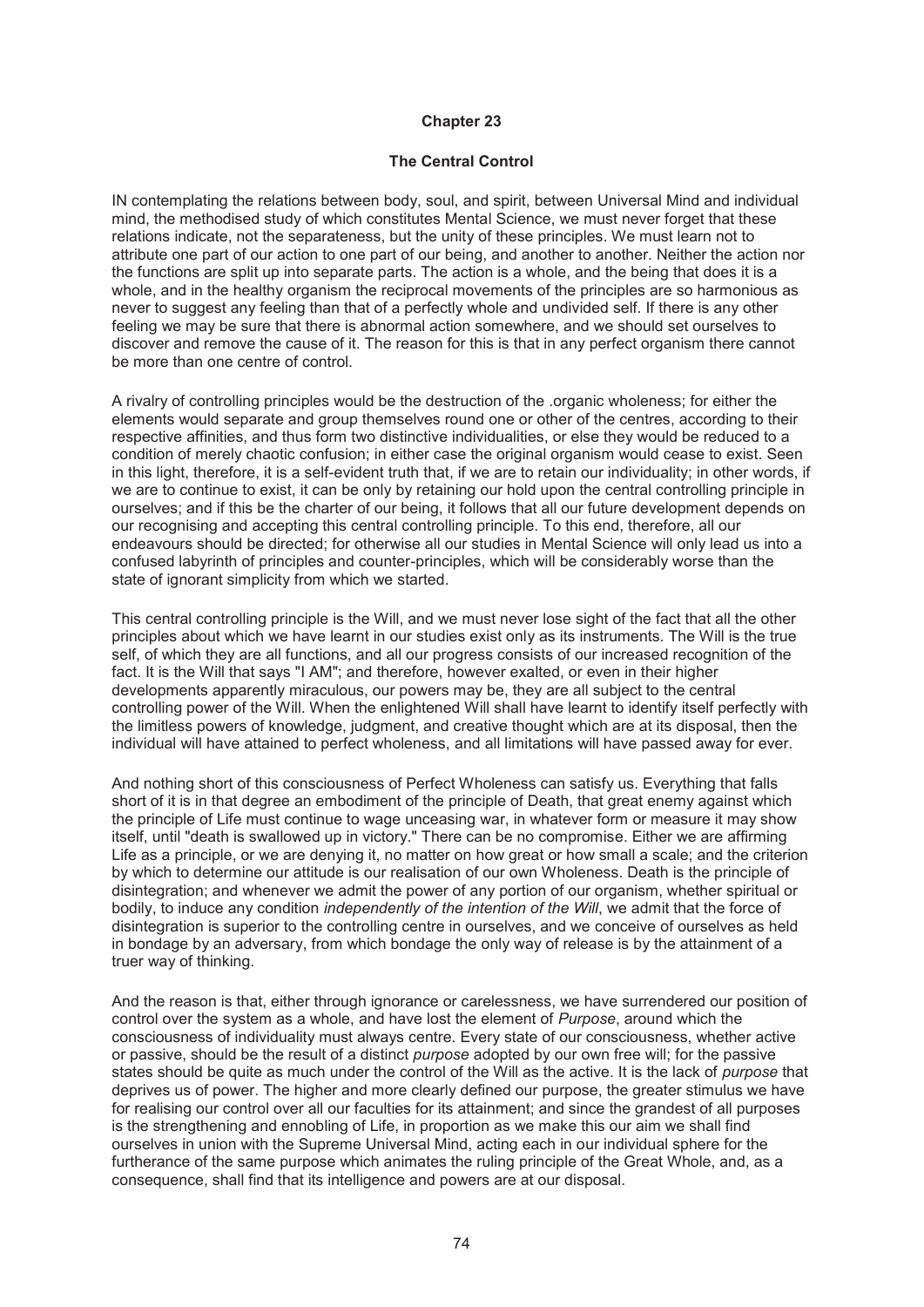But in all this there must be no strain. The true exercise of the Will is not an exercise of unnatural force. It is simply the leading of our powers into their natural channels by intelligently recognising the direction in which those channels go. However various in detail, they have one clearly defined common tendency towards the increasing of Life--whether in ourselves or in others--and if we keep this steadily in view, all our powers, whether interior or exterior, will be found to work so harmoniously together that there will be no sense of independent action on the part of any one of them. The distinctions drawn for purposes of study will be laid aside, and the Self in us will be found to be the realisation of a grand ideal being, at once individual and universal, consciously free in its individual wholeness and in its joyous participation in the Life of the Universal Whole.

--()--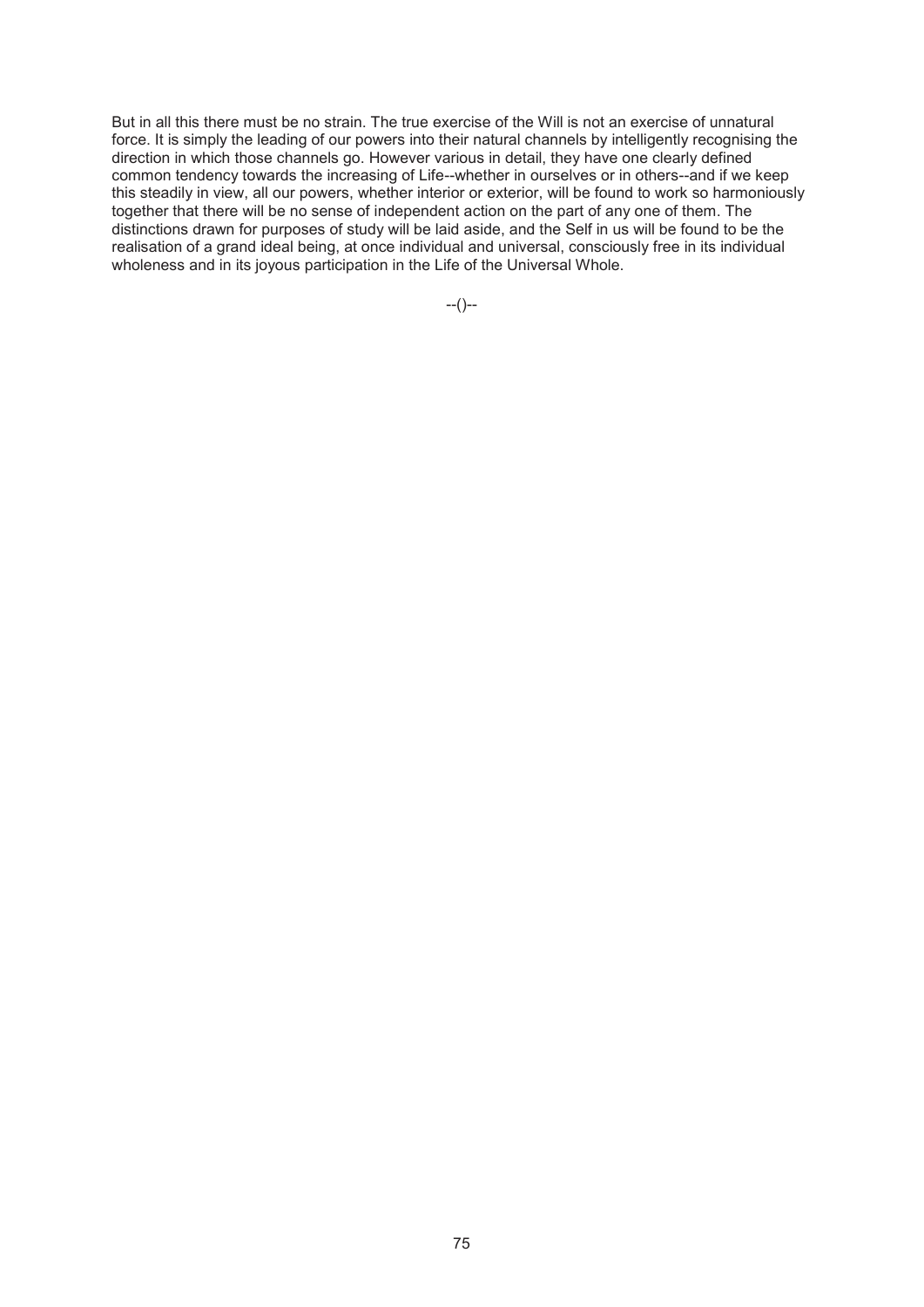### **Chapter 24**

#### **What Is Higher Thought?**

Resolution passed October, 1902, by the Kensington Higher Thought Centre.

"*That the Centre stands for the definite teaching of absolute Oneness of Creator and Creation--Cause and Effect--and that nothing which may contradict or be in opposition to the above principles be admitted to the 'Higher Thought' Centre Platform*.

"*By Oneness of Cause and Effect is meant, that Effect (man) does consist only of what Cause is; but a part (individual personality) is not therefore co-extensive with the whole*."

THIS Resolution is of the greatest importance. Once admit that there is any Power outside yourself, however beneficent you may conceive it to be, and you have sown the seed which must sooner or later bear the fruit of "*Fear*" which is the entire ruin of Life, Love and Liberty. There is no *via media*. Say we are only reflections, however accurate, of The Life, and in the admission we have given away our Birthright. However small or plausible may be the germ of thought which admits that we are anything less in principle than, The Life Itself, it must spring up to the ultimate ruin of the Life-Principle itself. We *are* It itself. The difference is only that between the generic and the specific of the *same* thing. We must contend earnestly, both within ourselves and outwardly, for the *one great foundation* and never, now on to all eternity, admit for a single instant any thought which is opposed to this, the Basic Truth of Being.

The leading ideas connected with Higher Thought are (I) That Man controls circumstances, instead of being controlled by them, and (II) as a consequence of the foregoing, that whatever teaches us to *rely* on power *borrowed* from a source *outside* ourselves is *not* Higher Thought; and that whatever explains to us the *Infinite* source of our *own inherent power* and the consequent *limitless* nature of that power *is* Higher Thought. This avoids the use of terms which may only puzzle those not accustomed to abstract phraseology, and is substantially the same as the resolution of October, 1902.

--()--